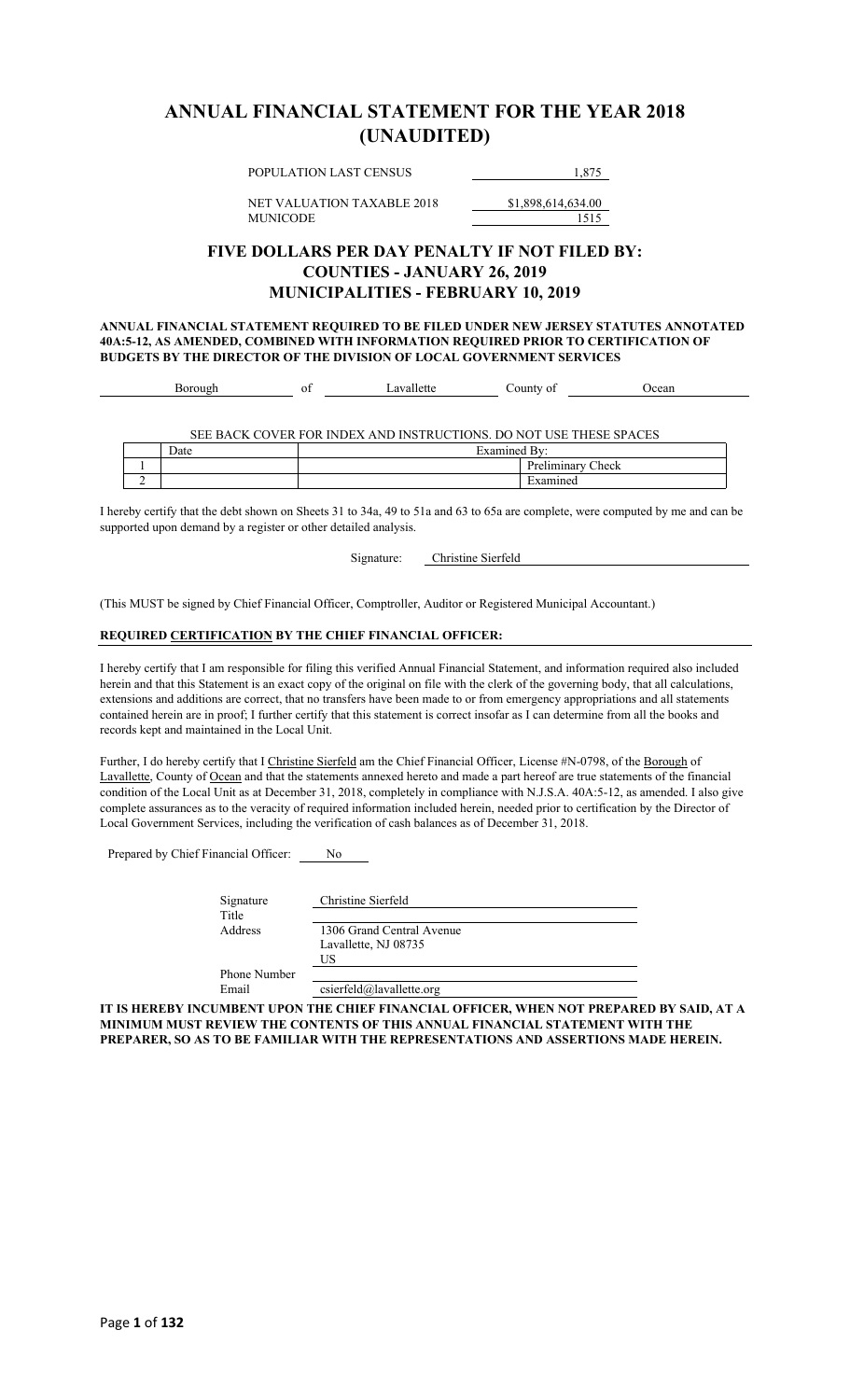### **THE REQUIRED CERTIFICATION BY AN RMA IS AS FOLLOWS:**

#### **Preparation by Registered Municipal Accountant (Statement of Statutory Auditor Only)**

I have prepared the post-closing trial balances, related statements and analyses included in the accompanying Annual Financial Statement from the books of account and records made available to me by the Borough of Lavallette as of December 31, 2018 and have applied certain agreed-upon procedures thereon as promulgated by the Division of Local Government Services, solely to assist the Chief Financial Officer in connection with the filing of the Annual Financial Statement for the year then ended as required by N.J.S.A. 40A:5-12, as amended.

Because the agreed-upon procedures do not constitute an examination of accounts made in accordance with generally accepted auditing standards, I do not express an opinion on any of the post-closing trial balances, related statements and analyses. In connection with the agreed-upon procedures no matters came to my attention that caused me to believe that the Annual Financial Statement for the year end December 31, 2018 is not in substantial compliance with the requirements of the State of New Jersey, Department of Community Affairs, Division of Local Government Services. Had I performed additional procedures, or had I made an examination of the financial statements in accordance with generally accepted auditing standards, other matters might have come to my attention that would have been reported to the governing body and the Division. This Annual Financial Statement relates only to the accounts and items prescribed by the Division and does not extend to the financial statements of the municipality/county, taken as a whole.

Listing of agreed-upon procedures not performed and/or matters coming to my attention of which the Director should be informed:

| Robert Oliwa                    |
|---------------------------------|
| Registered Municipal Accountant |
| Oliwa & Company                 |
| Firm Name                       |
| 3 Broad Street                  |
| Freehold, New Jersey 07728      |
| Address                         |
| 732-780-5106                    |
| <b>Phone Number</b>             |
| roliwa@oliwacpas.com            |
| Email                           |
|                                 |

Certified by me 4/29/2019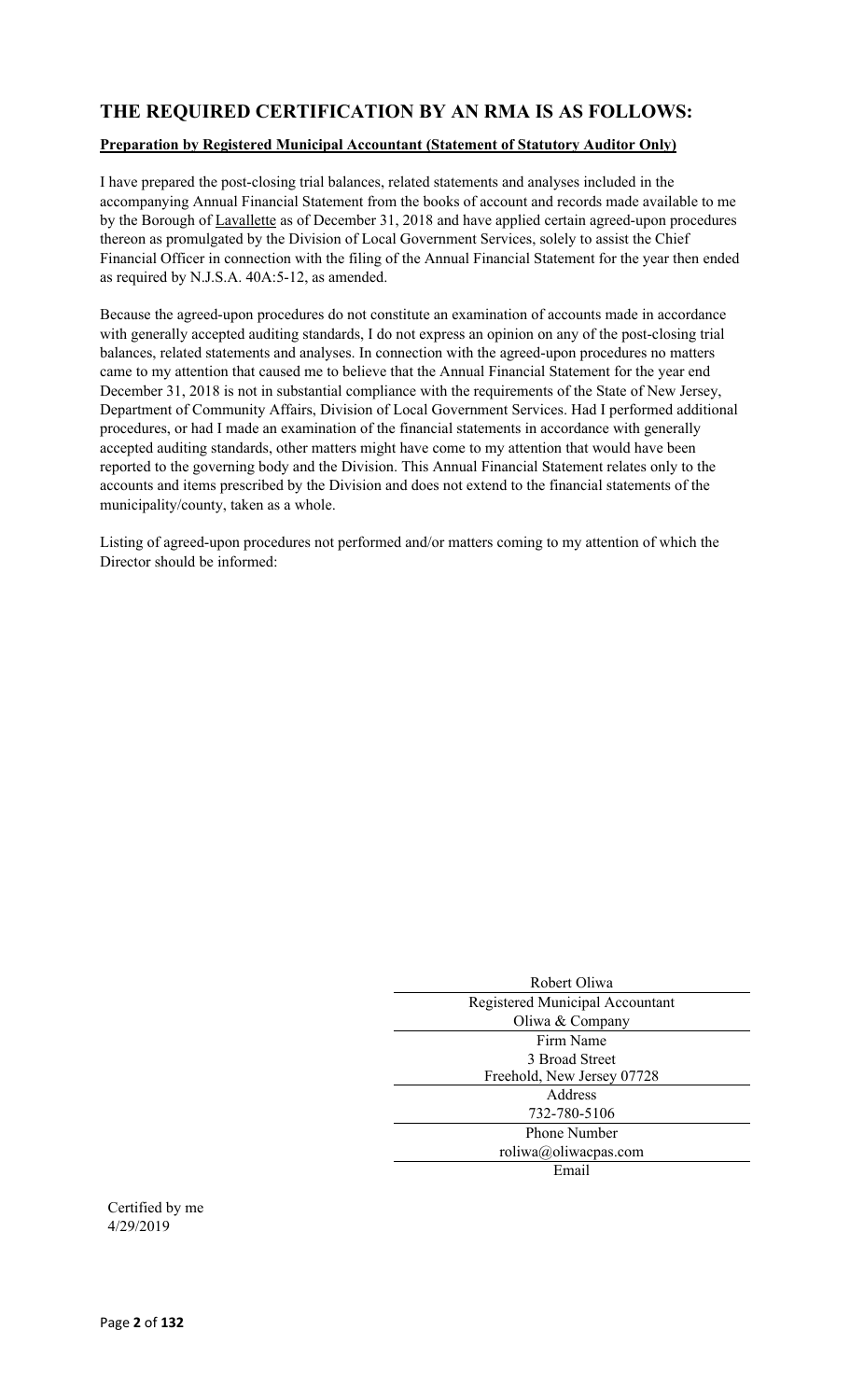### **MUNICIPAL BUDGET LOCAL EXAMINATION QUALIFICATION CERTIFICATION BY CHIEF FINANCIAL OFFICER**

*One of the following Certifications must be signed by the Chief Financial Officer if your municipality is eligible for local examination.*

### **CERTIFICATION OF QUALIFYING MUNICIPALITY**

- 1. The outstanding indebtedness of the previous fiscal year is **not in excess of 3.5%**
- 2. All emergencies approved for the previous fiscal year **did not exceed 3%** of total appropriations;
- 3. The tax collection rate **exceeded 90%**
- 4. Total deferred charges **did not equal or exceed 4%** of the total tax levy;
- 5. There were **no "procedural deficiencies" noted** by the registered municipal accountant on Sheet 1a of the Annual Financial Statement; and
- 6. There was **no operating deficit** for the previous fiscal year.
- 7. The municipality did **not** conduct an accelerated tax sale for less than 3 consecutive years.
- 8. The municipality did **not** conduct a tax levy sale the previous fiscal year and does not plan to conduct one in the current year.
- 9. The current year budget does **not** contain a levy or appropriation "CAP" referendum.
- 10. The municipality will **not** apply for Transitional Aid for 2019.

The undersigned certifies that this municipality has compiled in full in meeting **ALL** of the above criteria in determining its qualification for local examination of its Budget in accordance with N.J.A.C. 5:30-7.5.

| Municipality:            | Lavallette         |
|--------------------------|--------------------|
| Chief Financial Officer: | Christine Sierfeld |
| Signature:               | Christine Sierfeld |
| Certificate $\#$ :       |                    |
| Date:                    | 4/30/2019          |
|                          |                    |

### **CERTIFICATION OF NON-QUALIFYING MUNICIPALITY**

The undersigned certifies that this municipality does not meet item(s)  $#$  of the criteria above and therefore does not qualify for local examination of its Budget in accordance with N.J.A.C. 5:30-7.5.

Municipality: Lavallette Chief Financial Officer: Signature: Certificate #: Date: 3/6/2019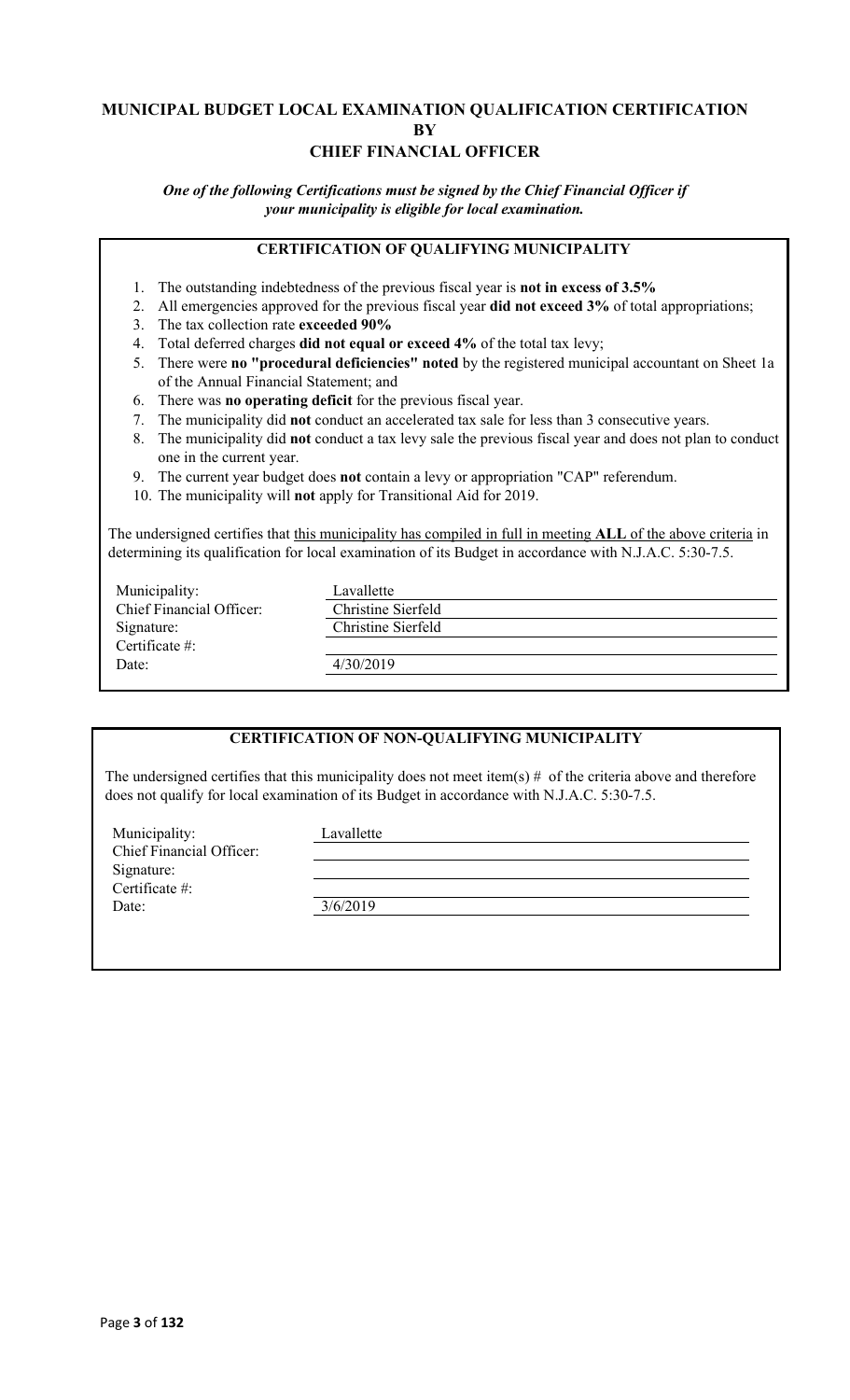**21-6000788** Fed I.D. # **Lavallette** Municipality **Ocean** County

### **Report of Federal and State Financial Assistance Expenditures of Awards**

Fiscal Year Ending: December 31, 2018

|              | <b>Federal Programs</b> | <b>State Programs</b> | Other Federal |  |
|--------------|-------------------------|-----------------------|---------------|--|
|              | Expended                | Expended              | Programs      |  |
|              | (administered by        |                       | Expended      |  |
|              | the State)              |                       |               |  |
| <b>TOTAL</b> | \$28,471.80             | \$41,884.17           |               |  |

Type of Audit required by OMB Uniform Guidance and N.J. Circular 15-08-OMB:

Financial Statement Audit Performed in Accordance with Government Auditing Standards (Yellow Book)

- Note: All local governments, who are recipients of federal and state awards (financial assistance), must report the total amount of federal and state funds expended during its fiscal year and the type of audit required to comply with OMB Uniform Guidance and N.J. Circular 15-08 OMB. The single audit threshold has been increased to \$750,000 beginning with fiscal year starting 1/1/2015.
- (1) Report expenditures from federal pass-through programs received directly from state governments. Federal pass-through funds can be identified by the Catalog of Federal Domestic Assistance (CFDA) number reported in the State's grant/contract agreements.
- (2) Report expenditures from state programs received directly from state government or indirectly from pass-through entities. **Exclude state aid (i.e., CMPTRA, Energy Receipts tax, etc.) since there are no compliance requirements.**
- (3) Report expenditures from federal programs received directly from the federal government or indirectly from entities other than state governments.

Christine Sierfeld 4/30/2019 Signature of Chief Financial Officer Date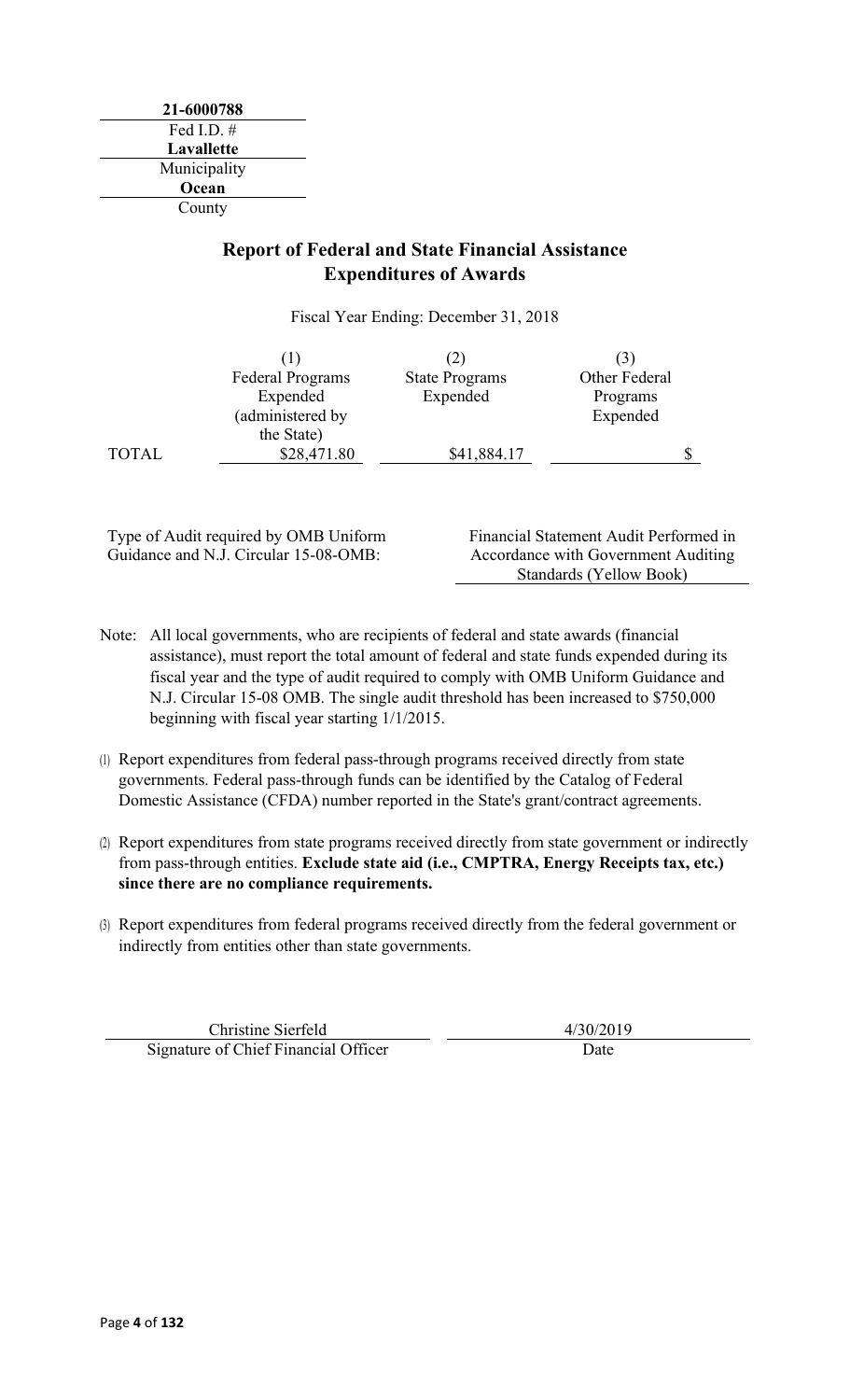### **IMPORTANT!**

### **READ INSTRUCTIONS**

### **INSTRUCTION**

The following certification is to be used ONLY in the event there is NO municipality operated utility.

If there is a utility operated by the municipality or if a "utility fund" existed on the books of account, do not sign this statement and do not remove any of the UTILITY sheets from the document.

### **CERTIFICATION**

I hereby certify that there was no "utility fund" on the books of account and there was no utility owned and operated by the Borough of Lavallette, County of Ocean during the year 2018.

I have therefore removed from this statement the sheets pertaining only to utilities.

| Signature: |  |
|------------|--|
| Name:      |  |
| Title:     |  |

(This must be signed by the Chief Financial Officer, Comptroller, Auditor or Registered Municipal Accountant.)

### **MUNICIPAL CERTIFICATION OF TAXABLE PROPERTY AS OF OCTOBER 1, 2018**

□ Certification is hereby made that the Net Valuation Taxable of property liable to taxation for the tax year 2019 and filed with the County Board of Taxation on January 10, 2019 in accordance with the requirement of N.J.S.A. 54:4-35, was in the amount of \$**1,915,425,384**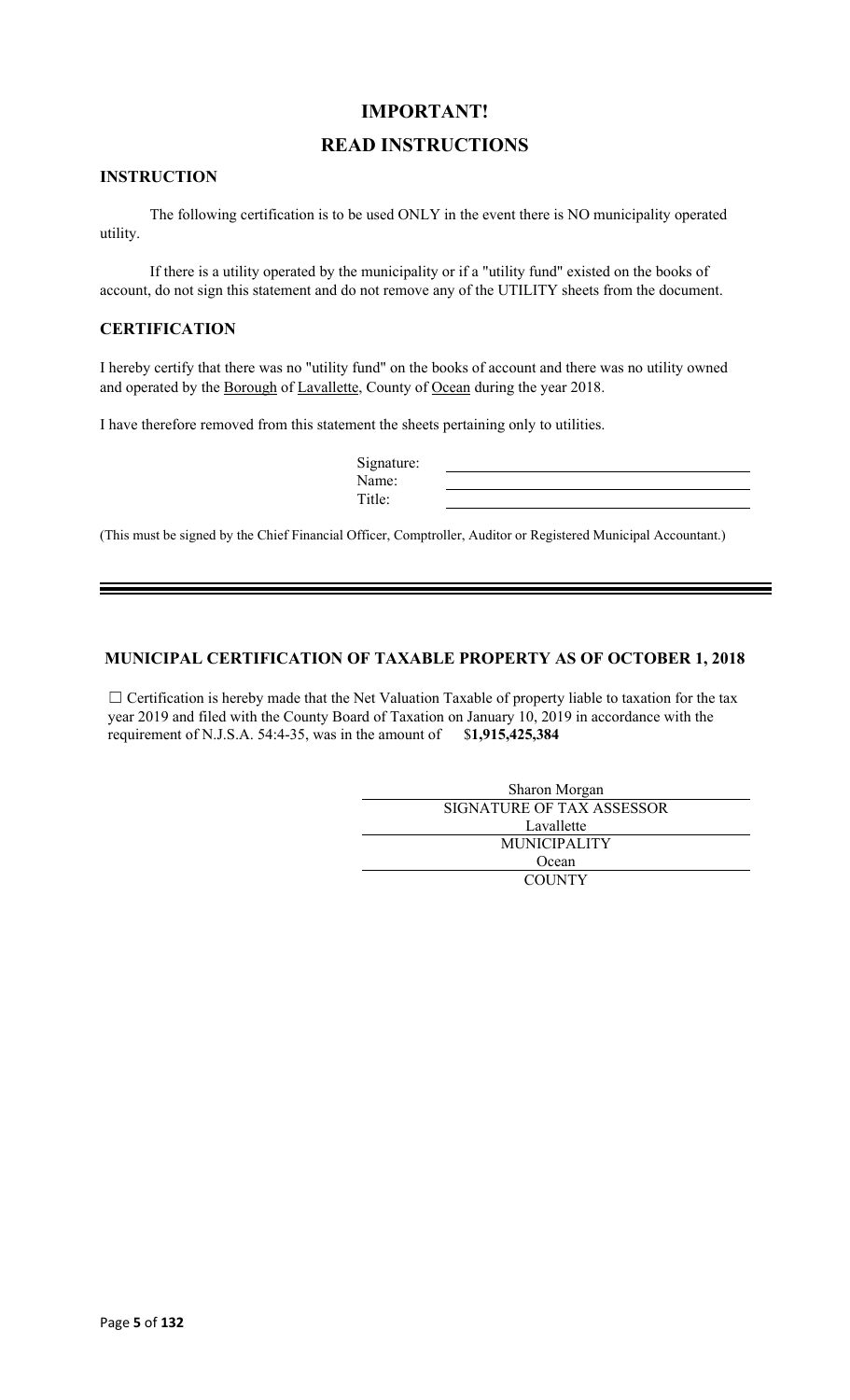### **CURRENT FUND ASSETS COMPARATIVE BALANCE SHEET – REGULATORY BASIS AS OF DECEMBER 31, 2018**

|                                                                                                                                                                                                | 2018                                           |  |
|------------------------------------------------------------------------------------------------------------------------------------------------------------------------------------------------|------------------------------------------------|--|
| Cash:<br>Cash<br>Change Fund<br>Sub Total Cash                                                                                                                                                 | 6,254,655.17<br>300.00<br>6,254,955.17         |  |
| Investments:                                                                                                                                                                                   |                                                |  |
| <b>Other Receivables</b><br>Due from State of NJ - Senior Citizens & Veterans Deductions<br>Sub Total Assets not offset by Reserve for Receivables                                             | 7,452.58<br>7,452.58                           |  |
| Receivables and Other Assets with Full Reserves<br><b>Delinquent Taxes</b><br>Revenue Accounts Receivable<br>Magistrate - Cash Advance<br>Sub Total Receivables and Other Assets with Reserves | 260,896.14<br>1,417.46<br>100.00<br>262,413.60 |  |
| Deferred Charges                                                                                                                                                                               |                                                |  |
| <b>Total Assets</b>                                                                                                                                                                            | 6,524,821.35                                   |  |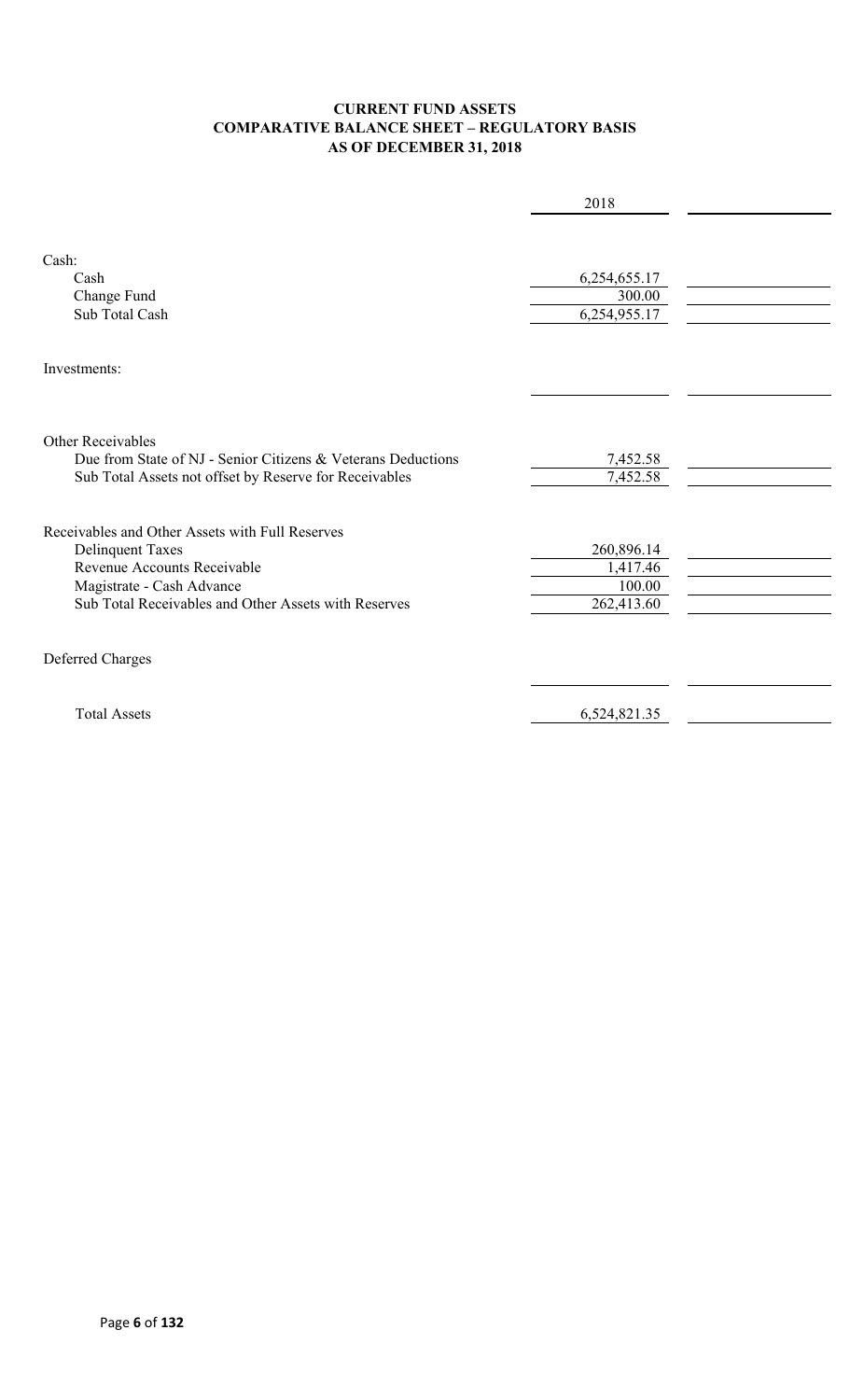### **CURRENT FUND LIABILITIES, RESERVES AND FUND BALANCE COMPARATIVE BALANCE SHEET – REGULATORY BASIS AS OF DECEMBER 31, 2018**

|                                               | 2018         |  |
|-----------------------------------------------|--------------|--|
|                                               |              |  |
|                                               |              |  |
| Liabilities:                                  |              |  |
| Encumbrances Payable                          | 253,027.83   |  |
| <b>Appropriation Reserves</b>                 | 201,247.58   |  |
| <b>Accounts Payable</b>                       | 60,603.68    |  |
| Tax Overpayments                              | 51,488.02    |  |
| Local District School Tax Payable             | 1,123,727.23 |  |
| Due County for Added and Omitted Taxes        | 66,169.92    |  |
| Prepaid Taxes                                 | 251,690.98   |  |
| Reserve for FEMA                              | 835,044.85   |  |
| Reserve for Goose Patrol                      | 8,670.00     |  |
| Reserve for Insurance Reimbursement           | 722,152.79   |  |
| Reserve for Hurricane Sandy                   | 11,703.74    |  |
| <b>Reserve for Private Donations</b>          | 5,950.00     |  |
| Prepaid Beach Badges                          | 18,315.00    |  |
| Due to Federal and State Grant Fund           | 14,750.95    |  |
| Interfund Payable - General Capital           | 117,114.17   |  |
| <b>Total Liabilities</b>                      | 3,741,656.74 |  |
|                                               |              |  |
| Total Liabilities, Reserves and Fund Balance: |              |  |
| <b>Reserve for Receivables</b>                | 262,413.60   |  |
| <b>Fund Balance</b>                           | 2,520,751.01 |  |
| Total Liabilities, Reserves and Fund Balance  | 6,524,821.35 |  |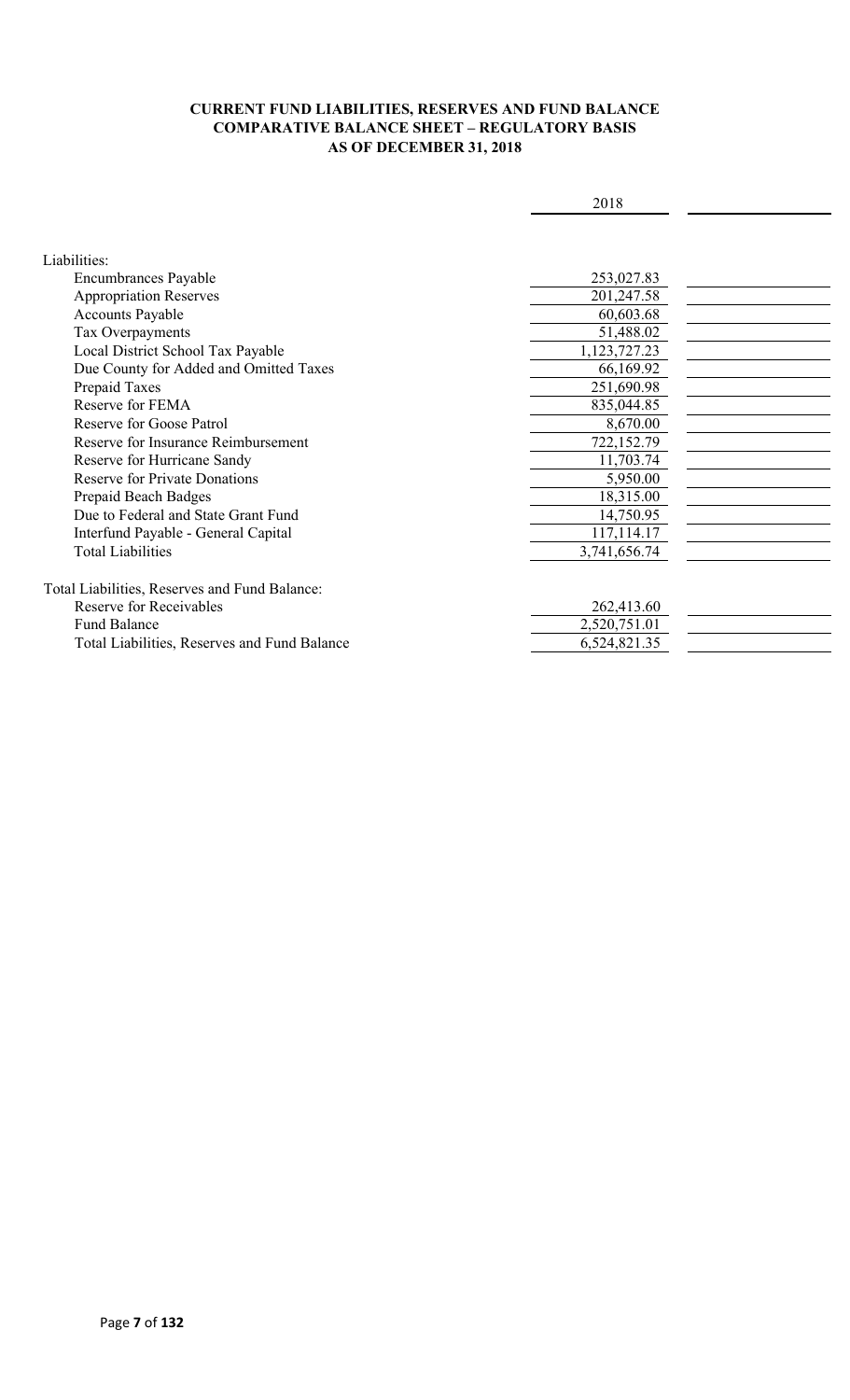### **FEDERAL AND STATE GRANT FUND COMPARATIVE BALANCE SHEET – REGULATORY BASIS AS OF DECEMBER 31, 2018**

|                                                      | 2018      |  |
|------------------------------------------------------|-----------|--|
|                                                      |           |  |
|                                                      |           |  |
| Assets                                               |           |  |
| Federal and State Grants Receivable                  | 33,429.26 |  |
| Due from Current Fund                                | 14,750.95 |  |
| Total Assets Federal and State Grant Fund            | 48,180.21 |  |
| Liabilities                                          |           |  |
| Appropriated Reserves for Federal and State Grants   | 45,450.77 |  |
| Unappropriated Reserves for Federal and State Grants | 2,729.44  |  |
| Total Liabilities Federal and State Grant Fund       | 48,180.21 |  |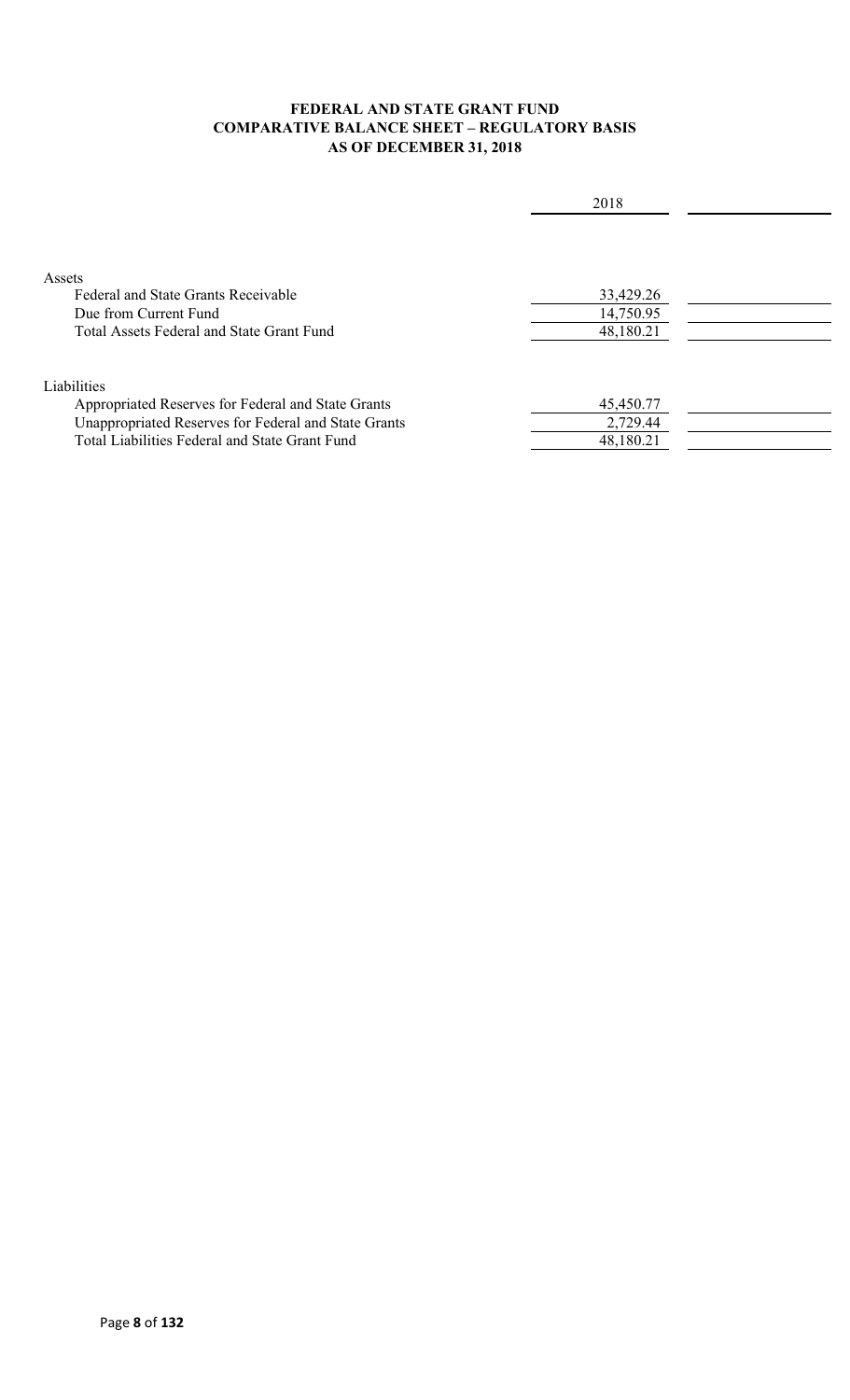### **CAPITAL FUND COMPARATIVE BALANCE SHEET – REGULATORY BASIS AS OF DECEMBER 31, 2018**

|                                                | 2018         |  |
|------------------------------------------------|--------------|--|
|                                                |              |  |
| Assets                                         |              |  |
| Cash                                           | 563,974.83   |  |
| <b>DOT Grants Receivable</b>                   | 182,202.56   |  |
| Interfund "Defined by user" Receivable         | 117,114.17   |  |
| Deferred Charges                               |              |  |
| Deferred Charges to Future Taxation - Unfunded | 1,326,005.12 |  |
| Deferred Charges to Future Taxation - Funded   | 6,425,000.00 |  |
| <b>Total Deferred Charges</b>                  | 7,751,005.12 |  |
|                                                |              |  |
| Total Assets General Capital Fund              | 8,614,296.68 |  |
| Liabilities                                    |              |  |
| Contracts Payable                              | 180,469.98   |  |
| Improvement Authorizations - Funded            | 77,414.21    |  |
| Improvement Authorizations - Unfunded          | 457,141.40   |  |
| <b>General Capital Bonds</b>                   | 6,425,000.00 |  |
| <b>Bond Anticipation Notes</b>                 | 1,292,831.00 |  |
| Reserve for DOT Receiables                     | 95,487.93    |  |
| Other "Defined by User"                        | 42,585.43    |  |
| Capital Improvement Fund                       | 34,587.41    |  |
| <b>Total Liabilities and Reserves</b>          | 8,605,517.36 |  |
|                                                |              |  |
| <b>Fund Balance</b>                            |              |  |
| Capital Surplus                                | 8,779.32     |  |
| <b>Total General Capital Liabilities</b>       | 8,614,296.68 |  |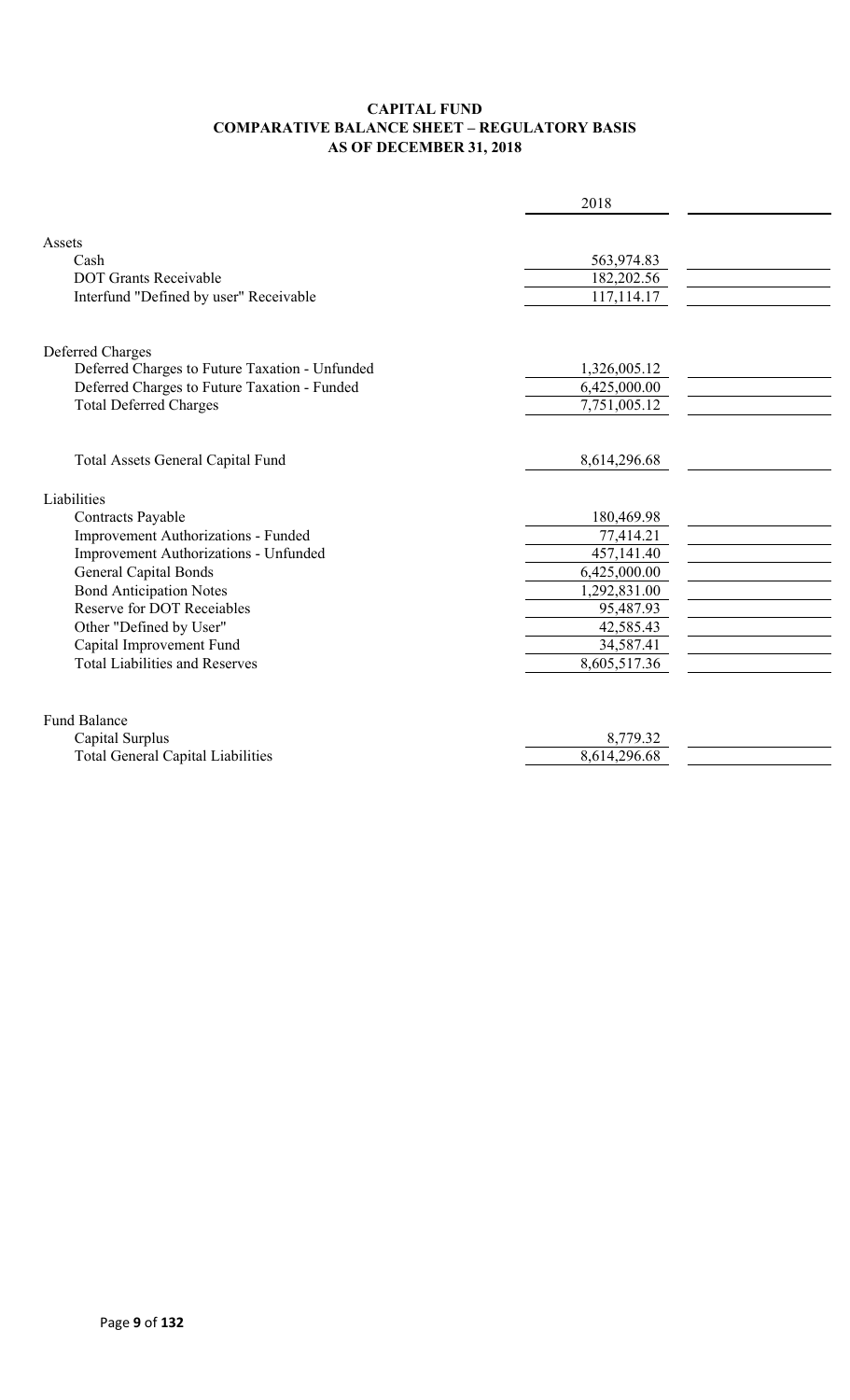### **TRUST ASSESSMENT FUND COMPARATIVE BALANCE SHEET – REGULATORY BASIS AS OF DECEMBER 31, 2018**

|                                              | 2018 |  |
|----------------------------------------------|------|--|
| Cash:                                        |      |  |
| Investments                                  |      |  |
| Assets not offset by Receivables             |      |  |
| Assets offset by the Reserve for Receivables |      |  |
| Deferred Charges                             |      |  |
|                                              |      |  |
| Liabilities and Reserves                     |      |  |
| Fund Balance                                 |      |  |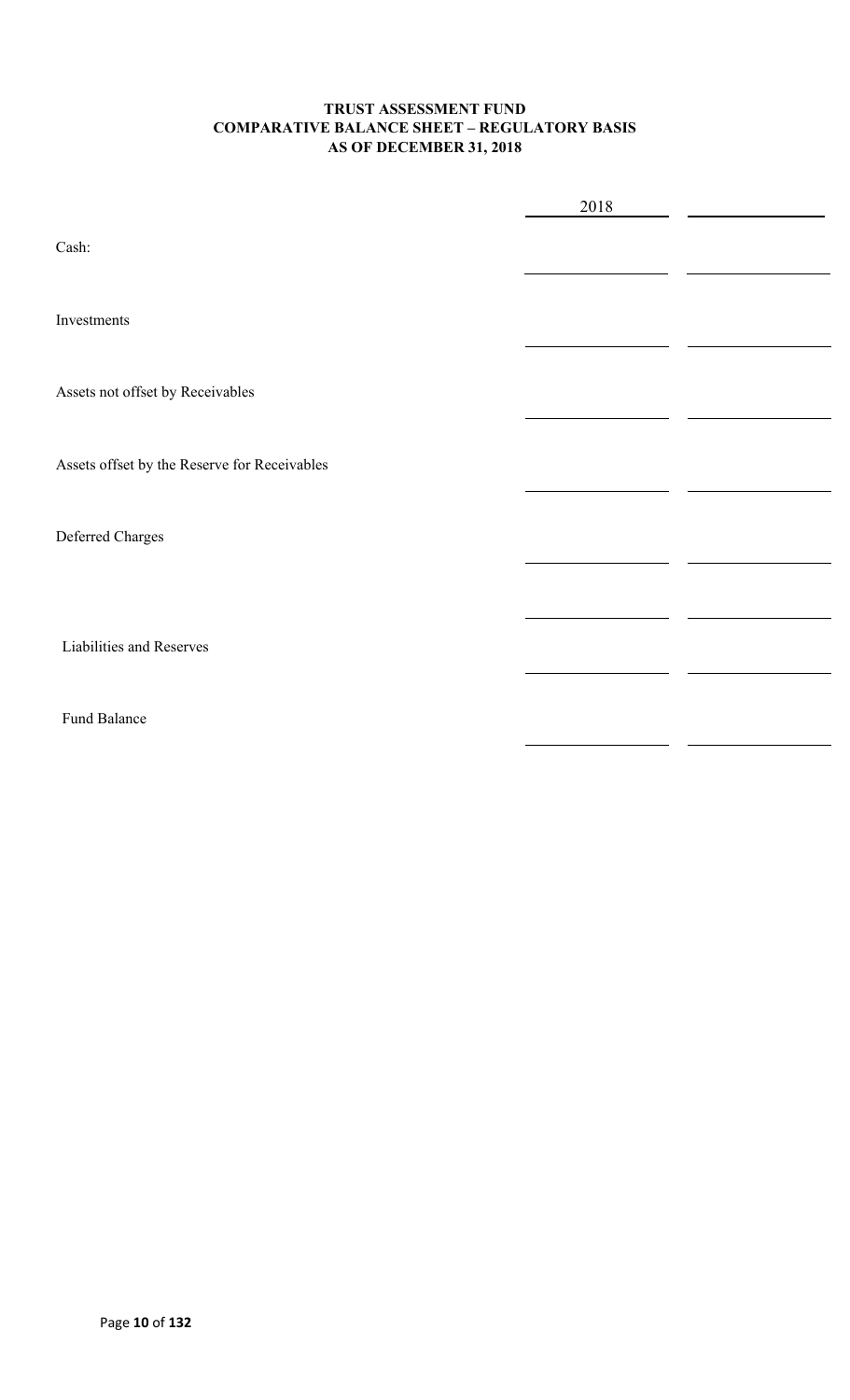### **OTHER TRUST FUND COMPARATIVE BALANCE SHEET – REGULATORY BASIS AS OF DECEMBER 31, 2018**

|                                                                                                                                                      | 2018                                 |  |
|------------------------------------------------------------------------------------------------------------------------------------------------------|--------------------------------------|--|
| <b>Animal Control Trust Assets</b><br>Cash<br><b>Total Dog Trust Assets</b>                                                                          | 913.86<br>913.86                     |  |
| Animal Control Trust Liabilities<br>Reserve for Animal Control<br><b>Total Dog Trust Reserves</b>                                                    | 913.86<br>913.86                     |  |
| <b>CDBG Trust Assets</b>                                                                                                                             |                                      |  |
| <b>CDBG</b> Trust Liabilities                                                                                                                        |                                      |  |
| <b>LOSAP Trust Assets</b>                                                                                                                            |                                      |  |
| <b>LOSAP Trust Liabilities</b>                                                                                                                       |                                      |  |
| Open Space Trust Assets                                                                                                                              |                                      |  |
| Open Space Trust Liabilities                                                                                                                         |                                      |  |
| Other Trust Assets<br>Cash<br><b>Total Other Trust Assets</b>                                                                                        | 800,993.87<br>800,993.87             |  |
| <b>Other Trust Liabilities</b><br>Reserve for Payroll Account<br>Total Miscellaneous Trust Reserves (31-287)<br>Total Trust Escrow Reserves (31-286) | 48,536.18<br>725,457.69<br>27,000.00 |  |
| <b>Total Other Trust Reserves and Liabilities</b>                                                                                                    | 800,993.87                           |  |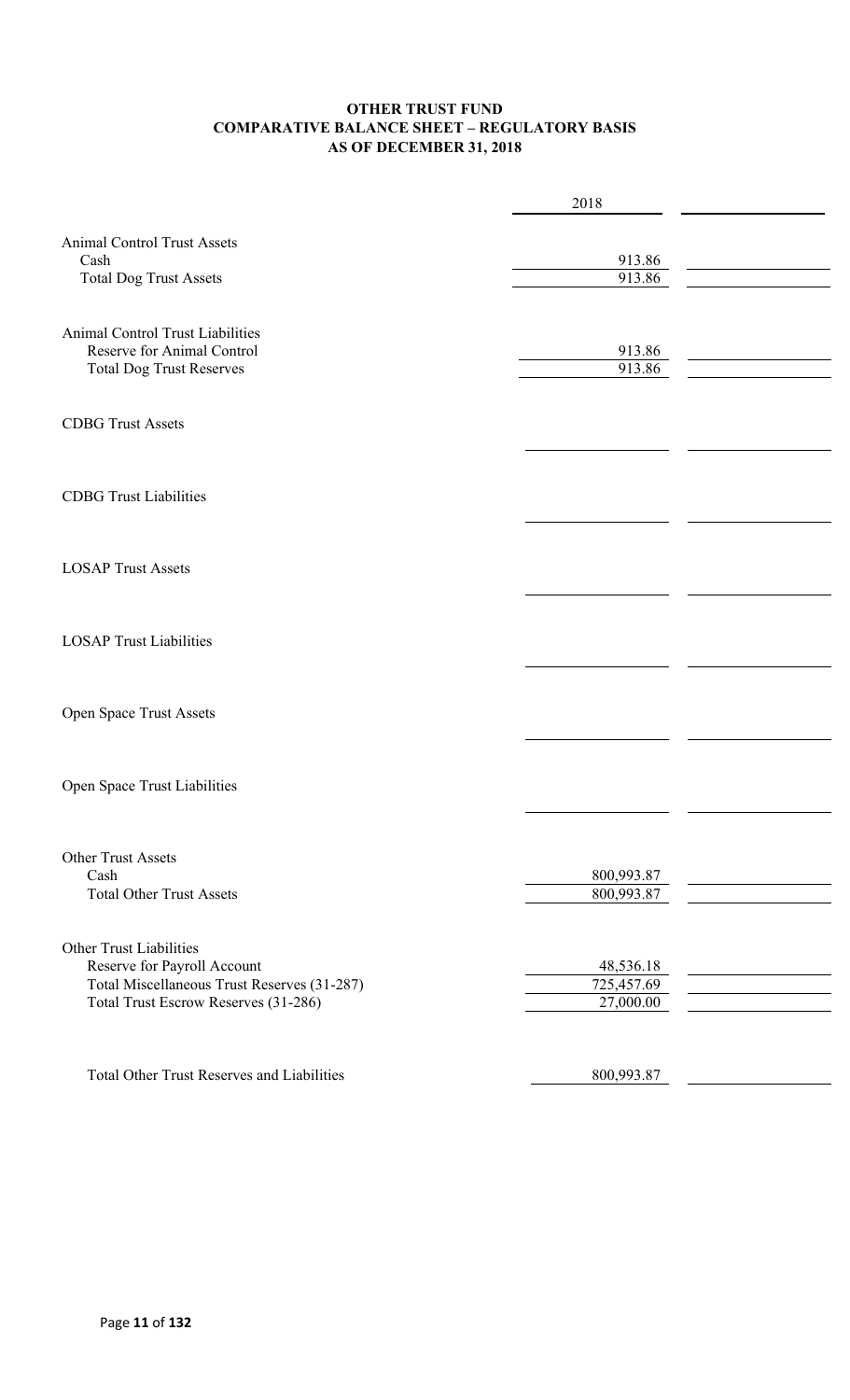### **PUBLIC ASSISTANCE FUND COMPARATIVE BALANCE SHEET – REGULATORY BASIS AS OF DECEMBER 31, 2018**

2018

Assets

Liabilities and Reserves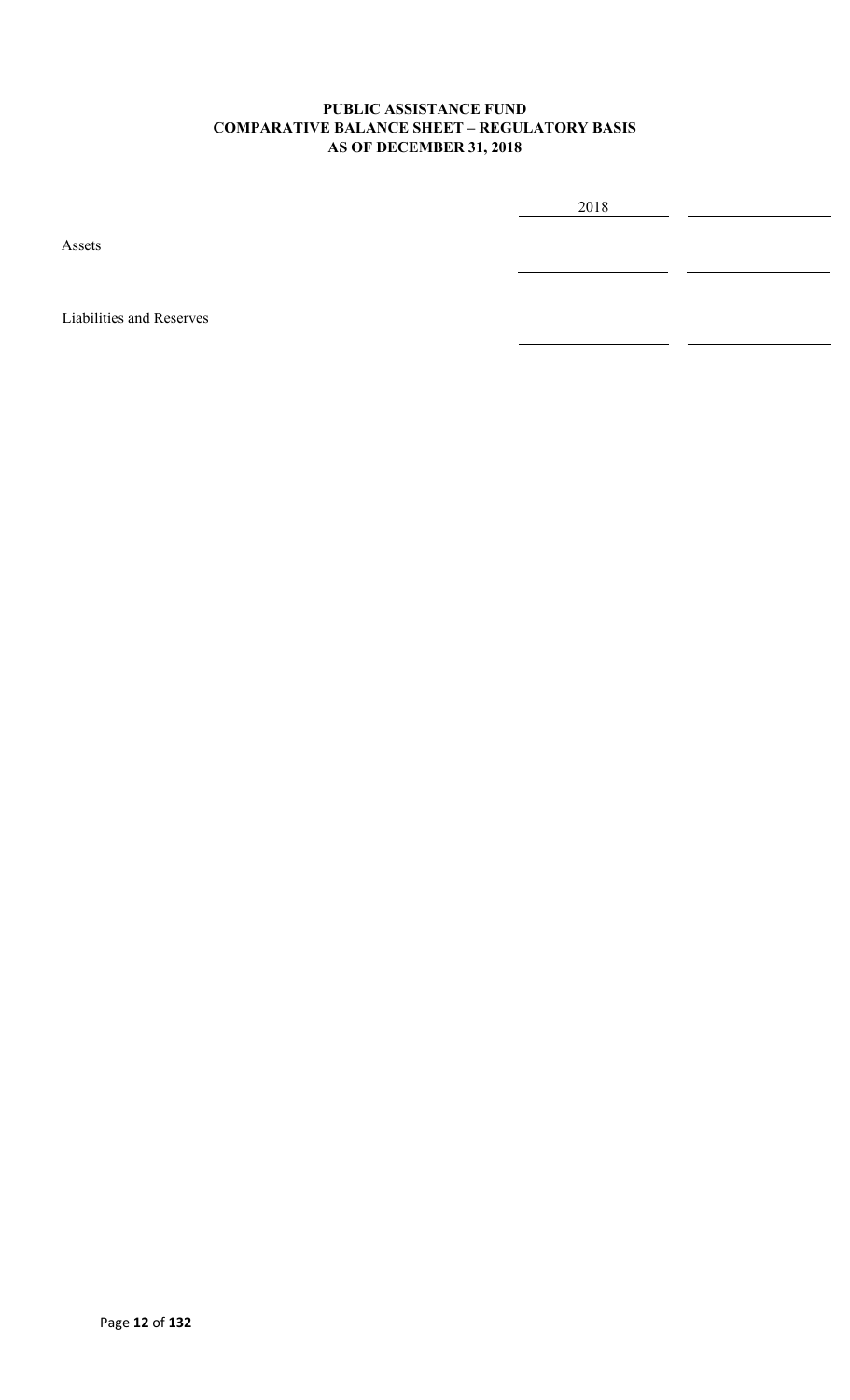# **SCHEDULE OF TRUST FUND RESERVES**

|                                               | Amount Dec. 31, 2017 Per |              |               | Balance as of |
|-----------------------------------------------|--------------------------|--------------|---------------|---------------|
| Purpose                                       | Audit Report             | Receipts     | Disbursements | Dec. 31, 2018 |
| <b>Accumulated Absences</b>                   | \$31,387.03              | \$10,000.00  | \$26,041.88   | \$15,345.15   |
| Developers' Escrow Fund                       | \$9,656.76               | \$31,841.50  | \$35,453.20   | \$6,045.06    |
| Disposal of Forfeited Property                | \$1,984.90               |              |               | \$1,984.90    |
| Municipal Alliance on Alcohol and Drug Abuse- |                          |              |               |               |
| Program Income                                | \$1,176.00               |              |               | \$1,176.00    |
| Off Duty Police                               | \$10,470.77              | \$100,194.99 | \$98,630.10   | \$12,035.66   |
| Parking Offenses Adjudication Act             | \$1,874.00               | \$128.00     | \$1,301.00    | \$701.00      |
| Performance Bond                              | \$13,000.00              | \$1,000.00   | \$1,000.00    | \$13,000.00   |
| Police Vest Fund                              | \$98.84                  | \$1,071.05   |               | \$1,169.89    |
| Public Access Trust                           | \$30,150.00              |              | \$30,150.00   | \$0.00        |
| Public Defender                               | \$1,097.10               | \$844.50     | \$1,400.00    | \$541.60      |
| Recreation                                    | \$16,876.35              | \$25,405.55  | \$26,308.03   | \$15,973.87   |
| Recycling Program                             | \$43,944.63              | \$8,387.00   | \$8,543.60    | \$43,788.03   |
| Snow Removal                                  | \$65,098.81              | \$8,000.00   | \$27,543.36   | \$45,555.45   |
| Solar Energy Application Escrow               | \$2,070.00               |              |               | \$2,070.00    |
| <b>Street Opening Inspection Fees</b>         | \$22,062.00              | \$2,300.00   | \$1,327.00    | \$23,035.00   |
| Tax Sale Premiums                             | \$91,000.00              |              | \$64,000.00   | \$27,000.00   |
| Unemployment Compensation                     | \$77,634.12              | \$16,479.16  | \$27,964.84   | \$66,148.44   |
| <b>Uniform Construction Code</b>              | \$441,888.31             | \$439,370.55 | \$405,621.22  | \$475,637.64  |
| Uniform Fire Safety                           | \$1,250.00               |              |               | \$1,250.00    |
| <b>Totals</b>                                 | \$862,719.62             | \$645,022.30 | \$755,284.23  | \$752,457.69  |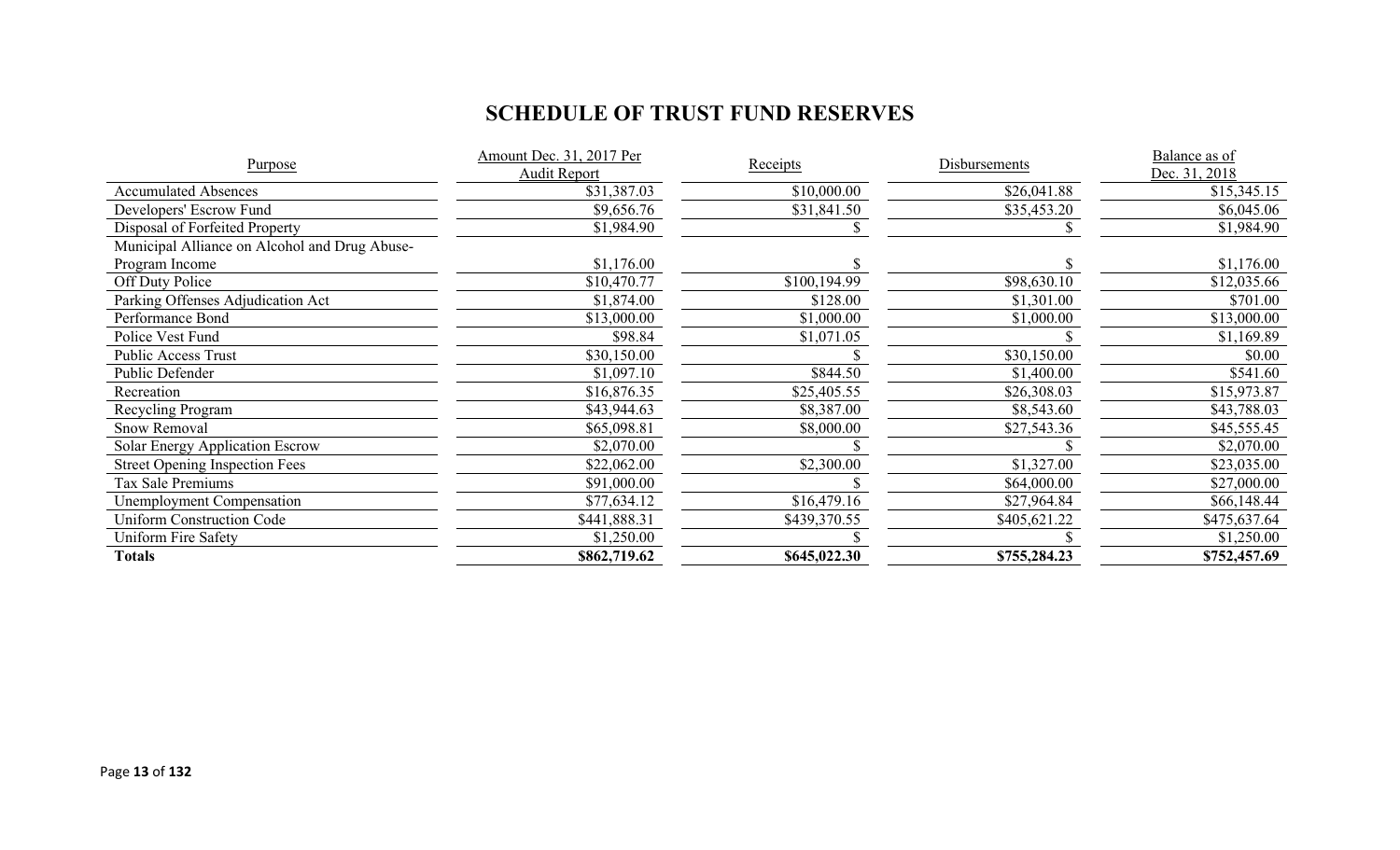# **ANALYSIS OF TRUST ASSESSMENT CASH AND INVESTMENTS PLEDGED TO LIABILITIES AND SURPLUS**

| Title of Liability to which Cash and Investments are<br>Pledged | Audit Balance Dec.<br>31, 2017 |                          | <b>Receipts</b>       | Other | Disbursements |                              |
|-----------------------------------------------------------------|--------------------------------|--------------------------|-----------------------|-------|---------------|------------------------------|
|                                                                 |                                | Assessments<br>and Liens | <b>Current Budget</b> |       |               | <b>Balance Dec. 31, 2018</b> |
|                                                                 |                                |                          |                       |       |               |                              |
|                                                                 |                                |                          |                       |       |               |                              |
| Assessment Bond Anticipation Note Issues:                       |                                |                          |                       |       |               |                              |
|                                                                 |                                |                          |                       |       |               |                              |
| Other Liabilities                                               |                                |                          |                       |       |               |                              |
|                                                                 |                                |                          |                       |       |               |                              |
| <b>Trust Surplus</b>                                            |                                |                          |                       |       |               |                              |
| <b>Trust Surplus</b>                                            | $0.00\,$                       |                          |                       |       |               | $0.00\,$                     |
| Less Assets "Unfinanced"                                        |                                |                          |                       |       |               |                              |
|                                                                 |                                |                          |                       |       |               |                              |
| Totals                                                          | $0.00\,$                       |                          |                       |       |               | $0.00\,$                     |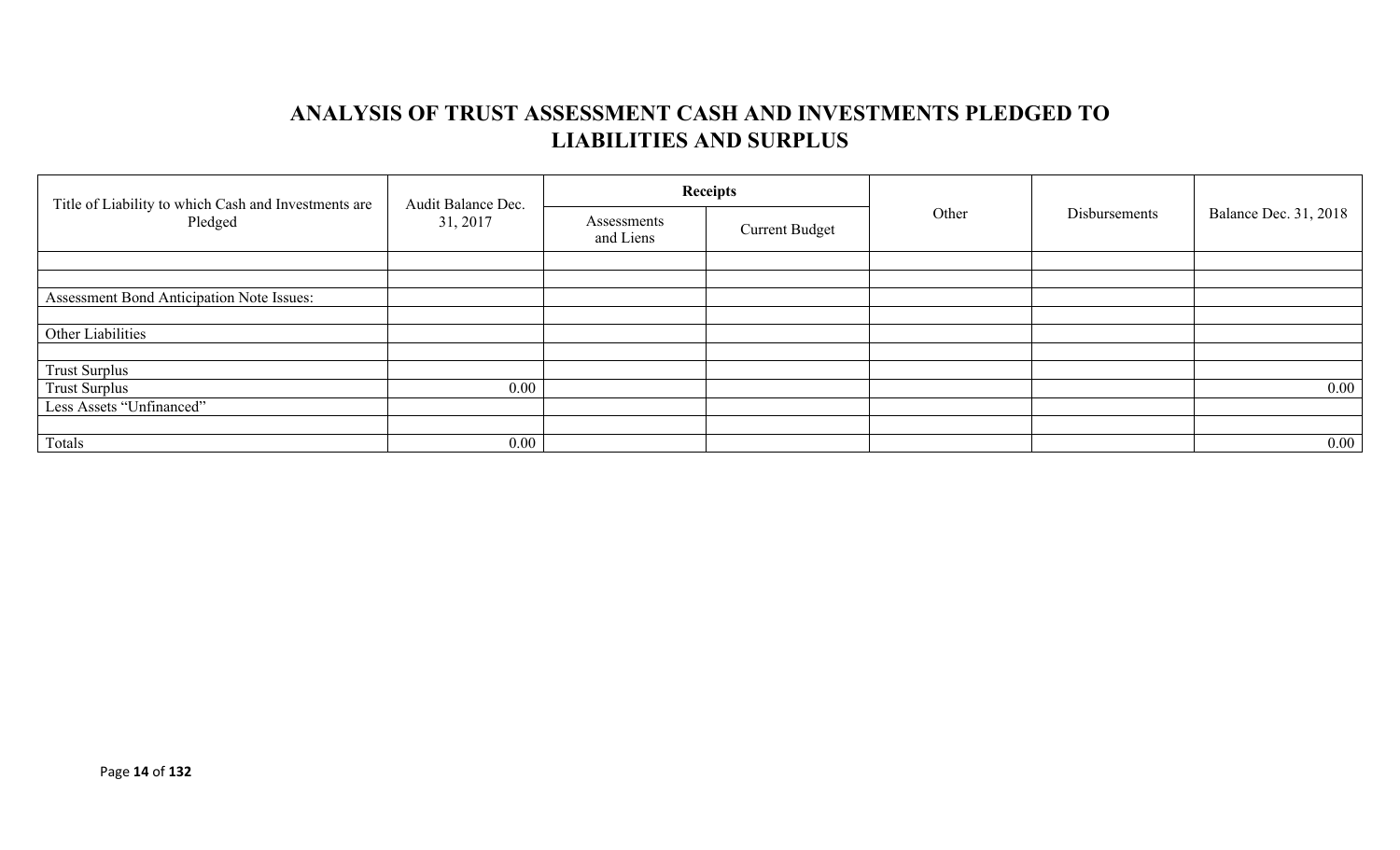# **CASH RECONCILIATION DECEMBER 31, 2018**

|                                          | Cash      |               | Less Checks |                   |
|------------------------------------------|-----------|---------------|-------------|-------------------|
|                                          | On Hand   | On Deposit    | Outstanding | Cash Book Balance |
| Capital - General                        |           | 564,439.52    | 464.69      | 563,974.83        |
| Current                                  | 847.94    | 6,292,706.77  | 38,899.54   | 6,254,655.17      |
| <b>Electric Utility Assessment Trust</b> |           |               |             |                   |
| Electric Utility Capital                 |           | 1,573,409.69  | 72.10       | 1,573,337.59      |
| <b>Electric Utility Operating</b>        | 129.79    | 689,870.12    | 14,278.91   | 675,721.00        |
| Federal and State Grant Fund             |           |               |             |                   |
| Municipal Open Space Trust Fund          |           |               |             |                   |
| Public Assistance #1**                   |           |               |             |                   |
| Public Assistance #2**                   |           |               |             |                   |
| Sewer Utility Assessment Trust           |           |               |             |                   |
| Sewer Utility Capital                    |           | 136,339.80    | 115.56      | 136,224.24        |
| <b>Sewer Utility Operating</b>           | 12,169.31 | 733,339.62    |             | 745,508.93        |
| Trust - Assessment                       |           |               |             |                   |
| Trust - Dog License                      |           | 915.06        | 1.20        | 913.86            |
| Trust - Other                            | 1.20      | 806,790.46    | 5,797.79    | 800,993.87        |
| Water Utility Assessment Trust           |           |               |             |                   |
| Water Utility Capital                    |           | 497,207.90    | 199.68      | 497,008.22        |
| <b>Water Utility Operating</b>           | 507.99    | 687,119.76    | 12,053.75   | 675,574.00        |
| <b>Total</b>                             | 13,656.23 | 11,982,138.70 | 71,883.22   | 11,923,911.71     |

\* - Include Deposits In Transit

\*\* - Be sure to include a Public Assistance reconciliation and trial balance if the municipality maintains such a bank account

### **REQUIRED CERTIFICATION**

I hereby certify that all amounts shown in the "Cash on Deposit" column on Sheet 9 and 9(a) have been verified with the applicable bank statements, certificates, agreements or passbooks at December 31, 2018.

I also certify that all amounts, if any, shown for Investments in Savings and Loan Associations on any trial balance have been verified with the applicable passbooks at December 31, 2018.

All "Certificates of Deposit", "Repurchase Agreements" and other investments must be reported as cash and included in this certification.

(THIS MUST BE SIGNED BY THE REGISTERED MUNICIPAL ACCOUNTANT (STATUTORY AUDITOR) OR CHIEF FINANCIAL OFFICER) depending on who prepared this Annual Financial Statement as certified to on Sheet 1 or 1(a).

Signature: Robert Oliwa Title: Registered Municipal Accountant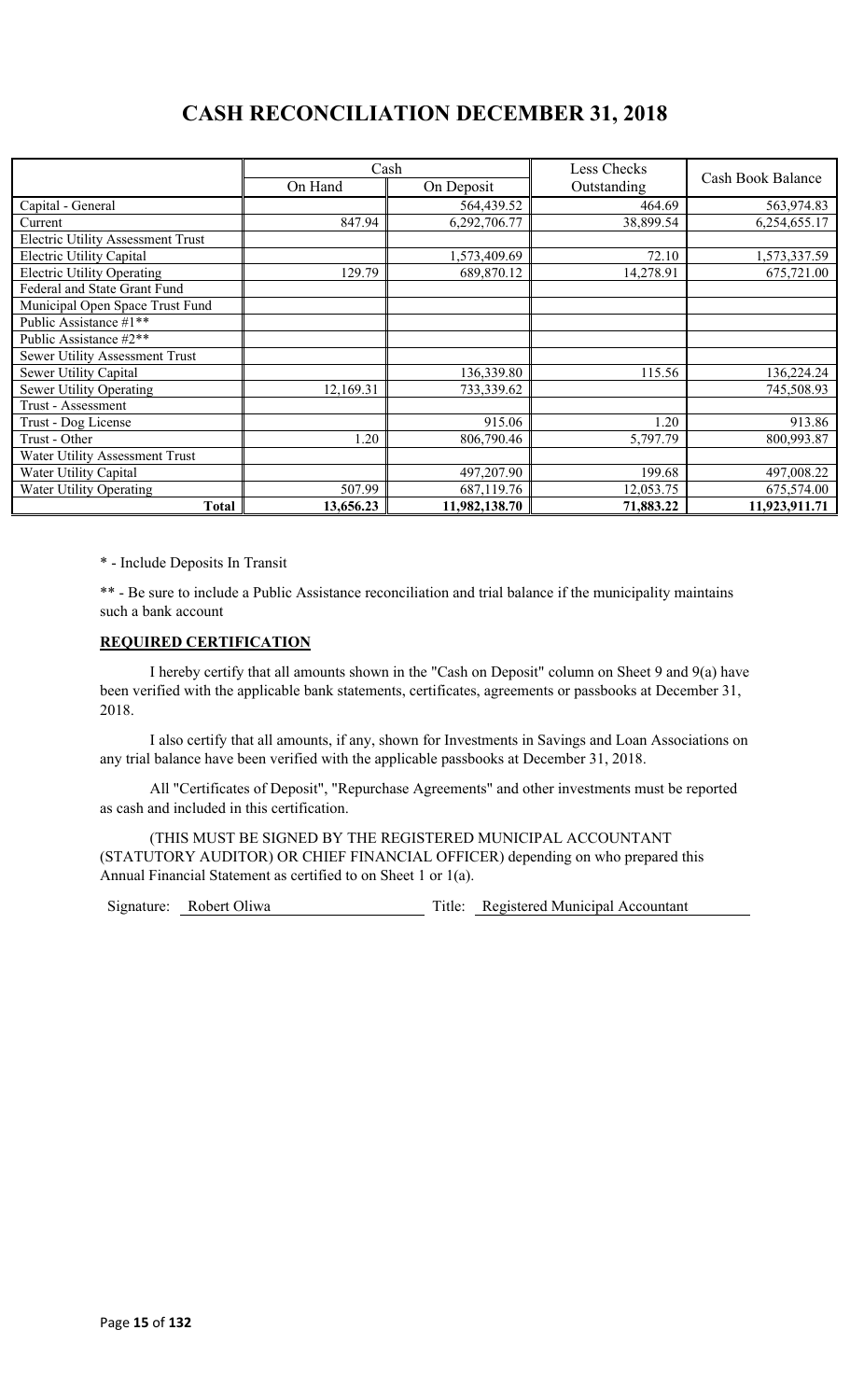# **CASH RECONCILIATION DECEMBER 31, 2018 (CONT'D)**

LIST BANKS AND AMOUNTS SUPPORTING "CASH ON DEPOSIT"

| <b>Bank</b>                       | Amount        |
|-----------------------------------|---------------|
| PNC - Beach                       | 28,823.31     |
| PNC - Construction Code           | 475,636.44    |
| PNC - Current                     | 6,074,559.21  |
| PNC - Disbursement                | 188,899.54    |
| PNC - Dog Licenses                | 915.06        |
| PNC - Electric Capital            | 76,819.71     |
| PNC - Electric Capital FEMA       | 1,496,589.98  |
| PNC - Electric Operating          | 645,841.83    |
| PNC - FEMA                        | 424.71        |
| PNC - General Capital             | 564,439.52    |
| PNC - Local Law Enforcement Trust | 1,986.58      |
| PNC - Miscellaneous Trust         | 208,855.00    |
| PNC - Payroll                     | 44,028.29     |
| PNC - Payroll Agency Trust        | 54,164.00     |
| PNC - Sewer Capital               | 136,339.80    |
| PNC - Sewer Operating             | 733,339.62    |
| PNC - SUI Trust                   | 66,148.44     |
| PNC - Water Capital               | 239,106.92    |
| PNC - Water Capital FEMA          | 258,100.98    |
| <b>PNC</b> - Water Operating      | 687,119.76    |
| <b>Total</b>                      | 11,982,138.70 |

Note: Sections N.J.S.A. 40A:4-61, 40A:4-62 and 40A:4-63 of the Local Budget Law require that separate bank accounts be maintained for each allocated fund.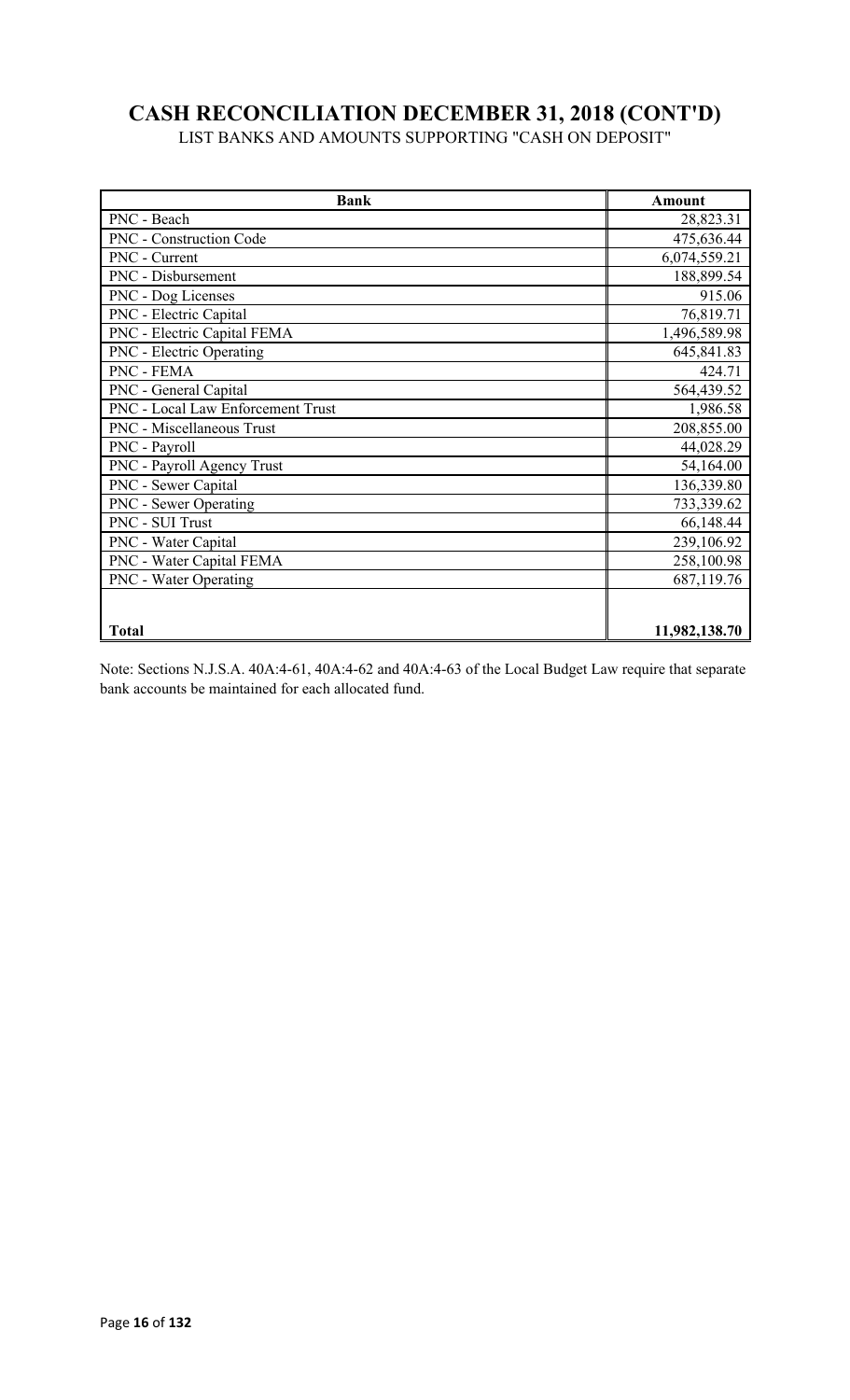## **MUNICIPALITIES AND COUNTIES FEDERAL AND STATE GRANTS RECEIVABLE**

| Grant                                | Balance Jan. 1, 2018 | 2018 Budget<br>Revenue Realized | Received  | Canceled | Other       | Balance<br>Dec. 31, 2018 | Other Grant Receivable<br>Description |
|--------------------------------------|----------------------|---------------------------------|-----------|----------|-------------|--------------------------|---------------------------------------|
|                                      |                      |                                 |           |          |             |                          | <b>Unappropriated Reserve</b>         |
| Recycling Tonnage                    |                      | 6,116.85                        |           |          | $-6,116.85$ | 0.00                     | Realized                              |
| <b>Clean Communities</b>             |                      | 12,085.85                       | 12,085.85 |          |             | 0.00                     |                                       |
|                                      |                      |                                 |           |          |             |                          | <b>Unappropriated Reserve</b>         |
| <b>Body Armor Replacement</b>        |                      | 544.49                          |           |          | $-1,544.49$ | 0.00                     | Realized                              |
| Ocean County Tourism                 |                      | 1,250.00                        | 1,250.00  |          |             | $0.00\,$                 |                                       |
| CDBG - Handicap Accessible Ramp -    |                      |                                 |           |          |             |                          |                                       |
| Trenton Avenue                       | 32,000.00            |                                 | 27,471.80 |          |             | 4,528.20                 |                                       |
| <b>CDBG</b> - Planning Assistance    | 394.50               |                                 |           | 394.50   |             | $0.00\,$                 |                                       |
| <b>History Grant</b>                 | 125.00               | 0.000, 00                       | 925.00    |          |             | 200.00                   |                                       |
| Local Arts Program                   | 2,950.00             | 750.00                          | 1,675.00  |          |             | 2,025.00                 |                                       |
| Municipal Alliance on Alcoholism and |                      |                                 |           |          |             |                          |                                       |
| Drug Abuse                           | 15,801.16            | 21,461.00                       | 11,386.10 |          |             | 25,876.06                |                                       |
| NJ Dept. of Law and Public Safety -  |                      |                                 |           |          |             |                          |                                       |
| COPS in Shops                        | 800.00               |                                 |           |          |             | 800.00                   |                                       |
| <b>Total</b>                         | 52,070.66            | 44,208.19                       | 54,793.75 | 394.50   | $-7,661.34$ | 33,429.26                |                                       |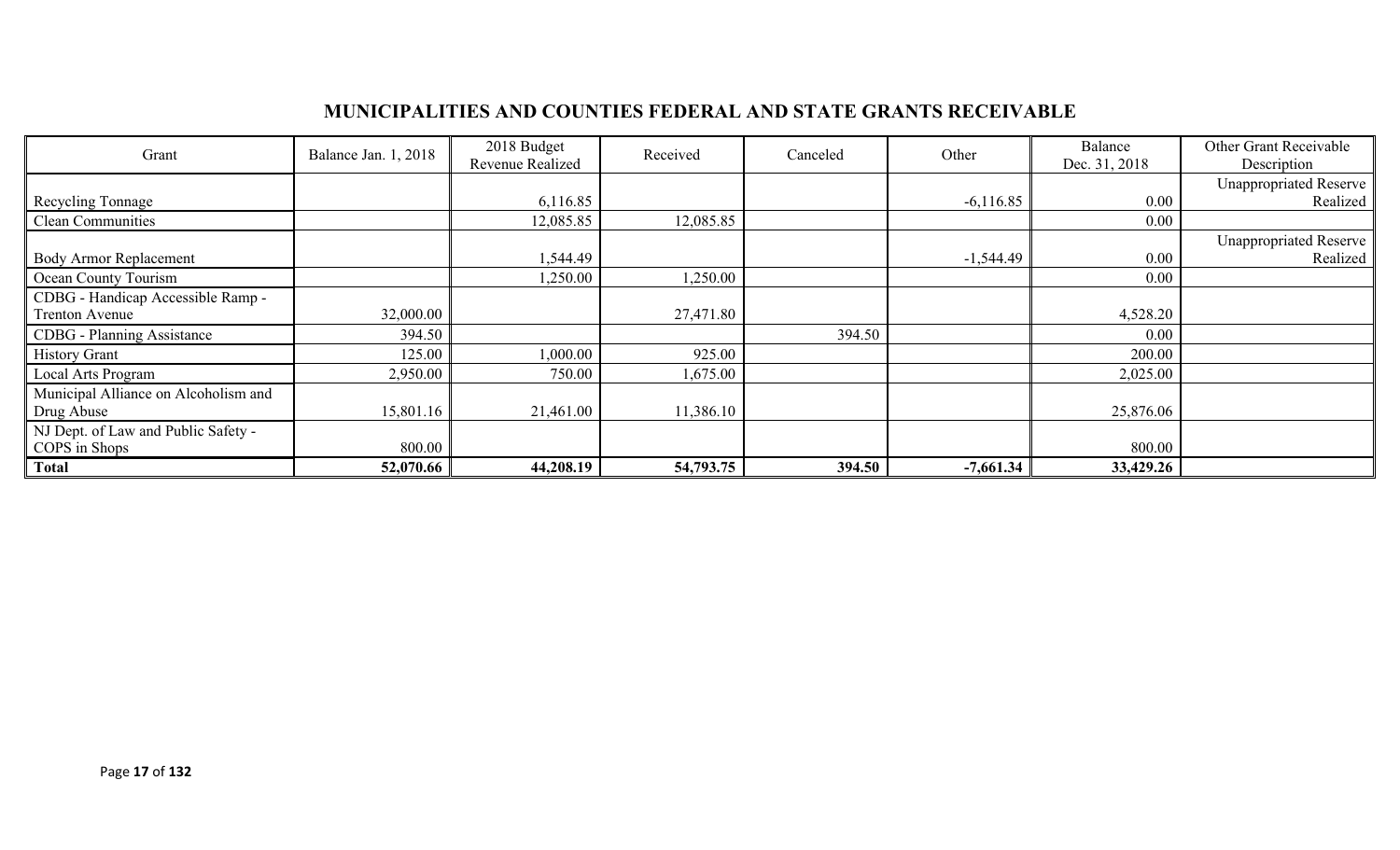# **SCHEDULE OF APPROPRIATED RESERVES FOR FEDERAL AND STATE GRANTS**

|                                                           | Balance      | Transferred from 2018 Budget<br>Appropriations |                              |           |           |          | Balance      | Other Grant Receivable |
|-----------------------------------------------------------|--------------|------------------------------------------------|------------------------------|-----------|-----------|----------|--------------|------------------------|
| Grant                                                     | Jan. 1, 2018 | <b>Budget</b>                                  | Appropriation by<br>40A:4-87 | Expended  | Cancelled | Other    | Dec. 31 2018 | Description            |
| Alcohol Education and<br>Rehabilitation Grant             | 3,790.52     |                                                |                              |           |           |          | 3,790.52     |                        |
| Body Armor Replacement Fund                               | 4,762.48     | 1,544.49                                       |                              | 1,882.10  |           |          | 4,424.87     |                        |
| CDBG - Handicap Accessible Ramp<br>- Trenton Avenue       | 32,099.00    |                                                |                              | 28,471.80 |           | 3,304.50 | 6,931.70     | Encumbrances Payable   |
| <b>CDBG</b> - Planning Assistance                         | 62.00        |                                                |                              |           | 62.00     |          | 0.00         |                        |
| Clean Communities                                         |              |                                                | 12,085.85                    | 12,085.85 |           |          | 0.00         |                        |
| County of Ocean Tourism                                   |              |                                                | 1,250.00                     | 1,250.00  |           |          | 0.00         |                        |
| Drunk Driving Enforcement Fund                            | 3,353.05     |                                                |                              |           |           |          | 3,353.05     |                        |
| <b>History Grant</b>                                      |              | 1,000.00                                       |                              | 1,000.00  |           |          | 0.00         |                        |
| Local Arts Program                                        |              | 750.00                                         |                              | 750.00    |           |          | 0.00         |                        |
| Municipal Alliance on Alcoholism<br>and Drug Abuse - 2016 | 8,266.58     |                                                |                              |           |           |          | 8,266.58     |                        |
| Municipal Alliance on Alcoholism<br>and Drug Abuse - 2017 | 4,577.28     |                                                |                              |           |           |          | 4,577.28     |                        |
| Municipal Alliance on Alcoholism<br>and Drug Abuse - 2018 |              | 26,826.25                                      |                              | 20,725.24 |           |          | 6,101.01     |                        |
| NJ Dept. of Law and Public Safety -<br>COPS in Shops      | 800.00       |                                                |                              |           |           |          | 800.00       |                        |
| Recycling Tonnage Grant                                   | 8,279.89     | 6,116.85                                       |                              | 7,190.98  |           |          | 7,205.76     |                        |
| Total                                                     | 65,990.80    | 36,237.59                                      | 13,335.85                    | 73,355.97 | 62.00     | 3,304.50 | 45,450.77    |                        |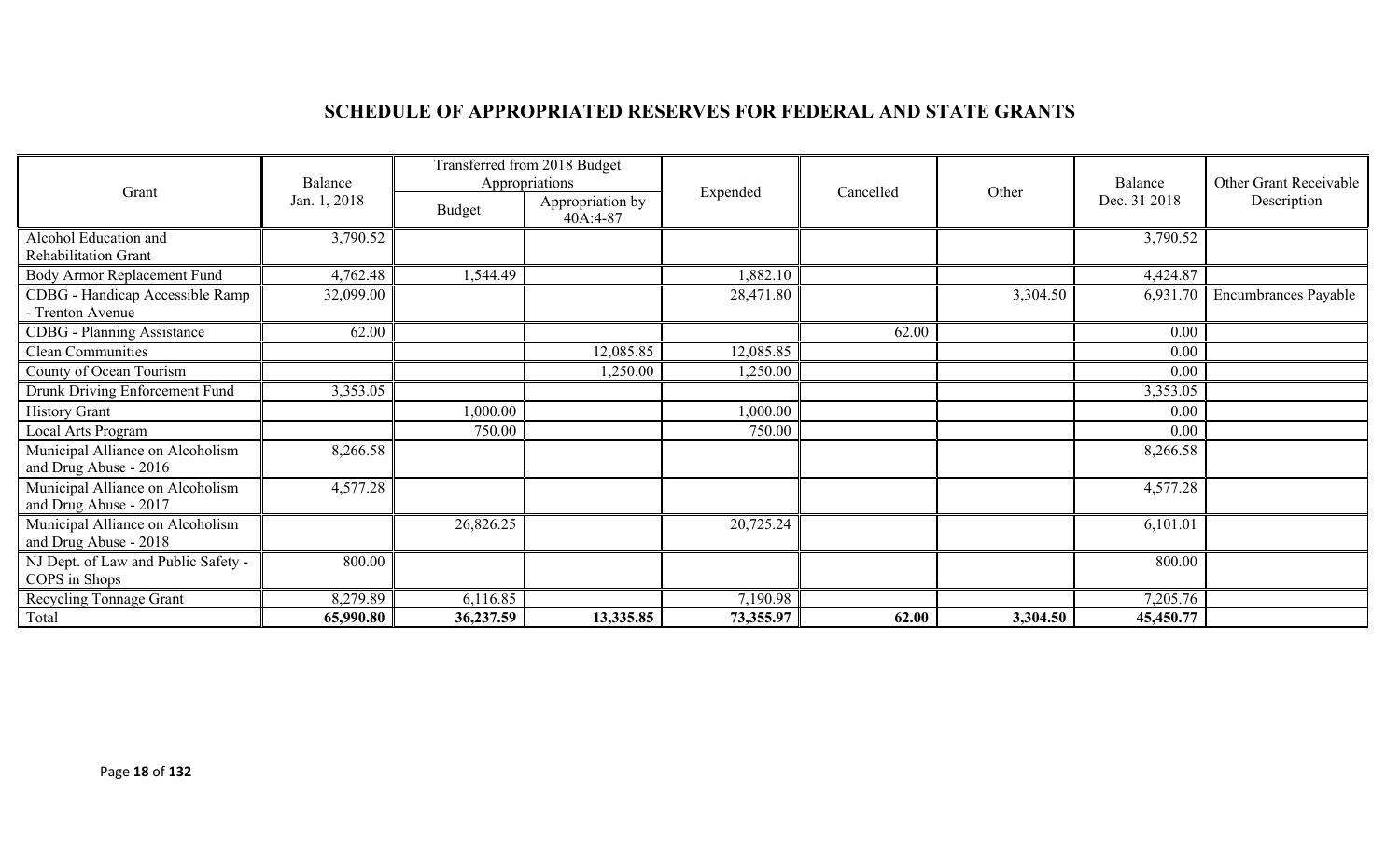## **SCHEDULE OF UNAPPROPRIATED RESERVES FOR FEDERAL AND STATE GRANTS**

|                                | Transferred from 2018 Budget<br>Appropriations<br>Balance |          |                                |          | Grants Receivable |       | Balance       | <b>Other Grant Receivable</b> |
|--------------------------------|-----------------------------------------------------------|----------|--------------------------------|----------|-------------------|-------|---------------|-------------------------------|
| Grant                          | Jan. 1, 2018                                              | Budget   | Appropriation By<br>$40A:4-87$ | Receipts |                   | Other | Dec. 31, 2018 | Description                   |
| Body Armor Replacement Fund    | .544.49                                                   | ,544.49  |                                |          |                   |       | 0.00          |                               |
| Drunk Driving Enforcement Fund |                                                           |          |                                | 2,729.44 |                   |       | 2,729.44      |                               |
| <b>Recycling Tonnage Grant</b> | 6,116.85                                                  | 6,116.85 |                                |          |                   |       | $0.00\,$      |                               |
| Total                          | 7,661.34                                                  | 7,661.34 | 0.00                           | 2,729.44 | 0.00              | 0.00  | 2,729.44      |                               |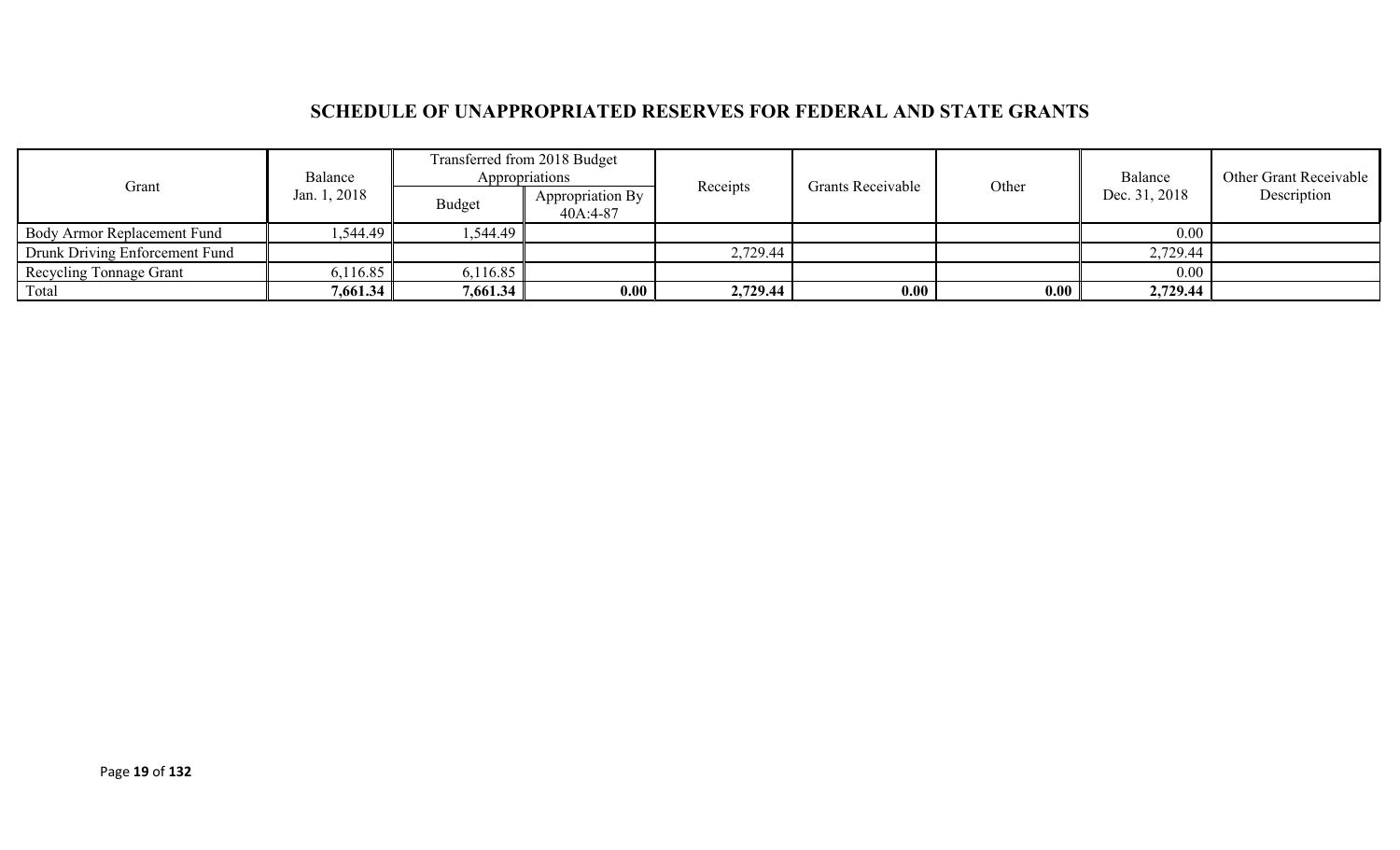# **LOCAL DISTRICT SCHOOL TAX**

|                                              | Debit        | Credit       |
|----------------------------------------------|--------------|--------------|
| <b>Balance January 1, 2018</b>               | XXXXXXXXXX   | XXXXXXXXXX   |
| School Tax Payable #                         | XXXXXXXXXX   | 1,078,878.73 |
| School Tax Deferred                          |              |              |
| (Not in excess of 50% of Levy - 2017 - 2018) | XXXXXXXXXX   | 777,957.38   |
| Prepaid Beginning Balance                    |              | XXXXXXXXXX   |
| Levy School Year July 1, 2018- June 30, 2019 | XXXXXXXXXX   | 3,790,884.00 |
| Levy Calendar Year 2018                      | XXXXXXXXXX   |              |
| Paid                                         | 3,746,035.50 | XXXXXXXXXX   |
| <b>Balance December 31, 2018</b>             | XXXXXXXXXX   | XXXXXXXXXX   |
| School Tax Payable #                         | 1,123,727.23 | XXXXXXXXXX   |
| School Tax Deferred                          |              |              |
| (Not in excess of 50% of Levy -2018 -2019)   | 777,957.38   | XXXXXXXXXX   |
| Prepaid Ending Balance                       |              | XXXXXXXXXX   |
|                                              | 5,647,720.11 | 5,647,720.11 |

Amount Deferred during year

\* Not including Type 1 school debt service, emergency authorizations-schools, transfer to Board of Education for use of local schools

# Must include unpaid requisitions

|                                  | Debit      | Credit     |
|----------------------------------|------------|------------|
|                                  |            |            |
| <b>Balance January 1, 2018</b>   | XXXXXXXXXX | 0.00       |
|                                  |            |            |
| <b>2018 Levy</b>                 | XXXXXXXXXX |            |
|                                  |            |            |
| Added and Omitted Levy           | XXXXXXXXXX |            |
|                                  |            |            |
| <b>Interest Earned</b>           | XXXXXXXXXX |            |
|                                  |            |            |
| Expenditures                     |            | XXXXXXXXXX |
|                                  |            |            |
| <b>Balance December 31, 2018</b> | 0.00       | XXXXXXXXXX |
|                                  |            |            |
|                                  | 0.00       | 0.00       |

## **MUNICIPAL OPEN SPACE TAX**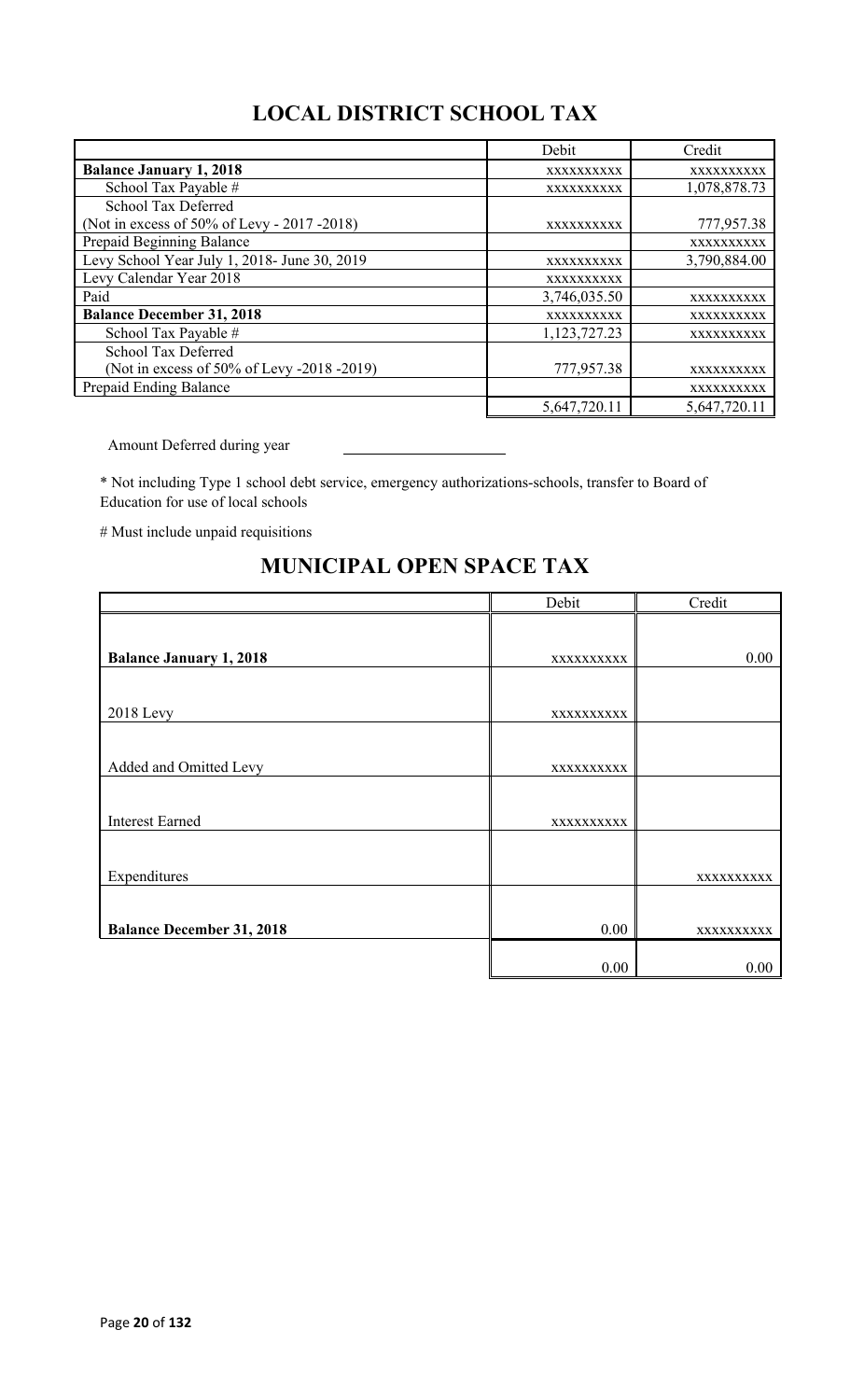# **REGIONAL SCHOOL TAX**

|                                              | Debit      | Credit     |
|----------------------------------------------|------------|------------|
| <b>Balance January 1, 2018</b>               | XXXXXXXXXX | XXXXXXXXXX |
| School Tax Payable                           | XXXXXXXXXX | 0.00       |
| School Tax Deferred                          |            |            |
| (Not in excess of 50% of Levy - 2017 -2018)  | XXXXXXXXXX | 0.00       |
| Prepaid Beginning Balance                    |            | XXXXXXXXXX |
| Levy School Year July 1, 2018- June 30, 2019 | XXXXXXXXXX |            |
| Levy Calendar Year 2018                      | XXXXXXXXXX |            |
| Paid                                         |            | XXXXXXXXXX |
| <b>Balance December 31, 2018</b>             | XXXXXXXXXX | XXXXXXXXXX |
| School Tax Payable                           | 0.00       | XXXXXXXXXX |
| <b>School Tax Deferred</b>                   |            |            |
| (Not in excess of 50% of Levy - 2018 -2019)  | 0.00       | XXXXXXXXXX |
| Prepaid Ending Balance                       |            | XXXXXXXXXX |
|                                              | 0.00       | 0.00       |

Amount Deferred during Year

# Must include unpaid requisitions

# **REGIONAL HIGH SCHOOL TAX**

|                                              | Debit      | Credit     |
|----------------------------------------------|------------|------------|
| <b>Balance January 1, 2018</b>               | XXXXXXXXXX | XXXXXXXXXX |
| School Tax Payable                           | XXXXXXXXXX | 0.00       |
| <b>School Tax Deferred</b>                   |            |            |
| (Not in excess of 50% of Levy - 2017 - 2018) | XXXXXXXXXX | 0.00       |
| Prepaid Beginning Balance                    |            | XXXXXXXXXX |
| Levy School Year July 1, 2018- June 30, 2019 | XXXXXXXXXX |            |
| Levy Calendar Year 2018                      | XXXXXXXXXX |            |
| Paid                                         |            | XXXXXXXXXX |
| <b>Balance December 31, 2018</b>             | XXXXXXXXXX | XXXXXXXXXX |
| School Tax Payable                           | 0.00       | XXXXXXXXXX |
| <b>School Tax Deferred</b>                   |            |            |
| (Not in excess of 50% of Levy - 2018 -2019)  | 0.00       | XXXXXXXXXX |
| Prepaid Ending Balance                       |            | XXXXXXXXXX |
|                                              | 0.00       | 0.00       |

Amount Deferred during year

# Must include unpaid requisitions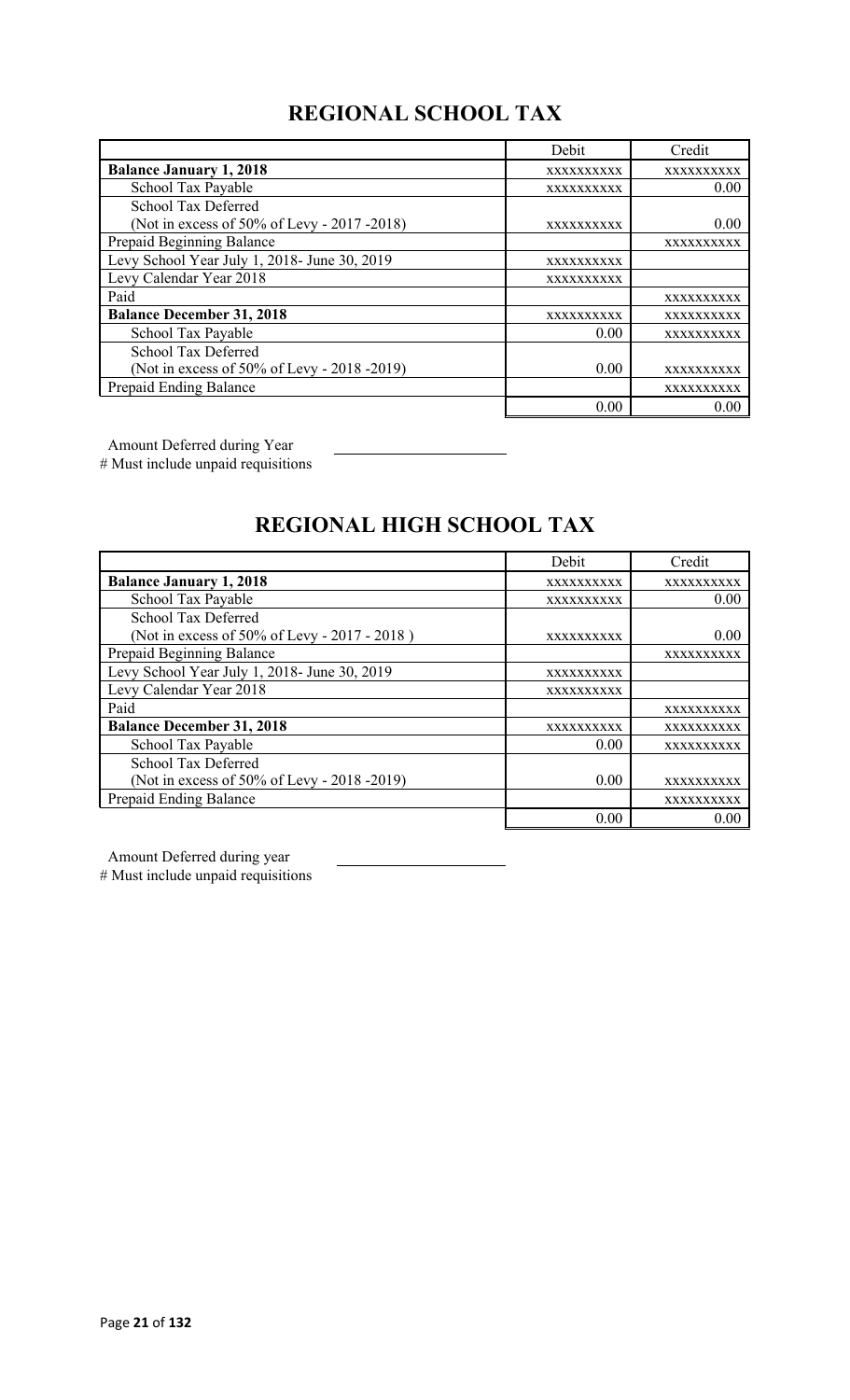## **COUNTY TAXES PAYABLE**

|                                        | Debit        | Credit       |
|----------------------------------------|--------------|--------------|
| <b>Balance January 1, 2018</b>         | XXXXXXXXXX   | XXXXXXXXXX   |
| <b>County Taxes</b>                    | XXXXXXXXXX   | 0.00         |
| Due County for Added and Omitted Taxes | XXXXXXXXXX   | 187,995.65   |
| $2018$ Levy                            | XXXXXXXXXX   | XXXXXXXXXX   |
| General County                         | XXXXXXXXXX   | 7,464,698.45 |
| County Library                         | XXXXXXXXXX   | 814,481.16   |
| <b>County Health</b>                   | XXXXXXXXXX   | 294,106.02   |
| <b>County Open Space Preservation</b>  | XXXXXXXXXX   | 258,083.92   |
| Due County for Added and Omitted Taxes | XXXXXXXXXX   | 66,169.92    |
| Paid                                   | 9,019,365.20 | XXXXXXXXXX   |
| <b>Balance December 31, 2018</b>       | XXXXXXXXXX   | XXXXXXXXXX   |
| <b>County Taxes</b>                    | 0.00         | XXXXXXXXXX   |
| Due County for Added and Omitted Taxes | 66,169.92    | XXXXXXXXXX   |
|                                        | 9,085,535.12 | 9,085,535.12 |

Paid for Regular County Levies 8,831,369.55 Paid for Added and Omitted Taxes 187,995.65

## **SPECIAL DISTRICT TAXES**

|                                          | Debit             | Credit            |
|------------------------------------------|-------------------|-------------------|
| <b>Balance January 1, 2018</b>           | XXXXXXXXXX        | 0.00              |
| 2018Levy (List Each Type of District Tax | <b>XXXXXXXXXX</b> | <b>XXXXXXXXXX</b> |
| Separately – see Footnote)               |                   |                   |
|                                          | XXXXXXXXXX        |                   |
| Total 2018 Levy                          | XXXXXXXXXX        |                   |
| Paid                                     |                   | XXXXXXXXXX        |
| <b>Balance December 31, 2018</b>         | 0.00              | XXXXXXXXXX        |
|                                          | 0.00              |                   |

Footnote: Please state the number of districts in each instance.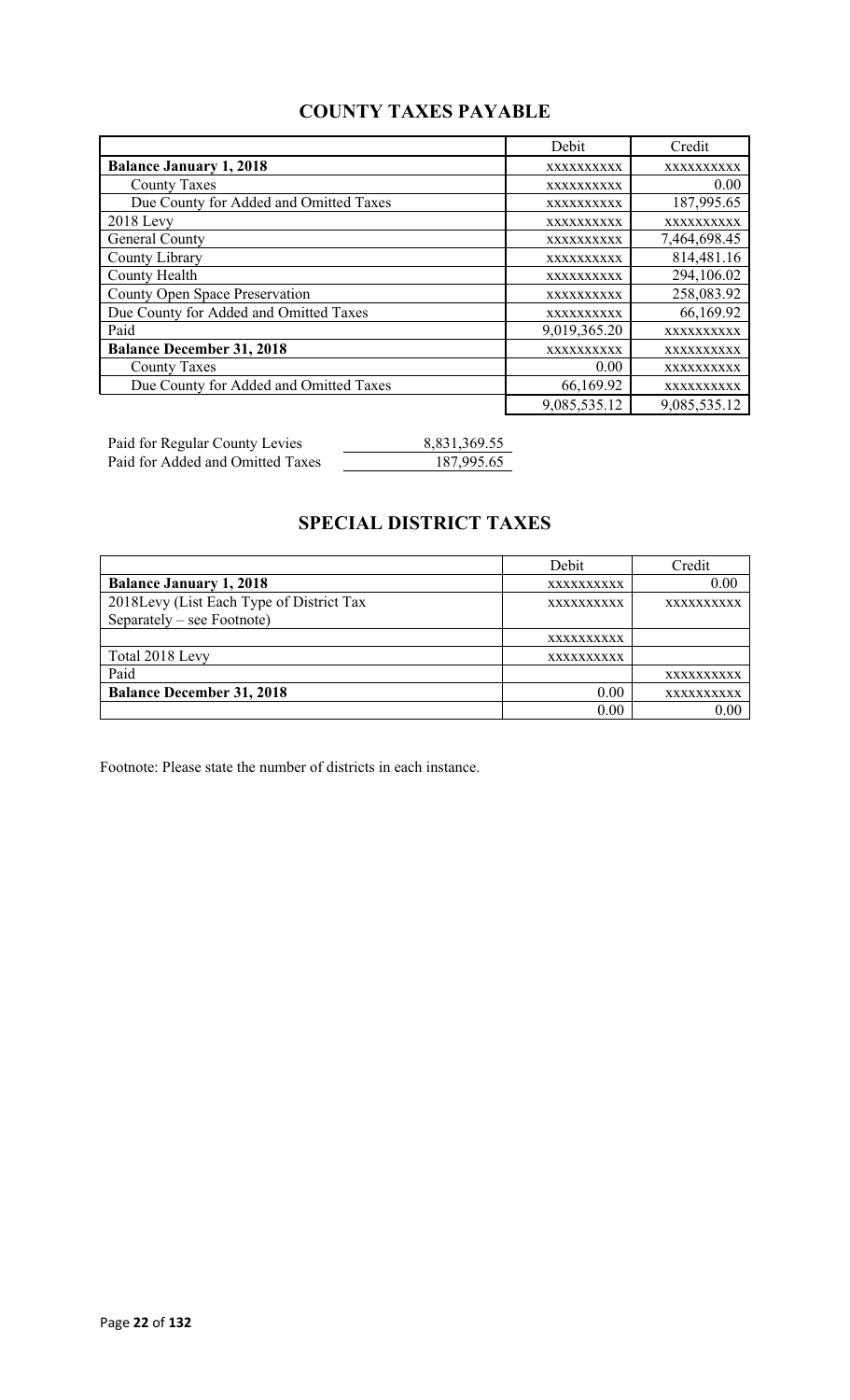| Source                                                     | Budget -01   | Realized -02 | Excess or<br>Deficit -03 |
|------------------------------------------------------------|--------------|--------------|--------------------------|
| Surplus Anticipated                                        | 1,200,000.00 | 1,200,000.00 | 0.00                     |
| Surplus Anticipated with Prior Written Consent of Director |              |              |                          |
| of Local Government                                        |              |              |                          |
| <b>Adopted Budget</b>                                      | 1,759,394.96 | 1,820,579.64 | 61,184.68                |
| Added by N.J.S.A. 40A:4-87                                 | 13,335.85    | 13,335.85    | 0.00                     |
| Total Miscellaneous Revenue Anticipated                    | 1,772,730.81 | 1,833,915.49 | 61,184.68                |
| Receipts from Delinquent Taxes                             | 195,900.00   | 246,778.74   | 50,878.74                |
|                                                            |              |              |                          |
| Amount to be Raised by Taxation:                           | XXXXXXXXXX   | XXXXXXXXXX   | XXXXXXXXXX               |
| (a) Local Tax for Municipal Purposes                       | 5,809,603.80 | XXXXXXXXXX   | XXXXXXXXXX               |
| (b) Addition to Local District School Tax                  |              | XXXXXXXXXX   | XXXXXXXXXX               |
| (c) Minimum Library Tax                                    |              | XXXXXXXXXX   | XXXXXXXXXX               |
| County Only: Total Raised by Taxation                      | XXXXXXXXXX   |              | XXXXXXXXXX               |
| Total Amount to be Raised by Taxation                      | 5,809,603.80 | 6,032,983.40 | 223,379.60               |
|                                                            | 8,978,234.61 | 9,313,677.63 | 335,443.02               |

## **STATEMENT OF GENERAL BUDGET REVENUES 2018**

## **ALLOCATION OF CURRENT TAX COLLECTIONS**

|                                                      | Debit         | Credit        |
|------------------------------------------------------|---------------|---------------|
| <b>Current Taxes Realized in Cash</b>                | XXXXXXXXXX    | 18,296,406.87 |
| <b>Amount to be Raised by Taxation:</b>              | XXXXXXXXXX    | XXXXXXXXXX    |
| Local District School Tax                            | 3,790,884.00  | XXXXXXXXXX    |
| Regional School Tax                                  |               | XXXXXXXXXX    |
| Regional High School Tax                             |               | XXXXXXXXXX    |
| <b>County Taxes</b>                                  | 8,831,369.55  | XXXXXXXXXX    |
| Due County for Added and Omitted Taxes               | 66,169.92     | XXXXXXXXXX    |
| <b>Special District Taxes</b>                        |               | XXXXXXXXXX    |
| Municipal Open Space Tax                             |               | XXXXXXXXXX    |
| <b>Reserve for Uncollected Taxes</b>                 | XXXXXXXXXX    | 425,000.00    |
| Deficit in Required Collection of Current Taxes (or) | XXXXXXXXXX    |               |
| Balance for Support of Municipal Budget (or)         | 6,032,983.40  | XXXXXXXXXX    |
| *Excess Non-Budget Revenue (see footnote)            |               | XXXXXXXXXX    |
| *Deficit Non-Budget Revenue (see footnote)           | XXXXXXXXXX    |               |
|                                                      | 18,721,406.87 | 18,721,406.87 |

\* These items are applicable only when there is no "Amount to be Raised by Taxation" in the "Budget" column of the statement at the top of this sheet. In such instances, any excess or deficit in the above allocation would apply to "Non-Budget Revenue" only.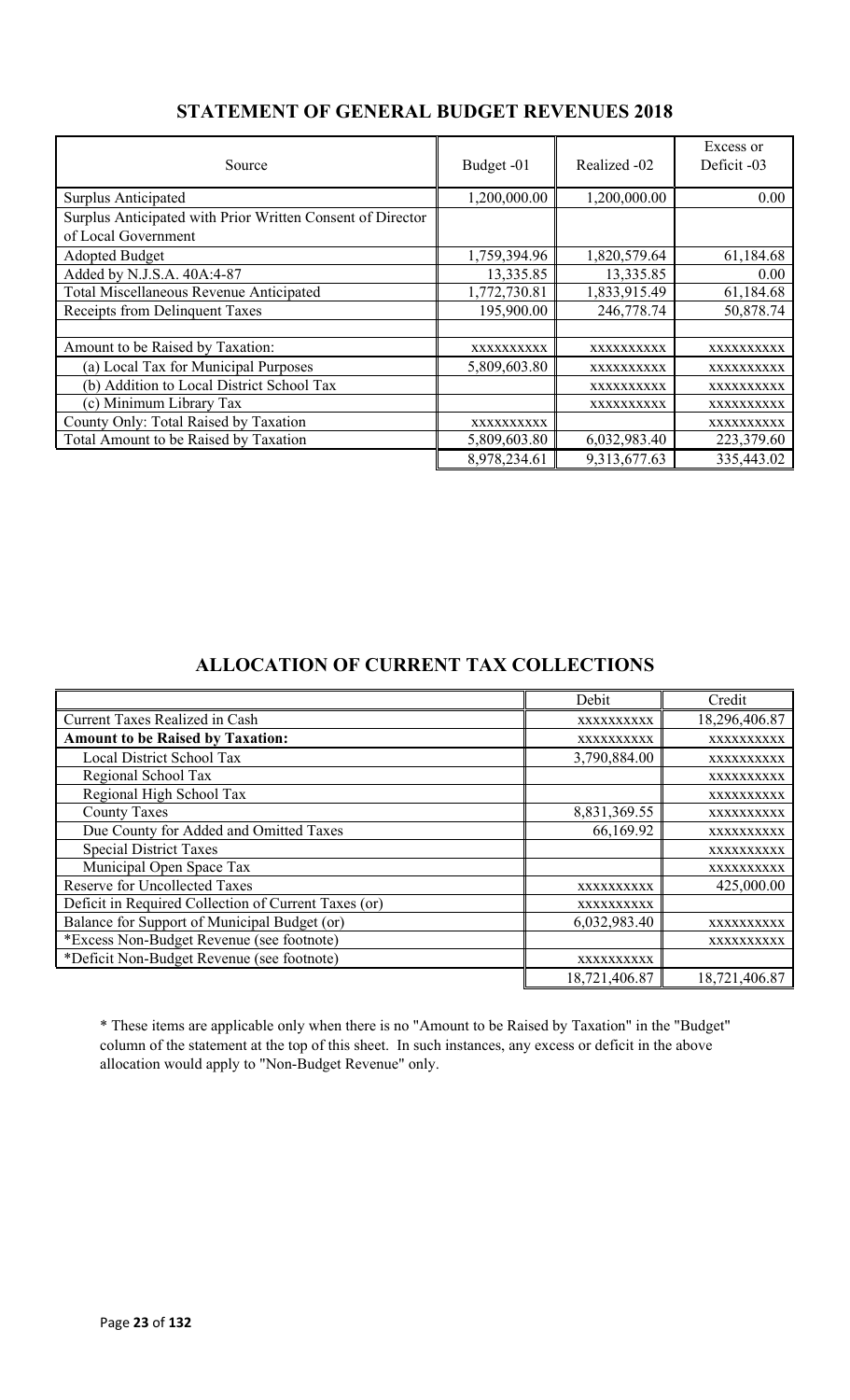### **STATEMENT OF GENERAL BUDGET REVENUES 2018** MISCELLANEOUS REVENUES ANTICIPATED: ADDED BY N.J.S.A. 40A:4-87

| Source                  | Budget    | Realized  | Excess or (Deficit) |
|-------------------------|-----------|-----------|---------------------|
| Clean Communities Grant | 12,085.85 | 12,085.85 | $0.00\,$            |
| County of Ocean Tourism | ,250.00   | 1,250.00  | $0.00\,$            |
| <b>TOTAL</b>            | 13,335.85 | 13,335.85 | 0.00                |

I hereby certify that the above list of Chapter 159 insertions of revenue have been realized in cash or I have received written notification of the award of public or private revenue. These insertions meet the statutory requirements of N.J.S.A. 40A:4-87 and matching funds have been provided if applicable.

CFO Signature: Christine Sierfeld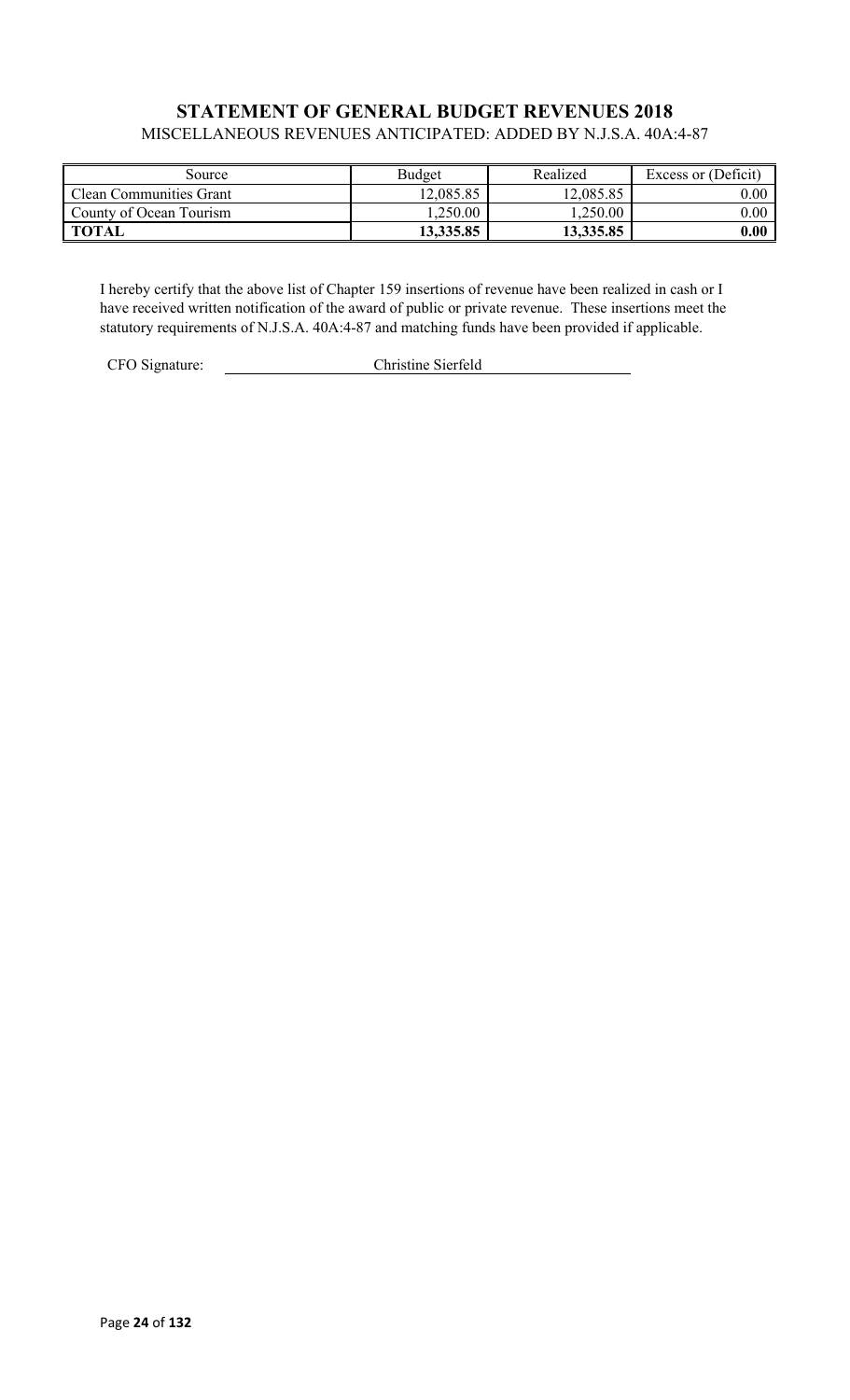## **STATEMENT OF GENERAL BUDGET APPROPRIATIONS 2018**

| 2018 Budget as Adopted                                                  |              | 8,964,898.76 |
|-------------------------------------------------------------------------|--------------|--------------|
| 2018 Budget - Added by N.J.S.A. 40A:4-87                                |              | 13,335.85    |
| Appropriated for 2018 (Budget Statement Item 9)                         |              | 8,978,234.61 |
| Appropriated for 2018 Emergency Appropriation (Budget Statement Item 9) |              |              |
| Total General Appropriations (Budget Statement Item 9)                  |              | 8,978,234.61 |
| Add: Overexpenditures (see footnote)                                    |              |              |
| <b>Total Appropriations and Overexpenditures</b>                        |              | 8,978,234.61 |
|                                                                         |              |              |
| Deduct Expenditures:                                                    |              |              |
| Paid or Charged [Budget Statement Item (L)]                             | 7,931,169.01 |              |
| Paid or Charged - Reserve for Uncollected Taxes<br>425,000.00           |              |              |
| 201,247.58<br>Reserved                                                  |              |              |
| <b>Total Expenditures</b>                                               |              | 8,557,416.59 |
| Unexpended Balances Cancelled (see footnote)                            |              | 420,818.02   |

### **FOOTNOTES** - RE: OVEREXPENDITURES

Every appropriation overexpended in the budget document must be marked with an \* and must agree in the aggregate with this item.

RE: UNEXPENDED BALANCES CANCELED:

Are not to be shown as "Paid or Charged" in the budget document. In all instances "Total Appropriations" and "Overexpenditures" must equal the sum of "Total Expenditures" and "Unexpended Balances Canceled."

# **SCHEDULE OF EMERGENCY APPROPRIATIONS FOR LOCAL DISTRICT SCHOOL PURPOSES**

(EXCEPT FOR TYPE I SCHOOL DEBT SERVICE)

| 2018 Authorizations                             |  |
|-------------------------------------------------|--|
| N.J.S.A. 40A:4-46 (After adoption of Budget)    |  |
| N.J.S.A. 40A:4-20 (Prior to adoption of Budget) |  |
| <b>Total Authorizations</b>                     |  |
| Deduct Expenditures:                            |  |
| Paid or Charged                                 |  |
| Reserved                                        |  |
| Total Expenditures                              |  |
|                                                 |  |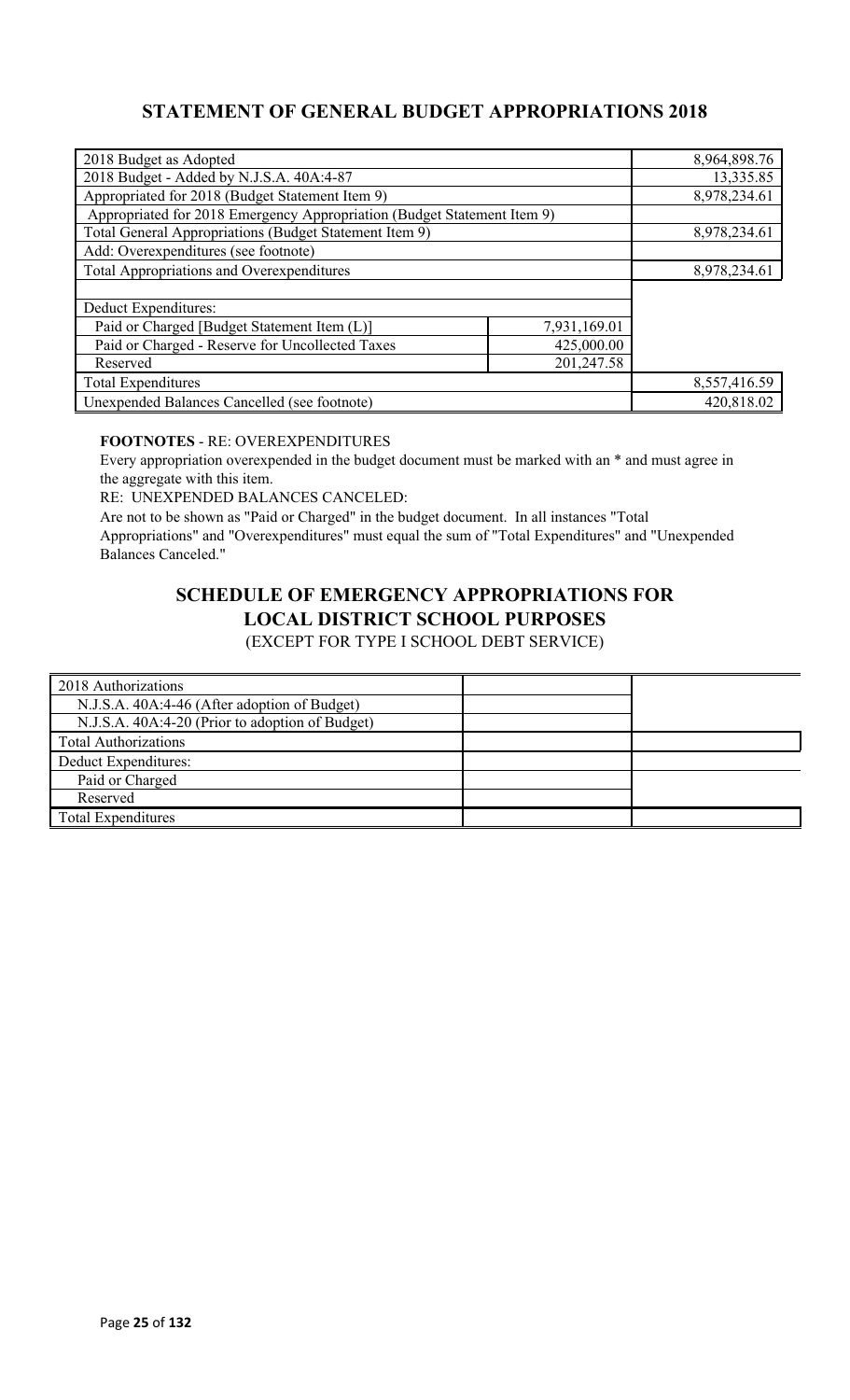# **RESULTS OF 2018 OPERATION**

CURRENT FUND

|                                                      | Debit        | Credit       |
|------------------------------------------------------|--------------|--------------|
| Tax Appeals                                          | 1,755.94     |              |
| Due to Grantor Reserve Cancelled                     |              | 4,300.05     |
| Cancelation of Reserves for Federal and State Grants |              |              |
| (Credit)                                             |              | 62.00        |
| Cancellation of Accounts Payable                     |              | 27,800.00    |
| Cancellation of Federal and State Grants Receivable  |              |              |
| (Debit)                                              | 394.50       |              |
| Deferred School Tax Revenue: Balance December 31,    |              |              |
| <b>CY</b>                                            |              | 777,957.38   |
| Deferred School Tax Revenue: Balance January 1, CY   | 777,957.38   |              |
| Deficit in Anticipated Revenues: Delinquent Tax      |              |              |
| Collections                                          |              |              |
| Deficit in Anticipated Revenues: Miscellaneous       |              |              |
| <b>Revenues Anticipated</b>                          | 0.00         |              |
| Deficit in Anticipated Revenues: Required Collection |              |              |
| of Current Taxes                                     |              |              |
| Excess of Anticipated Revenues: Delinquent Tax       |              |              |
| Collections                                          |              | 50,878.74    |
| Excess of Anticipated Revenues: Miscellaneous        |              |              |
| <b>Revenues Anticipated</b>                          |              | 61,184.68    |
| Excess of Anticipated Revenues: Required Collection  |              |              |
| of Current Taxes                                     |              | 223,379.60   |
| Interfund Advances Originating in CY (Debit)         |              |              |
| Miscellaneous Revenue Not Anticipated                |              | 425,480.18   |
| Miscellaneous Revenue Not Anticipated: Proceeds of   |              |              |
| Sale of Foreclosed Property                          |              |              |
| Prior Years Interfunds Returned in CY (Credit)       |              |              |
| Refund of Prior Year Revenue (Debit)                 |              |              |
| Sale of Municipal Assets (Credit)                    |              |              |
| Senior Citizen Deductions Disallowed - Prior Year    |              |              |
| Taxes (Debit)                                        |              |              |
| Statutory Excess in Reserve for Dog Fund             |              |              |
| Expenditures (Credit)                                |              |              |
| Unexpended Balances of CY Budget Appropriations      |              | 420,818.02   |
| Unexpended Balances of PY Appropriation Reserves     |              |              |
| (Credit)                                             |              | 332,762.07   |
| <b>Surplus Balance</b>                               | 1,544,514.90 | XXXXXXXXXX   |
| Deficit Balance                                      | XXXXXXXXXX   |              |
|                                                      | 2,324,622.72 | 2,324,622.72 |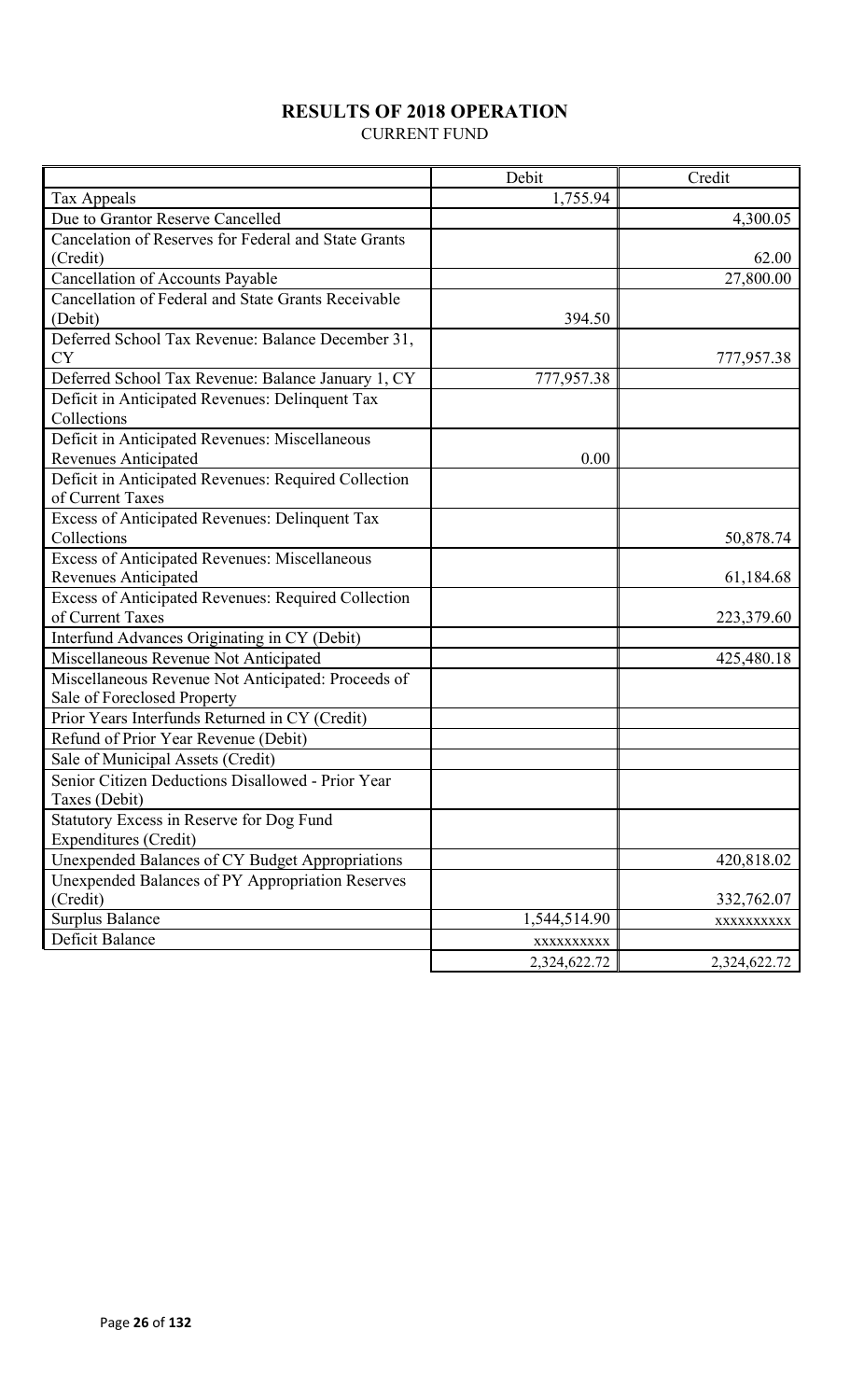# **SCHEDULE OF MISCELLANEOUS REVENUES NOT ANTICIPATED**

| <b>Source</b>                                                 | <b>Amount Realized</b> |
|---------------------------------------------------------------|------------------------|
| <b>Returned Check Fees</b>                                    | 400.00                 |
| Non-Federal Cost Share Match Program                          | 4,545.12               |
| Voided Checks                                                 | 338.00                 |
| Appliance/Cleanup Fees                                        | 14,945.00              |
| <b>Business Registration Fees</b>                             | 25.00                  |
| Copies                                                        | 266.86                 |
| <b>Court Lease Payments</b>                                   | 6,960.00               |
| <b>Facilities Use Permit Fee</b>                              | 575.00                 |
| <b>Food Truck Permits</b>                                     | 2,500.00               |
| For Profit Vendor Activities Fees                             | 7,219.94               |
| Gazebo/Pavilion Use Fee                                       | 4,600.00               |
| Homestead Rebate Administrative Fee                           | 312.00                 |
| Lavallette Post Office Rent                                   | 43,333.29              |
| Mayoral Marriage Fees                                         | 600.00                 |
| Newspaper Vending Machines                                    | 360.00                 |
| Off-Duty Police Administrative Fee                            | 23,162.87              |
| Other Miscellaneous Revenue                                   | 22,275.41              |
| Pole Rental                                                   | 3,076.50               |
| Police Reports                                                | 263.16                 |
| Seaside Park Merchantile Fees                                 | 3,295.00               |
| Residential Parking Permit Fee                                | 1,450.00               |
| Sale of Assets                                                | 41,678.00              |
| <b>Seaside Park Rental Inspection Fees</b>                    | 66,450.00              |
| Seaside Park Zoning Application Fees                          | 28,880.00              |
| Senior Citizens and Veterans Administrative Payment           | 815.00                 |
| Special Event Application Fee                                 | 450.00                 |
| <b>Street Openings</b>                                        | 6,250.00               |
| Tennis                                                        | 4,150.00               |
| T-Mobile and Metro PCS                                        | 46,382.73              |
| Verizon Mobile Contract                                       | 44,482.30              |
| <b>Waterfront Owners Lists</b>                                | 240.00                 |
| Zoning Application Fees                                       | 45,199.00              |
| <b>Total Amount of Miscellaneous Revenues Not Anticipated</b> | \$425,480.18           |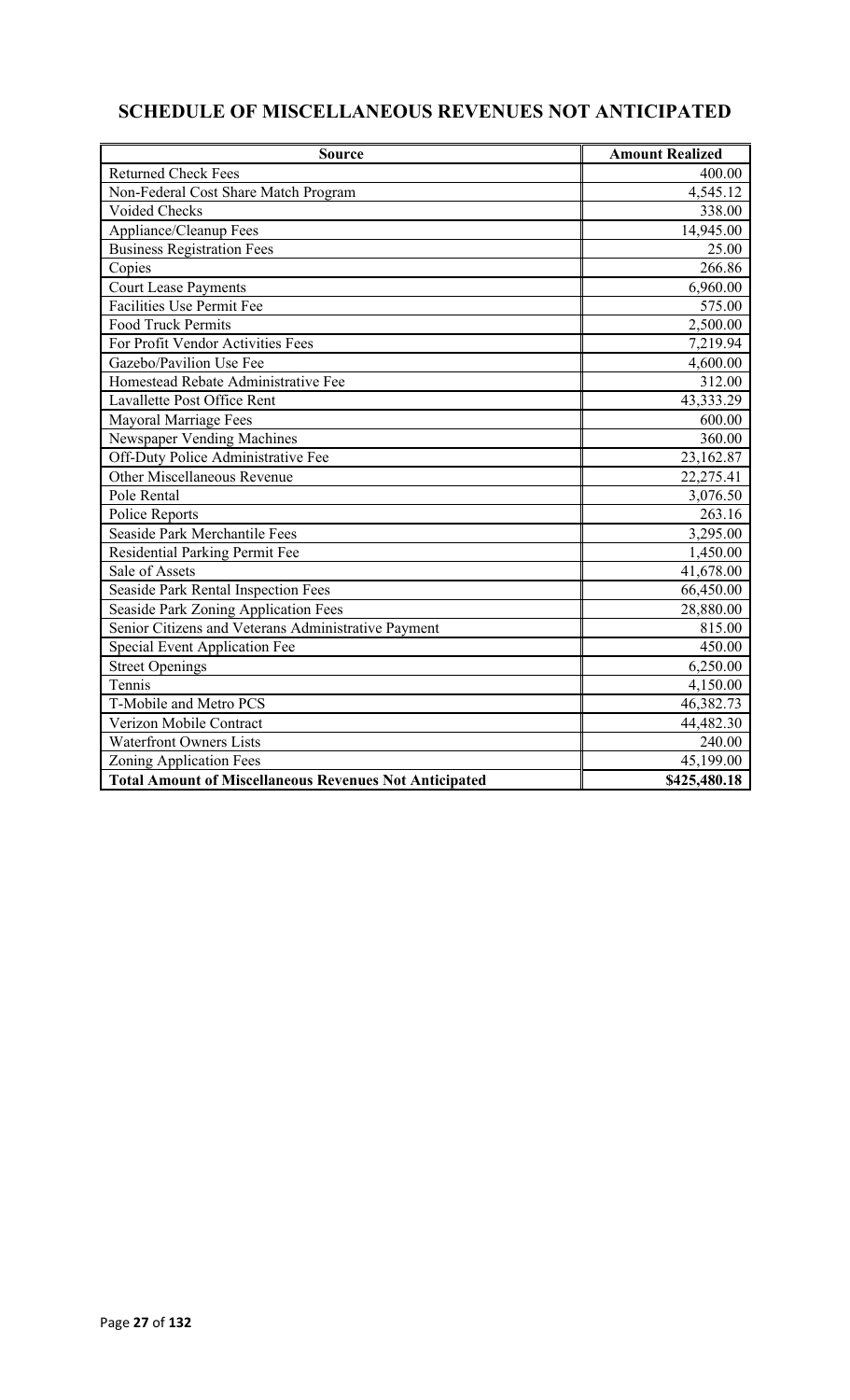## **SURPLUS – CURRENT FUND YEAR 2018**

|                                                                                                                         | Debit        | Credit       |
|-------------------------------------------------------------------------------------------------------------------------|--------------|--------------|
| Balance January 1, CY (Credit)                                                                                          |              | 2,176,236.11 |
| Amount Appropriated in the CY Budget - Cash                                                                             | 1,200,000.00 |              |
| Amount Appropriated in the CY Budget - with<br>Prior Written Consent of Director of Local<br><b>Government Services</b> |              |              |
| <b>Excess Resulting from CY Operations</b>                                                                              |              | 1,544,514.90 |
| Miscellaneous Revenue Not Anticipated: Payments<br>in Lieu of Taxes on Real Property (Credit)                           |              |              |
| Surplus Balance - To Surplus                                                                                            |              |              |
| Balance December 31, 2018                                                                                               | 2,520,751.01 | XXXXXXXXXX   |
|                                                                                                                         | 3,720,751.01 | 3,720,751.01 |

## **ANALYSIS OF BALANCE DECEMBER 31, 2018 (FROM CURRENT FUND – TRIAL BALANCE)**

| Cash                                                     |          | 6,254,955.17 |
|----------------------------------------------------------|----------|--------------|
| Investments                                              |          |              |
|                                                          |          |              |
| Sub-Total                                                |          | 6,254,955.17 |
| Deduct Cash Liabilities Marked with "C" on Trial Balance |          | 3,741,656.74 |
| Cash Surplus                                             |          | 2,513,298.43 |
| Deficit in Cash Surplus                                  |          |              |
| Other Assets Pledged to Surplus                          |          |              |
| Due from State of N.J. Senior Citizens and Veterans      |          |              |
| Deduction                                                | 7,452.58 |              |
| Deferred Charges #                                       |          |              |
| Cash Deficit                                             |          |              |
|                                                          |          |              |
|                                                          |          |              |
|                                                          |          |              |
|                                                          |          |              |
| <b>Total Other Assets</b>                                |          | 7,452.58     |
|                                                          |          |              |
|                                                          |          | 2,520,751.01 |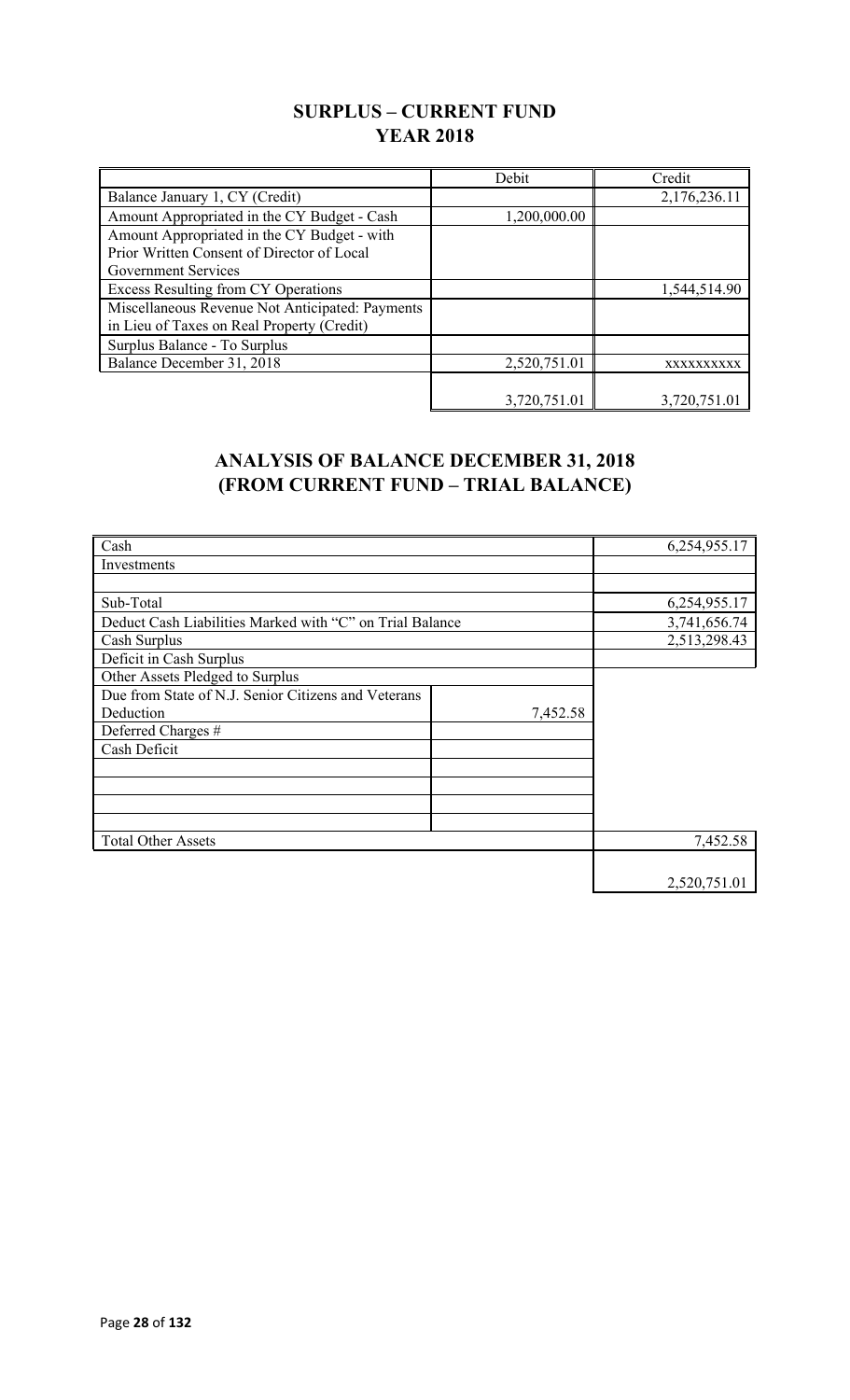### **(FOR MUNICIPALITIES ONLY) CURRENT TAXES – 2018 LEVY**

| 1.  | Amount of Levy as per Duplicate (Analysis) #                           |                 | \$18,435,549.42 |
|-----|------------------------------------------------------------------------|-----------------|-----------------|
|     | or                                                                     |                 |                 |
|     | (Abstract of Ratables)                                                 |                 | \$              |
| 2.  | Amount of Levy Special District Taxes                                  |                 | \$              |
| 3.  | Amount Levied for Omitted Taxes under N.J.S.A. 54:4-63.12 et. seq.     |                 | \$24,970.86     |
| 4.  | Amount Levied for Added Taxes under                                    |                 | \$112,604.27    |
|     | N.J.S.A. 54:4-63.1 et. seq.                                            |                 |                 |
| 5a. | Subtotal 2018 Levy                                                     | \$18,573,124.55 |                 |
| 5b. | Reductions due to tax appeals **                                       | \$              |                 |
| 5c. | Total 2018 Tax Levy                                                    |                 | \$18,573,124.55 |
| 6.  | Transferred to Tax Title Liens                                         |                 | \$              |
| 7.  | Transferred to Foreclosed Property                                     |                 | $\overline{\$}$ |
| 8.  | Remitted, Abated or Canceled                                           |                 | \$15,821.54     |
| 9.  | Discount Allowed                                                       |                 | $\mathbb{S}$    |
| 10. | Collected in Cash: In 2017                                             | \$1,849,573.92  |                 |
|     | In 2018*                                                               | \$16,346,263.96 |                 |
|     | Homestead Benefit Revenue                                              | \$61,068.99     |                 |
|     | State's Share of 2018 Senior Citizens and Veterans                     |                 |                 |
|     | <b>Deductions Allowed</b>                                              | \$39,500.00     |                 |
|     | Total to Line 14                                                       | \$18,296,406.87 |                 |
| 11. | <b>Total Credits</b>                                                   |                 | \$18,312,228.41 |
| 12. | Amount Outstanding December 31, 2018                                   |                 | \$260,896.14    |
| 13. | Percentage of Cash Collections to Total 2018 Levy,                     |                 |                 |
|     | (Item 10 divided by Item 5c) is<br>98.5101                             |                 |                 |
|     | <b>Note: Did Municipality Conduct Accelerated Tax Sale or Tax Levy</b> |                 |                 |
|     | Sale?                                                                  |                 | N <sub>o</sub>  |
| 14. | Calculation of Current Taxes Realized in Cash:                         |                 |                 |
|     | Total of Line 10                                                       |                 | \$18,296,406.87 |
|     | Less: Reserve for Tax Appeals Pending                                  |                 | \$              |
|     | State Division of Tax Appeals                                          |                 |                 |
|     | To Current Taxes Realized in Cash                                      |                 | \$18,296,406.87 |

Note A: In showing the above percentage the following should be noted:

Where Item 5 shows \$18,573,124.55, and Item 10 shows \$18,296,406.87, the percentage represented by the cash collections would be \$18,296,406.87 / \$18,573,124.55 or 98.5101. The correct percentage to be shown as Item 13 is 98.5101%.

# Note: On Item 1 if Duplicate (Analysis) Figure is used; be sure to include Senior Citizens and Veterans Deductions.

\* Include overpayments applied as part of 2018 collections.

\*\* Tax appeals pursuant to R.S. 54:3-21 et seq and/or R.S. 54:48-1 et seq approved by resolution of the governing body prior to introduction of municipal budget. (N.J.S.A. 40A:4-41)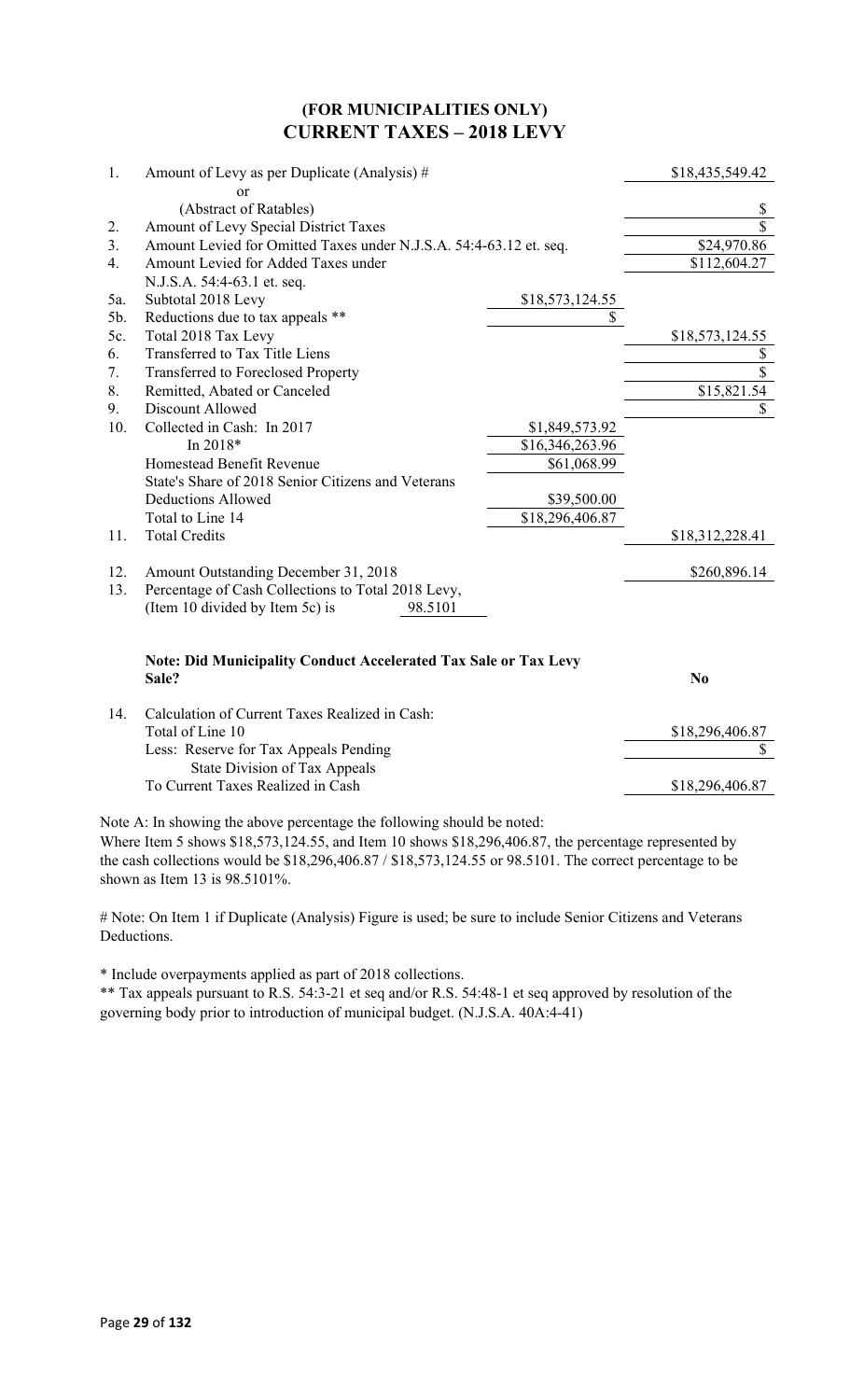### **ACCELERATED TAX SALE/TAX LEVY SALE – CHAPTER 99 To Calculate Underlying Tax Collection Rate for 2018**

Utilize this sheet only if you conducted an Accelerated Tax Sale or Tax Levy Sale pursuant to Chapter 99, P.L. 1997

| (1) Utilizing Accelerated Tax Sale                               |  |
|------------------------------------------------------------------|--|
|                                                                  |  |
|                                                                  |  |
|                                                                  |  |
| Line 5c Total 2018 Tax Levy                                      |  |
| Percentage of Collection Excluding Accelerated Tax Sale Proceeds |  |
|                                                                  |  |

### **(2)Utilizing Tax Levy Sale**

| Line 5c Total 2018 Tax Levy                                      |  |
|------------------------------------------------------------------|--|
| Percentage of Collection Excluding Accelerated Tax Sale Proceeds |  |
|                                                                  |  |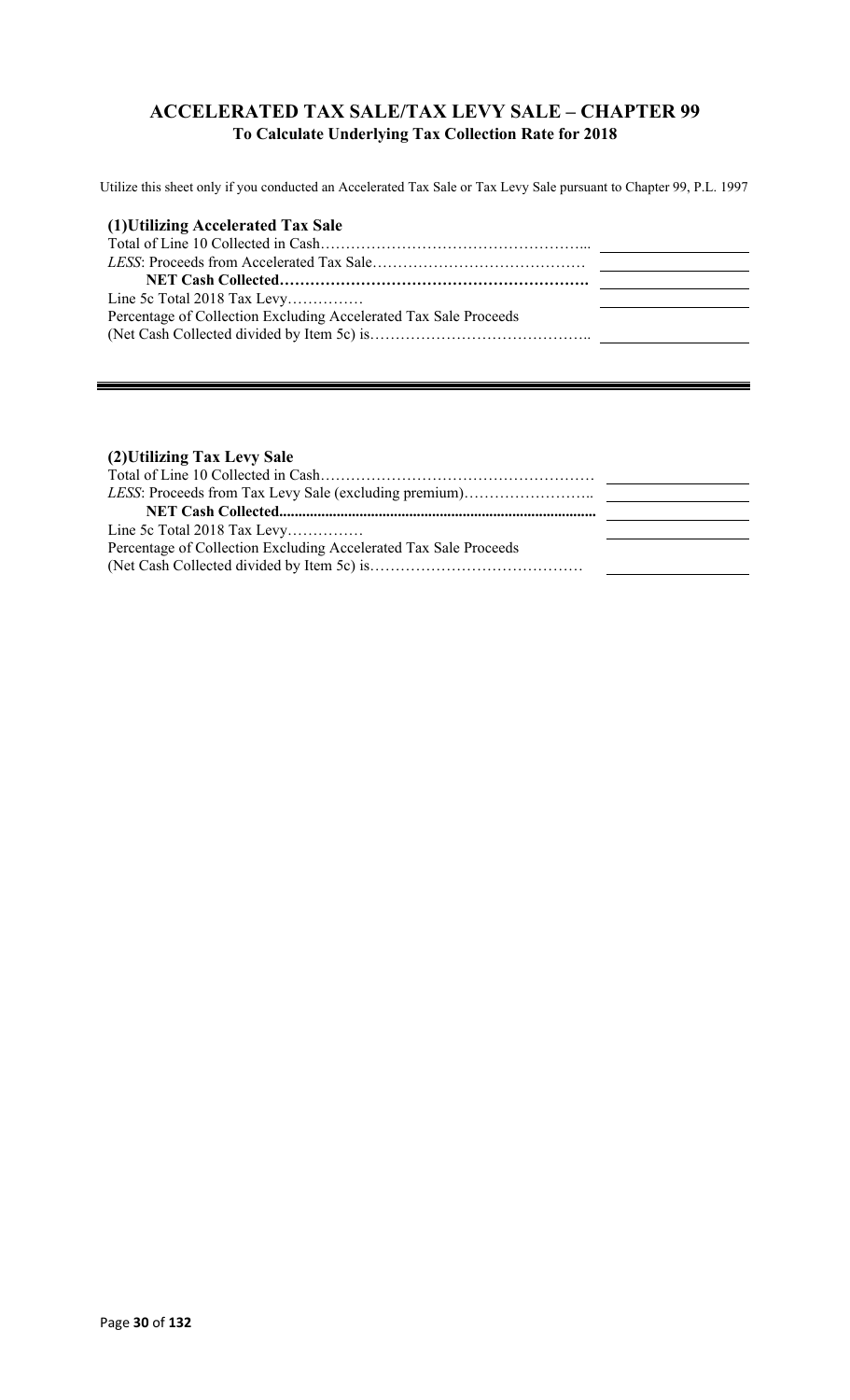## **SCHEDULE OF DUE FROM/TO STATE OF NEW JERSEY FOR SENIOR CITIZENS AND VETERANS DEDUCTIONS**

|                |                                             | Debit     | Credit    |
|----------------|---------------------------------------------|-----------|-----------|
| 1              | Balance Jan 1, CY: Due From State of New    | 8,202.58  |           |
|                | Jersey (Debit)                              |           |           |
| $\mathbf{1}$   | Balance Jan 1, CY: Due To State of New      |           | 0.00      |
|                | Jersey (Credit)                             |           |           |
| $\overline{2}$ | Sr. Citizens Deductions Per Tax Billings    | 2,000.00  |           |
|                | (Debit)                                     |           |           |
| 3              | <b>Veterans Deductions Per Tax Billings</b> | 38,500.00 |           |
|                | (Debit)                                     |           |           |
| $\overline{4}$ | Sr. Citizens Deductions Allowed By Tax      | 750.00    |           |
|                | Collector (Debit)                           |           |           |
| 5              | Sr Citizens Deductions Allowed By Tax       |           |           |
|                | Collector – Prior Years (Debit)             |           |           |
| 7              | Sr. Citizens Deductions Disallowed By Tax   |           | 1,750.00  |
|                | Collector (Credit)                          |           |           |
| 8              | Sr. Citizens Deductions Disallowed By Tax   |           |           |
|                | Collector PY Taxes (Credit)                 |           |           |
| 9              | Received in Cash from State (Credit)        |           | 40,250.00 |
|                | Balance December 31, 2018                   |           | 7,452.58  |
|                |                                             | 49,452.58 | 49,452.58 |

Calculation of Amount to be included on Sheet 22, Item 10- 2018 Senior Citizens and Veterans Deductions Allowed

| Line 2       | 2,000.00  |
|--------------|-----------|
| Line 3       | 38,500.00 |
| Line 4       | 750.00    |
| Sub-Total    | 41,250.00 |
| Less: Line 7 | 1,750.00  |
| To Item 10   | 39,500.00 |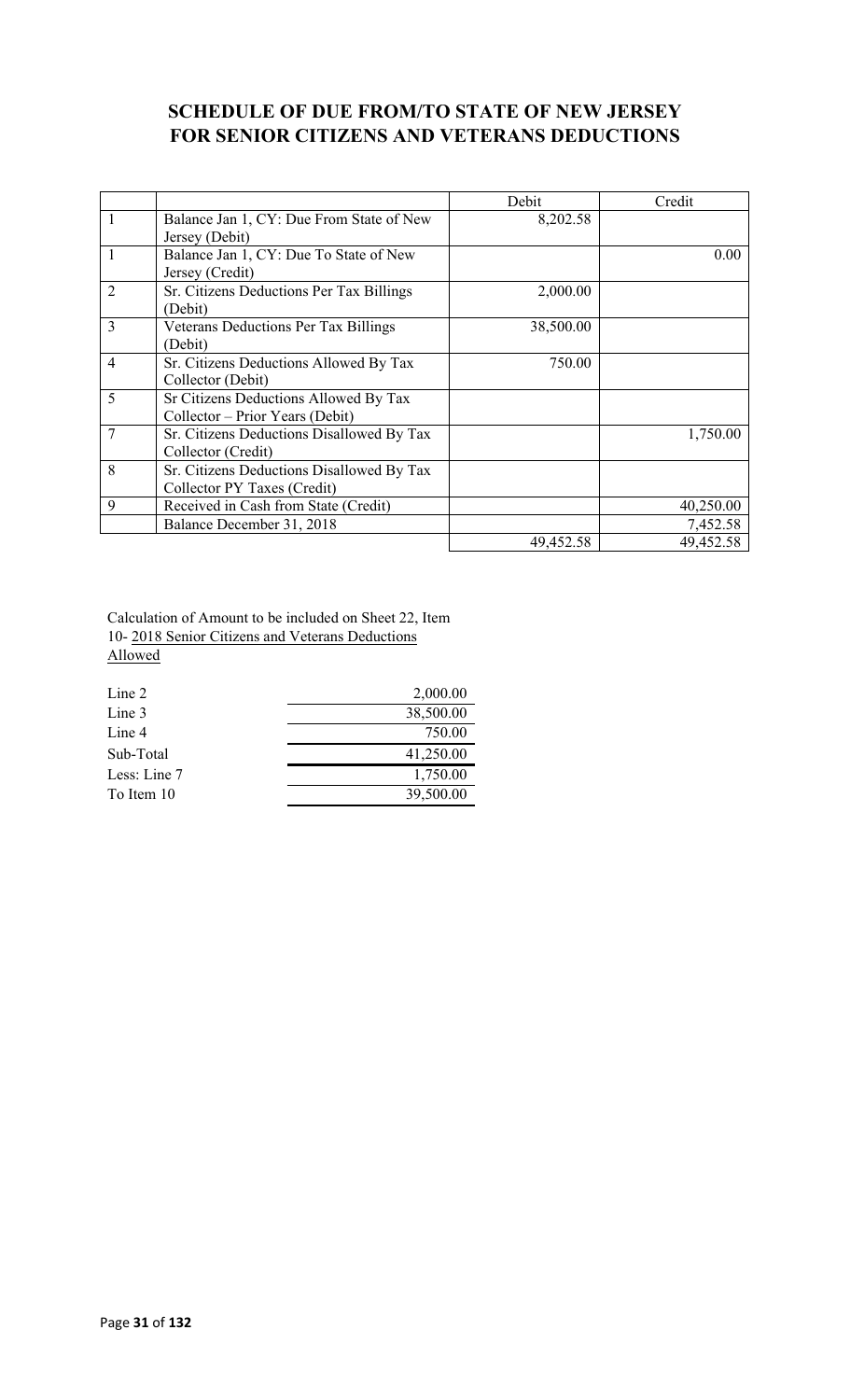## **SCHEDULE OF RESERVE FOR TAX APPEALS PENDING (N.J.S.A. 54:3-27)**

|                                                             |                   | Debit             | Credit            |
|-------------------------------------------------------------|-------------------|-------------------|-------------------|
| <b>Balance January 1, 2018</b>                              |                   | <b>XXXXXXXXXX</b> | 0.00              |
| <b>Taxes Pending Appeals</b>                                | 0.00              | <b>XXXXXXXXXX</b> | XXXXXXXXXX        |
| <b>Interest Earned on Taxes Pending</b>                     |                   |                   |                   |
| Appeals                                                     | 0.00              | <b>XXXXXXXXXX</b> | <b>XXXXXXXXXX</b> |
| Contested Amount of 2018 Taxes Collected which are          |                   |                   |                   |
| Pending State Appeal                                        |                   | <b>XXXXXXXXXX</b> |                   |
| <b>Interest Earned on Taxes Pending State Appeals</b>       |                   | <b>XXXXXXXXXX</b> |                   |
| <b>Budget Appropriation</b>                                 |                   | <b>XXXXXXXXXX</b> |                   |
| Cash Paid to Appellants                                     |                   |                   |                   |
| (Including 5% Interest from Date of Payment                 |                   |                   | XXXXXXXXXX        |
| Closed to Results of Operations                             |                   |                   |                   |
| (Portion of Appeal won by Municipality, including Interest) |                   |                   | XXXXXXXXXX        |
|                                                             |                   |                   |                   |
| <b>Balance December 31, 2018</b>                            |                   |                   | XXXXXXXXXX        |
| Taxes Pending Appeals*                                      |                   | XXXXXXXXXX        | XXXXXXXXXX        |
| <b>Interest Earned on Taxes Pending</b>                     |                   |                   |                   |
| Appeals                                                     | <b>XXXXXXXXXX</b> | <b>XXXXXXXXXX</b> |                   |
|                                                             |                   |                   |                   |

\*Includes State Tax Court and County Board of Taxation Appeals Not Adjusted by December 31, 2018

Christine Sierfeld Signature of Tax Collector<br>N-0798 3/6/20 3/6/2019 License # Date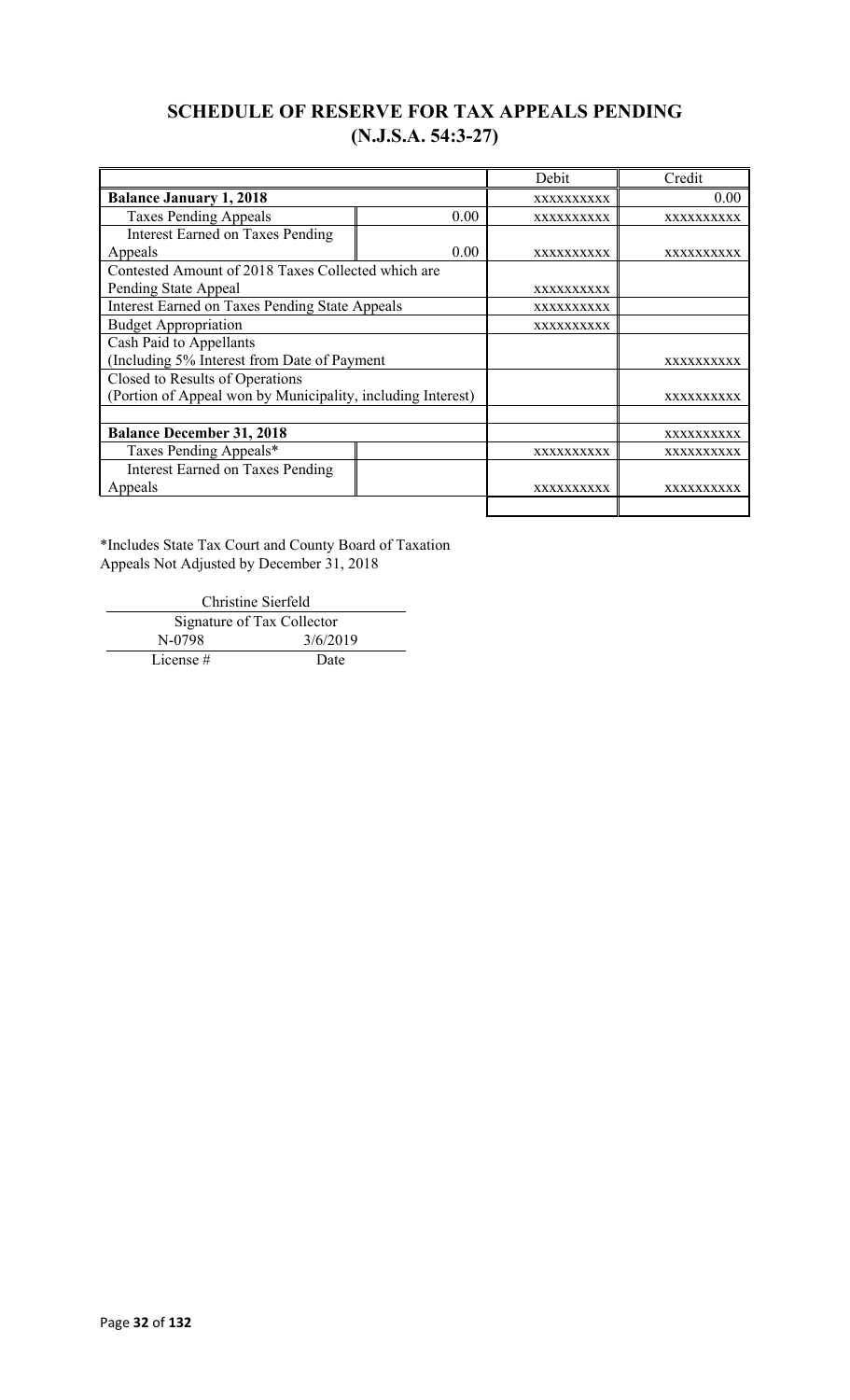# **SCHEDULE OF DELINQUENT TAXES AND TAX TITLE LIENS**

|     |                                                        |            | Debit              | Credit     |
|-----|--------------------------------------------------------|------------|--------------------|------------|
| 1.  | <b>Balance January 1, 2018</b>                         |            | 238,663.24         | XXXXXXXXXX |
|     | A. Taxes                                               | 238,663.24 | XXXXXXXXXX         | XXXXXXXXXX |
|     | B. Tax Title Liens                                     | 0.00       | XXXXXXXXXX         | XXXXXXXXXX |
| 2.  | Cancelled                                              |            |                    |            |
|     | A. Taxes                                               |            | XXXXXXXXXX         |            |
|     | <b>B.</b> Tax Title Liens                              |            | XXXXXXXXXX         |            |
| 3.  | Transferred to Foreclosed Tax Title Liens:             |            |                    |            |
|     | A. Taxes                                               |            | XXXXXXXXXX         |            |
|     | <b>B.</b> Tax Title Liens                              |            | XXXXXXXXXX         |            |
| 4.  | <b>Added Taxes</b>                                     |            | 8,115.50           | XXXXXXXXXX |
| 5.  | <b>Added Tax Title Liens</b>                           |            |                    | XXXXXXXXXX |
| 6.  | Adjustment between Taxes (Other than current year)     |            |                    |            |
|     | A. Taxes - Transfers to Tax Title Liens                |            | XXXXXXXXXX         |            |
|     | B. Tax Title Liens - Transfers from                    |            |                    |            |
|     | Taxes                                                  |            |                    | XXXXXXXXXX |
| 7.  | <b>Balance Before Cash Payments</b>                    | XXXXXXXXXX | 246,778.74         |            |
| 8.  | Totals                                                 |            | 246,778.74         | 246,778.74 |
| 9.  | Collected:                                             |            | XXXXXXXXXX         | 246,778.74 |
|     | A. Taxes                                               | 246,778.74 | XXXXXXXXXX         | XXXXXXXXXX |
|     | <b>B.</b> Tax Title Liens                              |            | XXXXXXXXXX         | XXXXXXXXXX |
| 10. | Interest and Costs - 2018 Tax Sale                     |            |                    | XXXXXXXXXX |
| 11. | 2018 Taxes Transferred to Liens                        |            |                    | XXXXXXXXXX |
| 12. | 2018 Taxes                                             |            | 260,896.14         | XXXXXXXXXX |
| 13. | <b>Balance December 31, 2018</b>                       |            | XXXXXXXXXX         | 260,896.14 |
|     | A. Taxes                                               | 260,896.14 | XXXXXXXXXX         | XXXXXXXXXX |
|     | <b>B.</b> Tax Title Liens                              | 0.00       | XXXXXXXXXX         | XXXXXXXXXX |
| 14. | Totals                                                 |            | 507,674.88         | 507,674.88 |
| 15. | Percentage of Cash Collections to                      |            |                    |            |
|     | <b>Adjusted Amount Outstanding</b>                     |            |                    |            |
|     | (Item No. 9 divided by Item                            |            |                    |            |
|     | 100.0000<br>No. $7$ ) is                               |            |                    |            |
| 16. | Item No. 14 multiplied by percentage<br>shown above is | 260,896.14 | and represents the |            |
|     | movimum omovet that move ha antiquated                 |            |                    |            |

maximum amount that may be anticipated in 2019.

(See Note A on Sheet 22 - Current Taxes) (1) These amounts will always be the

same.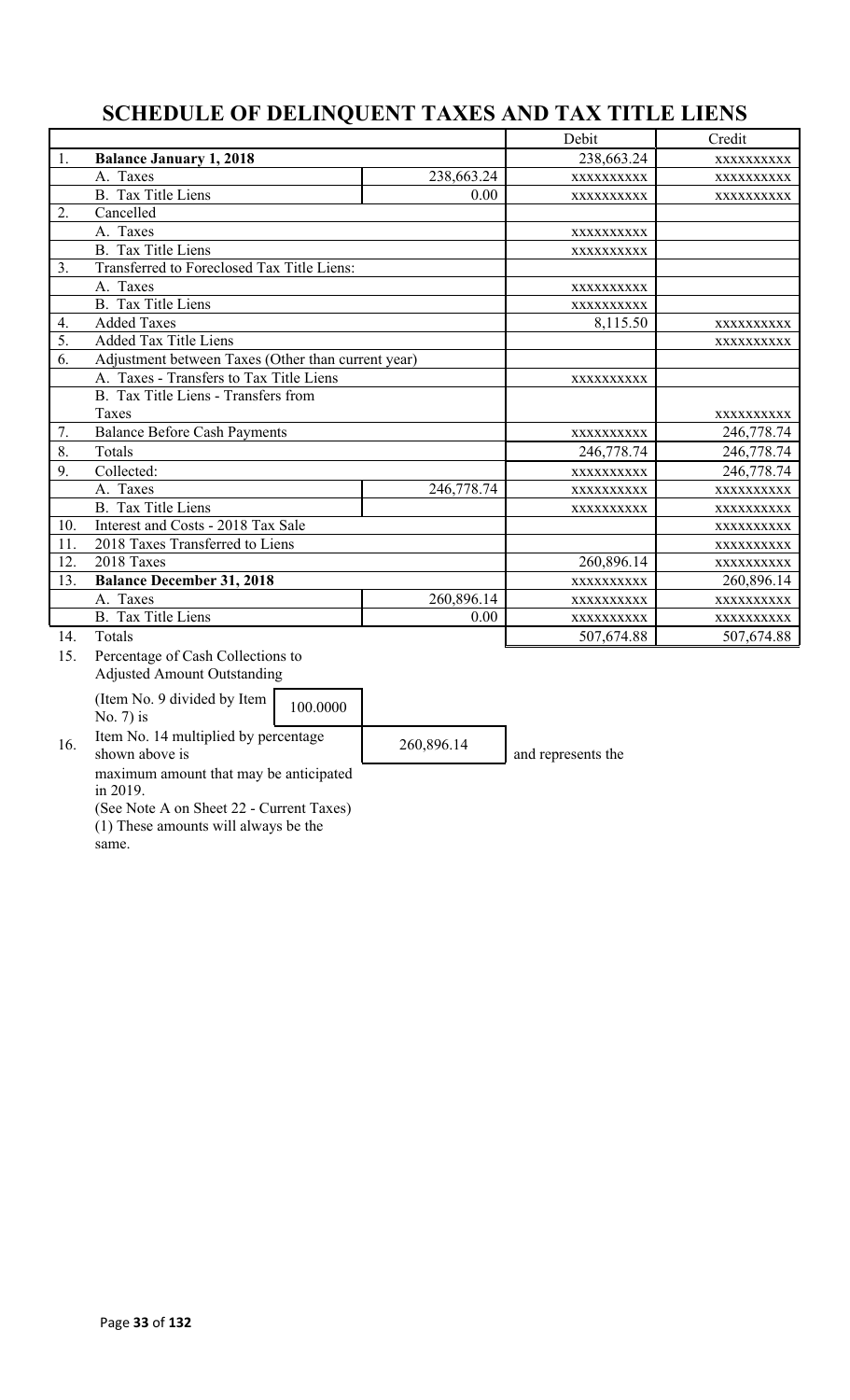## **SCHEDULE OF FORECLOSED PROPERTY (PROPERTY ACQUIRED BY TAX TITLE LIEN LIQUIDATION)**

|                                                     | Debit      | Credit |
|-----------------------------------------------------|------------|--------|
| Balance January 1, CY (Debit)                       | 0.00       |        |
| Adjustment to Assessed Valuation (Credit)           |            |        |
| Adjustment to Assessed Valuation (Debit)            |            |        |
| Foreclosed or Deeded in CY: Tax Title Liens (Debit) |            |        |
| Foreclosed or Deeded in CY: Taxes Receivable        |            |        |
| (Debit)                                             |            |        |
| Sales: Cash* (Credit)                               |            |        |
| Sales: Contract (Credit)                            |            |        |
| Sales: Gain on Sales (Debit)                        |            |        |
| Sales: Loss on Sales (Credit)                       |            |        |
| Sales: Mortgage (Credit)                            |            |        |
| Balance December 31, 2018                           | XXXXXXXXXX |        |
|                                                     |            |        |

# **CONTRACT SALES**

|                                           | Debit      | <b>Tredit</b> |
|-------------------------------------------|------------|---------------|
| Balance January 1, CY (Debit)             | 0.00       |               |
| Collected * (Credit)                      |            |               |
| CY Sales from Foreclosed Property (Debit) |            |               |
| Balance December 31, 2018                 | XXXXXXXXXX |               |
|                                           |            |               |

# **MORTGAGE SALES**

|                                           | Debit      | Credit |
|-------------------------------------------|------------|--------|
| Balance January 1, CY (Debit)             | 0.00       |        |
| Collected * (Credit)                      |            |        |
| CY Sales from Foreclosed Property (Debit) |            |        |
| Balance December 31, 2018                 | XXXXXXXXXX |        |
|                                           |            |        |

| Analysis of Sale of Property: |  |
|-------------------------------|--|
| *Total Cash Collected in 2018 |  |
| Realized in 2018 Budget       |  |
| To Results of Operation       |  |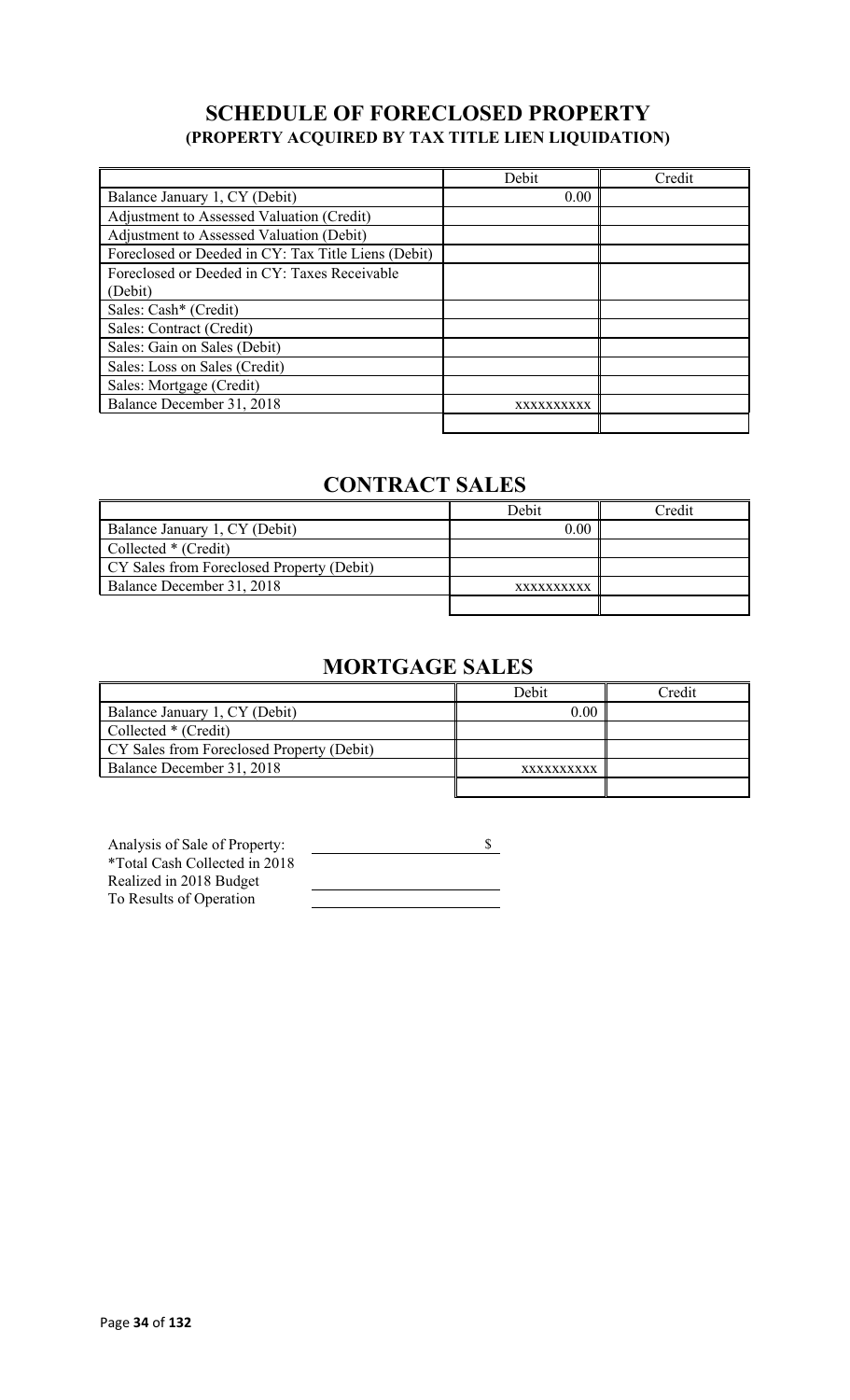### **DEFERRED CHARGES - MANDATORY CHARGES ONLY - CURRENT, TRUST, AND GENERAL CAPITAL FUNDS (Do not include the emergency authorizations pursuant to**

**N.J.S.A. 40A:4-55, N.J.S.A. 40A:4-55.1 or N.J.S.A. 40A:4-55.13)**

|                               | Amount        |             |                |               |
|-------------------------------|---------------|-------------|----------------|---------------|
|                               | Dec. 31, 2017 |             | Amount         |               |
|                               | per Audit     | Amount in   | Resulting from | Balance as at |
| Caused By                     | Report        | 2018 Budget | 2018           | Dec. 31, 2018 |
| Animal Control Fund           | \$0.00        |             |                |               |
| Capital -                     | \$0.00        |             |                |               |
| <b>Trust Assessment</b>       | \$0.00        |             |                |               |
| Trust Other                   | \$0.00        |             |                |               |
| <b>Subtotal Current Fund</b>  | \$0.00        |             |                |               |
| <b>Subtotal Trust Fund</b>    | \$0.00        |             |                |               |
| Subtotal Capital Fund         | \$0.00        |             |                |               |
| <b>Total Deferred Charges</b> | \$0.00        |             |                |               |

### **EMERGENCY AUTHORIZATIONS UNDER N.J.S.A. 40A:4-47 WHICH HAVE BEEN FUNDED OR REFUNDED UNDER N.J.S.A. 40A:2-3 OR N.J.S.A. 40A:2-51**

### **JUDGEMENTS ENTERED AGAINST MUNICIPALITY AND NOT SATISFIED**

|             |               |              |        | Appropriated for in |
|-------------|---------------|--------------|--------|---------------------|
|             |               |              |        | Budget of Year      |
| In Favor Of | On Account Of | Date Entered | Amount | 2019                |
|             |               |              |        |                     |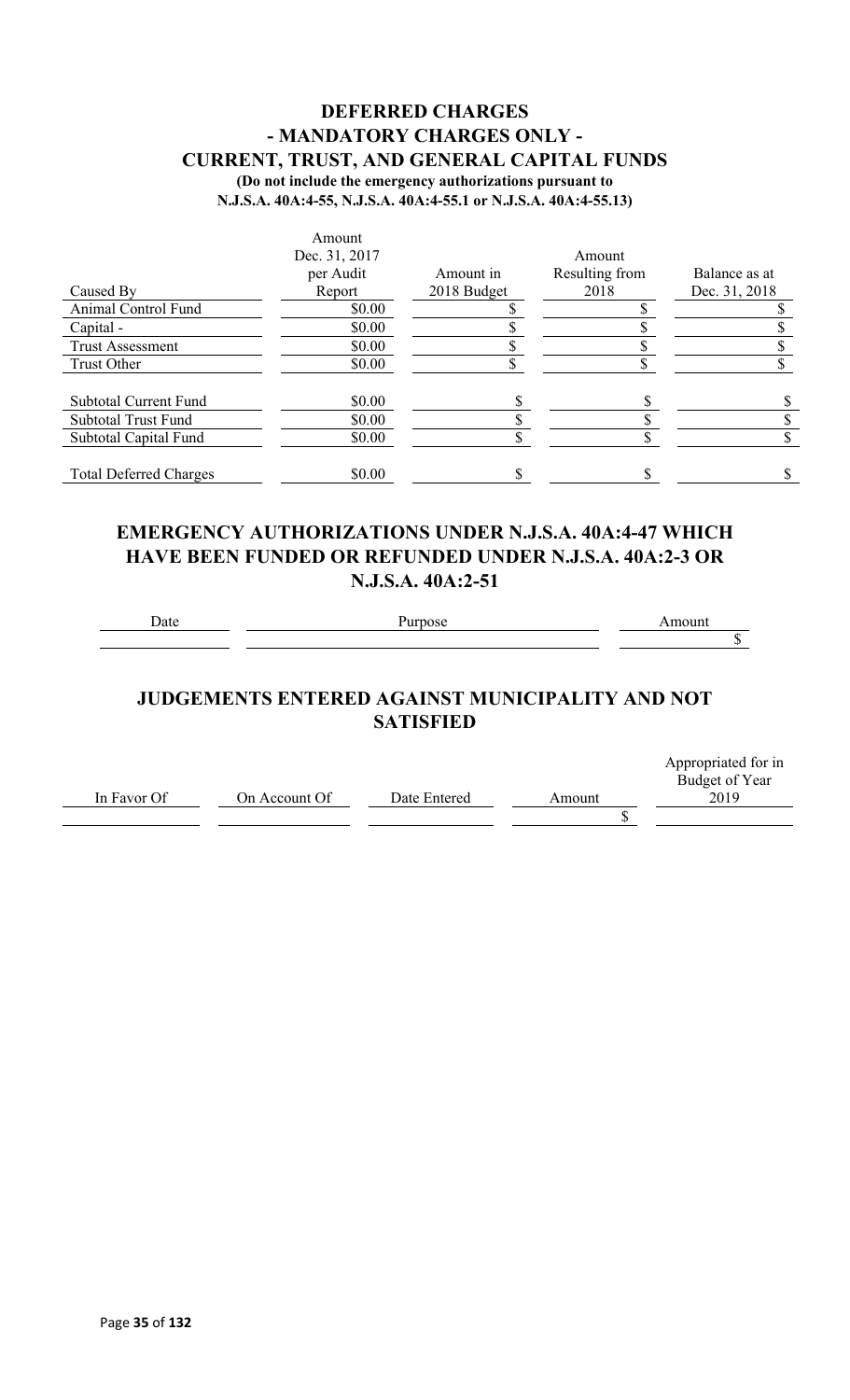**N.J.S.A. 40A:4-53 SPECIAL EMERGENCY** - TAX MAP; REVALUATION; MASTER PLAN; REVISION AND CODIFICATION OF ORDINANCES; DRAINAGE MAPS FOR FLOOD CONTROL; PRELIMINARY ENGINEERING STUDIES, ETC. FOR SANITARY SEWER SYSTEM; MUNICI- PAL CONSOLIDATION ACT; FLOOD OR HURRICANE DAMAGE.

| Date          | Purpose | Amount<br>Authorized | Not Less Than 1/5<br>of Amount<br>Authorized* | Balance<br>Dec. 31, 2017 | Reduced in 2018 |                            | Balance       |
|---------------|---------|----------------------|-----------------------------------------------|--------------------------|-----------------|----------------------------|---------------|
|               |         |                      |                                               |                          | By 2018 Budget  | Cancelled by<br>Resolution | Dec. 31, 2018 |
|               |         |                      |                                               |                          |                 |                            |               |
| <b>Totals</b> |         |                      |                                               |                          |                 |                            |               |

It is hereby certified that all outstanding "Special Emergency" appropriations have been adopted by the governing body in full compliance with N.J.S.A. 40A:4-53 et seq. and are recorded on this page.

> Christine Sierfeld Chief Financial Officer

\* Not less than one-fifth (1/5) of amount authorized but not more than the amount shown in the column Balance Dec. 31, 2018 must be entered here and then raised in the 2019 budget.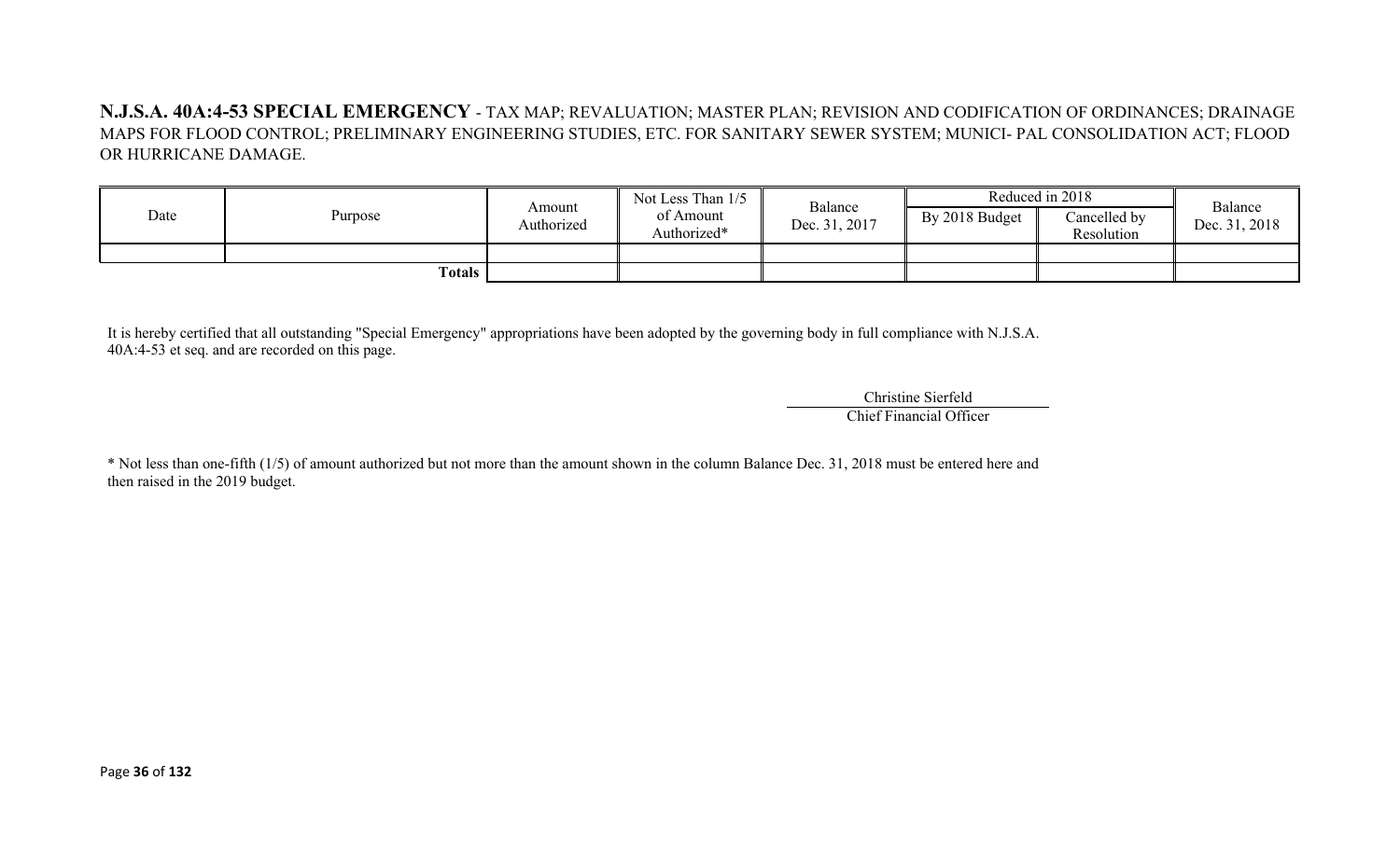## **N.J.S.A. 40A:4-55.1, ET SEQ., SPECIAL EMERGENCY - DAMAGE CAUSED TO ROADS/BRIDGES BY SNOW, ICE, FROST OR FLOOD N.J.S.A. 40A:4-55.13, ET SEQ., SPECIAL EMERGENCY - PUBLIC EXIGENCIES CAUSED BY CIVIL DISTURBANCES**

|      |                     |                      | Not Less Than 1/3        | Balance       |                | Reduced in 2018            | Balance       |
|------|---------------------|----------------------|--------------------------|---------------|----------------|----------------------------|---------------|
| Date | Purpose             | Amount<br>Authorized | of Amount<br>Authorized* | Dec. 31, 2017 | By 2018 Budget | Cancelled by<br>Resolution | Dec. 31, 2018 |
|      |                     |                      |                          |               |                |                            |               |
|      | Totals $\mathbf{r}$ |                      |                          |               |                |                            |               |

It is hereby certified that all outstanding "Special Emergency" appropriations have been adopted by the governing body in full compliance with N.J.S.A. 40A:4-55 et seq. and N.J.S.A 40A:4-55.13 et seq. are recorded on this page.

> Christine Sierfeld Chief Financial Officer

\* Not less than one-third (1/3) of amount authorized but not more than the amount shown in the column Balance Dec. 31, 2018 must be entered here and then raised in the 2019 budget.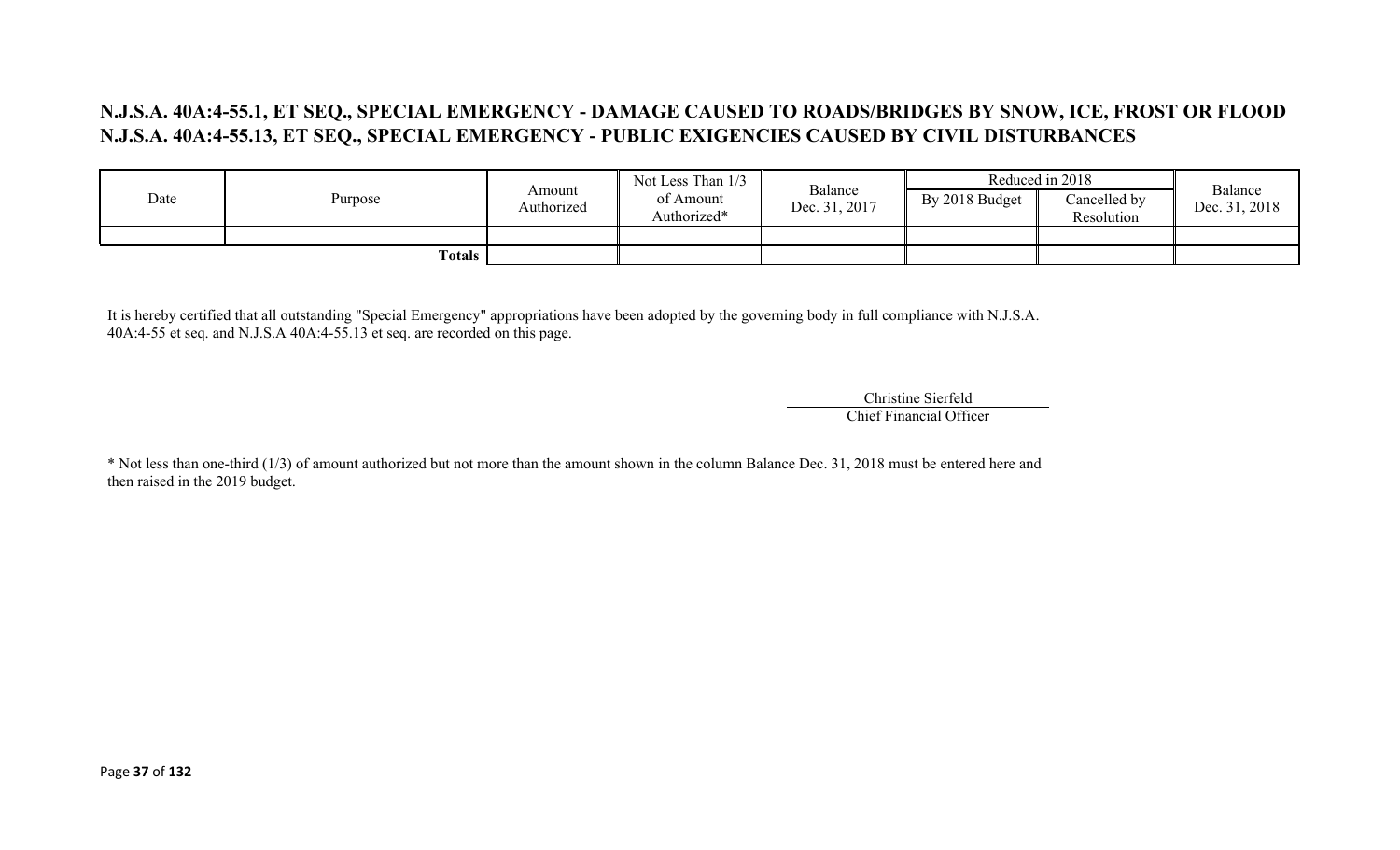## **SCHEDULE OF BONDS ISSUED AND OUTSTANDING AND 2019 DEBT SERVICE FOR BONDS MUNICIPAL GENERAL CAPITAL BONDS**

|                                              | Debit        | Credit       | 2019 Debt Service |
|----------------------------------------------|--------------|--------------|-------------------|
| Outstanding January 1, CY (Credit)           |              | 6,775,000.00 |                   |
| Cancelled (Debit)                            |              |              |                   |
| Issued (Credit)                              |              |              |                   |
| Paid (Debit)                                 | 350,000.00   |              |                   |
| Outstanding Dec. 31, 2018                    | 6,425,000.00 | XXXXXXXXXX   |                   |
|                                              | 6,775,000.00 | 6,775,000.00 |                   |
| 2019 Bond Maturities – General Capital Bonds |              |              | \$355,000.00      |
| 2019 Interest on Bonds                       |              | 192,393.76   |                   |

# **ASSESSMENT SERIAL BONDS**

| Outstanding January 1, CY (Credit)           | 0.00       |  |
|----------------------------------------------|------------|--|
| Issued (Credit)                              |            |  |
| Paid (Debit)                                 |            |  |
| Outstanding Dec. 31, 2018                    | XXXXXXXXXX |  |
|                                              |            |  |
| 2019 Bond Maturities – General Capital Bonds |            |  |
| 2019 Interest on Bonds                       |            |  |

## **LIST OF BONDS ISSUED DURING 2018**

| Purpose      | 2019 Maturity | Amount Issued | Date of<br>Issue | Interest<br>Rate |
|--------------|---------------|---------------|------------------|------------------|
|              |               |               |                  |                  |
| <b>Total</b> |               |               |                  |                  |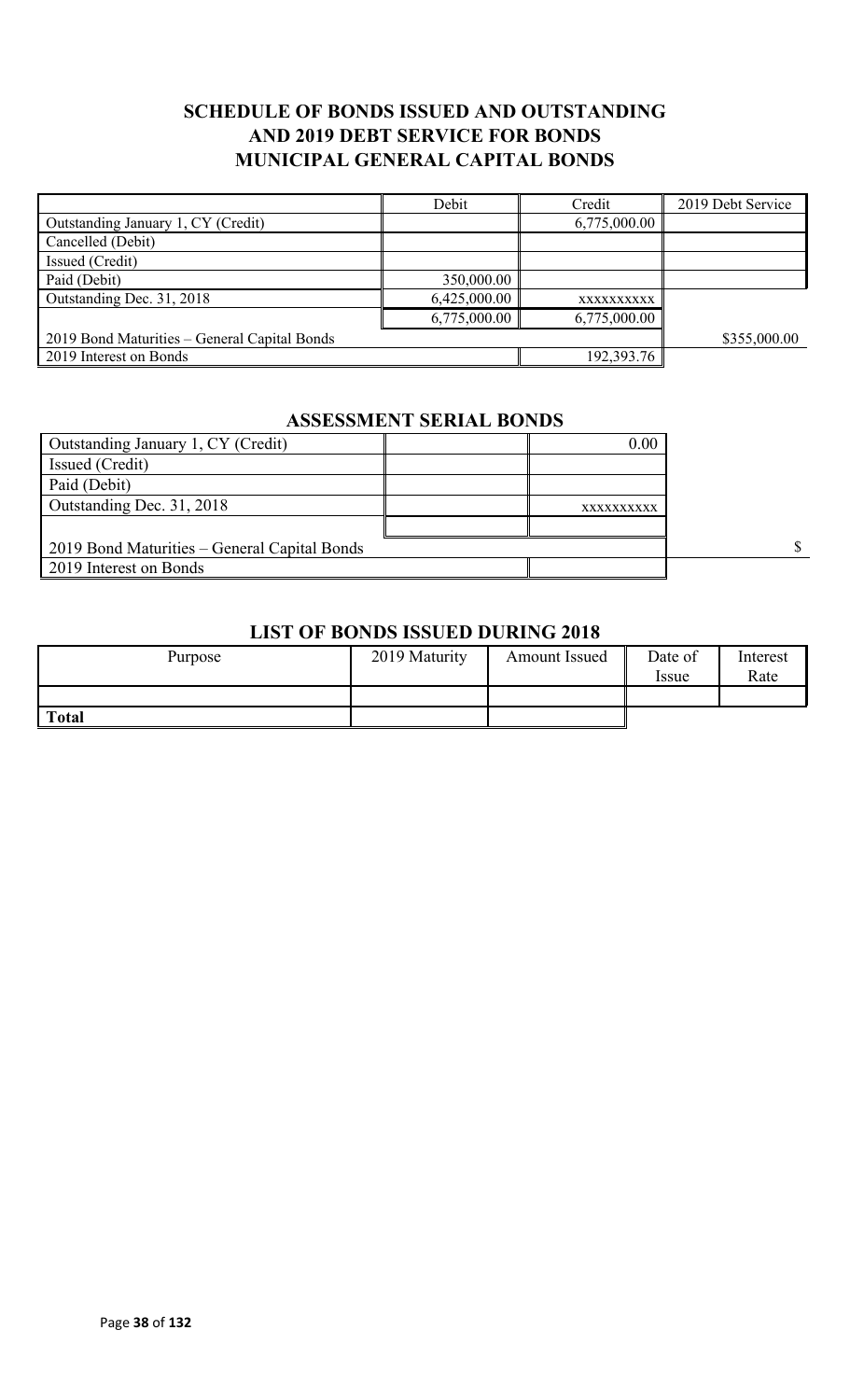# **SCHEDULE OF LOANS ISSUED AND OUTSTANDING**

## **AND 2019 DEBT SERVICE FOR LOANS MUNICIPAL GREEN ACRES TRUST LOAN**

|                                    | Debit | Credit      | 2019 Debt Service |
|------------------------------------|-------|-------------|-------------------|
| Outstanding January 1, CY (Credit) |       | 0.00        |                   |
| Issued (Credit)                    |       |             |                   |
| Paid (Debit)                       |       |             |                   |
| Outstanding Dec. 31,2018           |       | XXXXXXXXXXX |                   |
|                                    |       |             |                   |
| 2019 Loan Maturities               |       |             |                   |
| 2019 Interest on Loans             |       |             |                   |
| Total 2019 Debt Service for Loan   |       |             |                   |

### **GREEN ACRES TRUST LOAN**

| Outstanding January 1, CY (Credit) | 0.00       |  |
|------------------------------------|------------|--|
| <b>Issued</b> (Credit)             |            |  |
| Paid (Debit)                       |            |  |
| Outstanding Dec. 31,2018           | XXXXXXXXXX |  |
|                                    |            |  |
| 2019 Loan Maturities               |            |  |
| 2019 Interest on Loans             |            |  |
| Total 2019 Debt Service for Loan   |            |  |

### **LIST OF LOANS ISSUED DURING 2018**

| Purpose      | 2019 Maturity | <b>Amount Issued</b> | Date of<br><i>Issue</i> | Interest<br>Rate |
|--------------|---------------|----------------------|-------------------------|------------------|
|              |               |                      |                         |                  |
| <b>Total</b> |               |                      |                         |                  |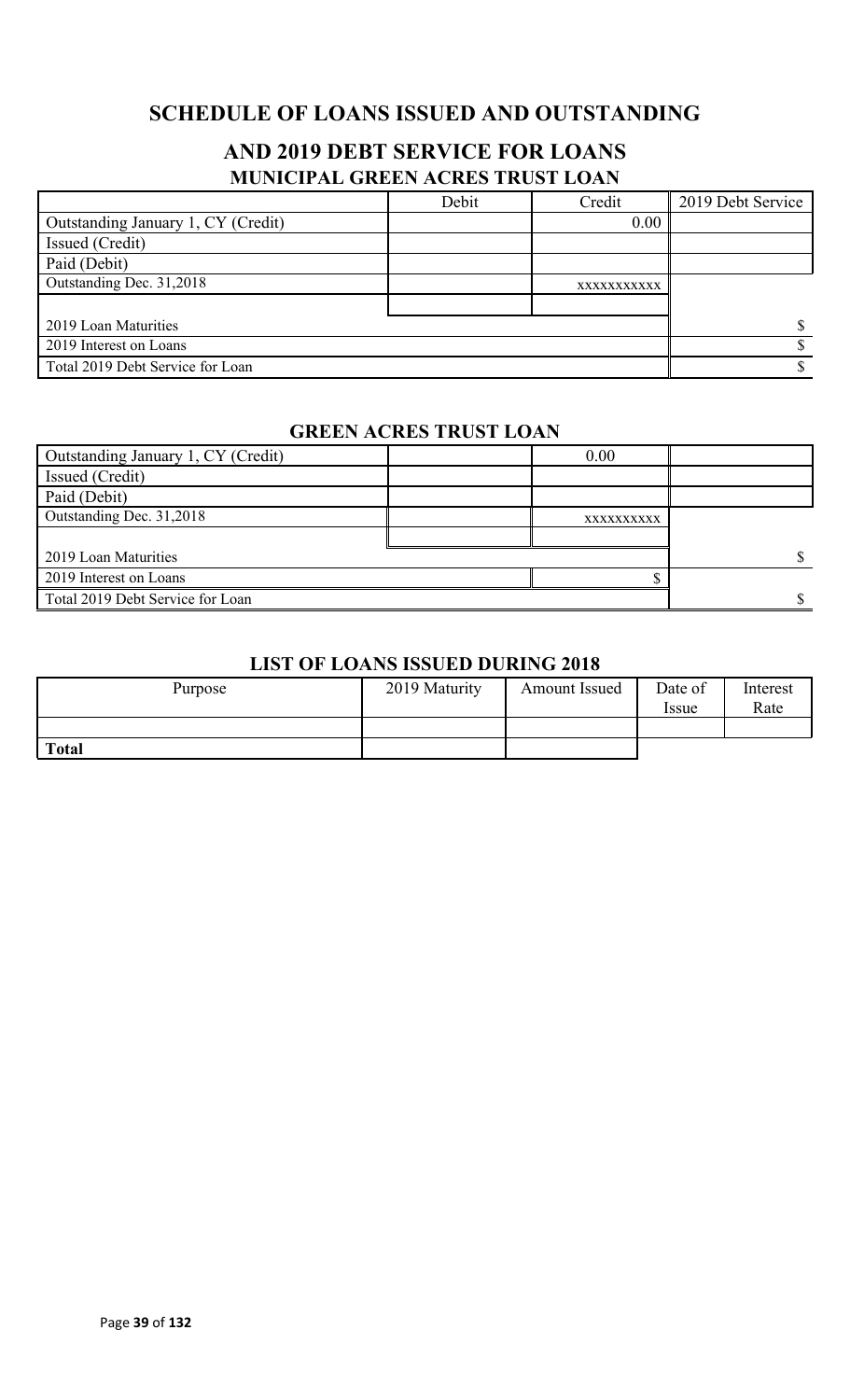# **SCHEDULE OF LOANS ISSUED AND OUTSTANDING AND 2018 DEBT SERVICE FOR LOANS**

|                             | Debit | Credit | Debt Service |
|-----------------------------|-------|--------|--------------|
| Outstanding January 1,      |       |        |              |
| Issued                      |       |        |              |
|                             |       |        |              |
|                             |       |        |              |
|                             |       |        |              |
| Paid                        |       |        |              |
| Outstanding December 31,    |       |        |              |
| Loan Maturities             |       |        |              |
| Interest on Loans           |       |        |              |
| Total Debt Service for Loan |       |        |              |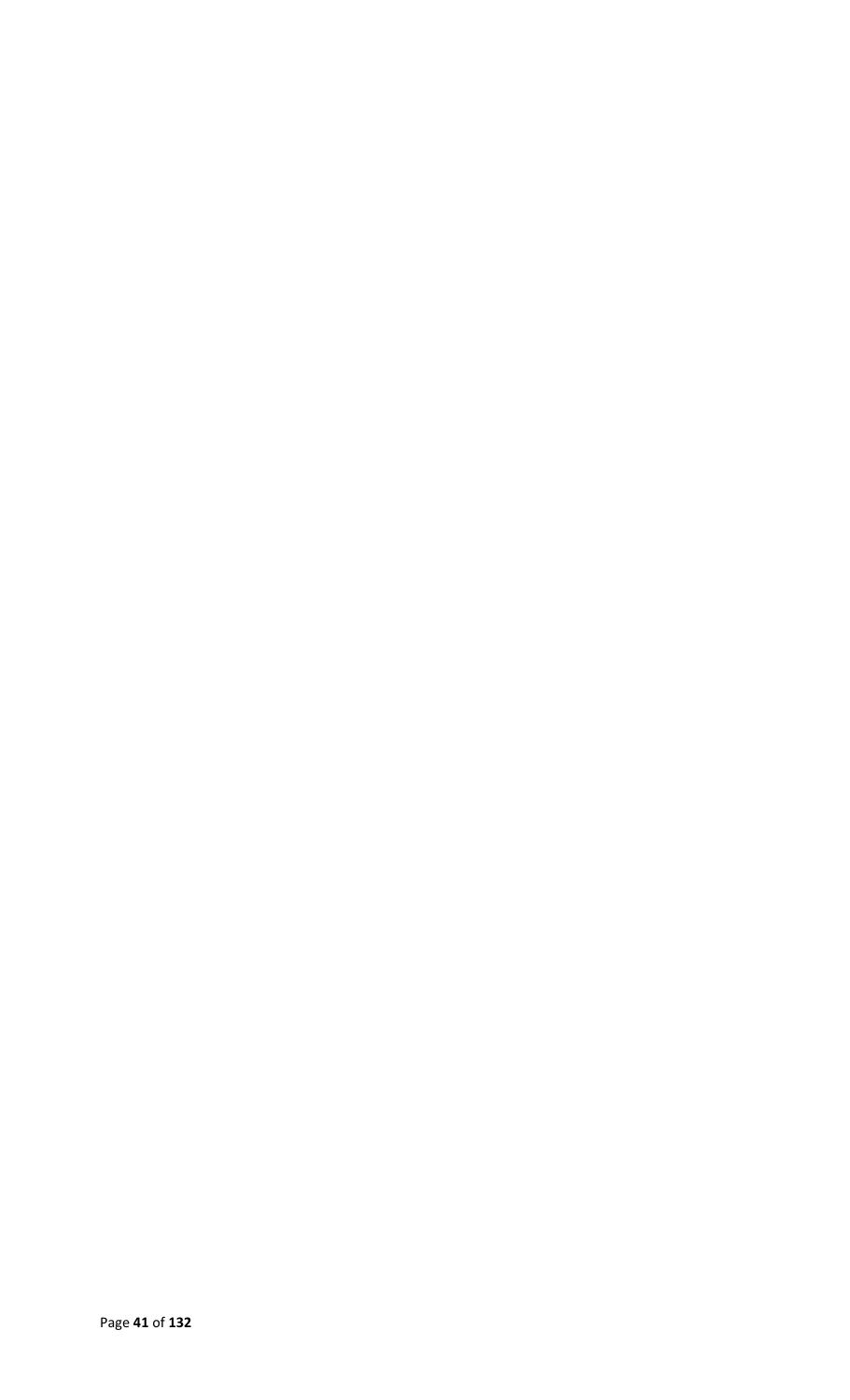# **SCHEDULE OF BONDS ISSUED AND OUTSTANDING**

## **AND 2019 DEBT SERVICE FOR BONDS TYPE I SCHOOL TERM BONDS**

|                                    | Debit | Credit     | 2019 Debt Service |
|------------------------------------|-------|------------|-------------------|
| Outstanding January 1, CY (Credit) |       | 0.00       |                   |
| Paid (Debit)                       |       |            |                   |
| Outstanding Dec. 31, 2018          |       | XXXXXXXXXX |                   |
|                                    |       |            |                   |
| 2019 Bond Maturities – Term Bonds  |       |            |                   |
| 2019 Interest on Bonds             |       |            |                   |

### **TYPE I SCHOOL SERIAL BOND**

| Outstanding January 1, CY (Credit)            | 0.00       |  |
|-----------------------------------------------|------------|--|
| Issued (Credit)                               |            |  |
| Paid (Debit)                                  |            |  |
| Outstanding Dec. 31, 2018                     | XXXXXXXXXX |  |
|                                               |            |  |
| 2019 Interest on Bonds                        |            |  |
| 2019 Bond Maturities - Serial Bonds           |            |  |
| Total "Interest on Bonds - Type 1 School Debt |            |  |
| Service"                                      |            |  |

## **LIST OF BONDS ISSUED DURING 2018**

| Purpose      | 2019 Maturity -01 | Amount Issued -02 | Date of<br><i>ssue</i> | Interest<br>Rate |
|--------------|-------------------|-------------------|------------------------|------------------|
|              |                   |                   |                        |                  |
| <b>Total</b> |                   |                   |                        |                  |

### **2019 INTEREST REQUIREMENT – CURRENT FUND DEBT ONLY**

| Outstanding   | 2019 Interest |
|---------------|---------------|
| Dec. 31, 2018 | Requirement   |
|               |               |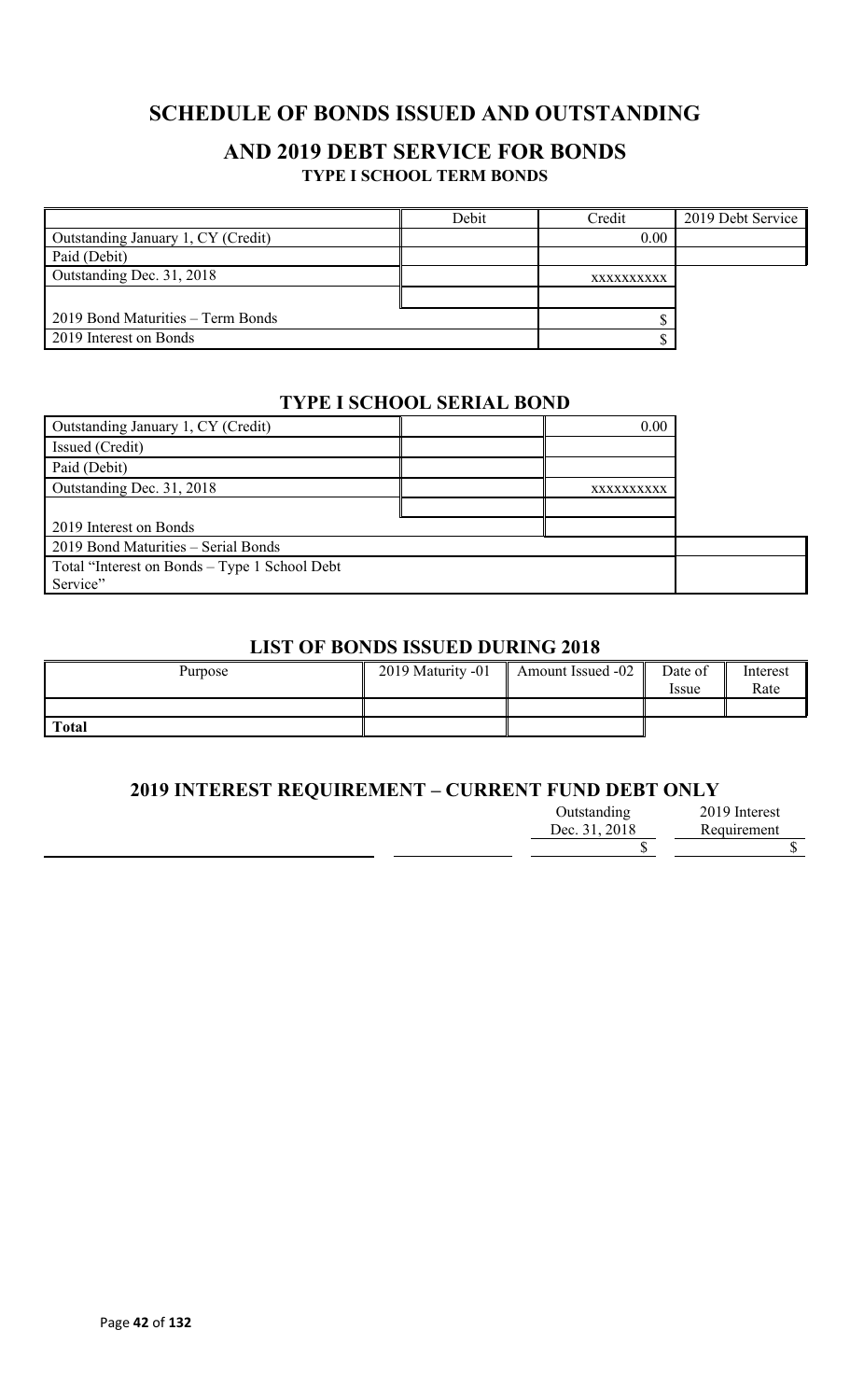# **DEBT SERVICE FOR NOTES (OTHER THAN ASSESSMENT NOTES)**

|                                     | Original Amount | Original Date of | Amount of Note               |                  |                  | 2019 Budget Requirement |              | Interest                     |
|-------------------------------------|-----------------|------------------|------------------------------|------------------|------------------|-------------------------|--------------|------------------------------|
| Title or Purpose of Issue           | Issued          | Issue            | Outstanding<br>Dec. 31, 2018 | Date of Maturity | Rate of Interest | For Principal           | For Interest | Computed to<br>(Insert Date) |
| Ord. 1187 Improvements to           |                 |                  |                              |                  |                  |                         |              |                              |
| Borough Roads including Portions    |                 |                  |                              |                  |                  |                         |              |                              |
| of Bryn Mawr Avenue                 | 65,000.00       | 7/31/2018        | 65,000.00                    | 7/30/2109        | 2.75             | 0.00                    | 1,787.50     | 7/30/2019                    |
| Ord. 1065 Grand Central Avenue      |                 |                  |                              |                  |                  |                         |              |                              |
| <b>Beautification Project</b>       | 112,000.00      | 9/10/2010        | 39,483.00                    | 7/30/2019        | 2.75             | 3,450.00                | 1,085.78     | 7/30/2019                    |
| Ord. 1074 Road Improvements to      |                 |                  |                              |                  |                  |                         |              |                              |
| New Brunswick Avenue                | 50,000.00       | 12/29/2010       | 12,617.00                    | 7/30/2019        | 2.75             | 6,600.00                | 346.97       | 7/30/2019                    |
| Ord. 1085 Improvements to the       |                 |                  |                              |                  |                  |                         |              |                              |
| Boardwalk                           | 95,000.00       | 9/10/2010        | 27,024.00                    | 7/30/2019        | 2.75             | 3,450.00                | 743.16       | 7/30/2019                    |
| Ord. 1093 Road Improvements to      |                 |                  |                              |                  |                  |                         |              |                              |
| Camden Avenue                       | 65,000.00       | 9/9/2011         | 10,422.00                    | 7/30/2019        | 2.75             | 3,000.00                | 286.61       | 7/30/2019                    |
| Ord. 1106 Road Improvements to      |                 |                  |                              |                  |                  |                         |              |                              |
| <b>Westmont Avenue</b>              | 75,000.00       | 9/7/2012         | 42,400.00                    | 7/30/2019        | 2.75             | 3,000.00                | 1,166.00     | 7/30/2019                    |
| Ord. 1125 Road Improvements to      |                 |                  |                              |                  |                  |                         |              |                              |
| Virginia Avenue and Lavallette      |                 |                  |                              |                  |                  |                         |              |                              |
| Avenue                              | 150,000.00      | 7/28/2015        | 140,000.00                   | 7/30/2019        | 2.75             | 7,894.74                | 3,850.00     | 7/30/2019                    |
| Ord. 1131/1137 Purchase and         |                 |                  |                              |                  |                  |                         |              |                              |
| <b>Installation of Public Works</b> |                 |                  |                              |                  |                  |                         |              |                              |
| Generator and Replacement of        |                 |                  |                              |                  |                  |                         |              |                              |
| Public Works Fueling Station        | 190,000.00      | 7/29/2014        | 168,500.00                   | 7/30/2019        | 2.75             | 5,000.00                | 4,633.75     | 7/30/2019                    |
| Ord. 1131/1137 Purchase and         |                 |                  |                              |                  |                  |                         |              |                              |
| <b>Installation of Public Works</b> |                 |                  |                              |                  |                  |                         |              |                              |
| Generator and Replacement of        |                 |                  |                              |                  |                  |                         |              |                              |
| Public Works Fueling Station        | 95,000.00       | 7/28/2015        | 75,000.00                    | 7/30/2019        | 2.75             | 3,275.86                | 2,062.50     | 7/30/2019                    |
| Ord. 1132 Road Improvements to      |                 |                  |                              |                  |                  |                         |              |                              |
| Vance Avenue                        | 29,110.00       | 7/28/2015        | 28,010.00                    | 7/30/2019        | 2.75             | 746.41                  | 770.28       | 7/30/2019                    |
| Ord. 1143 Road Improvements to      |                 |                  |                              |                  |                  |                         |              |                              |
| Guyer Avenue                        | 285,000.00      | 12/10/2015       | 192,500.00                   | 7/30/2019        | 2.75             | 15,000.00               | 5,293.75     | 7/30/2019                    |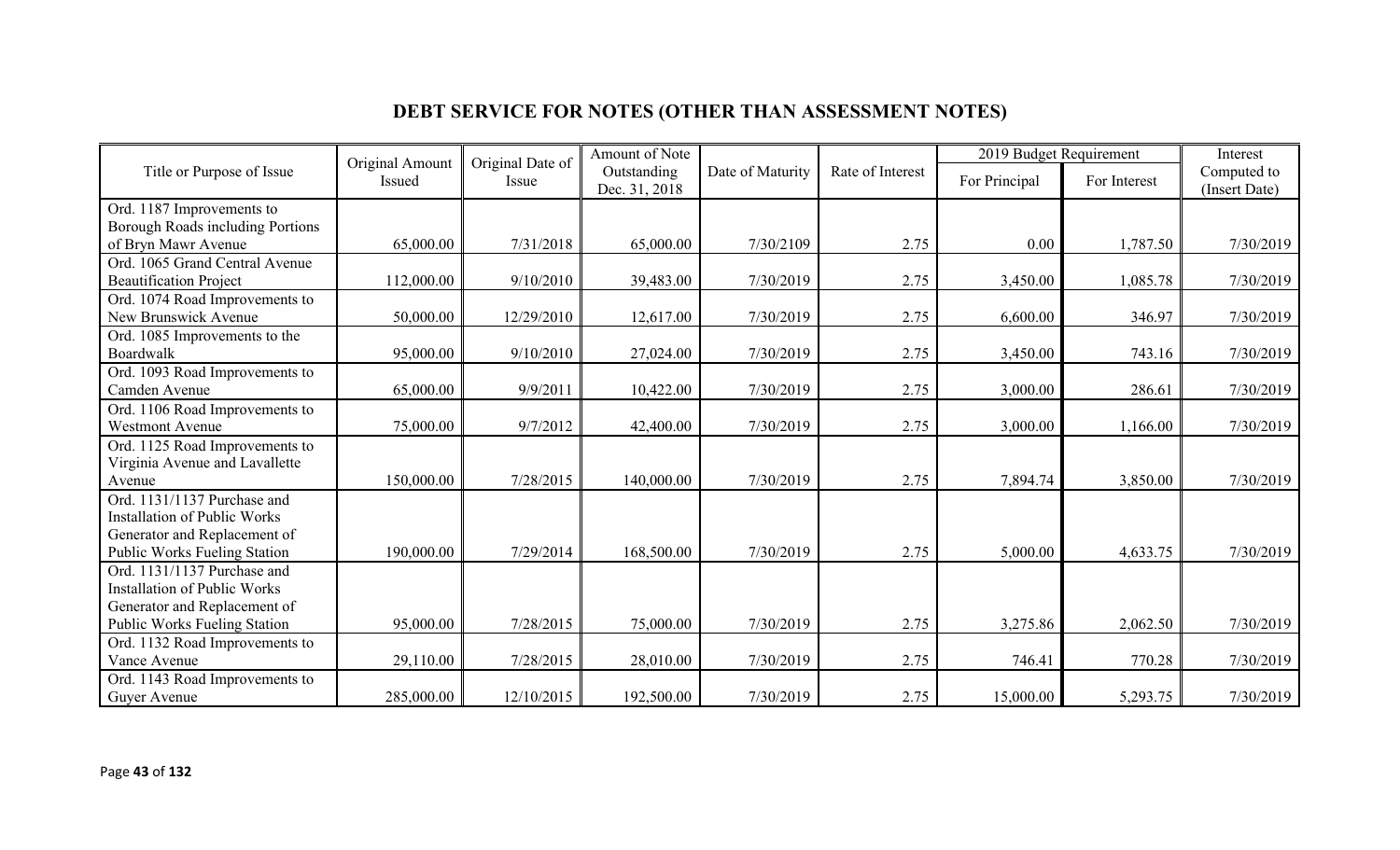|                                  | Original Amount | Original Date of | Amount of Note |                  |                  | 2019 Budget Requirement |              | Interest      |
|----------------------------------|-----------------|------------------|----------------|------------------|------------------|-------------------------|--------------|---------------|
| Title or Purpose of Issue        | <i>Issued</i>   | <i>Issue</i>     | Outstanding    | Date of Maturity | Rate of Interest | For Principal           | For Interest | Computed to   |
|                                  |                 |                  | Dec. 31, 2018  |                  |                  |                         |              | (Insert Date) |
| Ord. 1157 Various Capital        |                 |                  |                |                  |                  |                         |              |               |
| Improvements and the Acquisition |                 |                  |                |                  |                  |                         |              |               |
| of Various Capital Equipment     | 123,500.00      | 12/9/2016        | 123,500.00     | 7/30/2019        | 2.75             | 7,757.54                | 3,396.25     | 7/30/2019     |
| Ord. 1158 Road Improvements to   |                 |                  |                |                  |                  |                         |              |               |
| Elizabeth Avenue and Dover       |                 |                  |                |                  |                  |                         |              |               |
| Avenue                           | 120,000.00      | 12/9/2016        | 120,000.00     | 7/30/2019        | 2.75             | 6,315.79                | 3,300.00     | 7/30/2019     |
| Ord. 1183 Capital Improvements   |                 |                  |                |                  |                  |                         |              |               |
| and the Acquisition of Various   |                 |                  |                |                  |                  |                         |              |               |
| Capital Equipment                | 248,375.00      | 12/21/2017       | 248,375.00     | 7/30/2019        | 2.75             | 0.00                    | 6,830.31     | 7/30/2019     |
|                                  | 1,702,985.00    | XXXXXXXXXX       | 1,292,831.00   | XXXXXXXXXX       | XXXXXXXXXX       | 65,490.34               | 35,552.86    | XXXXXXXXXX    |

Memo: Type I School Notes should be separately listed and totaled.

Memo: Refunding Bond Anticipation Notes should be separately listed and totaled.

\* " Original Date of Issue" refers to the date when the first money was borrowed for a particular improvement, not the renewal date of subsequent notes which were issued. All notes with an original date of issue of 2016 or prior require one legally payable installment to be budgeted if it is contemplated that such notes will be renewed in 2019 or written intent of permanent financing submitted with statement.

\*\* If interest on notes is financed by ordinance, designate same, otherwise an amount must be included in this column.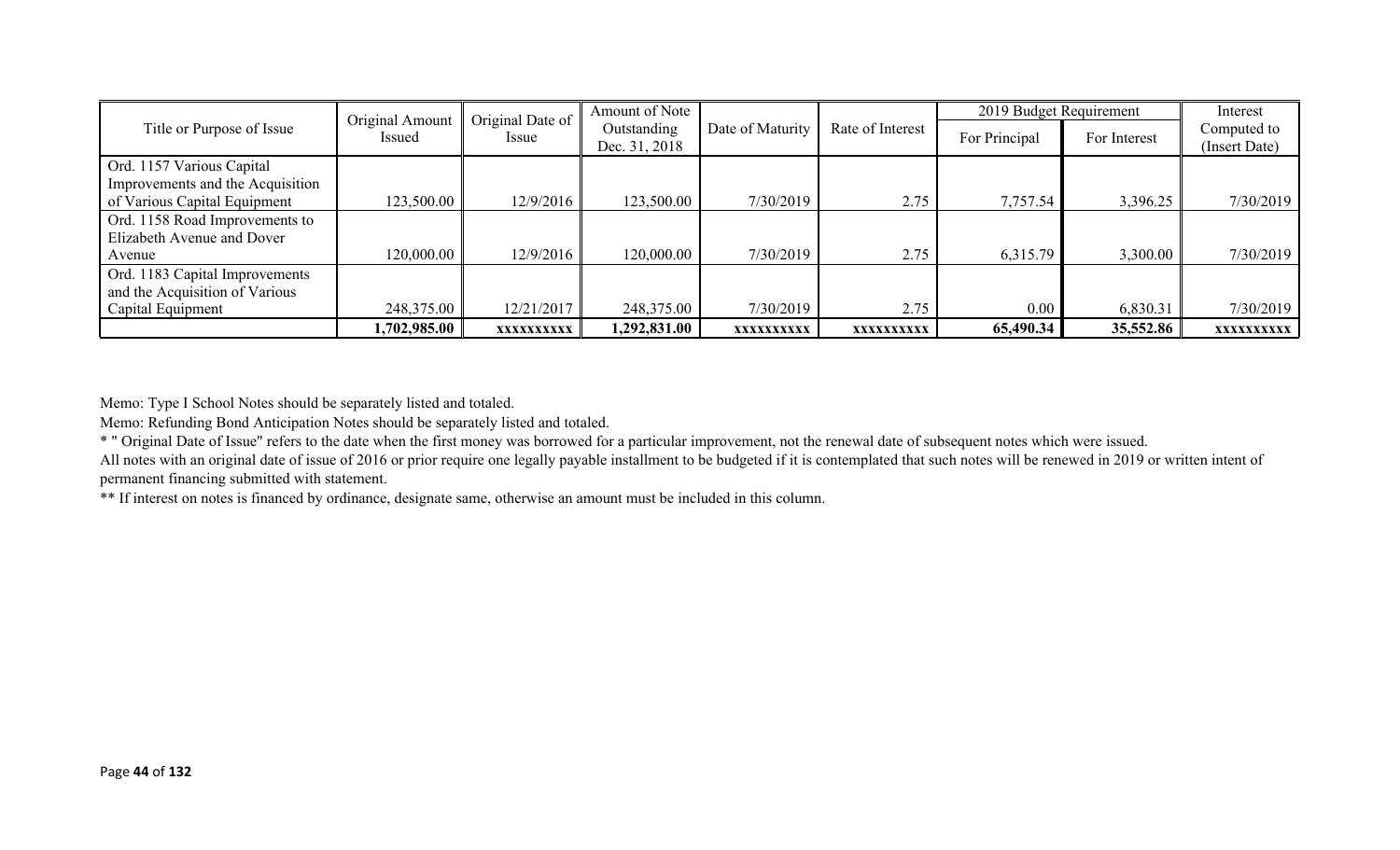### **DEBT SERVICE SCHEDULE FOR ASSESSMENT NOTES**

|                           |                           |                                 | Amount of                            |                  |                  | 2019 Budget Requirement |              | Interest                     |
|---------------------------|---------------------------|---------------------------------|--------------------------------------|------------------|------------------|-------------------------|--------------|------------------------------|
| Title or Purpose of Issue | Original Amount<br>Issued | Original Date of<br><i>ssue</i> | Note<br>Outstanding<br>Dec. 31, 2018 | Date of Maturity | Rate of Interest | For Principal           | For Interest | Computed to<br>(Insert Date) |
|                           |                           |                                 |                                      |                  |                  |                         |              |                              |
|                           |                           | XXXXXXXXXX                      |                                      | XXXXXXXXXX       | xxxxxxxxxx       |                         |              | <b>XXXXXXXXXX</b>            |

Assessment Notes with an original date of issue of December 31, 2016 or prior must be appropriated in full in the 2019 Dedicated Assessment Budget or written intent of permanent financing submitted with statement.

\*\*Interest on Assessment Notes must be included in the Current Fund Budget appropriation "Interest on Notes".

(Do not crowd - add additional sheets)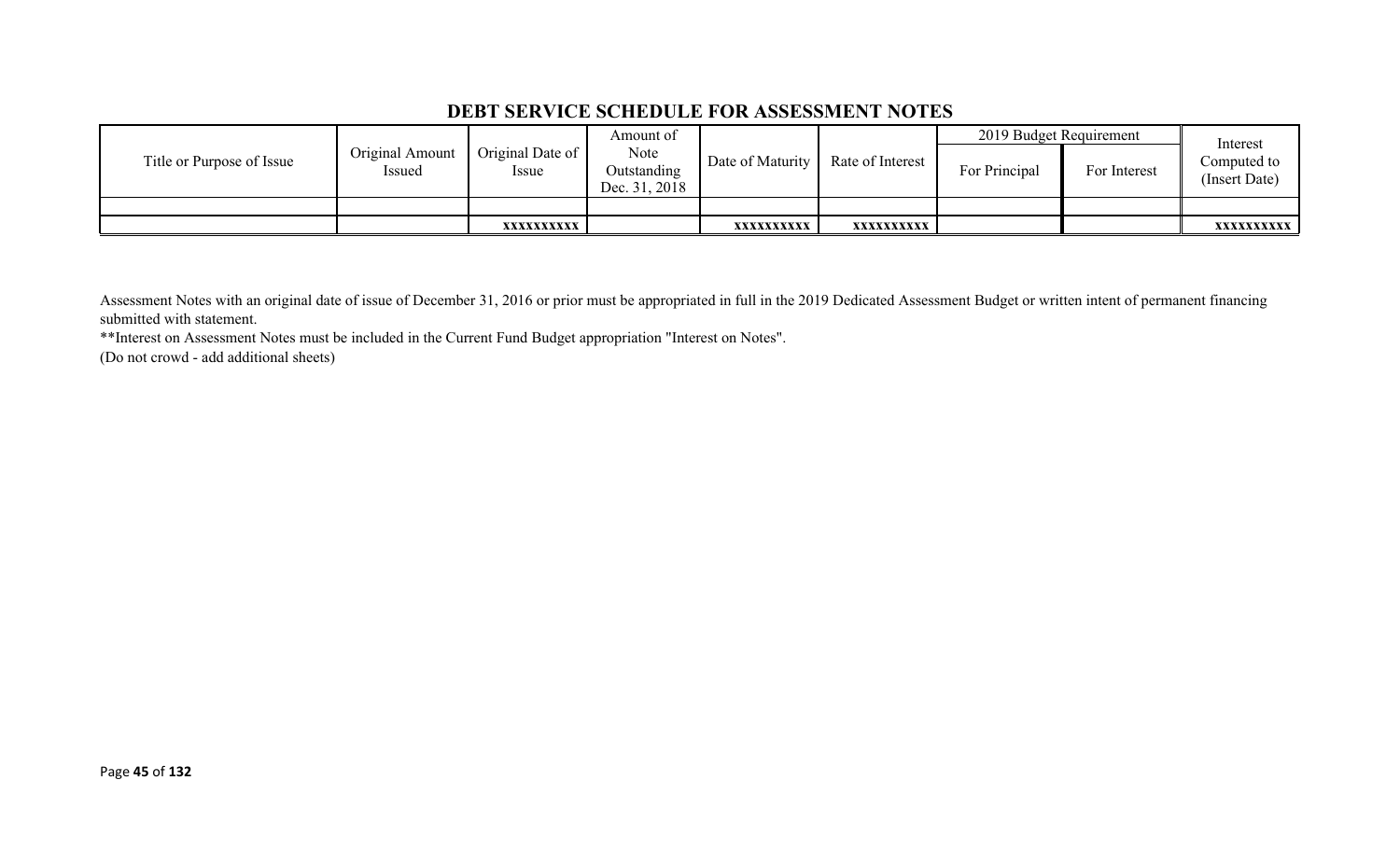# **SCHEDULE OF CAPITAL LEASE PROGRAM OBLIGATIONS**

|                                              | Amount of Obligation        | 2019 Budget Requirement |                   |
|----------------------------------------------|-----------------------------|-------------------------|-------------------|
| Purpose                                      | Outstanding Dec. $31, 2018$ | For Principal           | For Interest/Fees |
| Leases approved by LFB after July 1, 2007    |                             |                         |                   |
|                                              |                             |                         |                   |
| Subtotal                                     |                             |                         |                   |
| Leases approved by LFB prior to July 1, 2007 |                             |                         |                   |
|                                              |                             |                         |                   |
| Subtotal                                     |                             |                         |                   |
| <b>Total</b>                                 |                             |                         |                   |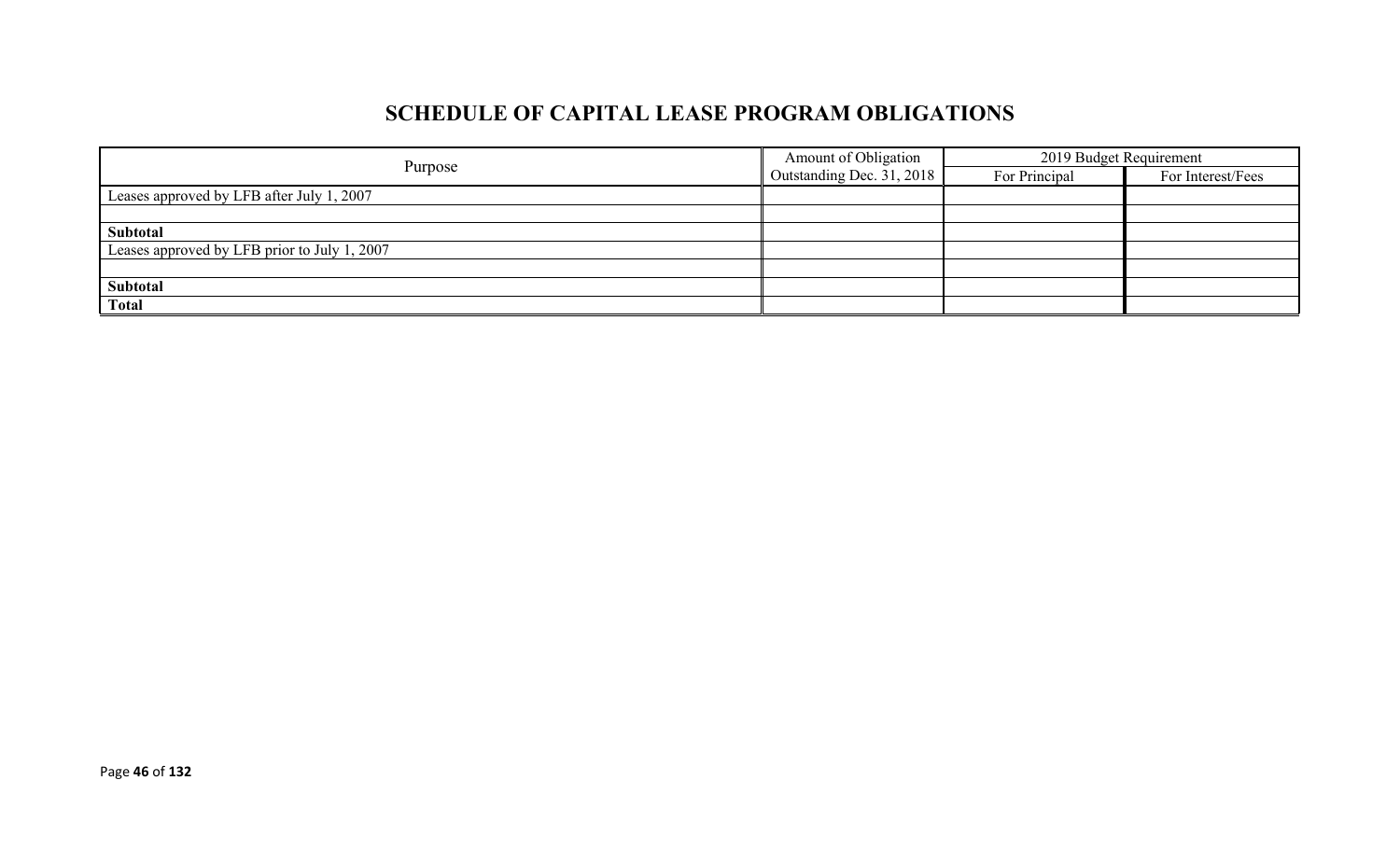# **SCHEDULE OF IMPROVEMENT AUTHORIZATIONS (GENERAL CAPITAL FUND)**

| <b>IMPROVEMENTS</b>                                                                   |           | Balance - January 1, 2018 |                        | Refunds,                     |            |                            |           | Balance - December 31, 2018 |
|---------------------------------------------------------------------------------------|-----------|---------------------------|------------------------|------------------------------|------------|----------------------------|-----------|-----------------------------|
| Specify each authorization by purpose.<br>Do not merely designate by a code<br>number | Funded    | Unfunded                  | 2018<br>Authorizations | Transfers, &<br>Encumbrances | Expended   | Authorizations<br>Canceled | Funded    | Unfunded                    |
| Ord. 1187 Improvements to Borough                                                     |           |                           | 240,000.00             |                              | 187,000.44 |                            |           | 52,999.56                   |
| Roads including Portions of Bryn Mawr                                                 |           |                           |                        |                              |            |                            |           |                             |
| Avenue                                                                                |           |                           |                        |                              | 39.93      |                            |           | 20,372.31                   |
| Ord. 1085 Improvements to the<br>Boardwalk                                            | 0.00      | 20,412.24                 |                        |                              |            |                            |           |                             |
| Ord. 1106 Road Improvements to                                                        | 0.00      | 19,716.00                 |                        |                              | 45.21      |                            |           | 19,670.79                   |
| <b>Westmont Avenue</b>                                                                |           |                           |                        |                              |            |                            |           |                             |
| Ord. 1116/1144 Various Capital                                                        | 0.00      | 15,019.76                 |                        | 6,612.14                     | 6,667.69   |                            | 14,964.21 |                             |
| Improvements and Capital Acquisitions                                                 |           |                           |                        |                              |            |                            |           |                             |
| Ord. 1125 Road Improvements to                                                        | 0.00      | 88,514.53                 |                        |                              | 149.29     |                            |           | 88, 365. 24                 |
| Virginia Avenue and Lavallette Avenue                                                 |           |                           |                        |                              |            |                            |           |                             |
| Ord. 1131/1137 Purchase and                                                           | 0.00      | 42,033.34                 |                        |                              | 259.65     |                            |           | 41,773.69                   |
| Installation of Public Works Generator                                                |           |                           |                        |                              |            |                            |           |                             |
| and Replacement of Public Works<br><b>Fueling Station</b>                             |           |                           |                        |                              |            |                            |           |                             |
| Ord. 1132 Road Improvements to Vance                                                  | 0.00      | 20,033.98                 |                        |                              | 29.87      |                            |           | 20,004.11                   |
| Avenue                                                                                |           |                           |                        |                              |            |                            |           |                             |
| Ord. 1143 Road Improvements to Guyer                                                  | 0.00      | 115,982.54                |                        | 2,439.00                     | 4,442.27   |                            |           | 113,979.27                  |
| Avenue                                                                                |           |                           |                        |                              |            |                            |           |                             |
| Ord. 1157 Various Capital                                                             | 0.00      | 13,047.81                 |                        |                              | 131.69     |                            |           | 12,916.12                   |
| Improvements and the Acquisition of                                                   |           |                           |                        |                              |            |                            |           |                             |
| Various Capital Equipment                                                             |           |                           |                        |                              |            |                            |           |                             |
| Ord. 1158 Road Improvements to                                                        | 0.00      | 31,951.57                 |                        | 15,263.27                    | 21,208.26  |                            |           | 26,006.58                   |
| Elizabeth Avenue and Dover Avenue                                                     |           |                           |                        |                              |            |                            |           |                             |
| Ord. 1165 Trenton Avenue ADA                                                          | 62,430.00 | 0.00                      |                        |                              |            |                            | 62,430.00 |                             |
| <b>Crossover Project</b>                                                              |           |                           |                        |                              |            |                            |           |                             |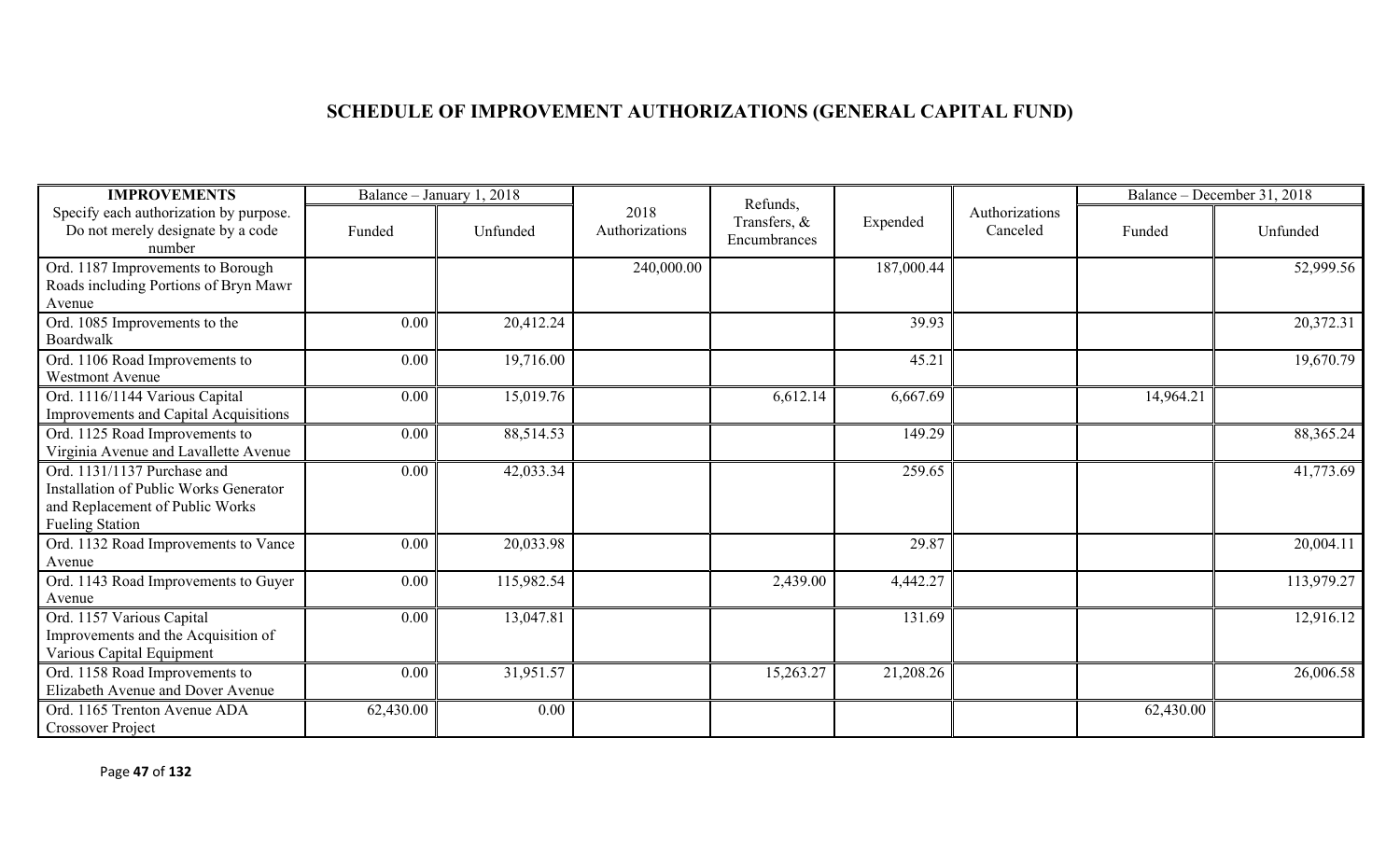| Ord. 1182 Acquisition of Various       | 17,500.00 | $0.00\,$   |            |             | 17,480.00  |          | 20.00     |            |
|----------------------------------------|-----------|------------|------------|-------------|------------|----------|-----------|------------|
| Capital Equipment                      |           |            |            |             |            |          |           |            |
| Ord. 1183 Capital Improvements and the | 0.00      | 217,278.61 |            | 136, 118.75 | 292,343.63 |          |           | 61,053.73  |
| Acquisition of Various Capital         |           |            |            |             |            |          |           |            |
| Equipment                              |           |            |            |             |            |          |           |            |
| Total                                  | 79,930.00 | 583,990.38 | 240,000.00 | 160,433.16  | 529,797.93 | $0.00\,$ | 77,414.21 | 457,141.40 |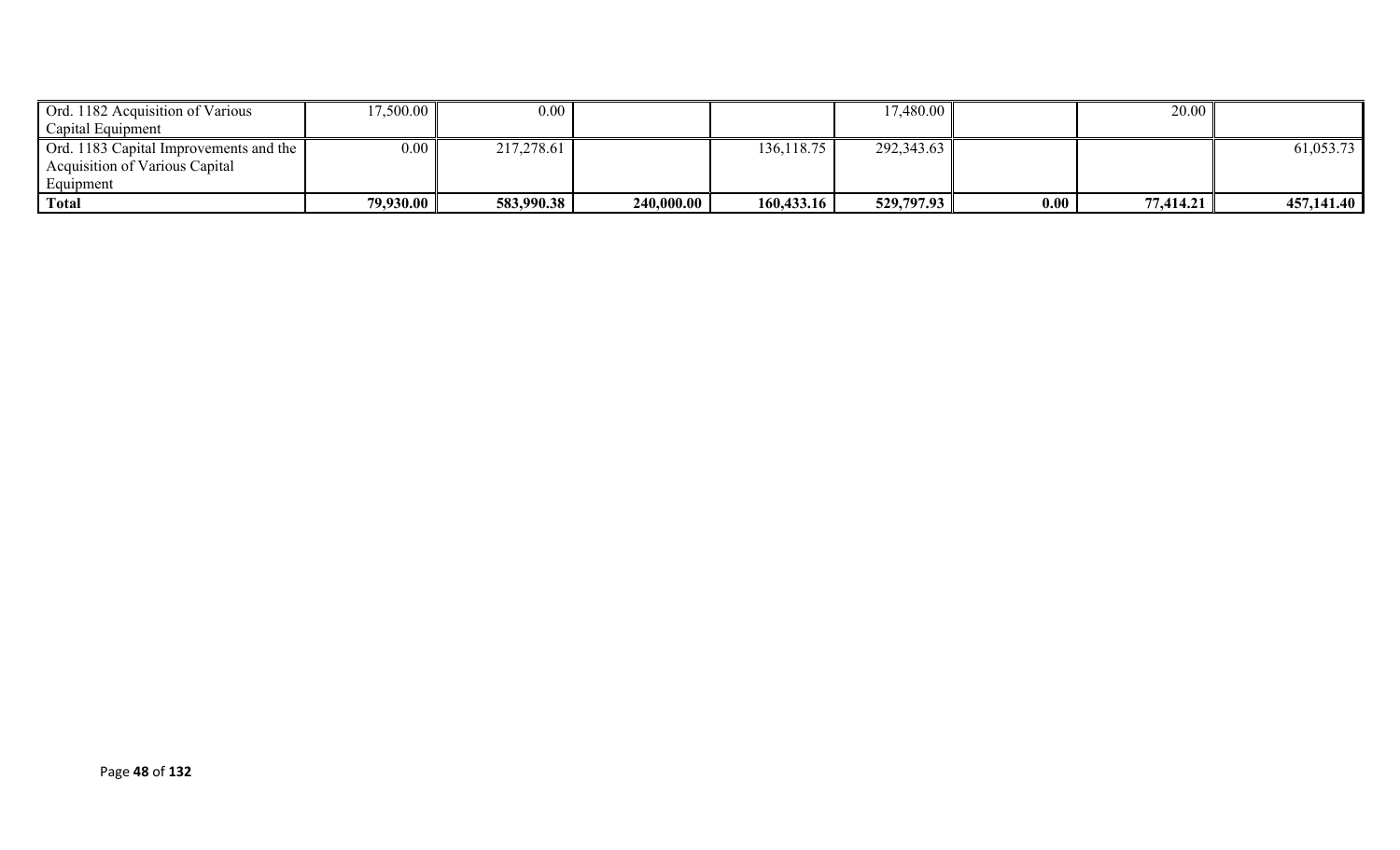# **GENERAL CAPITAL FUND SCHEDULE OF CAPITAL IMPROVEMENT FUND**

|                                                               | Debit     | Credit     |
|---------------------------------------------------------------|-----------|------------|
| Balance January 1, CY (Credit)                                |           | 9,587.41   |
| Appropriated to Finance Improvement Authorizations (Debit)    |           |            |
| Improvement Authorizations Canceled (financed in whole by the |           |            |
| Capital Improvement Fund) (Credit)                            |           |            |
| Received from CY Budget Appropriation * (Credit)              |           | 25,000.00  |
| Balance December 31, 2018                                     | 34,587.41 | XXXXXXXXXX |
|                                                               |           |            |
|                                                               | 34,587.41 | 34,587.41  |

\* The full amount of the 2018 budget appropriation should be transferred to this account unless the balance of the appropriation is to be permitted to lapse.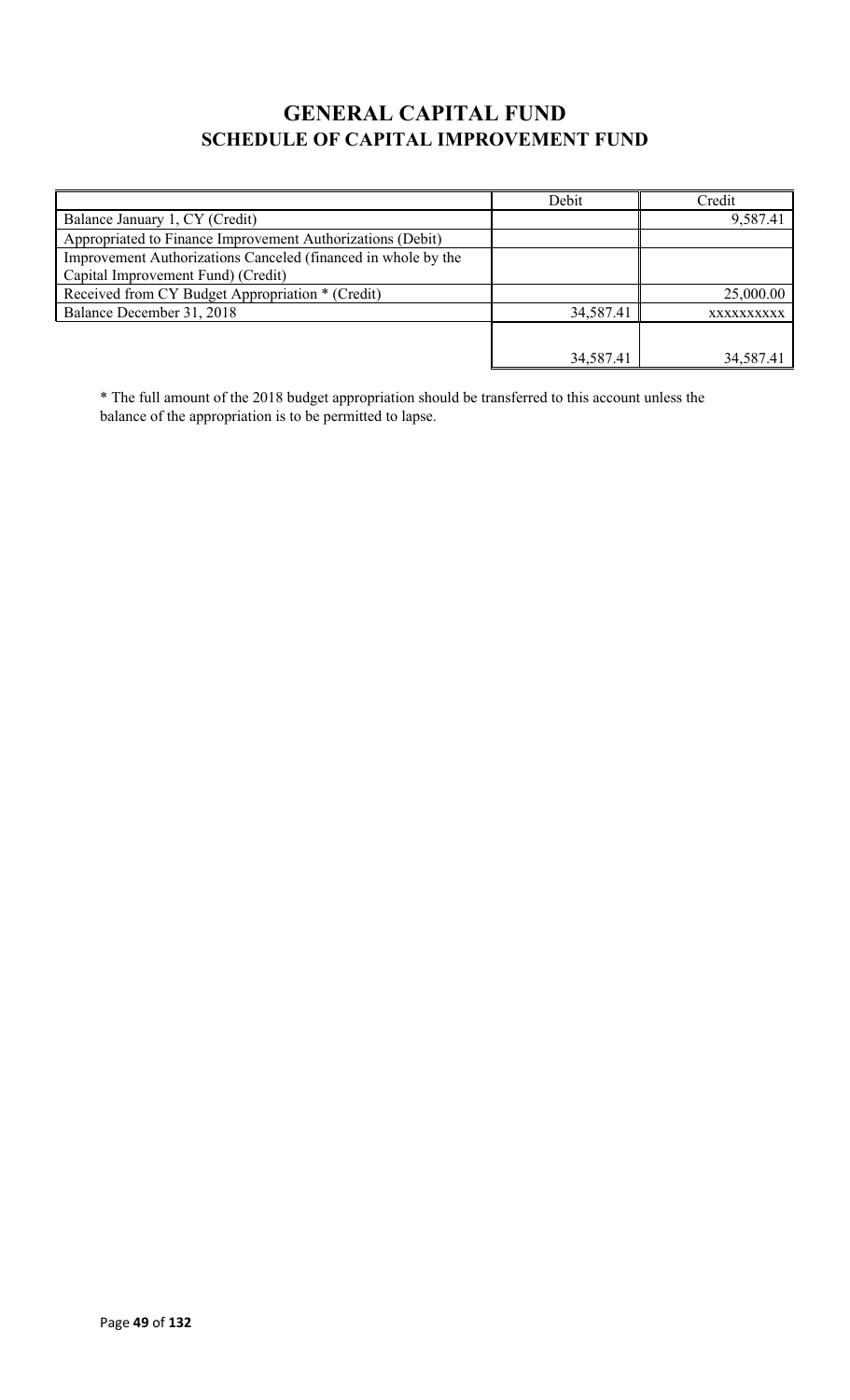## **GENERAL CAPITAL FUND SCHEDULE OF DOWN PAYMENTS ON IMPROVEMENTS**

|                                                            | Debit | Credit     |
|------------------------------------------------------------|-------|------------|
| Balance January 1, CY (Credit)                             |       | 0.00       |
| Appropriated to Finance Improvement Authorizations (Debit) |       |            |
| Received from CY Budget Appropriation * (Credit)           |       |            |
| Received from CY Emergency Appropriation * (Credit)        |       |            |
| Balance December 31, 2018                                  |       | XXXXXXXXXX |
|                                                            |       |            |
|                                                            |       |            |

\*The full amount of the 2018 appropriation should be transferred to this account unless the balance of the appropriation is permitted to lapse.

## **CAPITAL IMPROVEMENTS AUTHORIZED IN 2018 AND DOWN PAYMENTS (N.J.S.A. 40A:2-11) GENERAL CAPITAL FUND ONLY**

| Purpose                                                                         | Amount<br>Appropriated | <b>Total Obligations</b><br>Authorized | Down Payment<br>Provided by<br>Ordinance | Amount of Down<br>Payment in<br>Budget of 2018 or<br>Prior Years |
|---------------------------------------------------------------------------------|------------------------|----------------------------------------|------------------------------------------|------------------------------------------------------------------|
| Ord. 1187 - Improvements to<br>Borough Roads including<br>Portions of Bryn Mawr |                        |                                        |                                          |                                                                  |
| Avenue                                                                          | 240,000.00             | 240,000.00                             | 0.00                                     | 0.00                                                             |
| <b>Total</b>                                                                    | 240,000.00             | 240,000.00                             | 0.00                                     | 0.00                                                             |

NOTE - Where amount in column "Down Payment Provided by Ordinance" is **LESS** than 5% of amount in column "Total Obligations Authorized", explanation must be made part of or attached to this sheet.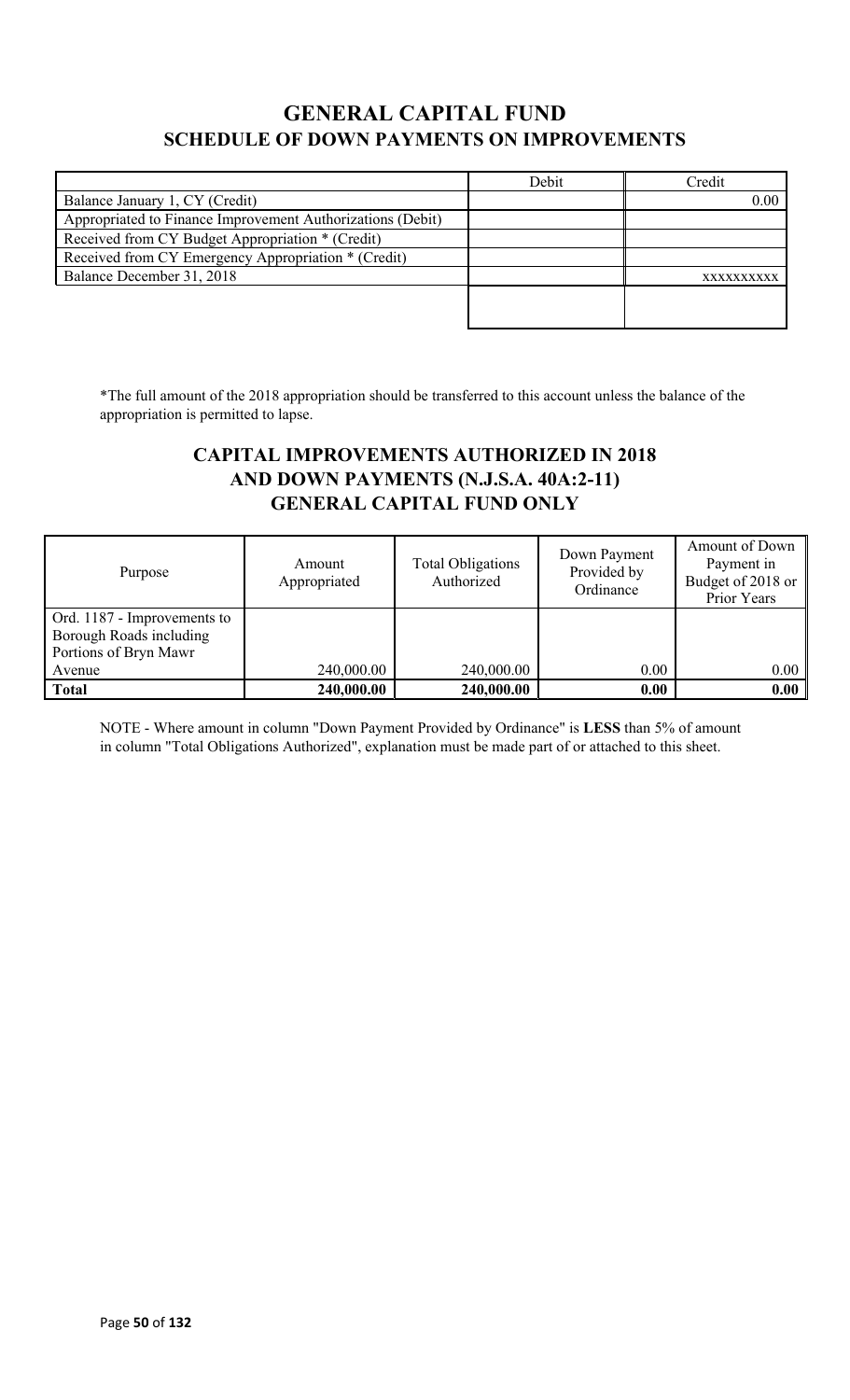## **GENERAL CAPITAL FUND STATEMENT OF CAPITAL SURPLUS YEAR – 2018**

|                                                            | Debit     | Credit     |
|------------------------------------------------------------|-----------|------------|
| Balance January 1, CY (Credit)                             |           | 36,413.62  |
| Appropriated to CY Budget Revenue (Debit)                  | 36,413.62 |            |
| Appropriated to Finance Improvement Authorizations (Debit) |           |            |
| Funded Improvement Authorizations Canceled (Credit)        |           |            |
| Miscellaneous - Premium on Sale of Serial Bonds (Credit)   |           |            |
| Premium on Sale of Bonds (Credit)                          |           |            |
| Premium on Sale of Notes                                   |           | 8,779.32   |
| Balance December 31, 2018                                  | 8,779.32  | XXXXXXXXXX |
|                                                            | 45,192.94 | 45,192.94  |

## **BONDS ISSUED WITH A COVENANT OR COVENANTS**

| 2.<br>Amount of Cash in Special Trust Fund as of December 31, 2018 (Note<br>A)<br>3.<br>Amount of Bonds Issued Under Item 1<br>Maturing in 2019<br>4.<br>Amount of Interest on Bonds with a<br>Covenant - 2019 Requirement<br>Total of 3 and 4 - Gross Appropriation<br>5.<br>Less Amount of Special Trust Fund to be Used<br>6.<br>7. | 1. | Amount of Serial Bonds Issued Under Provisions of Chapter 233,<br>P.L. 1944, Chapter 268, P.L. 1944, Chapter 428, P.L. 1943 or Chapter<br>77, Article VI-A, P.L. 1945, with Covenant or Covenants;<br>Outstanding December 31, 2018 |  |
|----------------------------------------------------------------------------------------------------------------------------------------------------------------------------------------------------------------------------------------------------------------------------------------------------------------------------------------|----|-------------------------------------------------------------------------------------------------------------------------------------------------------------------------------------------------------------------------------------|--|
|                                                                                                                                                                                                                                                                                                                                        |    |                                                                                                                                                                                                                                     |  |
|                                                                                                                                                                                                                                                                                                                                        |    |                                                                                                                                                                                                                                     |  |
|                                                                                                                                                                                                                                                                                                                                        |    |                                                                                                                                                                                                                                     |  |
|                                                                                                                                                                                                                                                                                                                                        |    |                                                                                                                                                                                                                                     |  |
|                                                                                                                                                                                                                                                                                                                                        |    |                                                                                                                                                                                                                                     |  |
|                                                                                                                                                                                                                                                                                                                                        |    |                                                                                                                                                                                                                                     |  |
|                                                                                                                                                                                                                                                                                                                                        |    |                                                                                                                                                                                                                                     |  |
|                                                                                                                                                                                                                                                                                                                                        |    |                                                                                                                                                                                                                                     |  |
|                                                                                                                                                                                                                                                                                                                                        |    | Net Appropriation Required                                                                                                                                                                                                          |  |

**NOTE A** - This amount to be supported by confirmation from bank or banks

Footnote: Any formula other than the one shown above and required to be used by covenant or covenants is to be attached here to item 5 must be shown as an item of appropriation, short extended, with Item 6 shown directly following as a deduction and with the amount of Item 7 extended into the 2019 appropriation column.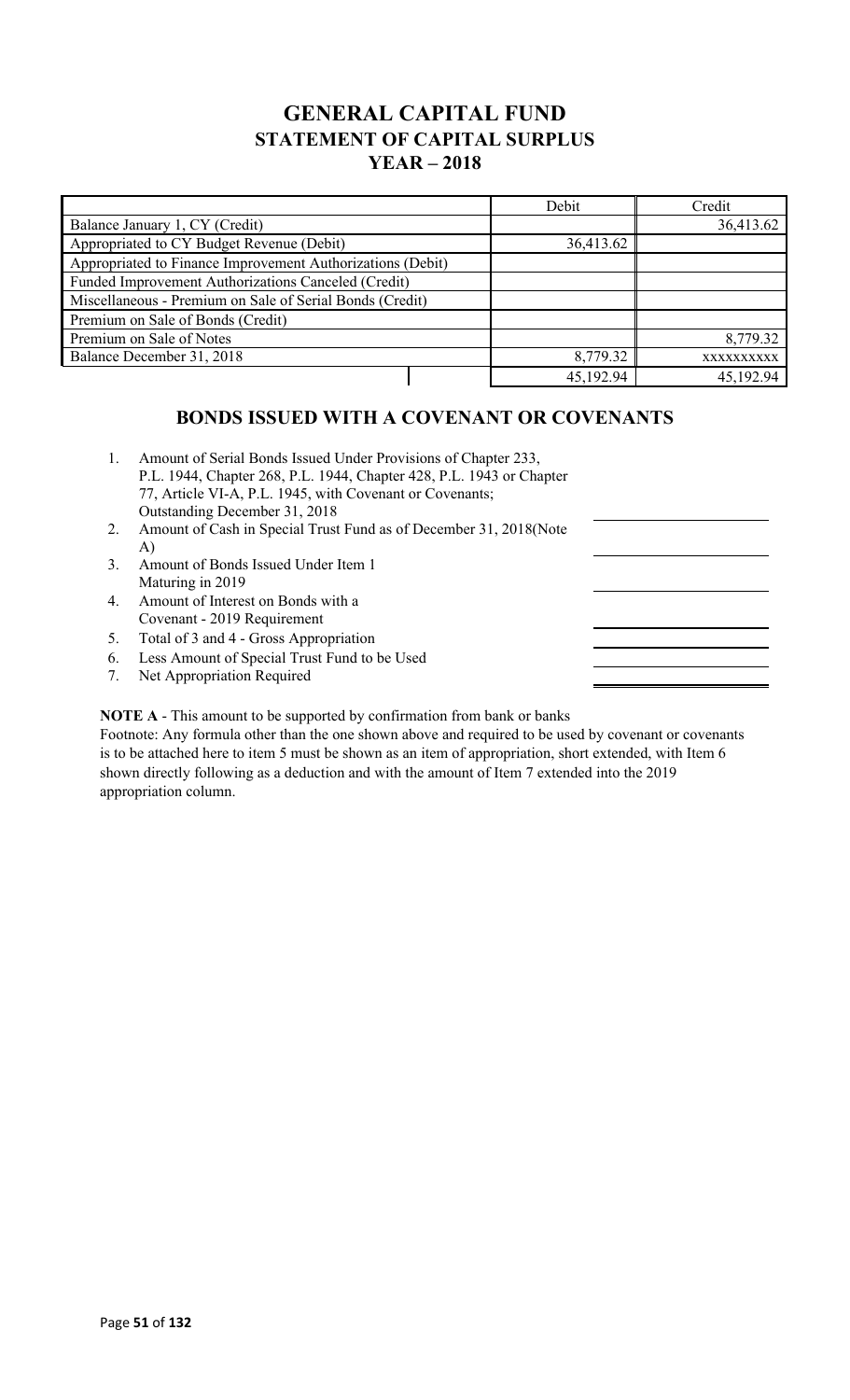## **MUNICIPALITIES ONLY IMPORTANT!**

*This Sheet Must Be Completely Filled in or the Statement Will Be Considered Incomplete* **(N.J.S.A.52:27BB-55 as Amended by Chap. 211, P.L 1981)**

| A.                                                                                                  |                                                                  |                |               |
|-----------------------------------------------------------------------------------------------------|------------------------------------------------------------------|----------------|---------------|
| 1. Total Tax Levy for the Year 2018 was                                                             |                                                                  |                | 18,573,124.55 |
| 2. Amount of Item 1 Collected in 2018 (*)                                                           |                                                                  | 18,296,406.87  |               |
| 3. Seventy (70) percent of Item 1                                                                   |                                                                  |                | 13,001,187.19 |
| (*) Including prepayments and overpayments applied.                                                 |                                                                  |                |               |
|                                                                                                     |                                                                  |                |               |
| <b>B.</b>                                                                                           |                                                                  |                |               |
| 1. Did any maturities of bonded obligations or notes fall due during the year 2018?                 |                                                                  |                |               |
| Answer YES or NO:                                                                                   |                                                                  | <u>Yes</u>     |               |
| 2. Have payments been made for all bonded obligations or notes due on or before December 31, 2018?  |                                                                  |                |               |
| Answer YES or NO:                                                                                   |                                                                  | Yes            |               |
| If answer is "NO" give details                                                                      |                                                                  |                |               |
|                                                                                                     |                                                                  |                |               |
|                                                                                                     |                                                                  |                |               |
|                                                                                                     | NOTE: If answer to Item B1 is YES, then Item B2 must be answered |                |               |
| $\mathcal{C}$ .                                                                                     |                                                                  |                |               |
| Does the appropriation required to be included in the 2019 budget for the liquidation of all bonded |                                                                  |                |               |
| obligations or notes exceed 25% of the total of appropriations for operating purposes in the        |                                                                  |                |               |
| budget for the year just ended?                                                                     |                                                                  |                |               |
| Answer YES or NO:                                                                                   |                                                                  | N <sub>0</sub> |               |
|                                                                                                     |                                                                  |                |               |
| D.                                                                                                  |                                                                  |                |               |
| 1. Cash Deficit 2017                                                                                |                                                                  |                | 0.00          |
| 2a. 2017 Tax Levy                                                                                   |                                                                  |                |               |
| 2b. 4% of 2017 Tax Levy for all purposes:                                                           |                                                                  |                |               |
| 3. Cash Deficit 2018                                                                                |                                                                  |                |               |
| 4.4% of 2018 Tax Levy for all purposes:                                                             |                                                                  |                | 0.00          |
|                                                                                                     |                                                                  |                |               |
| Ε.                                                                                                  |                                                                  |                |               |
| Unpaid                                                                                              | 2017                                                             | 2018           | Total         |
| 1. State Taxes                                                                                      | \$0.00                                                           | \$             |               |
| 2. County Taxes                                                                                     | \$187,995.65                                                     | \$66,169.92    | \$254,165.57  |
| 3. Amounts due Special                                                                              |                                                                  |                |               |
| <b>Districts</b>                                                                                    | \$0.00                                                           | \$0.00         |               |
| 4. Amounts due School                                                                               |                                                                  |                |               |

Districts for Local School Tax \$1,078,878.73 \$1,123,727.23 \$2,202,605.96

L,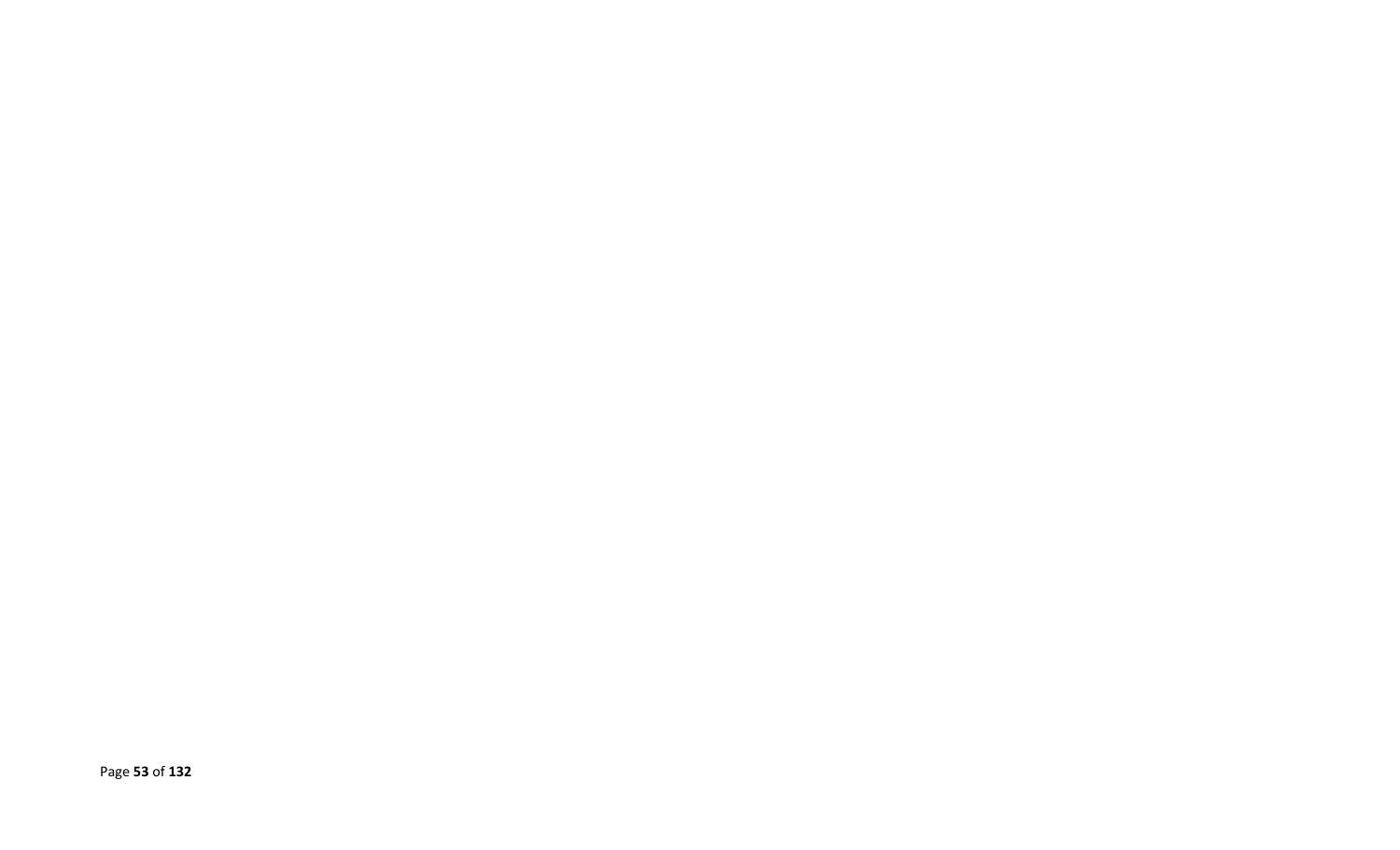UTILITIES ONLY

Note: If no "utility fund" existed on the books of account and if no utility was owned and operated by the municipality during the year 2018, please observe instructions of Sheet 2.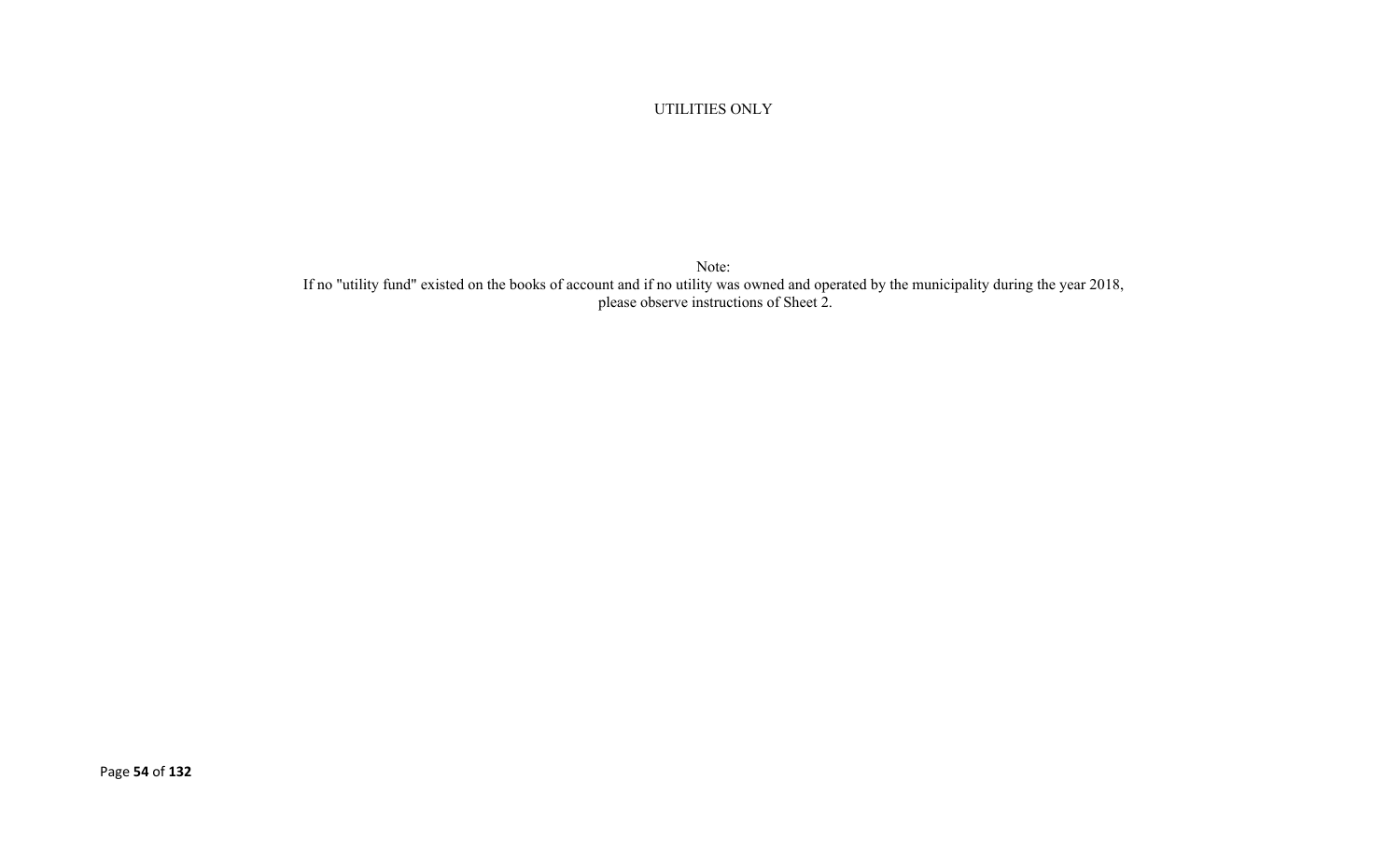#### **Balance Sheet - Electric Utility Operating Fund Assets AS OF DECEMBER 31, 2018**

|                                                                                                                         | 2018                                 |  |
|-------------------------------------------------------------------------------------------------------------------------|--------------------------------------|--|
| Cash:<br>Cash<br>Change Fund<br>Sub Total Cash                                                                          | 675,721.00<br>100.00<br>675,821.00   |  |
| Investments:                                                                                                            |                                      |  |
| Accounts Receivable:<br><b>Security Deposit</b><br><b>Consumer Accounts Receivable</b><br>Sub Total Accounts Receivable | 1,988.17<br>217,536.07<br>219,524.24 |  |
| Interfunds Receivable:                                                                                                  |                                      |  |
| Deferred Charges                                                                                                        |                                      |  |
| <b>Total Assets</b>                                                                                                     | 895, 345. 24                         |  |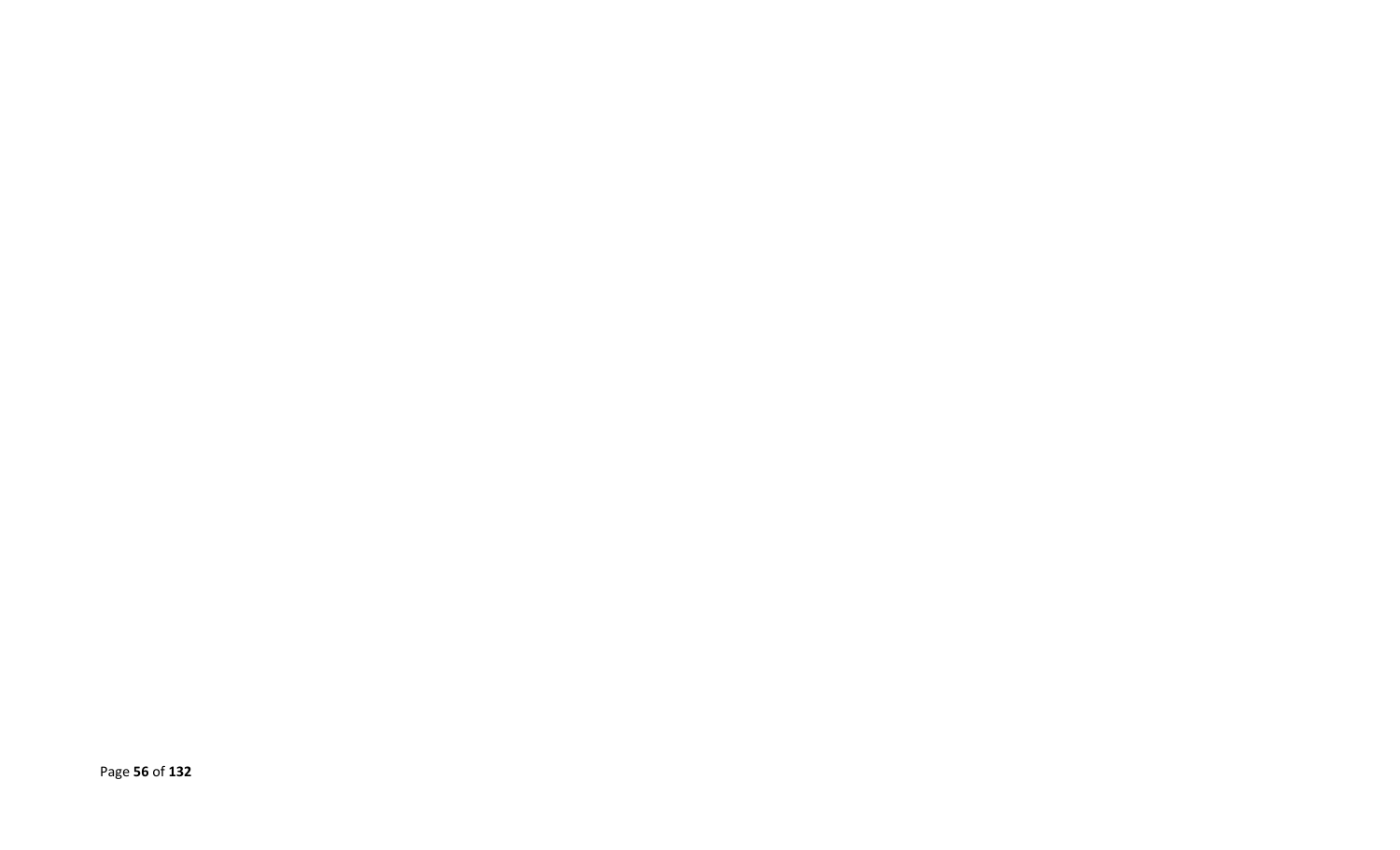#### **Balance Sheet - Electric Utility Operating Fund Liabilities, Reserves & Fund Balance AS OF DECEMBER 31, 2018**

|                                                   | 2018       |  |
|---------------------------------------------------|------------|--|
|                                                   |            |  |
| Liabilities:                                      |            |  |
| <b>Encumbrances Payable</b>                       | 149,453.99 |  |
| <b>Appropriation Reserves</b>                     | 27,710.51  |  |
| Electric Overpayments                             | 19,915.81  |  |
| Accrued Interest on Bonds, Loans and Notes        | 7,332.45   |  |
| <b>Total Liabilities</b>                          | 204,412.76 |  |
| Fund Balance:                                     |            |  |
| Reserve for Consumer Accounts and Lien Receivable | 219,524.24 |  |
| Fund Balance                                      | 473,396.41 |  |
| <b>Total Utility Fund</b>                         | 897,333.41 |  |
|                                                   |            |  |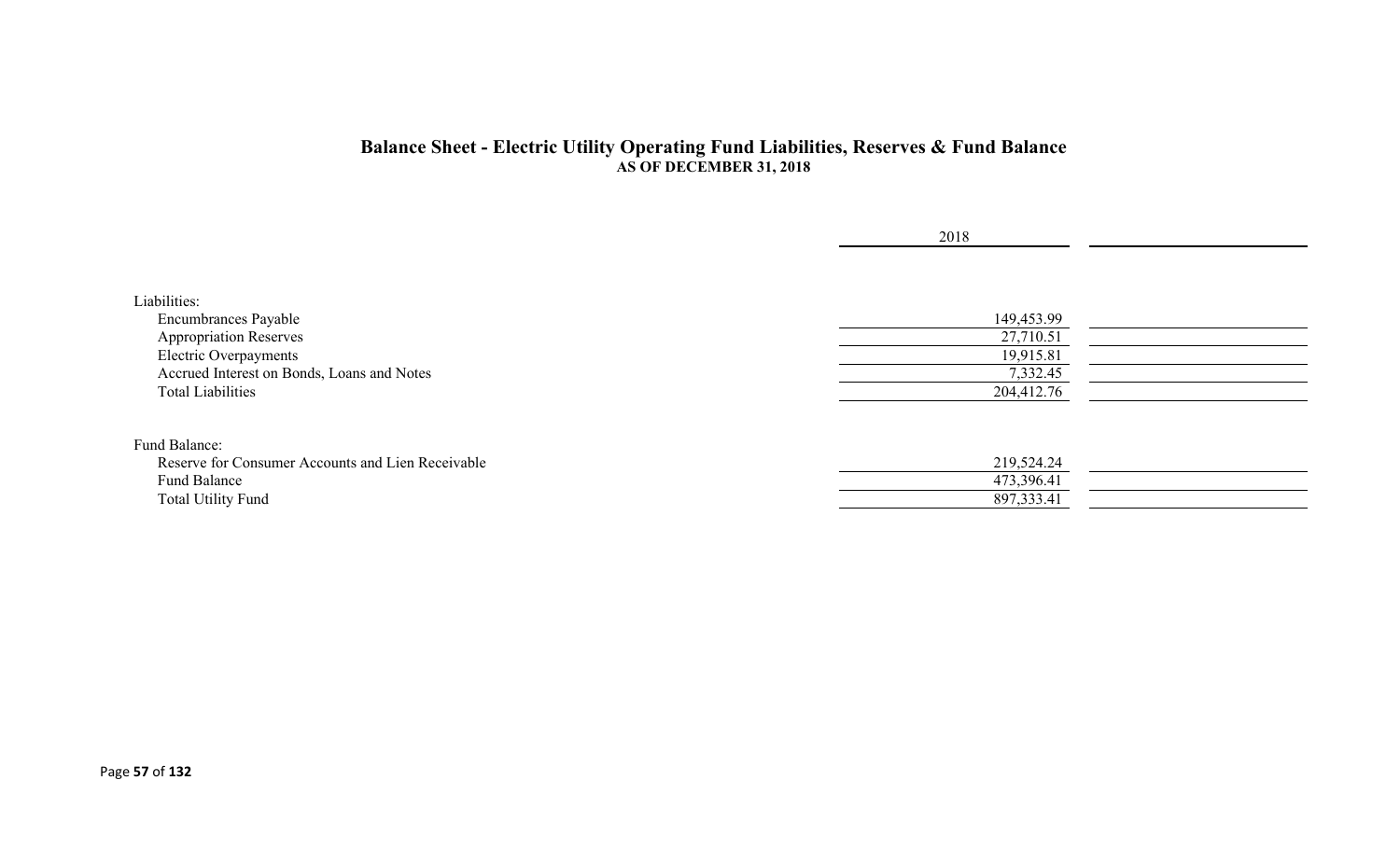#### **Balance Sheet - Electric Utility Capital Fund Assets AS OF DECEMBER 31, 2018**

|                                          | 2018         |  |
|------------------------------------------|--------------|--|
| Cash:<br>Cash                            | 1,573,337.59 |  |
| Sub Total Cash                           | 1,573,337.59 |  |
| Accounts Receivable:                     |              |  |
| Fixed Capital                            | 2,096,227.19 |  |
| Fixed Capital Authorized and Uncompleted | 5,340,000.00 |  |
| Sub Total Accounts Receivable            | 7,436,227.19 |  |
|                                          |              |  |
| <b>Total Assets</b>                      | 9,009,564.78 |  |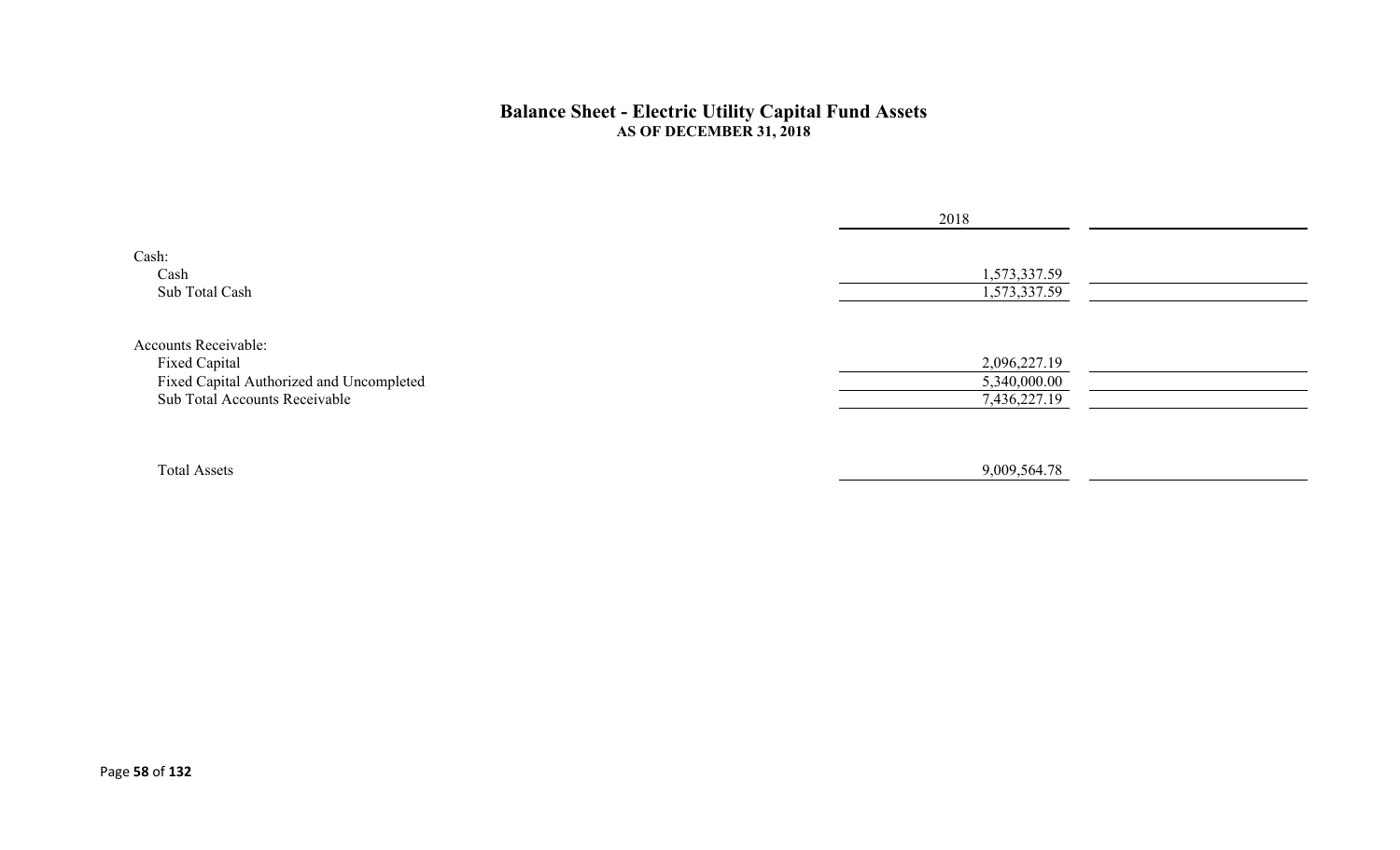#### **Balance Sheet - Electric Utility Capital Fund Liabilities, Reserves & Fund Balance AS OF DECEMBER 31, 2018**

|                                                                                                           | 2018                         |  |
|-----------------------------------------------------------------------------------------------------------|------------------------------|--|
| Liabilities:<br>Improvement Authorizations - Unfunded                                                     | 2,527,402.49                 |  |
| <b>Bond Anticipation Notes Payable</b><br>Reserve for FEMA                                                | 636,089.00<br>1,473,635.07   |  |
| Other "Defined by User"<br>Capital Improvement Fund                                                       | 19,345.62<br>17,500.00       |  |
| Reserve for Amortization<br>Deferred Reserve for Amortization                                             | 1,905,873.06<br>2,425,400.00 |  |
| <b>Total Liabilities</b>                                                                                  | 9,005,245.24                 |  |
| Total Liabilities, Reserves & Fund Balance:<br>Capital Surplus<br>Total Liabilities, Reserves and Surplus | 4,319.54<br>9,009,564.78     |  |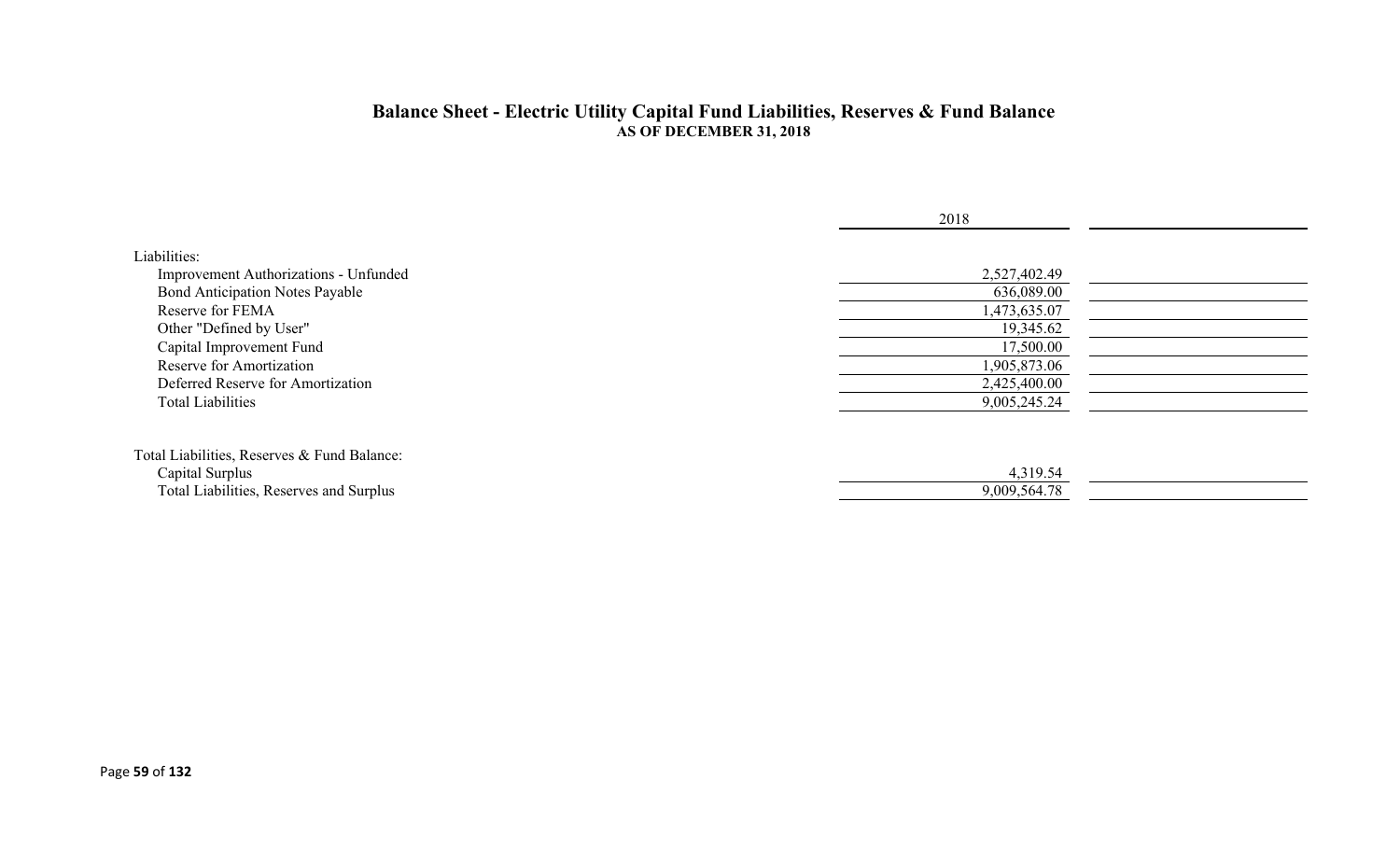#### **Balance Sheet - Electric Utility Assessment Fund AS OF DECEMBER 31, 2018**

Assets:

Liabilities and Reserves:

Liabilities, Reserves, and Fund Balance:

2018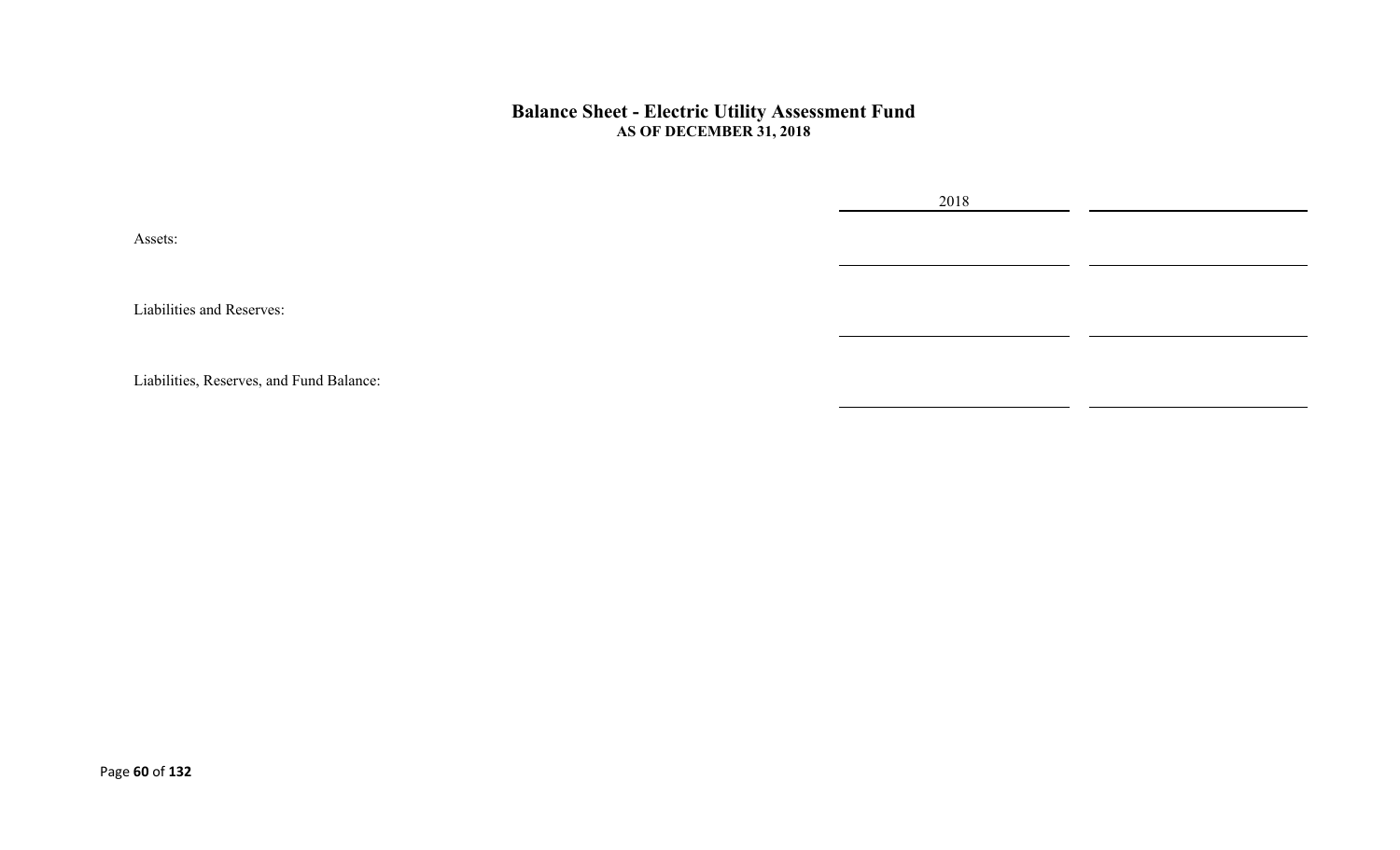### **Analysis of Electric Utility Assessment Trust Cash and Investments Pledged to Liabilities and Surplus**

|                                                                 | <b>Audit Balance</b> |                          | Receipts                |       |               |                              |
|-----------------------------------------------------------------|----------------------|--------------------------|-------------------------|-------|---------------|------------------------------|
| Title of Liability to which Cash and Investments are<br>Pledged | Dec. 31, 2017        | Assessments and<br>Liens | <b>Operating Budget</b> | Other | Disbursements | <b>Balance Dec. 31, 2018</b> |
| Assessment Serial Bond Issues:                                  |                      |                          |                         |       |               |                              |
|                                                                 |                      |                          |                         |       |               |                              |
| <b>Assessment Bond Anticipation Notes</b>                       |                      |                          |                         |       |               |                              |
| <b>Trust Surplus</b>                                            | 0.00                 |                          |                         |       |               | $0.00\,$                     |
| Other Liabilities                                               |                      |                          |                         |       |               |                              |
|                                                                 |                      |                          |                         |       |               |                              |
| <b>Trust Surplus</b>                                            |                      |                          |                         |       |               |                              |
|                                                                 |                      |                          |                         |       |               |                              |
| Less Assets "Unfinanced"                                        |                      |                          |                         |       |               |                              |
|                                                                 |                      |                          |                         |       |               |                              |
| Total                                                           | 0.00                 |                          |                         |       |               | $0.00\,$                     |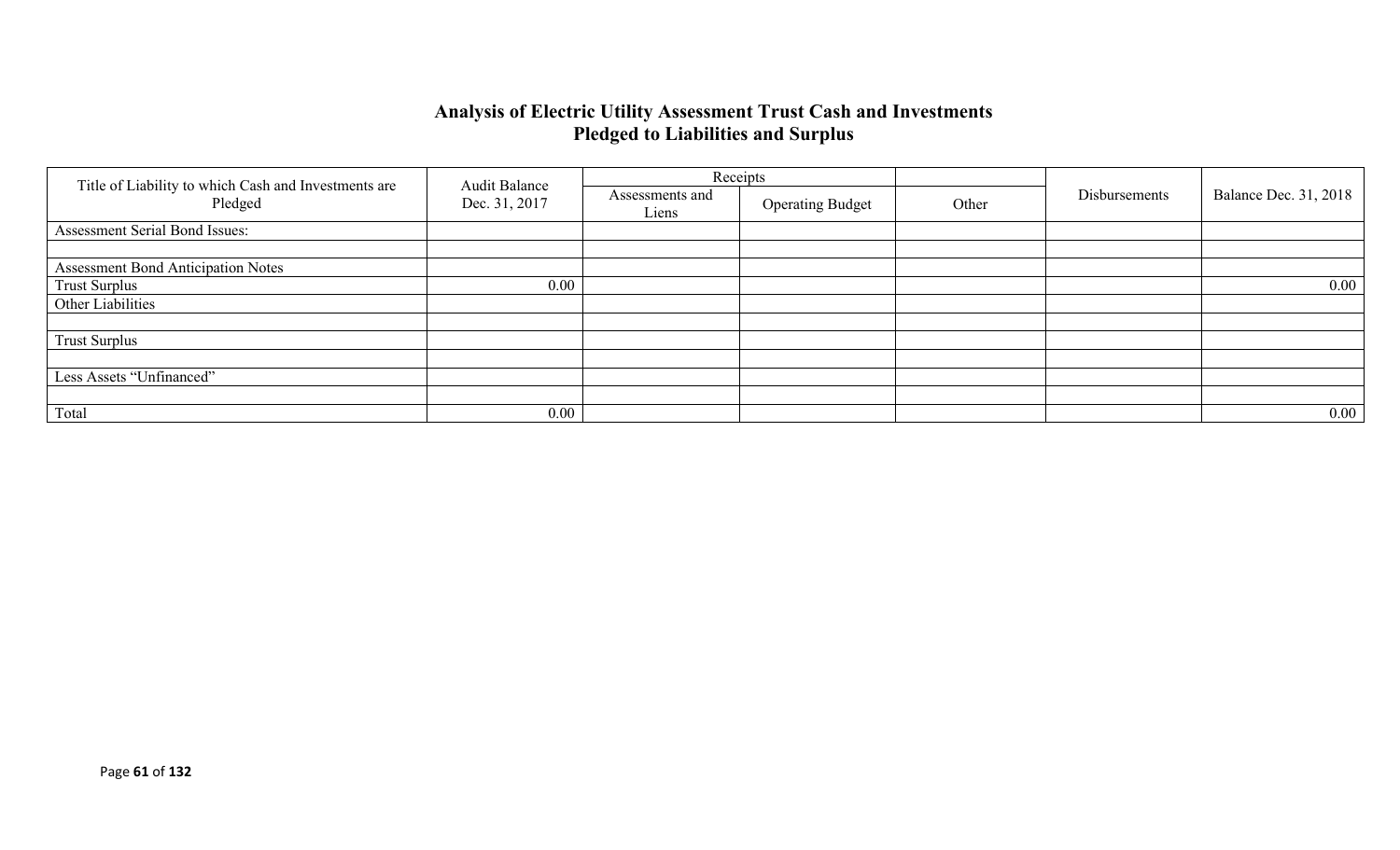### **Schedule of Electric Utility Budget - 2018 Budget Revenues**

| Source                                                          | <b>Budget</b> | Received in Cash | <b>Excess or Deficit</b> |
|-----------------------------------------------------------------|---------------|------------------|--------------------------|
| <b>Operating Surplus Anticipated</b>                            | 189,163.67    | 189, 163.67      | 0.00                     |
| Operating Surplus Anticipated with Consent of Director of Local |               |                  |                          |
| Govt. Services                                                  |               |                  |                          |
| Rents                                                           | 2,650,000.00  | 2,939,775.47     | 289,775.47               |
| Miscellaneous Revenue Anticipated                               |               |                  |                          |
| Miscellaneous                                                   |               |                  |                          |
| <b>Electric Utility Capital Fund Balance</b>                    | 11,780.69     | 11,780.69        | 0.00                     |
| <b>Interest on Delinquent Electric Utility Rents</b>            | 23,000.00     | 27,535.78        | 4,535.78                 |
| Interest on Investments and Deposits                            | 1,100.00      | 3,306.43         | 2,206.43                 |
| Reserve for FEMA                                                | 800,000.00    | 800,000.00       | $0.00\,$                 |
| Reserve to Pay Bond Anticipation Notes                          |               |                  |                          |
| Added by N.J.S.A. 40A:4-87: (List)                              |               |                  |                          |
|                                                                 |               |                  |                          |
| <b>Subtotal Additional Miscellaneous Revenues</b>               | 835,880.69    | 842,622.90       | 6,742.21                 |
| Subtotal                                                        | 3,675,044.36  | 3,971,562.04     | 296,517.68               |
| Deficit (General Budget)                                        |               |                  |                          |
|                                                                 | 3,675,044.36  | 3,971,562.04     | 296,517.68               |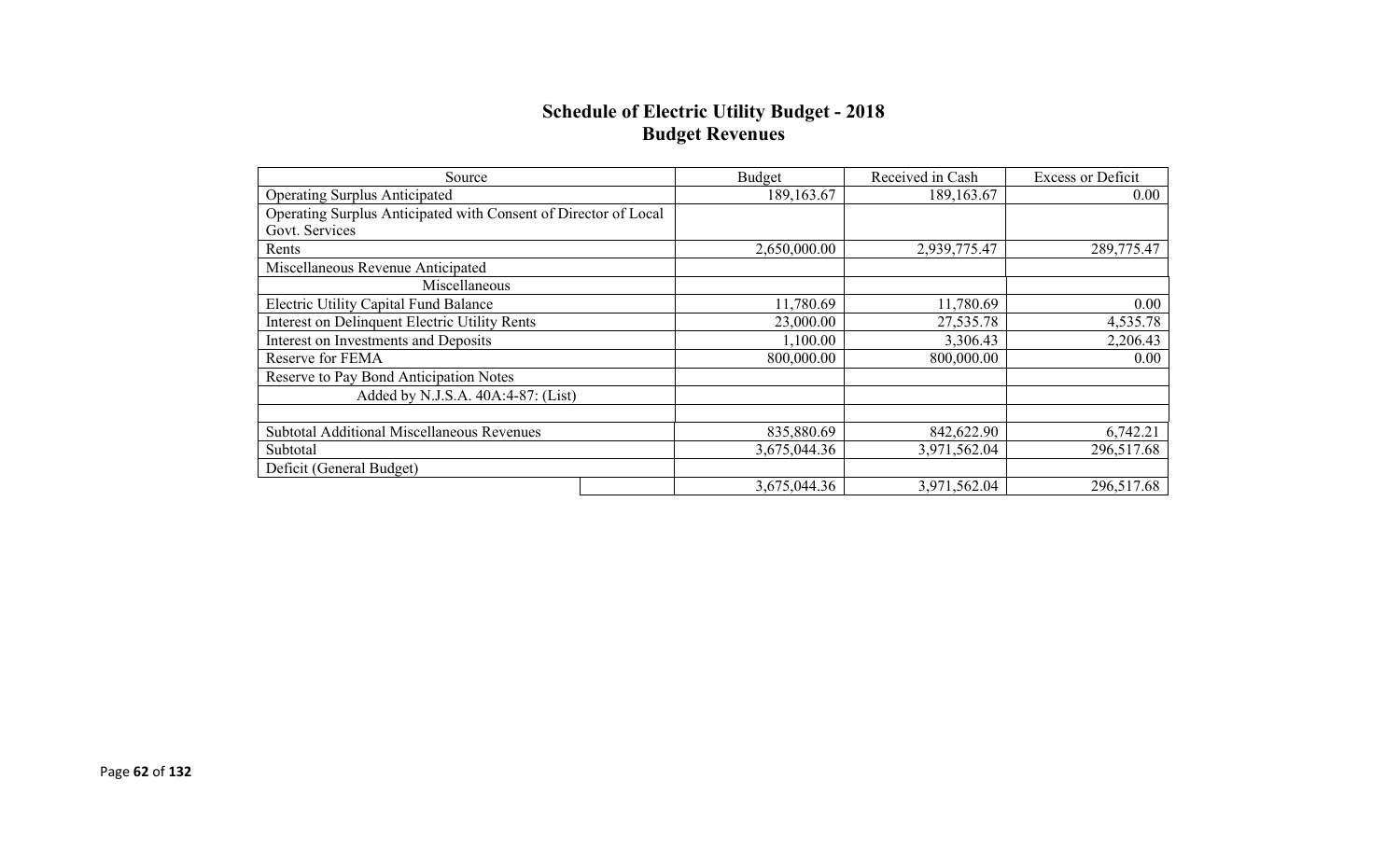# **Statement of Budget Appropriations**

| Appropriations                          |              |
|-----------------------------------------|--------------|
| Adopted Budget                          | 3,675,044.36 |
| <b>Total Appropriations</b>             | 3,675,044.36 |
| Add: Overexpenditures                   |              |
|                                         |              |
| Total Overexpenditures                  |              |
| Total Appropriations & Overexpenditures | 3,675,044.36 |
| <b>Deduct Expenditures</b>              |              |
| Paid or Charged                         | 3,639,105.10 |
| Reserved                                | 27,710.51    |
| Surplus                                 |              |
|                                         |              |
| <b>Total Surplus</b>                    |              |
| Total Expenditure & Surplus             | 3,666,815.61 |
| Unexpended Balance Cancelled            | 8,228.75     |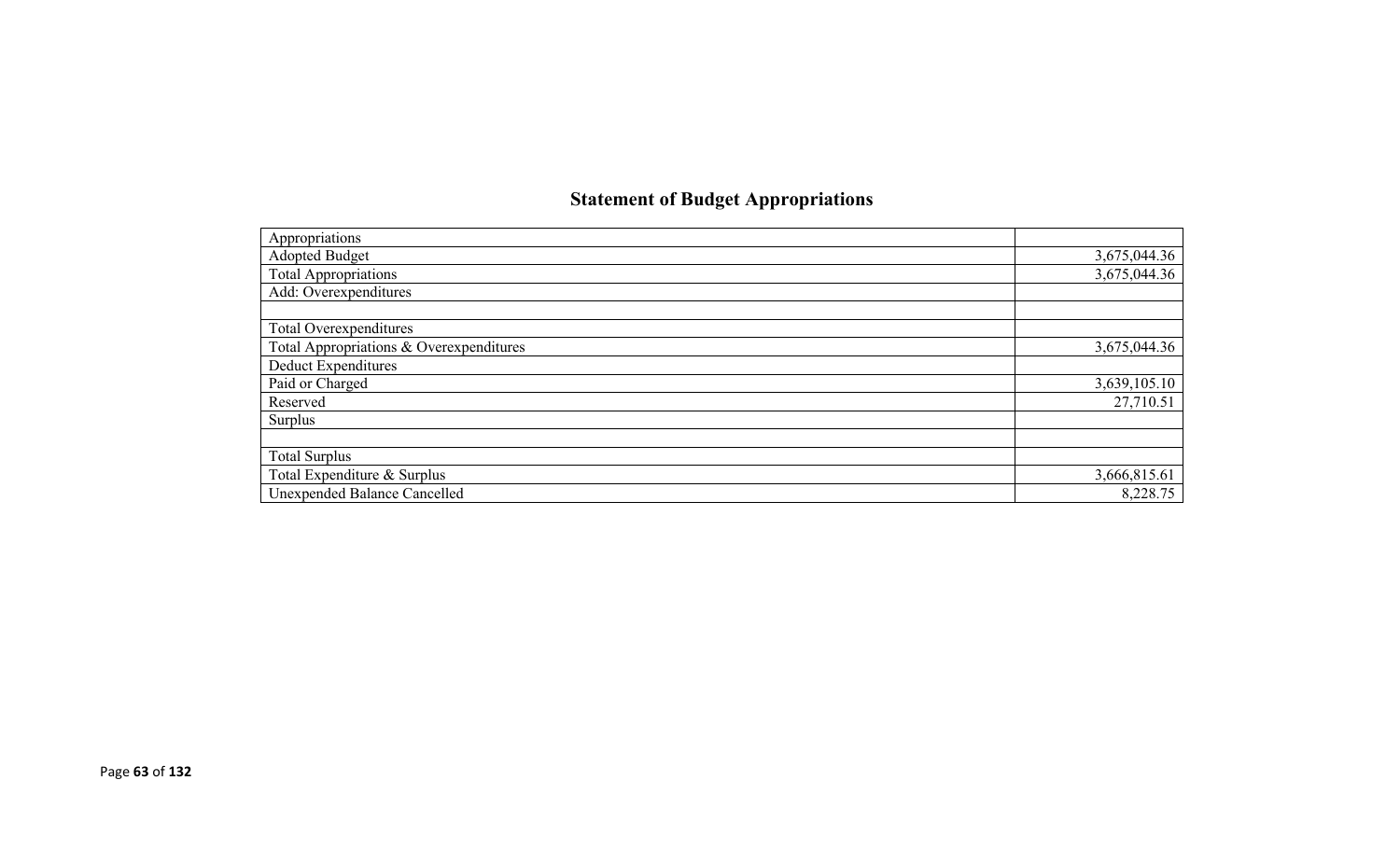## **Statement of 2018 Operation Electric Utility**

NOTE: Section 1 of this sheet is required to be filled out ONLY IF the 2018 budget year Electric Utility Budget contained either an item of revenue "Deficit (General Budget)" or an item of appropriation "Surplus (General Budget)"

Section 2 should be filled out in every case.

| <b>Section 1:</b>                                                                          |              |              |
|--------------------------------------------------------------------------------------------|--------------|--------------|
| Revenue Realized                                                                           | 3,971,562.04 |              |
| Miscellaneous Revenue Not Anticipated                                                      | 15,000.00    |              |
| <b>Appropriation Reserves Canceled</b><br>2017                                             | 1,638.37     |              |
|                                                                                            |              |              |
|                                                                                            |              |              |
| <b>Total Revenue Realized</b>                                                              |              | 3,988,200.41 |
| Expenditures                                                                               | 3,666,815.61 |              |
| <b>Expended Without Appropriation</b>                                                      |              |              |
| Cash Refund of Prior Year's Revenue                                                        |              |              |
| Overexpenditure of Appropriation Reserves                                                  |              |              |
| Total Expenditures                                                                         | 3,666,815.61 |              |
| Less: Deferred Charges Included in Above "Total Expenditures"                              |              |              |
| Total Expenditures - As Adjusted                                                           |              | 3,666,815.61 |
|                                                                                            |              |              |
| Excess                                                                                     |              | 321,384.80   |
| Balance of "Results of 2017 Operation"                                                     |              |              |
| Remainder= ("Excess in Operations")                                                        | 321,384.80   |              |
| Deficit                                                                                    |              |              |
| Balance of "Results of 2017 Operation" Remainder= ("Operating Deficit - to Trial Balance") | 0.00         |              |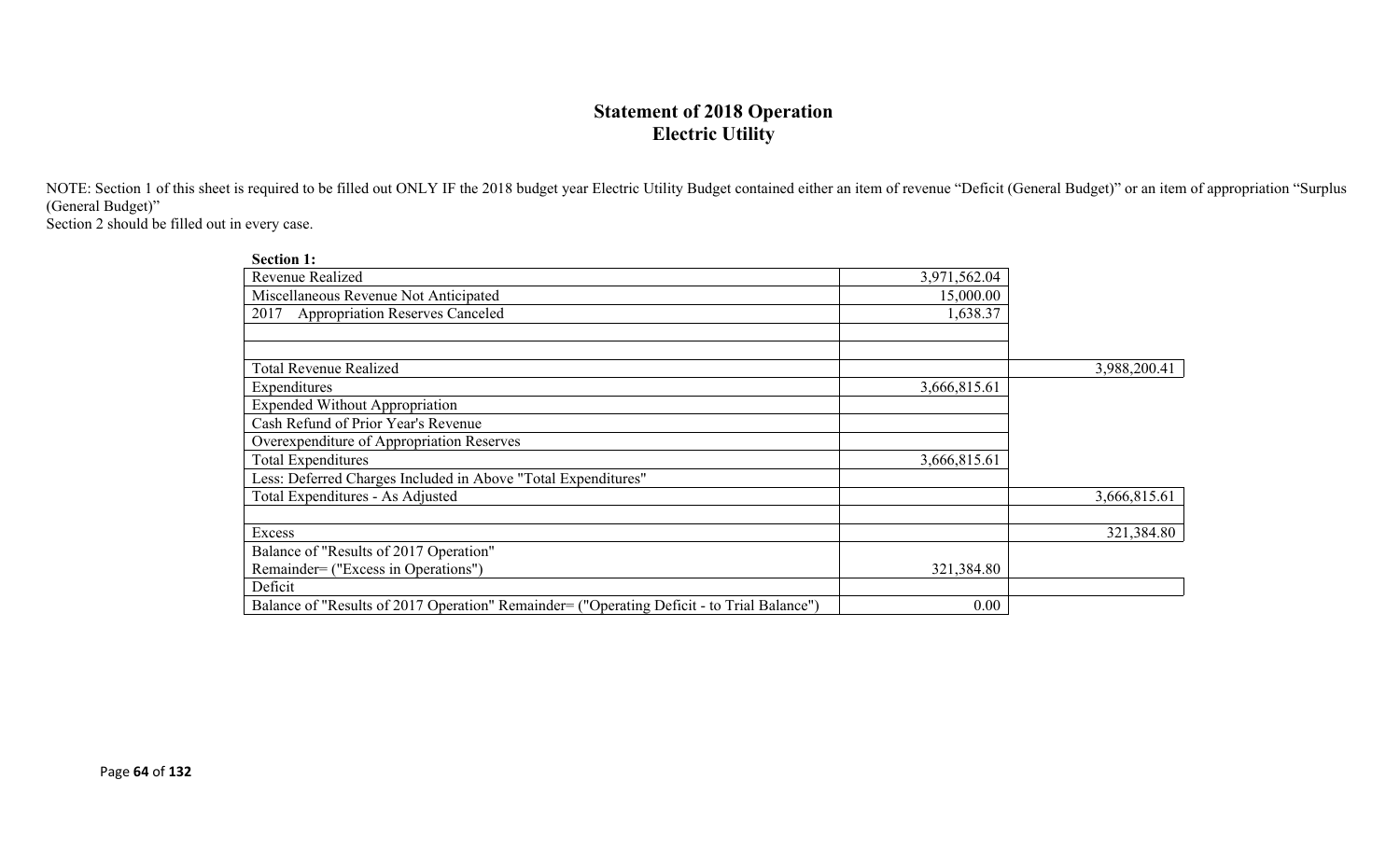#### **Section 2:**

The following Item of 2017 Appropriation Reserves Canceled in 2018 Is Due to the Current Fund TO THE EXTENT OF the amount Received and Due from the General Budget of 2017 for an Anticipated Deficit in the Electric Utility for: 2017

| 2017 Appropriation Reserves Canceled in 2018                                              | .,638.37 |         |
|-------------------------------------------------------------------------------------------|----------|---------|
| Less: Anticipated Deficit in 2017 Budget - Amount Received and Due from Current Fund - If |          |         |
| none, check "None" $\boxtimes$                                                            |          |         |
| *Excess (Revenue Realized)                                                                |          | .638.37 |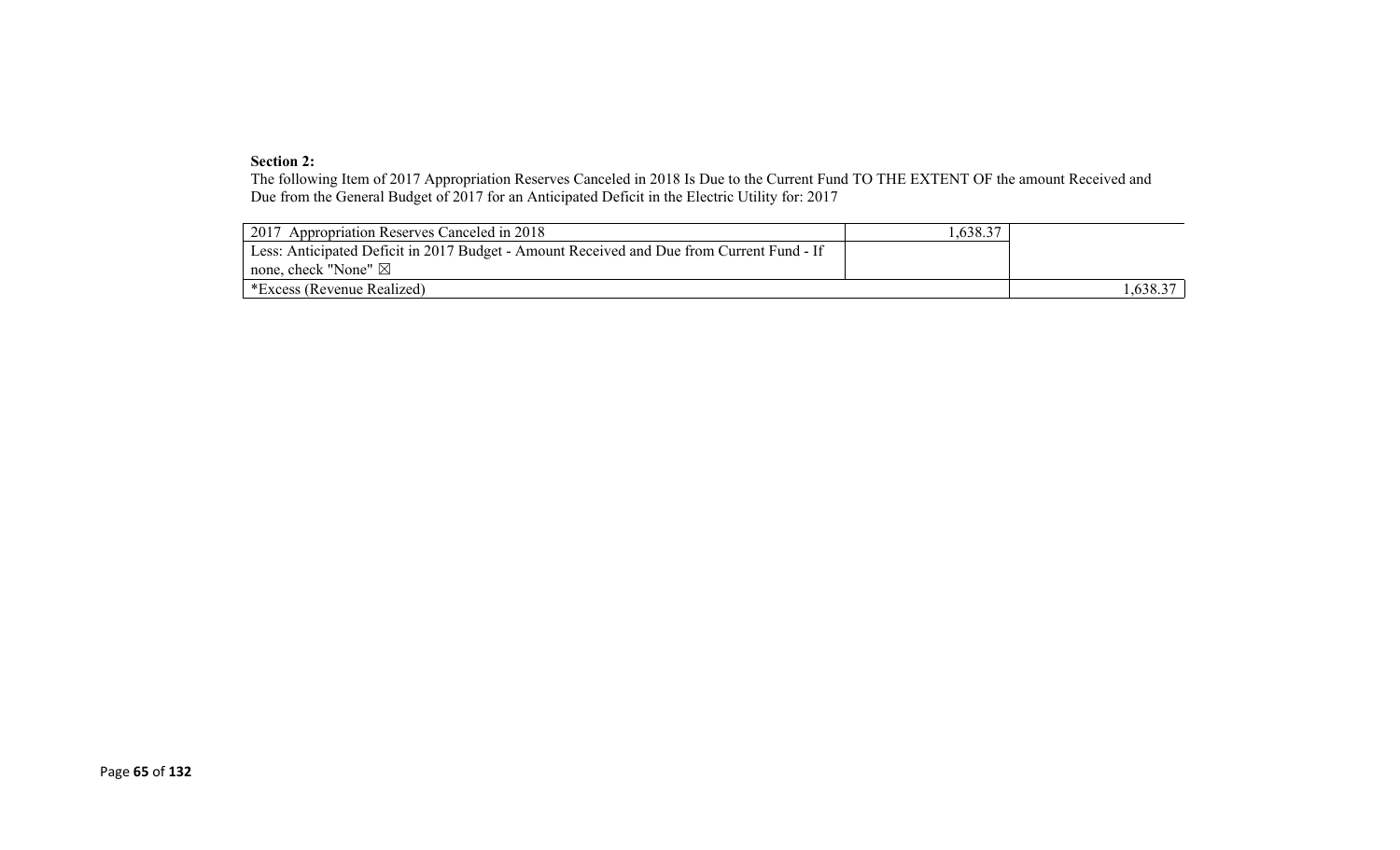# **Results of 2018 Operations – Electric Utility**

|                                                    | Debit      | Credit     |
|----------------------------------------------------|------------|------------|
| Deficit in Anticipated Revenue                     |            |            |
| <b>Excess in Anticipated Revenues</b>              |            | 296,517.68 |
| Miscellaneous Revenue Not Anticipated              |            | 15,000.00  |
| Operating Deficit - to Trial Balance               |            |            |
| Unexpended Balances of Appropriations              |            | 8,228.75   |
| Unexpended Balances of PY Appropriation Reserves * |            | 1,638.37   |
| <b>Operating Excess</b>                            | 321,384.80 |            |
| <b>Operating Deficit</b>                           |            |            |
| Total Results of Current Year Operations           | 321,384.80 | 321,384.80 |

# **Operating Surplus– Electric Utility**

|                                                                                  | Debit        | Credit     |
|----------------------------------------------------------------------------------|--------------|------------|
| Amount Appropriated in CY Budget - Cash                                          | 189, 163. 67 |            |
| Amount Appropriated in CY Budget with Prior Written Consent of Director of Local |              |            |
| Government Services (Debit)                                                      |              |            |
| Balance January 1, CY (Credit)                                                   |              | 341,175.28 |
| Excess in Results of CY Operations                                               |              | 321,384.80 |
| Balance December 31, 2018                                                        | 473,396.41   |            |
| <b>Total Operating Surplus</b>                                                   | 662,560.08   | 662,560.08 |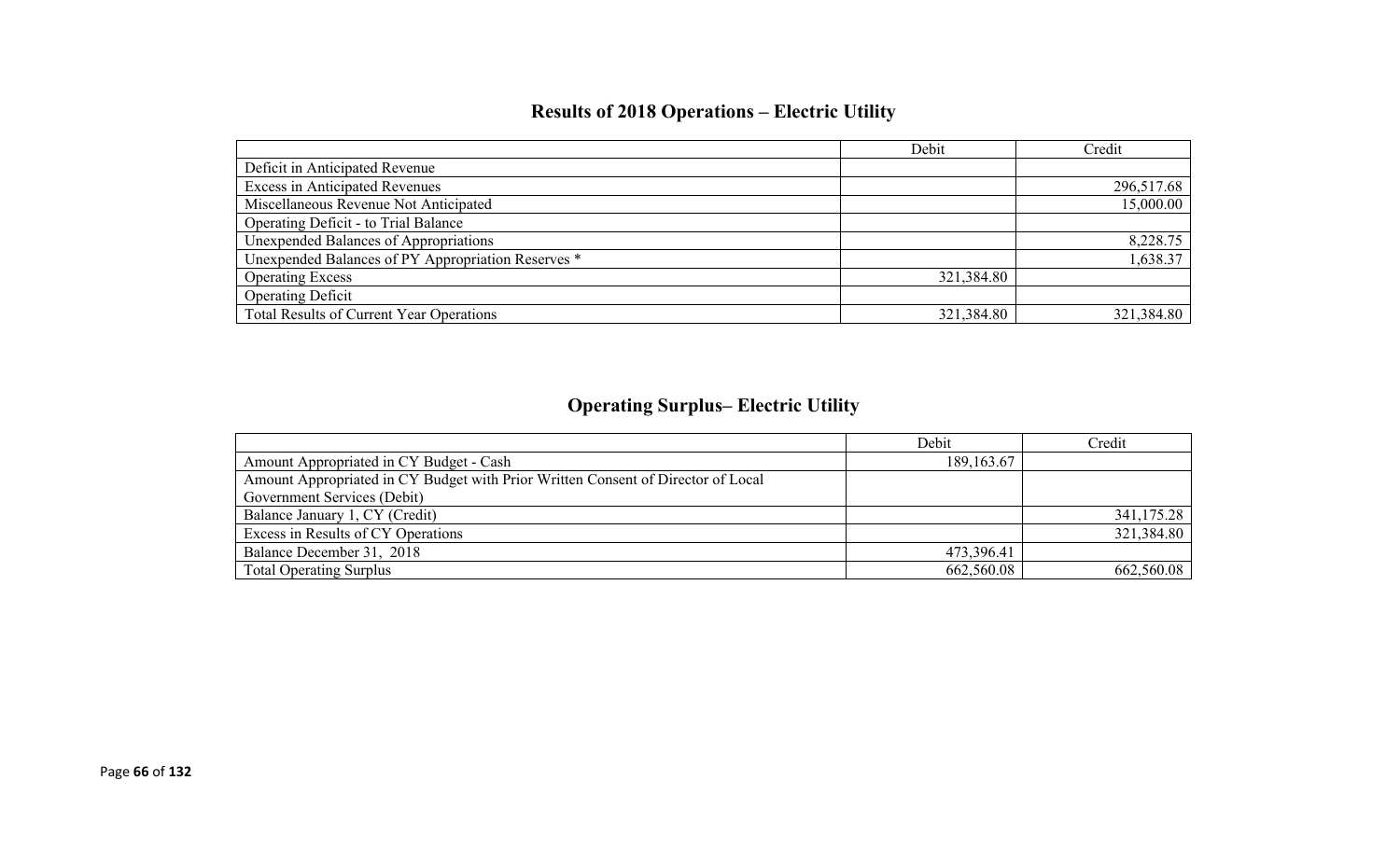### **Analysis of Balance December 31, 2018 (From Utility – Trial Balance)**

| Cash                                                          | 675,821.00 |
|---------------------------------------------------------------|------------|
| Investments                                                   |            |
| <b>Interfund Accounts Receivable</b>                          | 1,988.17   |
| Subtotal                                                      | 677,809.17 |
| Deduct Cash Liabilities Marked with "C" on Trial Balance      | 204,412.76 |
| Operating Surplus Cash or (Deficit in Operating Surplus Cash) | 473,396.41 |
| Other Assets Pledged to Operating Surplus*                    |            |
| Deferred Charges #                                            |            |
| Operating Deficit #                                           |            |
| <b>Total Other Assets</b>                                     |            |
|                                                               | 473,396.41 |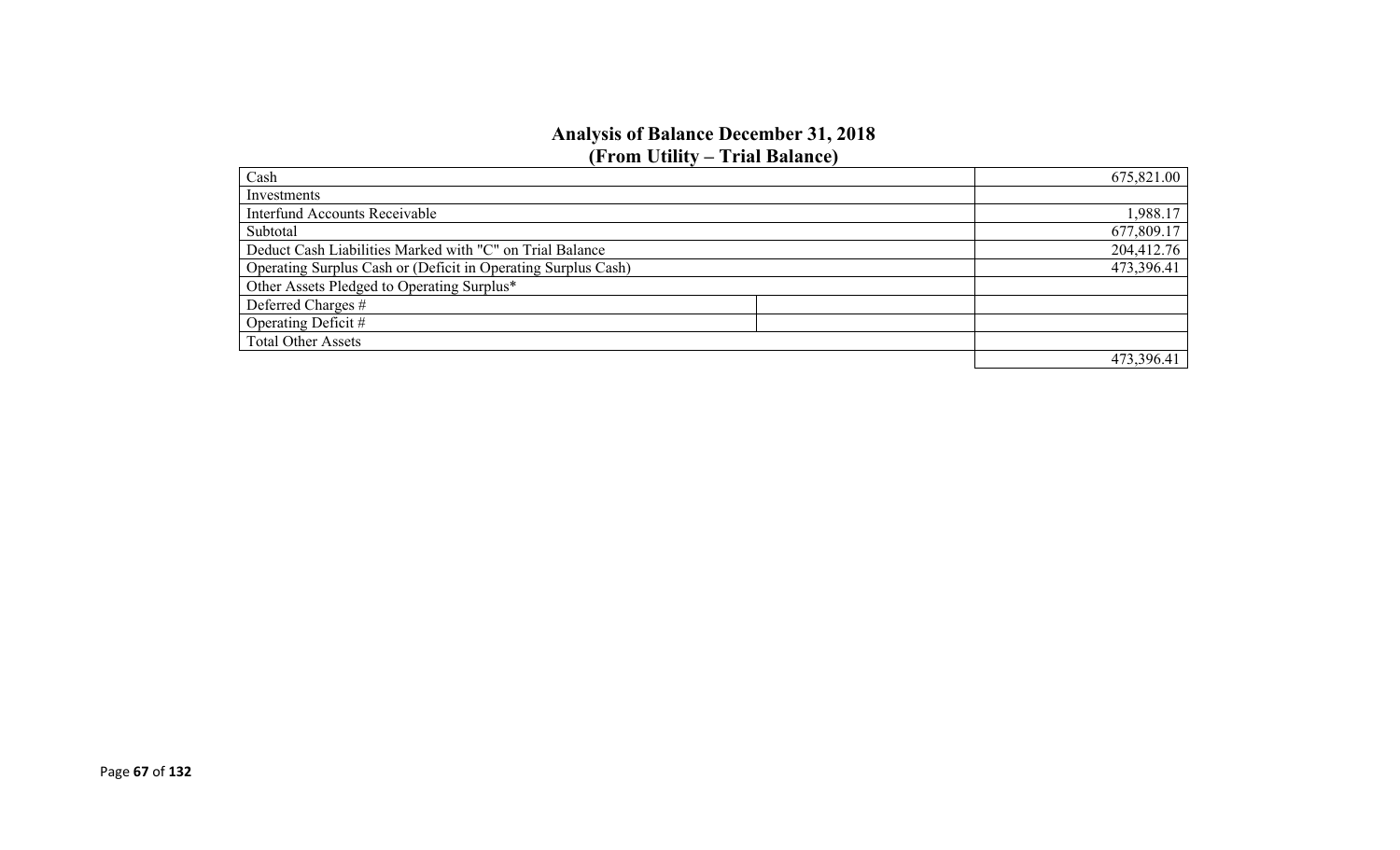# **Schedule of Electric Utility Accounts Receivable**

| Balance December 31, 2017                                                                  |                                           | 218,131.06                 |
|--------------------------------------------------------------------------------------------|-------------------------------------------|----------------------------|
| Increased by:<br>Rents Levied                                                              |                                           | 2,939,180.48               |
| Decreased by:<br>Collections<br>Overpayments applied<br>Transfer to Utility Lien<br>Other  | 2,922,528.86<br>16,796.61<br>450.00       |                            |
| Balance December 31, 2018                                                                  |                                           | 2,939,775.47<br>217,536.07 |
| Balance December 31, 2017                                                                  | <b>Schedule of Electric Utility Liens</b> | 0.00                       |
| Increased by:<br><b>Transfers from Accounts Receivable</b><br>Penalties and Costs<br>Other |                                           |                            |
| Decreased by:<br>Collections<br>Other                                                      |                                           |                            |
| Balance December 31, 2018                                                                  | 0.00                                      |                            |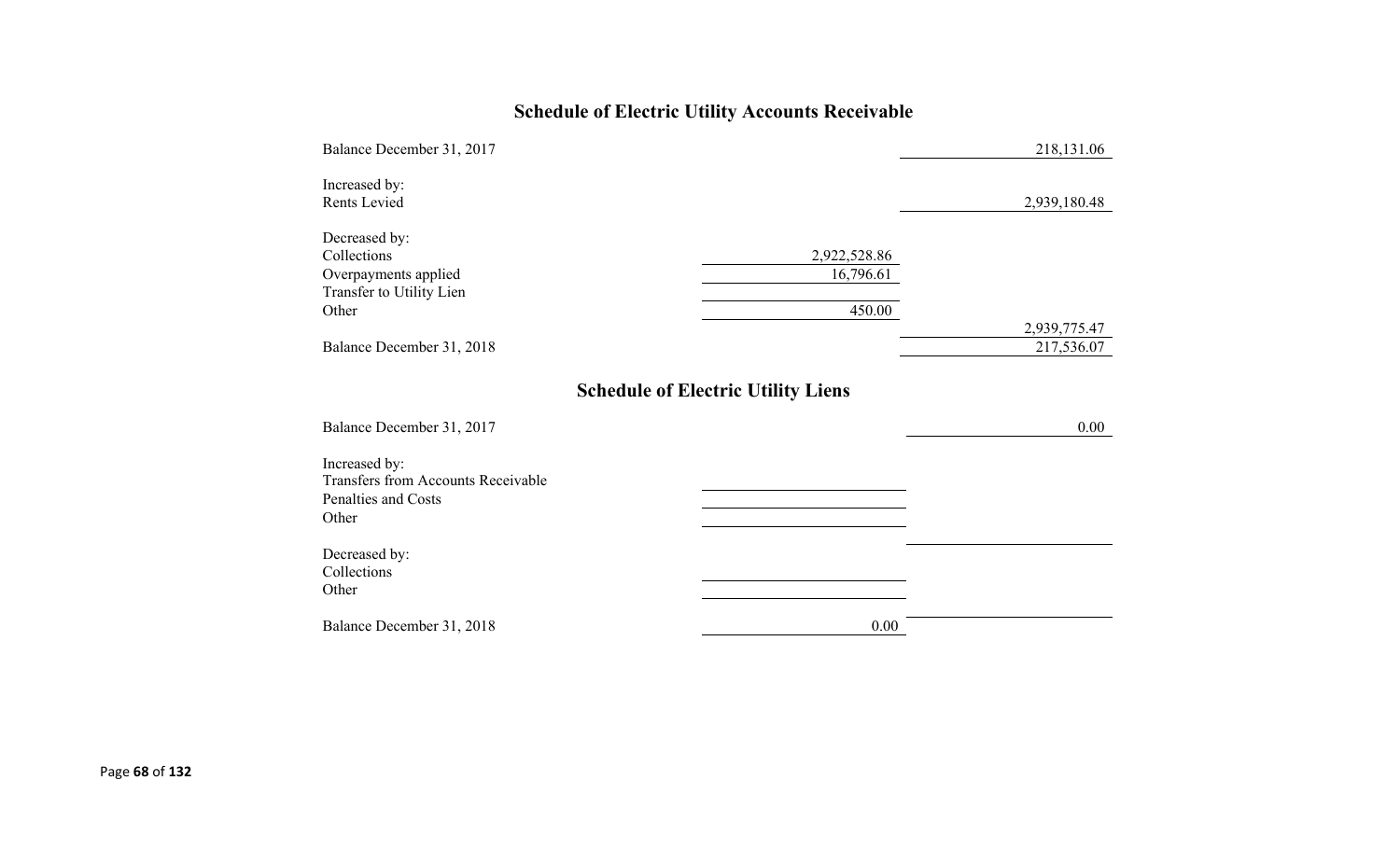## **Deferred Charges - Mandatory Charges Only - Electric Utility Fund**

(Do not include the emergency authorizations pursuant to N.J.S.A. 40A:4-55)

| Caused by       | Amount Dec. 31, 2017 per<br>Audit Report | Amount in 2018 Budget | <b>Amount Resulting from 2018</b> | Balance as at Dec. 31, 2018 |
|-----------------|------------------------------------------|-----------------------|-----------------------------------|-----------------------------|
| Total Operating | 0.00                                     |                       |                                   |                             |
| Total Capital   | 0.00                                     |                       |                                   |                             |

\*Do not include items funded or refunded as listed below.

## **Emergency Authorizations Under N.J.S.A. 40A:4-47 Which Have Been Funded or Refunded Under N.J.S.A. 40A:2-3 OR N.J.S.A. 40A:2-51**

| Date<br>Purpose |               |                                                                  |        | Amount                     |
|-----------------|---------------|------------------------------------------------------------------|--------|----------------------------|
|                 |               | <b>Judgements Entered Against Municipality and Not Satisfied</b> |        |                            |
| In Favor Of     | On Account Of | Date Entered                                                     | Amount | Appropriated for in Budget |
|                 |               |                                                                  |        | of Year 2019               |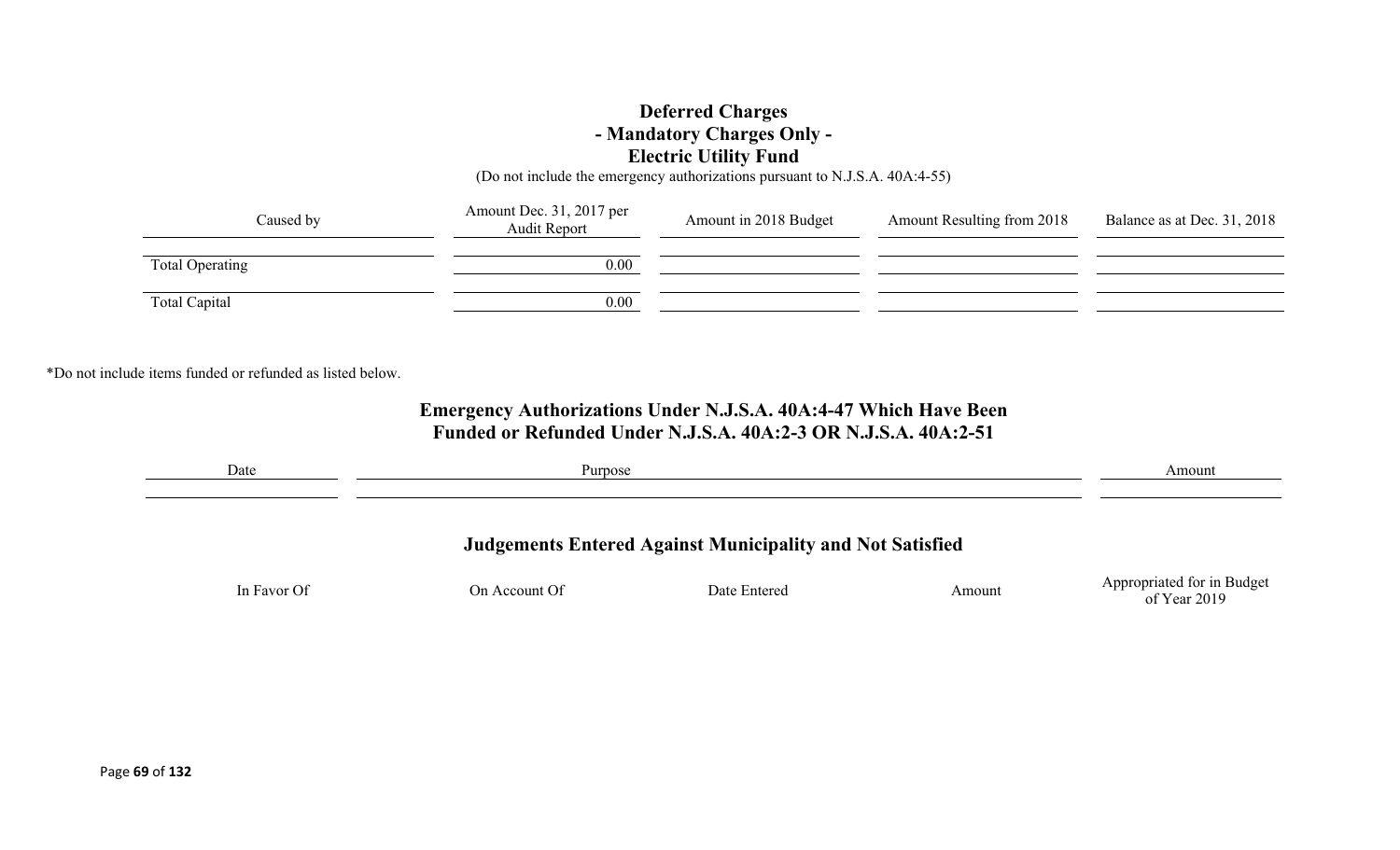#### **Schedule of Bonds Issued and Outstanding and 2019 Debt Service for Bonds** Electric UTILITY ASSESSMENT BONDS

|                                         | Debit | Credit | 2019 Debt Service |
|-----------------------------------------|-------|--------|-------------------|
| Issued (Credit)                         |       |        |                   |
| Outstanding January 1, CY (Credit)      |       | 0.00   |                   |
| Paid (Debit)                            |       |        |                   |
| Outstanding December 31, 2018           |       |        |                   |
|                                         |       |        |                   |
| 2019 Bond Maturities - Assessment Bonds |       |        |                   |
| 2019 Interest on Bonds                  |       |        |                   |

# **Electric Utility Capital Bonds**

|                                         | Debit | Credit | 2019 Debt Service |
|-----------------------------------------|-------|--------|-------------------|
| Issued (Credit)                         |       |        |                   |
| Outstanding January 1, CY (Credit)      |       | 0.00   |                   |
| Paid (Debit)                            |       |        |                   |
| Outstanding December 31, 2018           |       |        |                   |
|                                         |       |        |                   |
| 2019 Bond Maturities – Assessment Bonds |       |        |                   |
| 2019 Interest on Bonds                  |       |        |                   |

# **Interest on Bonds – Electric Utility Budget**

| 2019 Interest on Bonds (*Items)                      |  |
|------------------------------------------------------|--|
| Less: Interest Accrued to 12/31/2018 (Trial Balance) |  |
| Subtotal                                             |  |
| Add: Interest to be Accrued as of 12/31/2019         |  |
| Required Appropriation 2019                          |  |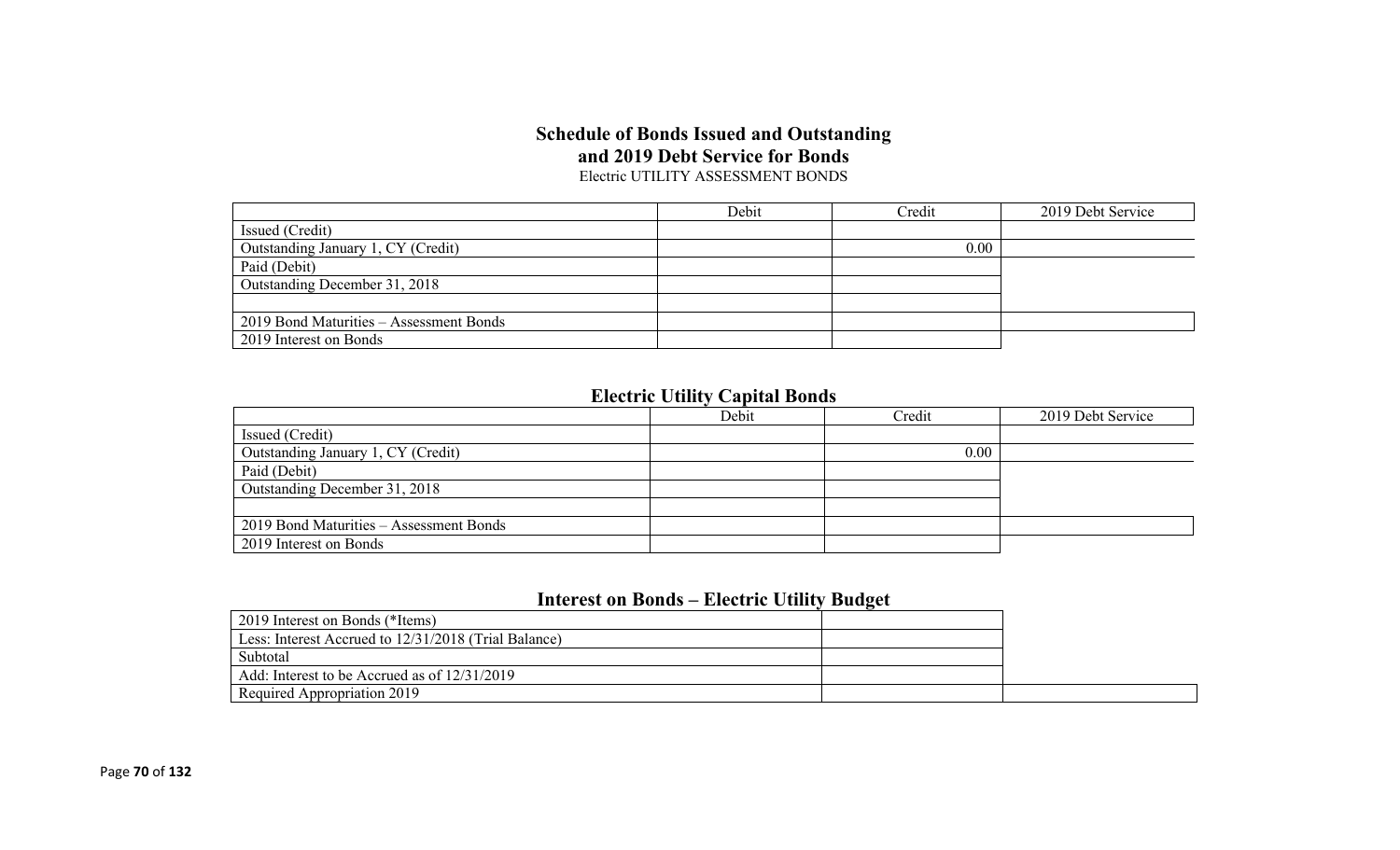# **List of Bonds Issued During 2018**

| Purpose | 201<br>Maturity | Amount Issued | <b>Issue</b><br>Date<br>ΩT |  |  |  |  |
|---------|-----------------|---------------|----------------------------|--|--|--|--|
|         |                 |               |                            |  |  |  |  |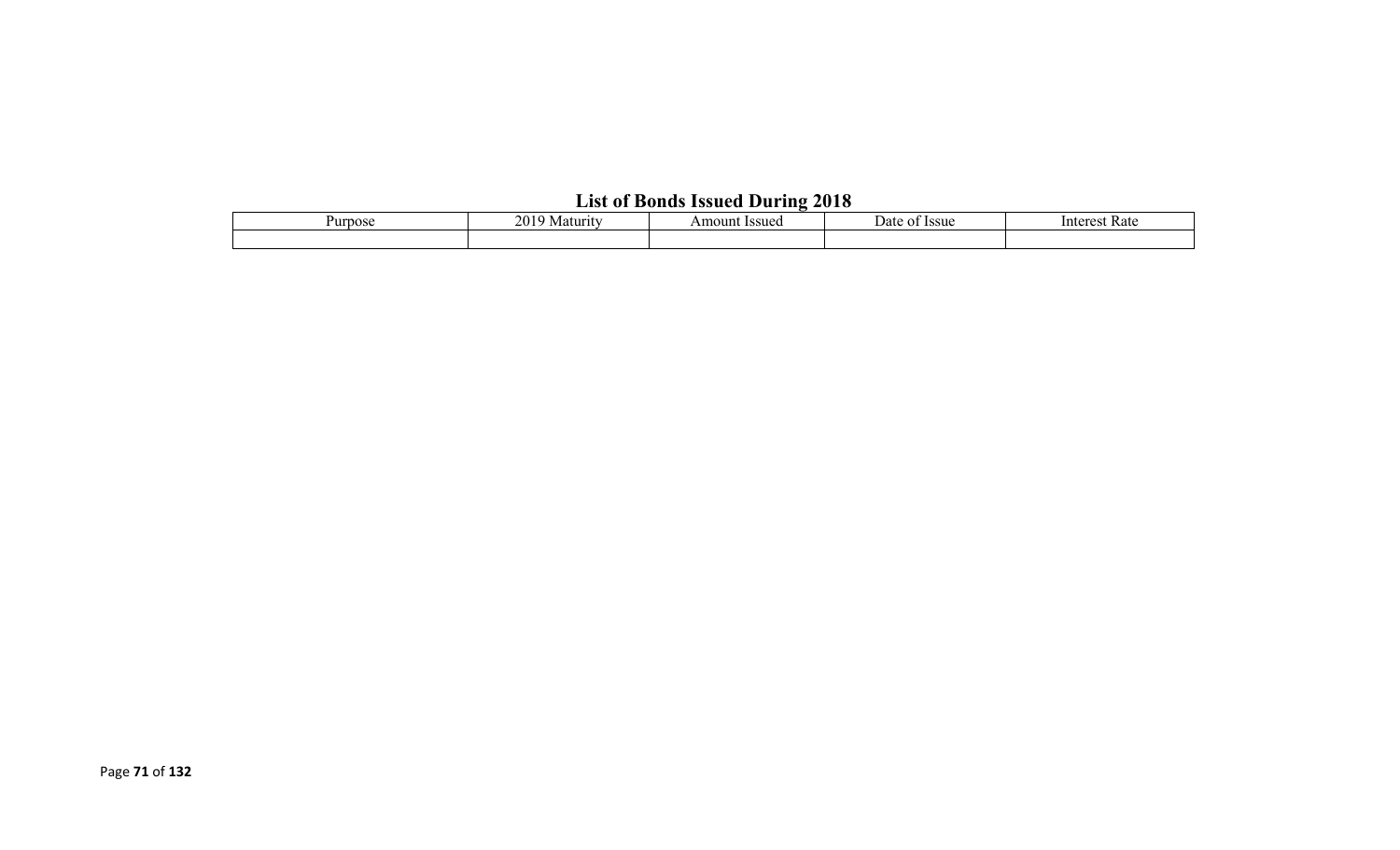## **Schedule of Loans Issued and Outstanding and 2019 Debt Service for Loans**

Electric UTILITY LOAN

| Loan | Outstanding<br>Issued<br>1,2018<br>Januarv | Paio | Other<br>Description | Other Debit | Other Credit | Jutstanding<br>December 31,<br>2018 | Loan Maturities | Interest on Loans |
|------|--------------------------------------------|------|----------------------|-------------|--------------|-------------------------------------|-----------------|-------------------|
|      |                                            |      |                      |             |              |                                     |                 |                   |

# **Interest on Loans – Electric Utility Budget**

| 2019 Interest on Loans (*Items)                      |  |
|------------------------------------------------------|--|
| Less: Interest Accrued to 12/31/2018 (Trial Balance) |  |
| Subtotal                                             |  |
| Add: Interest to be Accrued as of 12/31/2019         |  |
| Required Appropriation 2019                          |  |

# **List of Loans Issued During 2018**

| Purpose | 20103<br>  9Maturity<br>$\sim$ | <b>Issued</b><br>Amount | $\overline{\phantom{0}}$<br>)ate<br><b>Issue</b> | Intorc<br>vak |
|---------|--------------------------------|-------------------------|--------------------------------------------------|---------------|
|         |                                |                         |                                                  |               |
|         |                                |                         |                                                  |               |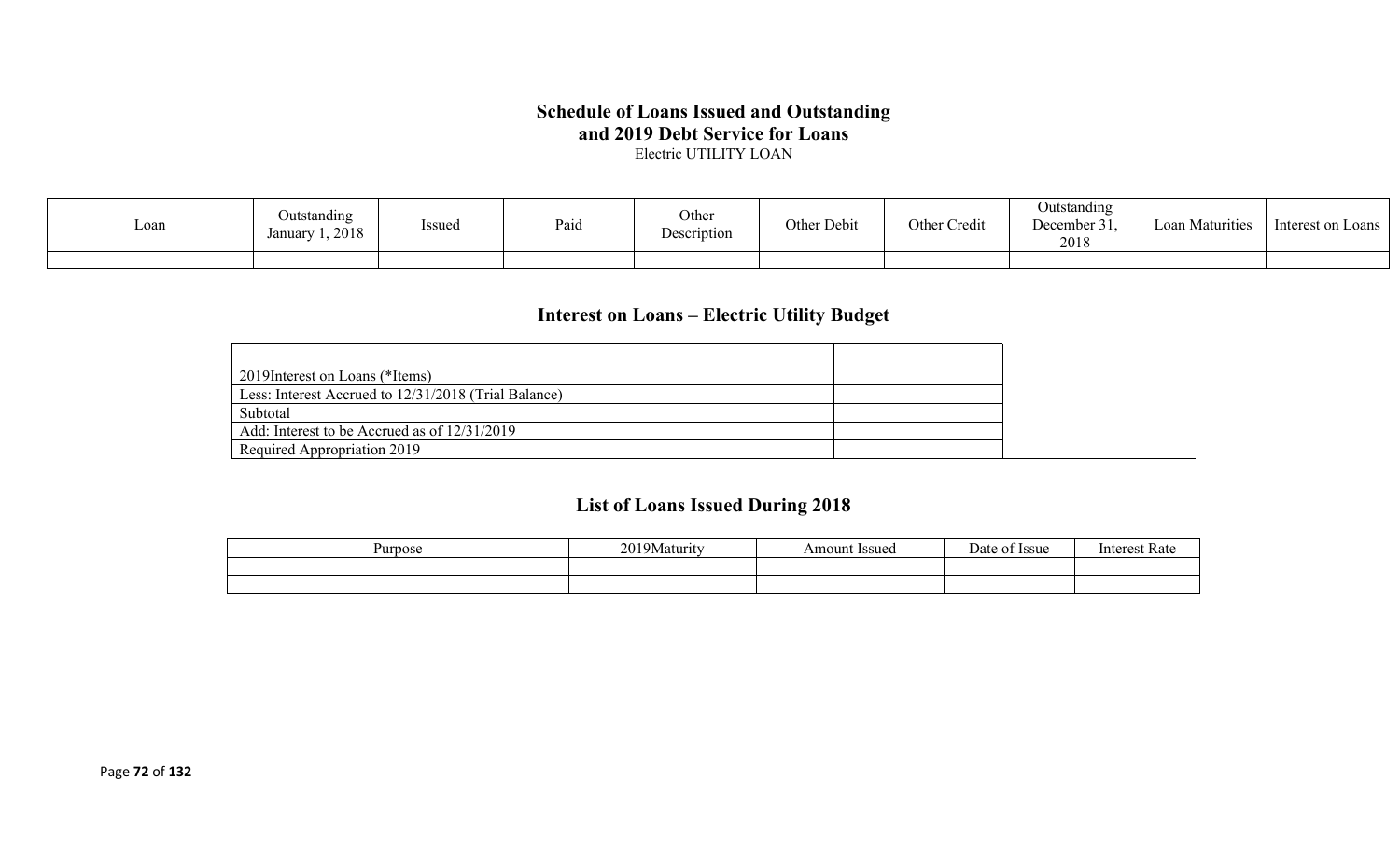## **Debt Service Schedule for Utility Notes (Other than Utility Assessment Notes)**

|                                          | Original Amount | Original Date of | Amount of Note               | Date of   |                     | 2019 Budget Requirement |              | Date Interest |  |
|------------------------------------------|-----------------|------------------|------------------------------|-----------|---------------------|-------------------------|--------------|---------------|--|
| Title or Purpose of the Issue            | Issued          | Issue            | Outstanding Dec.<br>31, 2018 | Maturity  | Rate of<br>Interest | For Principal           | For Interest | Computed to   |  |
| Ord. 1115 Electric Distribution Center   |                 |                  |                              |           |                     |                         |              |               |  |
| Improvements                             | 10,000.00       | 7/31/2018        | 10,000.00                    | 7/30/2019 | 2.75                | 0.00                    | 275.00       | 7/30/2019     |  |
| Ord. 1094 Improvements to the Electric   |                 |                  |                              |           |                     |                         |              |               |  |
| Distribution System                      | 142,500.00      | 9/9/2011         | 74,346.00                    | 7/30/2019 | 2.75                | 10,000.00               | 2,044.52     | 7/30/2019     |  |
| Ord. 1112 Acquisition of an Altec DM47   |                 |                  |                              |           |                     |                         |              |               |  |
| Hydraulic Derrick                        | 190,000.00      | 7/29/2014        | 137,143.00                   | 7/30/2019 | 2.75                | 10,000.00               | 3,771.43     | 7/30/2019     |  |
| Ord. 1115 Electric Distribution Center   |                 |                  |                              |           |                     |                         |              |               |  |
| Improvements                             | 2,500,000.00    | 7/29/2014        | 350,400.00                   | 7/30/2019 | 2.75                | 31,645.57               | 9,636.00     | 7/30/2019     |  |
| Ord. 1131/1137 Purchase and Installation |                 |                  |                              |           |                     |                         |              |               |  |
| of Public Works Generator and            |                 |                  |                              |           |                     |                         |              |               |  |
| Replacement of Public Works Fueling      |                 |                  |                              |           |                     |                         |              |               |  |
| Station                                  | 47,500.00       | 7/29/2014        | 26,700.00                    | 7/30/2019 | 2.75                | 1,637.93                | 734.25       | 7/30/2019     |  |
| Ord. 1131/1137 Purchase and Installation |                 |                  |                              |           |                     |                         |              |               |  |
| of Public Works Generator and            |                 |                  |                              |           |                     |                         |              |               |  |
| Replacement of Public Works Fueling      |                 |                  |                              |           |                     |                         |              |               |  |
| Station                                  | 47,500.00       | 7/28/2015        | 37,500.00                    | 7/30/2019 | 2.75                | 1,637.93                | 1,031.25     | 7/30/2019     |  |
|                                          | 2,937,500.00    |                  | 636,089.00                   |           |                     | 54,921.43               | 17,492.45    |               |  |

Important: If there is more than one utility in the municipality, identify each note.

| Important: If there is more than one utility in the municipality, identify each note.              | <b>INTERST ON NOTES - Electric UTILITY BUDGET</b>    |           |
|----------------------------------------------------------------------------------------------------|------------------------------------------------------|-----------|
|                                                                                                    | 2019 Interest on Notes                               | 17,492.45 |
| All notes with an original date of issue of 2016 or prior require one legal payable installment to | Less: Interest Accrued to 12/31/2018 (Trial Balance) | 7,332.45  |
| be budgeted if it is contemplated that such notes will be renewed in 2019 or written intent of     | Subtotal                                             | 10,160.00 |
| permanent financing submitted.                                                                     | Add: Interest to be Accrued as of 12/31/2019         | 8,051.32  |
| ** If interest on note is financed by ordinance, designate same, otherwise an amount must be       |                                                      |           |
| included in this column.                                                                           | Required Appropriation - 2019                        | 18,211.32 |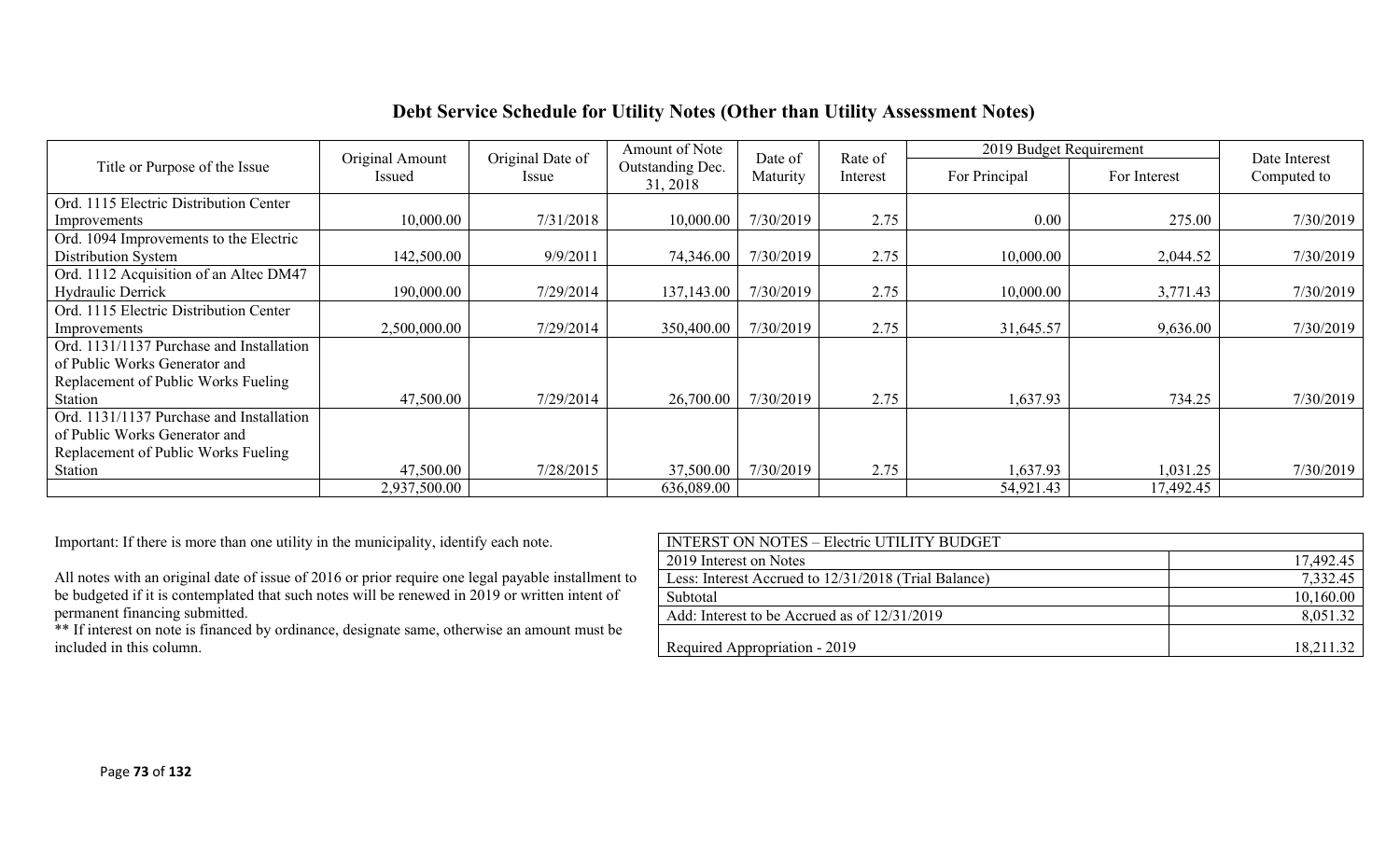## **Debt Service Schedule for Utility Assessment Notes**

|                           | Original Amount | Original Date of | Amount of Note               | Date of  | Rate of  | 2019 Budget Requirement |              | <b>Interest Computed</b> |
|---------------------------|-----------------|------------------|------------------------------|----------|----------|-------------------------|--------------|--------------------------|
| Title or Purpose of Issue | Issued          | Issue            | Outstanding Dec.<br>31, 2018 | Maturity | Interest | For Principal           | For Interest | to (Insert Date)         |
|                           |                 |                  |                              |          |          |                         |              |                          |
|                           |                 |                  |                              |          |          |                         |              |                          |

Important: If there is more than one utility in the municipality, identify each note.

Utility Assessment Notes with an original date of issue of December 31, 2016 or prior require one legally payable installment to be budgeted in the 2019 Dedicated Utility Assessment Budget if it is contemplated that such notes will be renewed in 2019 or written intent of permanent financing submitted with statement.

\*\* Interest on Utility Assessment Notes must be included in the Utility Budget appropriation "Interest on Notes".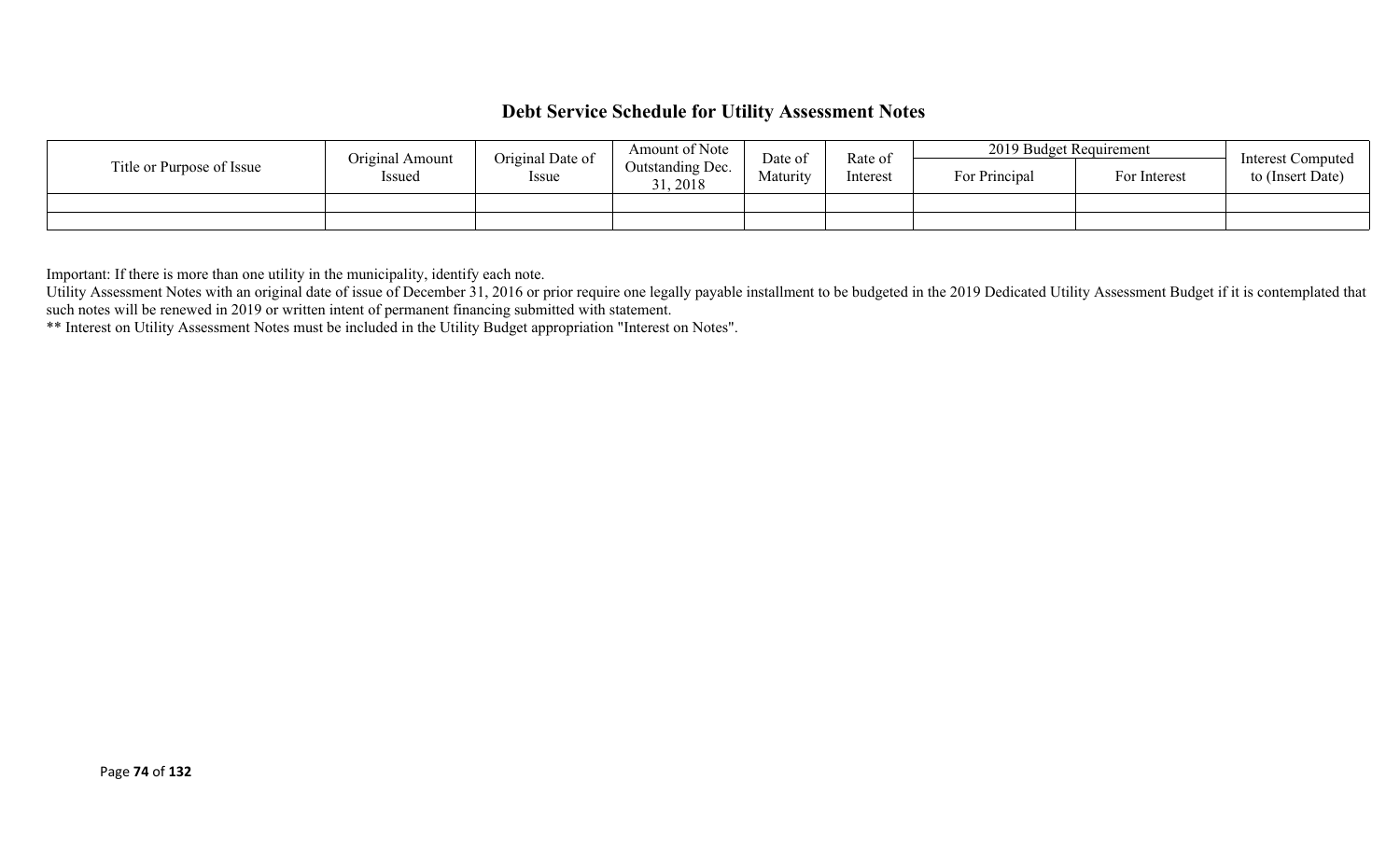# **Schedule of Capital Lease Program Obligations**

| Purpose                                      | Amount of Obligation      | 2019 Budget Requirement |                   |
|----------------------------------------------|---------------------------|-------------------------|-------------------|
|                                              | Outstanding Dec. 31, 2018 | For Principal           | For Interest/Fees |
| Leases approved by LFB after July 1, 2007    |                           |                         |                   |
|                                              |                           |                         |                   |
| Subtotal                                     |                           |                         |                   |
| Leases approved by LFB prior to July 1, 2007 |                           |                         |                   |
|                                              |                           |                         |                   |
|                                              |                           |                         |                   |
| Subtotal                                     |                           |                         |                   |
| Total                                        |                           |                         |                   |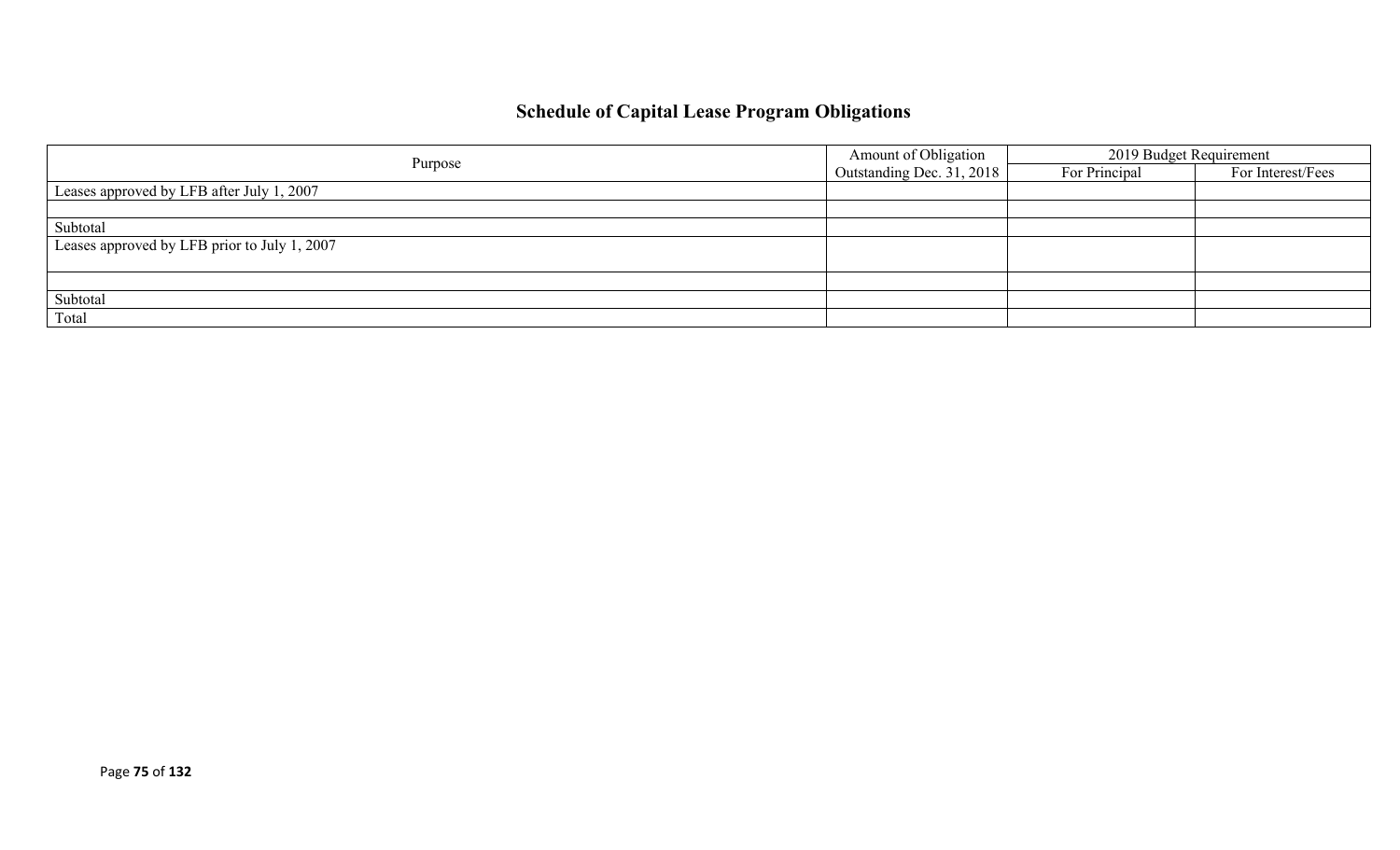# **Schedule of Improvement Authorizations (Utility Capital Fund)**

| <b>IMPROVEMENTS</b>                      |           | Balance - January 1, 2018 |                     | Refunds, Transfers |           |                | Balance December 31, 2018 |              |
|------------------------------------------|-----------|---------------------------|---------------------|--------------------|-----------|----------------|---------------------------|--------------|
| Specify each authorization by            |           |                           | 2018 Authorizations | and Encumbrances   | Expended  | Authorizations |                           |              |
| purpose. Do not merely designate         | Funded    | Unfunded                  |                     |                    |           | Canceled       | Funded                    | Unfunded     |
| by a code number                         |           |                           |                     |                    |           |                |                           |              |
| Ord. 1049 Acquisition of                 |           |                           |                     |                    |           |                |                           |              |
| <b>Electrical Distribution Equipment</b> | $0.00\,$  | 200.00                    |                     |                    |           |                |                           | 200.00       |
| Ord. 1115 Electric Distribution          |           |                           |                     |                    |           |                |                           |              |
| Center Improvements                      | 0.00      | 2,492,588.59              |                     |                    | 609.82    |                |                           | 2,491,978.77 |
| Ord. 1131/1137 Purchase and              |           |                           |                     |                    |           |                |                           |              |
| Installation of Public Works             |           |                           |                     |                    |           |                |                           |              |
| Generator and Replacement of             |           |                           |                     |                    |           |                |                           |              |
| <b>Public Works Fueling Station</b>      | 0.00      | 35,292.18                 |                     |                    | 68.46     |                |                           | 35,223.72    |
| Ord. 1182 Acquisition of Various         |           |                           |                     |                    |           |                |                           |              |
| Capital Equipment                        | 65,000.00 | 0.00                      |                     |                    | 65,000.00 |                | 0.00                      |              |
| Total                                    | 65,000.00 | 2,528,080.77              |                     |                    | 65,678.28 |                | $0.00\,$                  | 2,527,402.49 |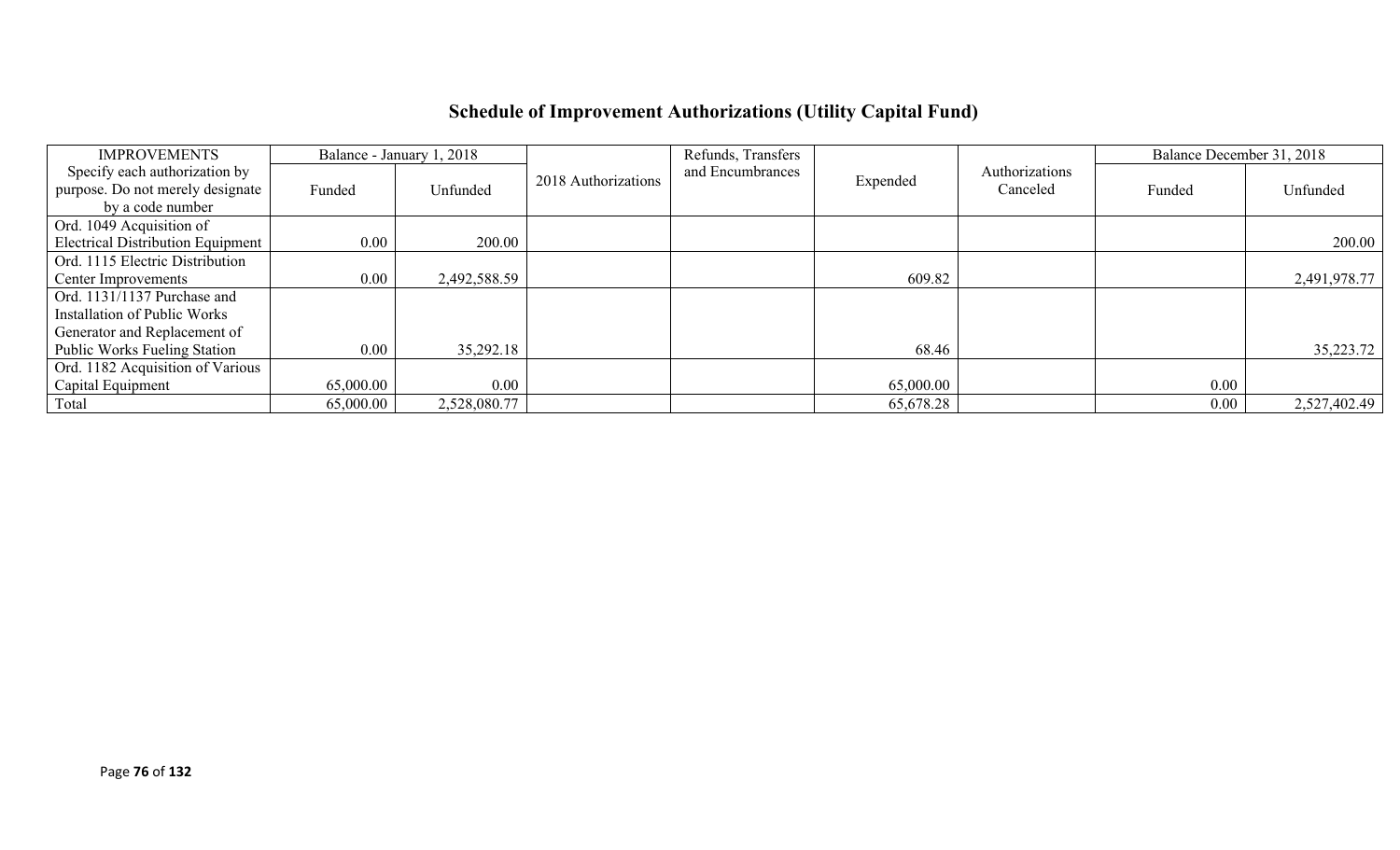### **Electric Utility Capital Surplus** SCHEDULE OF CAPITAL IMPROVEMENT FUND

|                                                                                   | Debit     | Credit    |
|-----------------------------------------------------------------------------------|-----------|-----------|
| Appropriated to Finance Improvement Authorizations (Debit)                        |           |           |
| Balance January 1, CY (Credit)                                                    |           | 7,500.00  |
| Improvement Authorizations Canceled (financed in whole by the Capital Improvement |           |           |
| Fund) (Credit)                                                                    |           |           |
| Received from CY Budget Appropriation * (Credit)                                  |           | 10,000.00 |
| Balance December 31, 2018                                                         | 17,500.00 |           |
|                                                                                   | 17,500.00 | 17,500.00 |

## **Electric Utility Capital Surplus**

SCHEDULE OF DOWN PAYMENTS ON IMPROVEMENTS

|                                                            | Debit | Credit |
|------------------------------------------------------------|-------|--------|
| Appropriated to Finance Improvement Authorizations (Debit) |       |        |
| Balance January 1, CY (Credit)                             |       | 0.00   |
| Received from CY Budget Appropriation (Credit)             |       |        |
| Received from CY Emergency Appropriation * (Credit)        |       |        |
| Balance December 31, 2018                                  |       |        |
|                                                            |       |        |

\*The full amount of the 2018 appropriation should be transferred to this account unless the balance of the appropriation is permitted to lapse.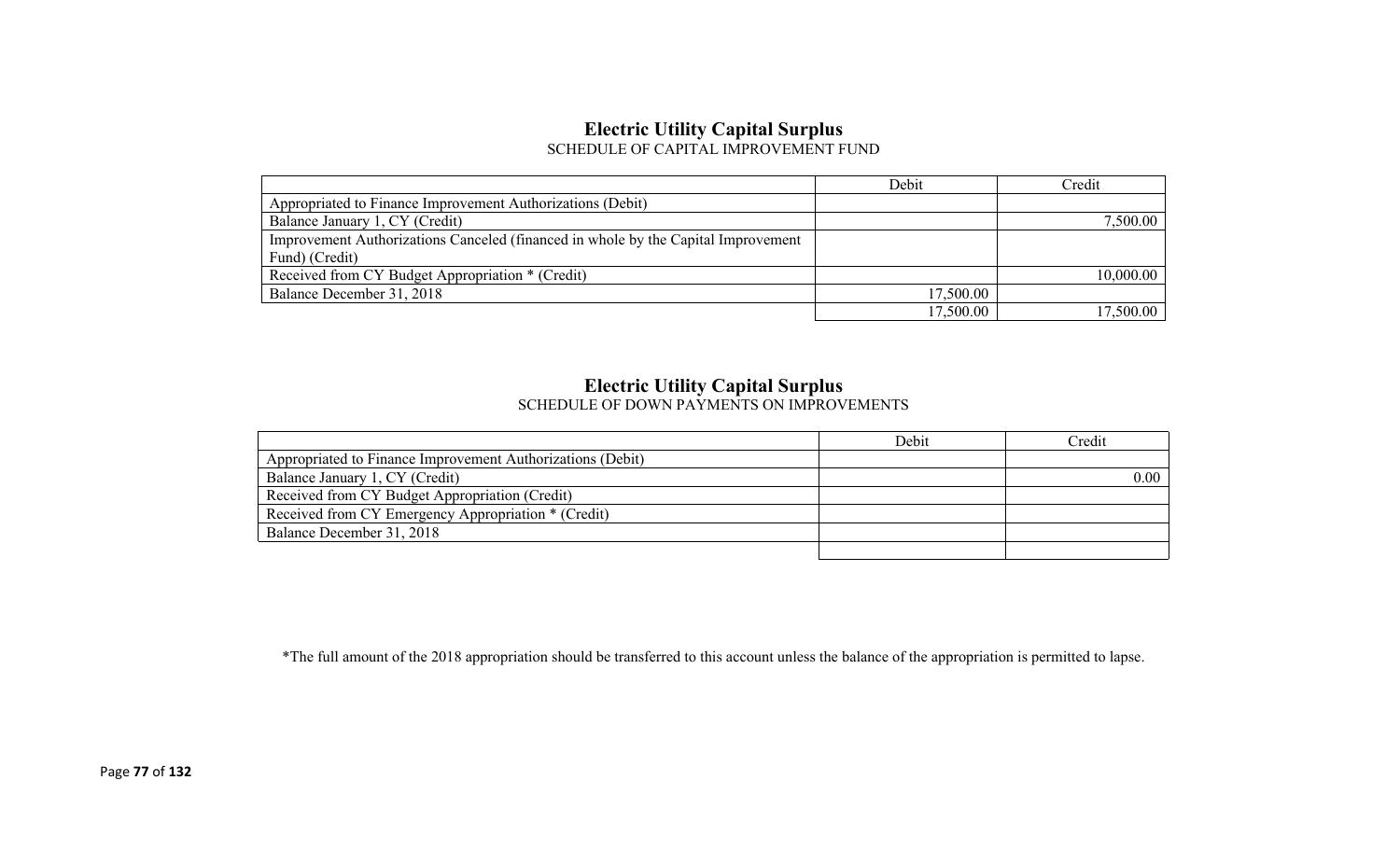#### **Utility Fund** CAPITAL IMPROVEMENTS AUTHORIZED IN 2018 AND DOWN PAYMENTS (N.J.S. 40A:2-11) UTILITIES ONLY

| Purpose | <b>Amount Appropriated</b> | <b>Total Obligations</b><br>Authorized | Down Payment<br>Provided by<br>Ordinance | Amount of Down<br>Payment in Budget of<br>2018 or Prior Years |
|---------|----------------------------|----------------------------------------|------------------------------------------|---------------------------------------------------------------|
|         |                            |                                        |                                          |                                                               |
|         |                            |                                        |                                          |                                                               |

### **Electric Utility Capital Fund Statement of Capital Surplus** YEAR 2018

|                                                            | Debit     | Credit    |
|------------------------------------------------------------|-----------|-----------|
| Appropriated to CY Budget Revenue (Debit)                  | 11,780.69 |           |
| Appropriated to Finance Improvement Authorizations (Debit) |           |           |
| Balance January 1, CY (Credit)                             |           | 11,780.69 |
| Funded Improvement Authorizations Canceled (Credit)        |           |           |
| Miscellaneous (Credit)                                     |           |           |
| Premium on Sale of Bonds (Credit)                          |           |           |
| Premium on Sale of Notes                                   |           | 4,319.54  |
| Balance December 31, 2018                                  | 4,319.54  |           |
|                                                            | 16,100.23 | 16,100.23 |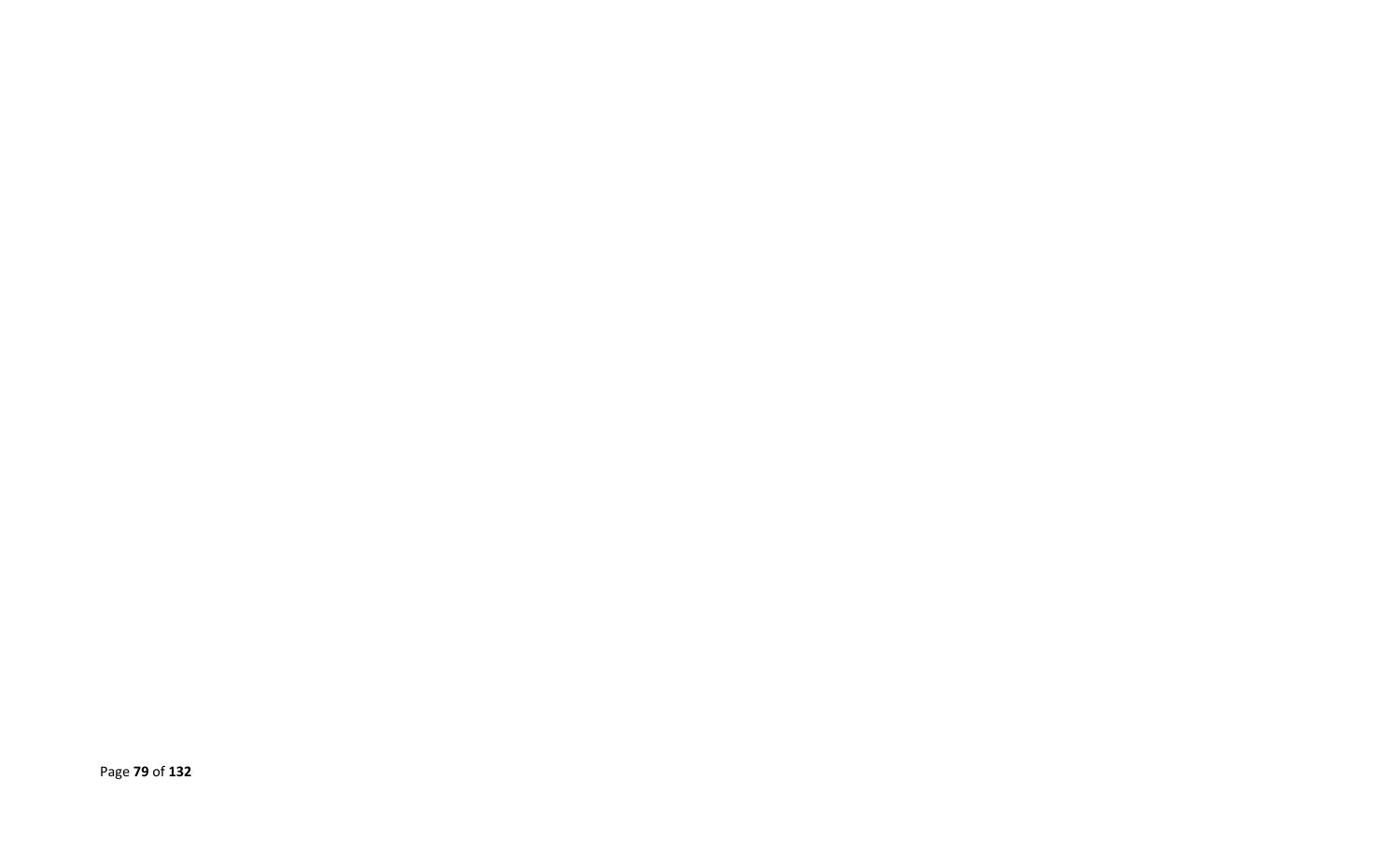UTILITIES ONLY

Note: If no "utility fund" existed on the books of account and if no utility was owned and operated by the municipality during the year 2018, please observe instructions of Sheet 2.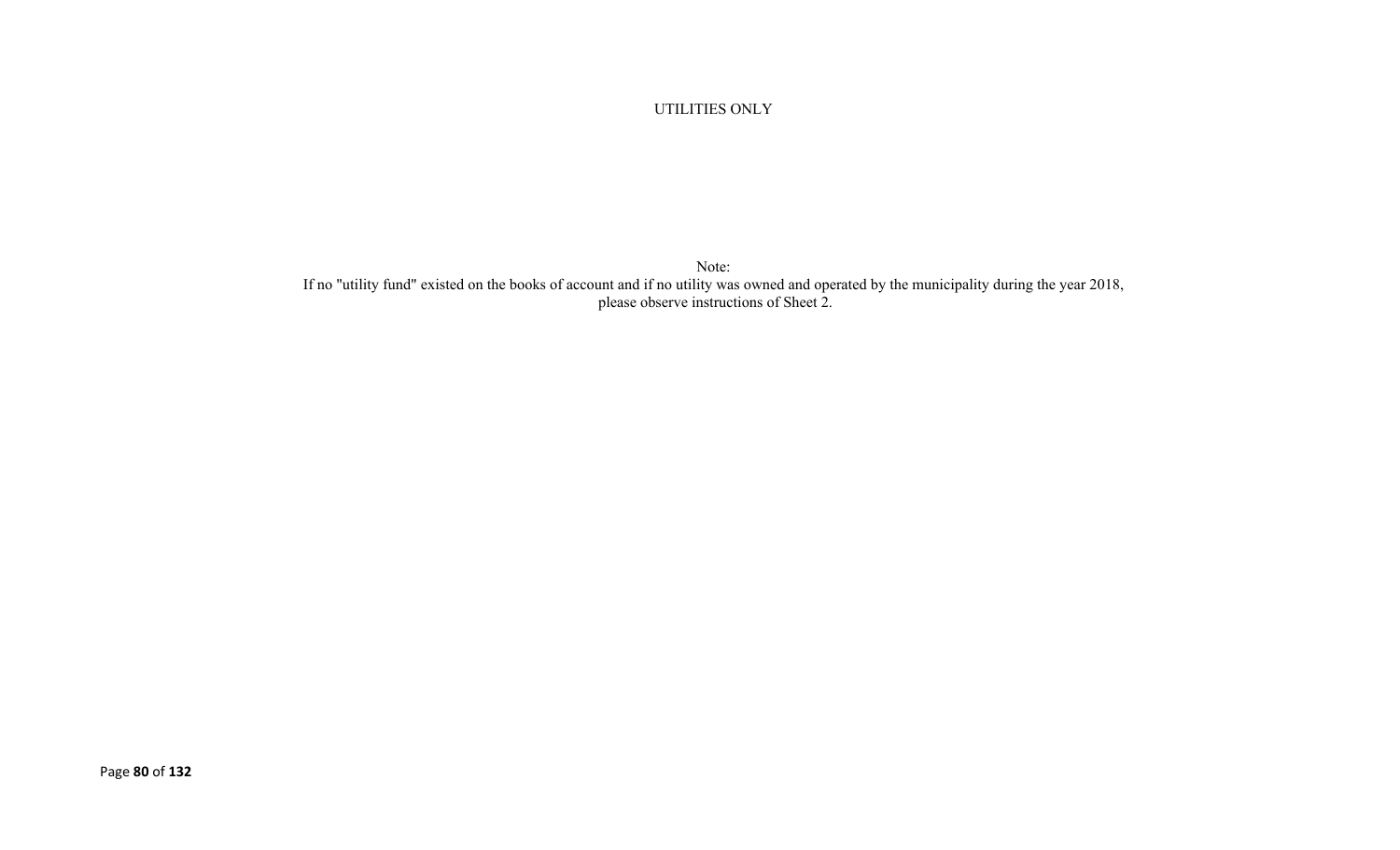#### **Balance Sheet - Sewer Utility Operating Fund Assets AS OF DECEMBER 31, 2018**

|                                                                      | 2018                              |  |
|----------------------------------------------------------------------|-----------------------------------|--|
| Cash:<br>Cash<br>Change Fund<br>Sub Total Cash                       | 745,508.93<br>50.00<br>745,558.93 |  |
| Investments:                                                         |                                   |  |
|                                                                      |                                   |  |
| Accounts Receivable:                                                 |                                   |  |
| <b>Consumer Accounts Receivable</b><br>Sub Total Accounts Receivable | 61,431.95<br>61,431.95            |  |
|                                                                      |                                   |  |
| Interfunds Receivable:                                               |                                   |  |
|                                                                      |                                   |  |
| Deferred Charges                                                     |                                   |  |
|                                                                      |                                   |  |
| <b>Total Assets</b>                                                  | 806,990.88                        |  |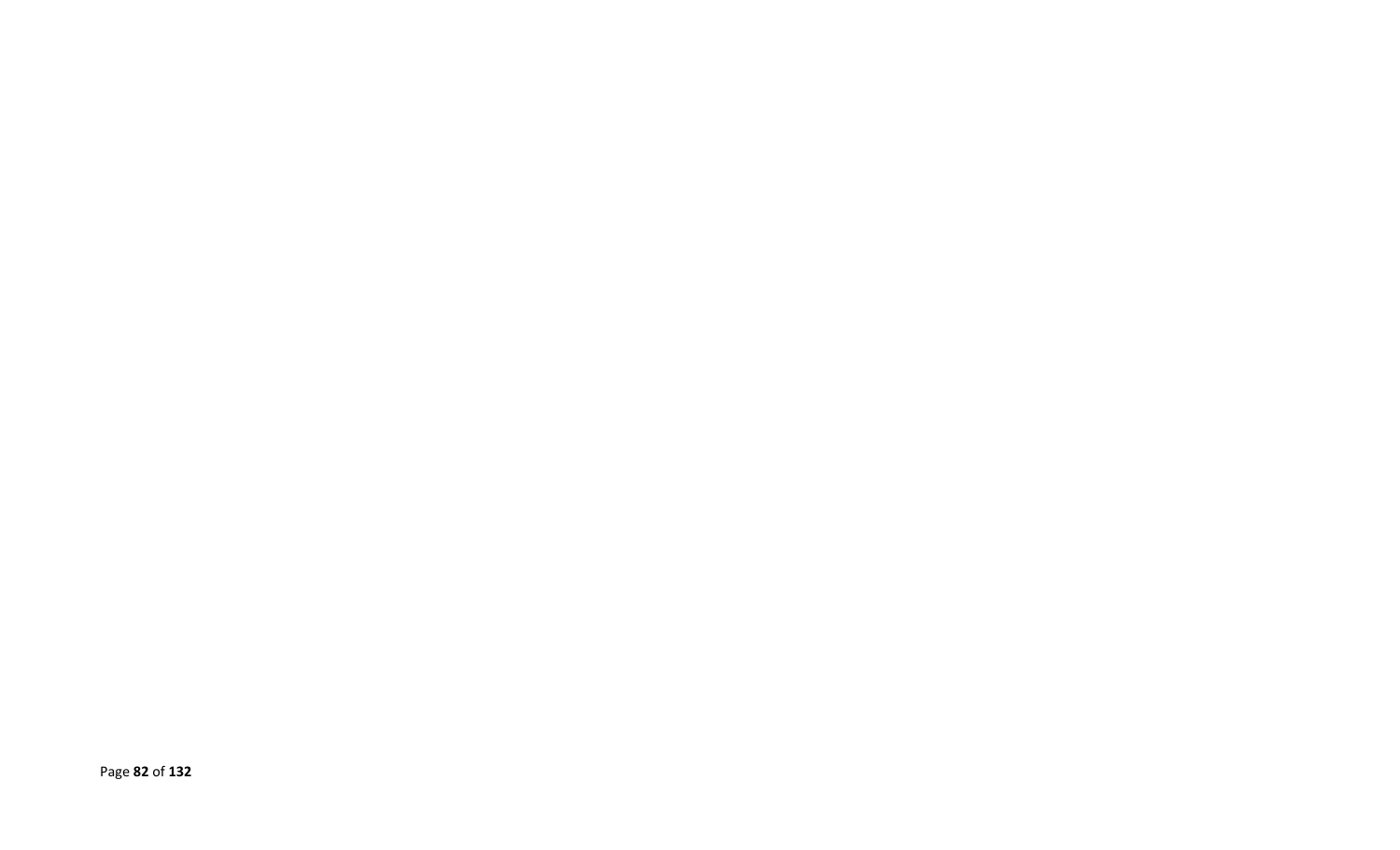### **Balance Sheet - Sewer Utility Operating Fund Liabilities, Reserves & Fund Balance AS OF DECEMBER 31, 2018**

|                                                   | 2018       |  |
|---------------------------------------------------|------------|--|
|                                                   |            |  |
| Liabilities:                                      |            |  |
| Encumbrances Payable                              | 16,874.67  |  |
| <b>Appropriation Reserves</b>                     | 31,351.51  |  |
| <b>Accounts Payable</b>                           | 3,900.00   |  |
| Sewer Overpayments                                | 5,864.78   |  |
| Accrued Interest on Bonds, Loans and Notes        | 13,125.90  |  |
| <b>Total Liabilities</b>                          | 71,116.86  |  |
|                                                   |            |  |
| Fund Balance:                                     |            |  |
| Reserve for Consumer Accounts and Lien Receivable | 61,431.95  |  |
| Fund Balance                                      | 674,442.07 |  |
| <b>Total Utility Fund</b>                         | 806,990.88 |  |
|                                                   |            |  |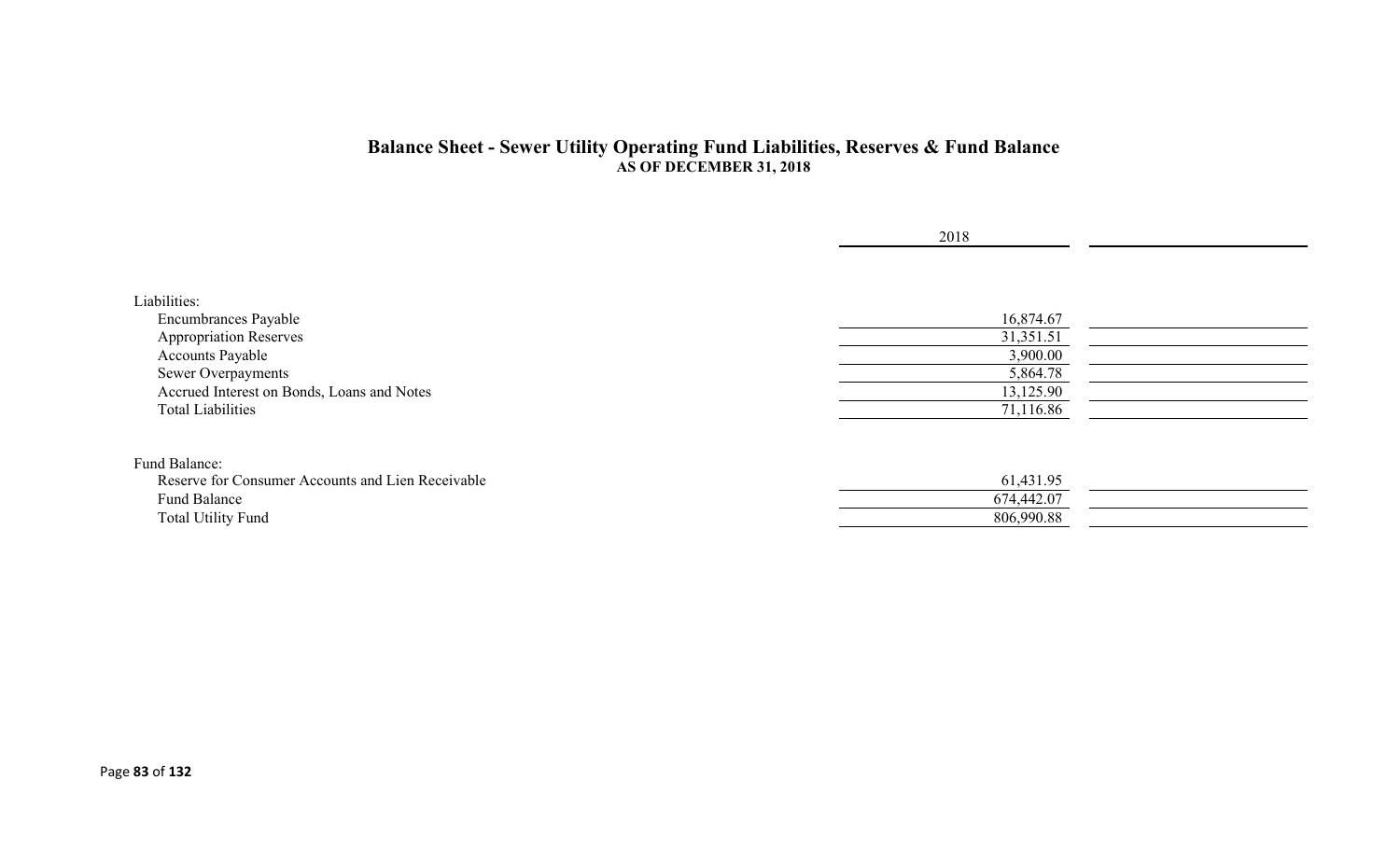#### **Balance Sheet - Sewer Utility Capital Fund Assets AS OF DECEMBER 31, 2018**

|                                                                                                                           | 2018                                       |  |
|---------------------------------------------------------------------------------------------------------------------------|--------------------------------------------|--|
| Cash:<br>Cash<br>Sub Total Cash                                                                                           | 136,224.24<br>136,224.24                   |  |
| <b>Accounts Receivable:</b><br>Fixed Capital<br>Fixed Capital Authorized and Uncompleted<br>Sub Total Accounts Receivable | 9,359,796.79<br>100,000.00<br>9,459,796.79 |  |
| <b>Total Assets</b>                                                                                                       | 9,596,021.03                               |  |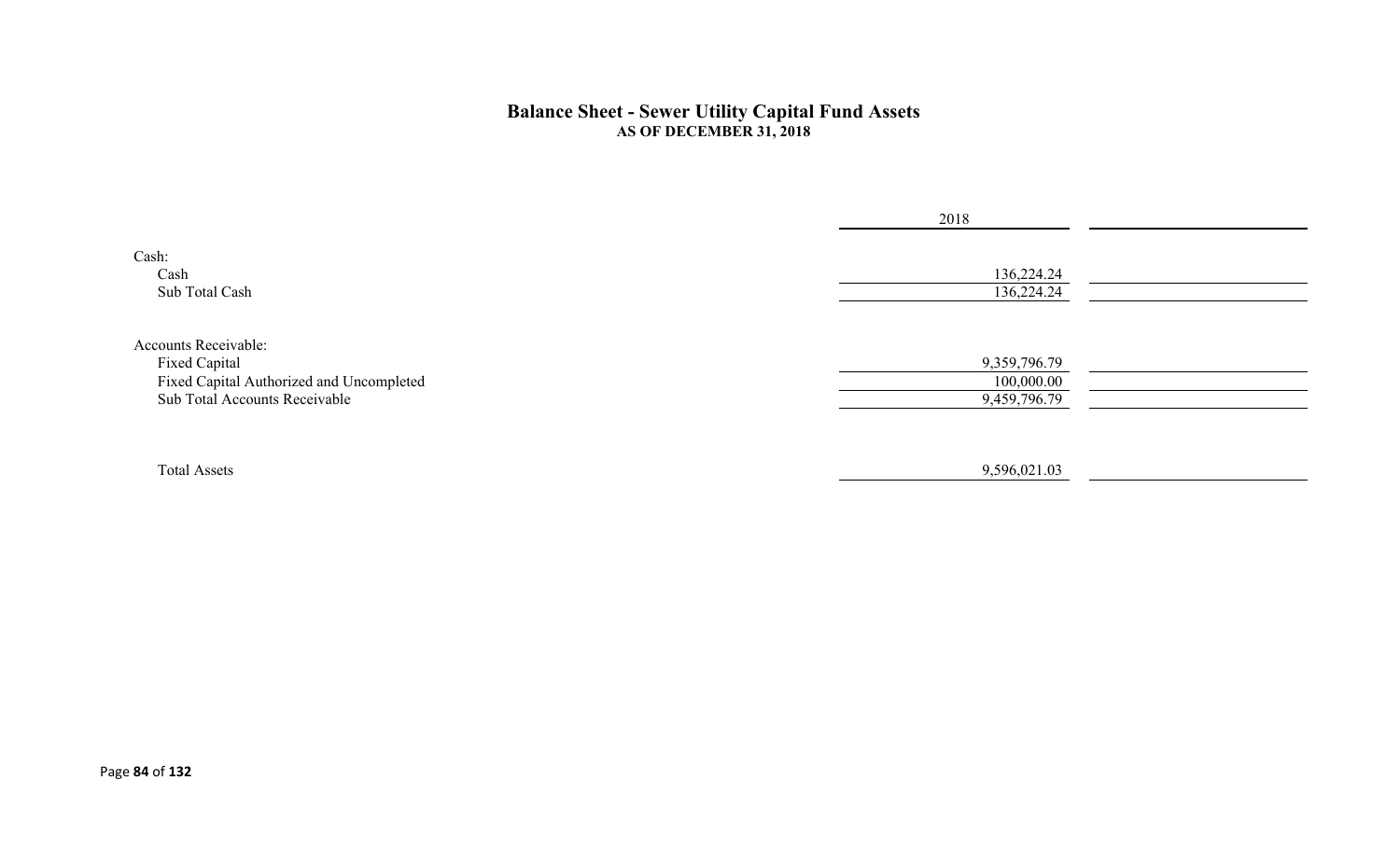#### **Balance Sheet - Sewer Utility Capital Fund Liabilities, Reserves & Fund Balance AS OF DECEMBER 31, 2018**

|                                             | 2018         |
|---------------------------------------------|--------------|
| Liabilities:                                |              |
| Improvement Authorizations - Unfunded       | 35,137.71    |
| Serial Bonds Payable                        | 3,535,000.00 |
| <b>Bond Anticipation Notes Payable</b>      | 98,300.00    |
| Reserve to Pay Debt Service                 | 21,919.00    |
| Capital Improvement Fund                    | 78,500.00    |
| Reserve for Amortization                    | 5,804,796.79 |
| Deferred Reserve for Amortization           | 21,700.00    |
| <b>Total Liabilities</b>                    | 9,595,353.50 |
| Total Liabilities, Reserves & Fund Balance: |              |
| Capital Surplus                             | 667.53       |
| Total Liabilities, Reserves and Surplus     | 9,596,021.03 |
|                                             |              |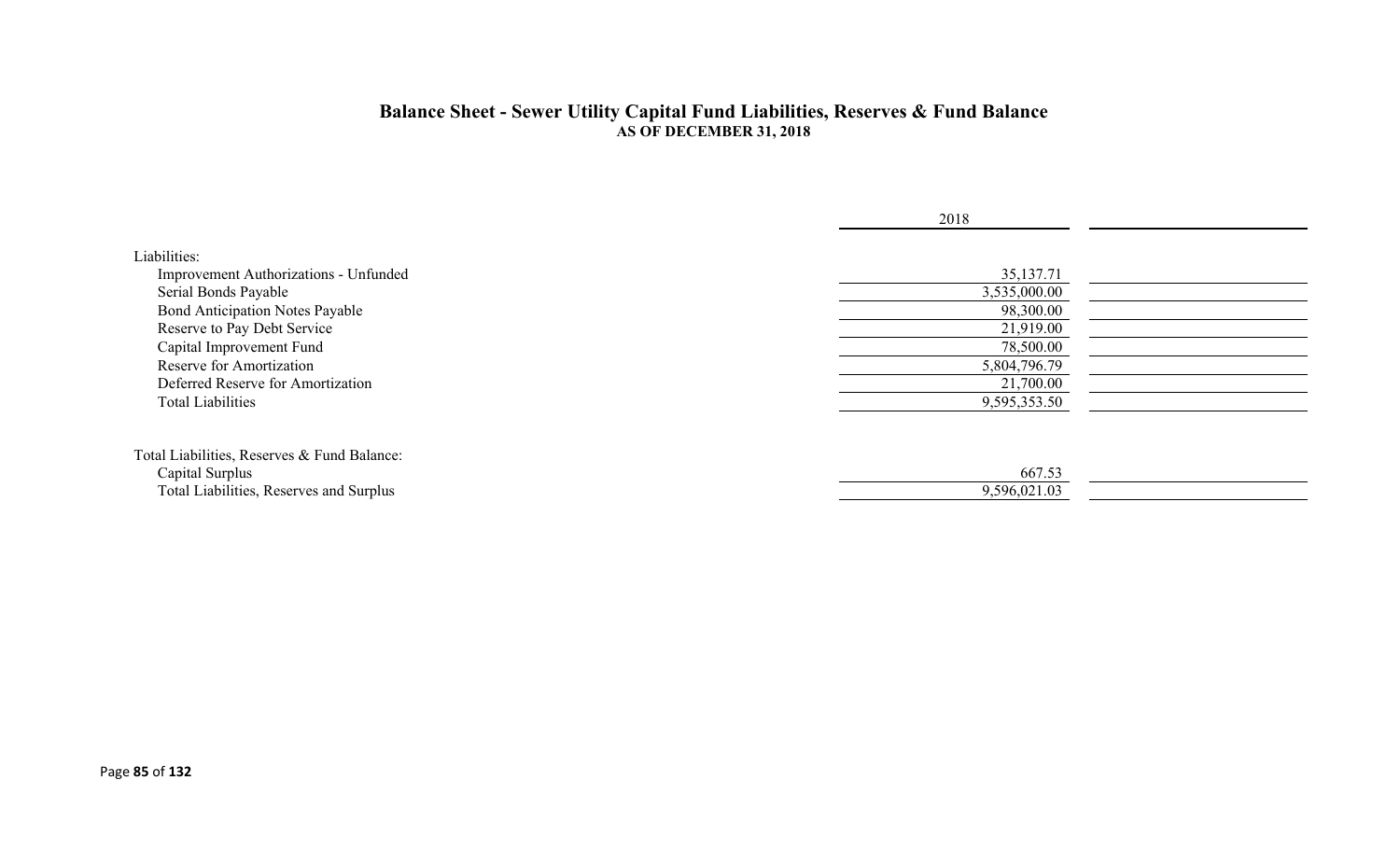#### **Balance Sheet - Sewer Utility Assessment Fund AS OF DECEMBER 31, 2018**

2018

Assets:

Liabilities and Reserves:

Liabilities, Reserves, and Fund Balance: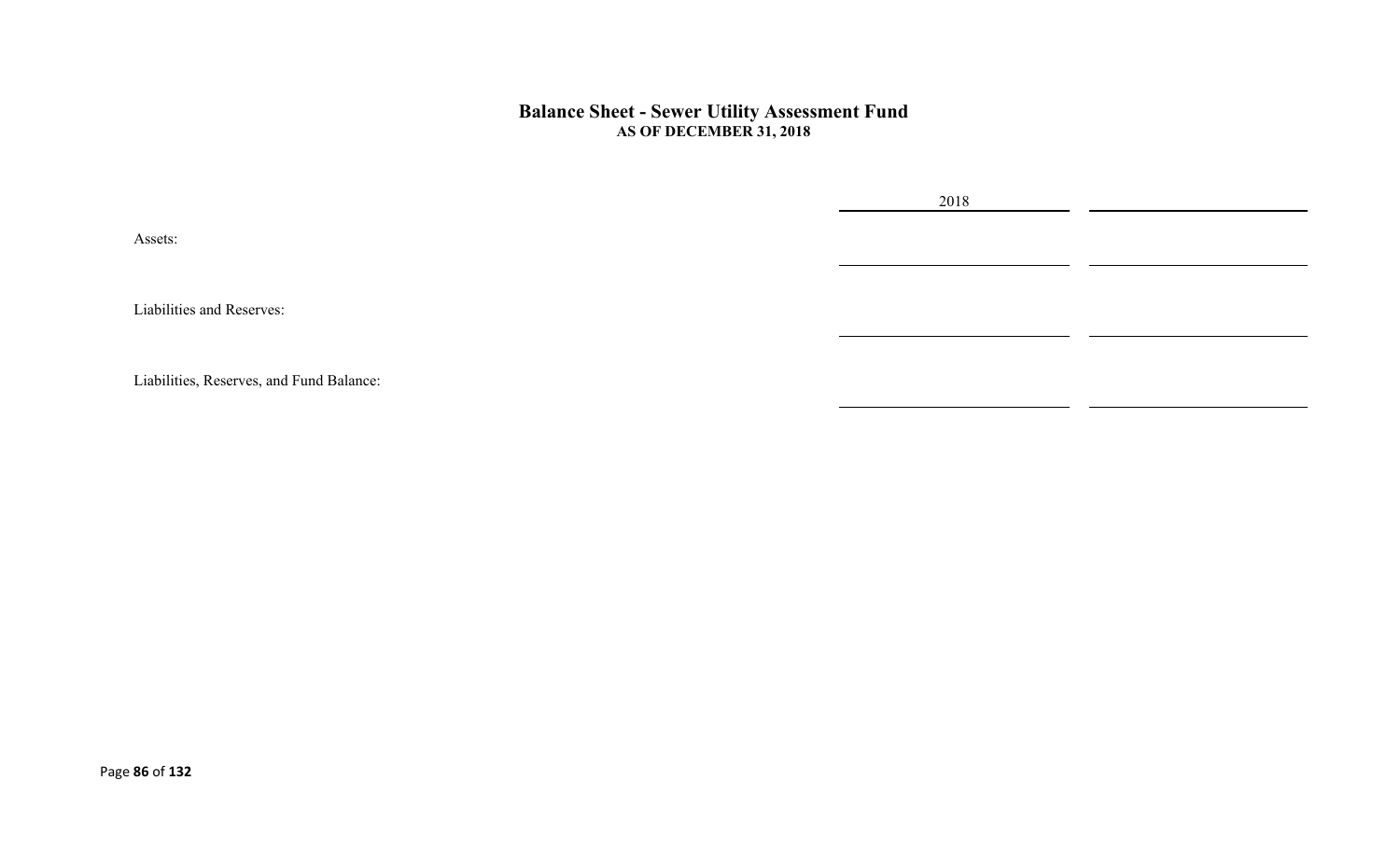## **Analysis of Sewer Utility Assessment Trust Cash and Investments Pledged to Liabilities and Surplus**

|                                                                 | <b>Audit Balance</b> |                          | Receipts                |       |               |          |                              |
|-----------------------------------------------------------------|----------------------|--------------------------|-------------------------|-------|---------------|----------|------------------------------|
| Title of Liability to which Cash and Investments are<br>Pledged | Dec. 31, 2017        | Assessments and<br>Liens | <b>Operating Budget</b> | Other | Disbursements |          | <b>Balance Dec. 31, 2018</b> |
| Assessment Serial Bond Issues:                                  |                      |                          |                         |       |               |          |                              |
|                                                                 |                      |                          |                         |       |               |          |                              |
| <b>Assessment Bond Anticipation Notes</b>                       |                      |                          |                         |       |               |          |                              |
| <b>Trust Surplus</b>                                            | 0.00                 |                          |                         |       |               | $0.00\,$ |                              |
| Other Liabilities                                               |                      |                          |                         |       |               |          |                              |
|                                                                 |                      |                          |                         |       |               |          |                              |
| <b>Trust Surplus</b>                                            |                      |                          |                         |       |               |          |                              |
|                                                                 |                      |                          |                         |       |               |          |                              |
| Less Assets "Unfinanced"                                        |                      |                          |                         |       |               |          |                              |
|                                                                 |                      |                          |                         |       |               |          |                              |
| Total                                                           | 0.00                 |                          |                         |       |               | $0.00\,$ |                              |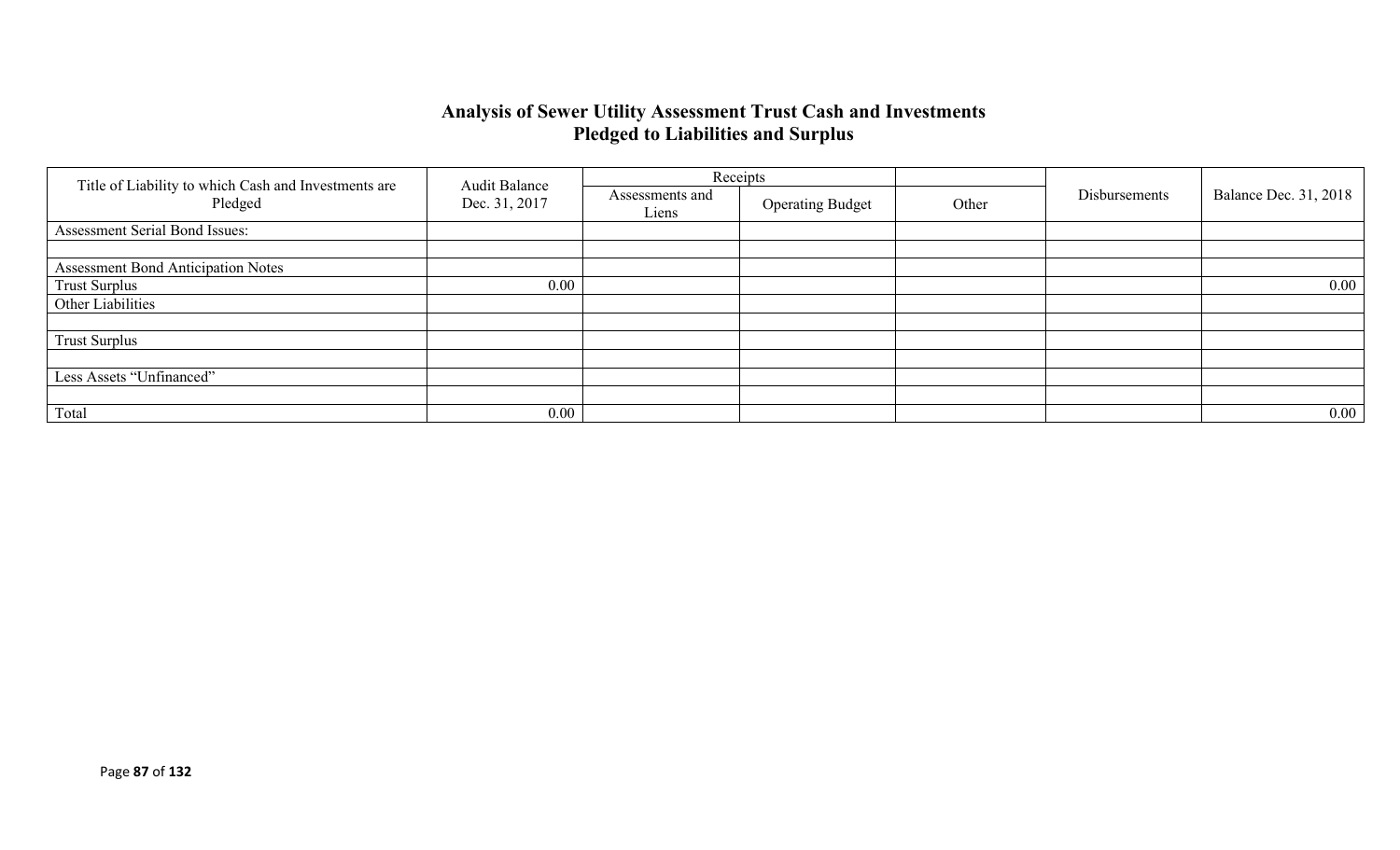## **Schedule of Sewer Utility Budget - 2018 Budget Revenues**

| Source                                                          | Budget       | Received in Cash | <b>Excess or Deficit</b> |
|-----------------------------------------------------------------|--------------|------------------|--------------------------|
| <b>Operating Surplus Anticipated</b>                            | 214,160.24   | 214,160.24       | 0.00                     |
| Operating Surplus Anticipated with Consent of Director of Local |              |                  |                          |
| Govt. Services                                                  |              |                  |                          |
| Rents                                                           | 1,340,500.00 | 1,374,750.42     | 34,250.42                |
| Miscellaneous Revenue Anticipated                               |              |                  | $0.00\,$                 |
| Miscellaneous                                                   |              |                  |                          |
| Capital Surplus                                                 | 17,339.76    | 17,339.76        | 0.00                     |
| Added by N.J.S.A. 40A:4-87: (List)                              |              |                  |                          |
|                                                                 |              |                  |                          |
| <b>Subtotal Additional Miscellaneous Revenues</b>               | 17,339.76    | 17,339.76        | $0.00\,$                 |
| Subtotal                                                        | 1,572,000.00 | 1,606,250.42     | 34,250.42                |
| Deficit (General Budget)                                        |              |                  |                          |
|                                                                 | 1,572,000.00 | 1,606,250.42     | 34,250.42                |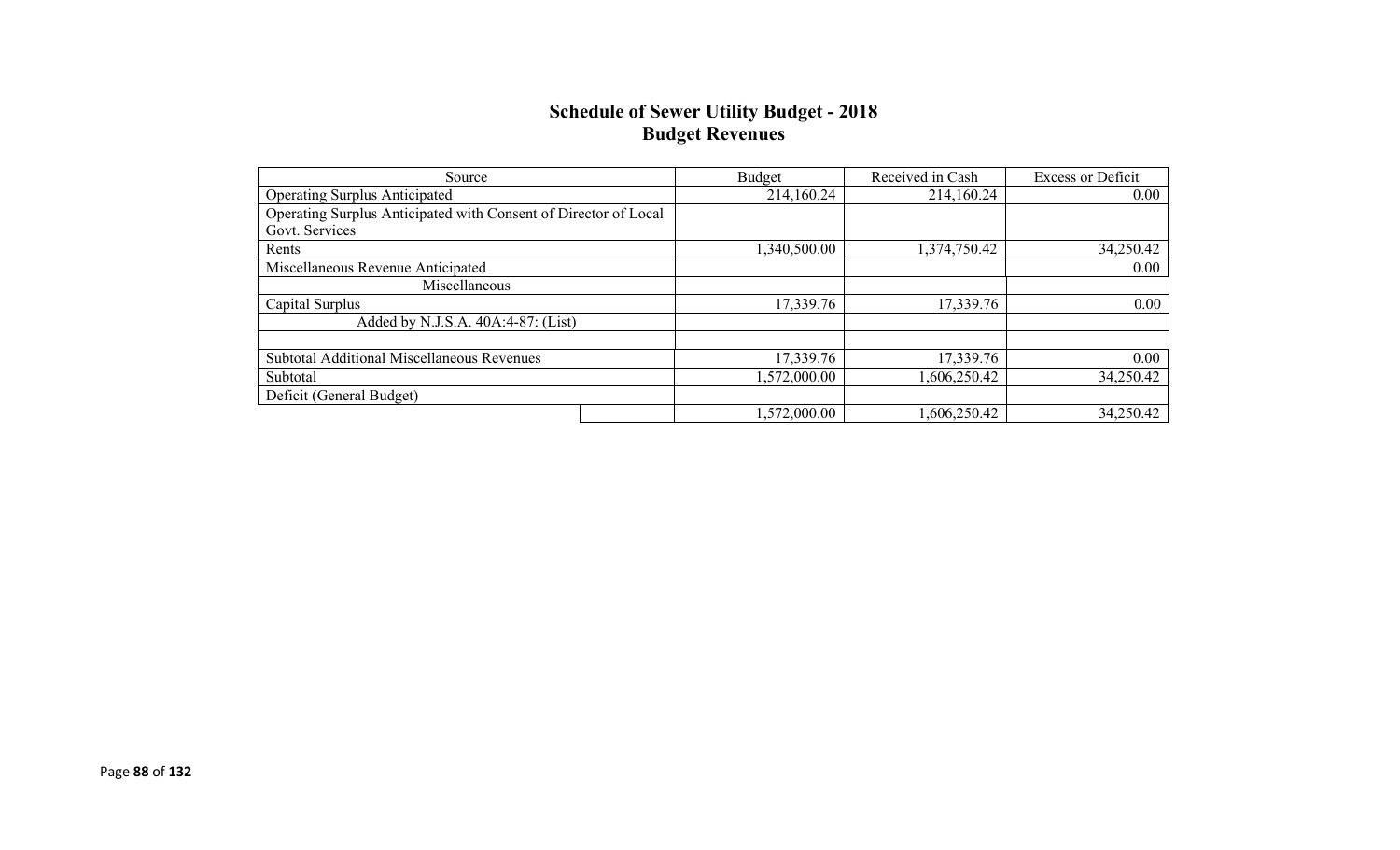# **Statement of Budget Appropriations**

| Appropriations                          |              |
|-----------------------------------------|--------------|
| <b>Adopted Budget</b>                   | 1,572,000.00 |
| <b>Total Appropriations</b>             | 1,572,000.00 |
| Add: Overexpenditures                   |              |
|                                         |              |
| Total Overexpenditures                  |              |
| Total Appropriations & Overexpenditures | 1,572,000.00 |
| Deduct Expenditures                     |              |
| Paid or Charged                         | 1,478,770.00 |
| Reserved                                | 31,351.51    |
| Surplus                                 |              |
|                                         |              |
| <b>Total Surplus</b>                    |              |
| Total Expenditure & Surplus             | 1,510,121.51 |
| <b>Unexpended Balance Cancelled</b>     | 61,878.49    |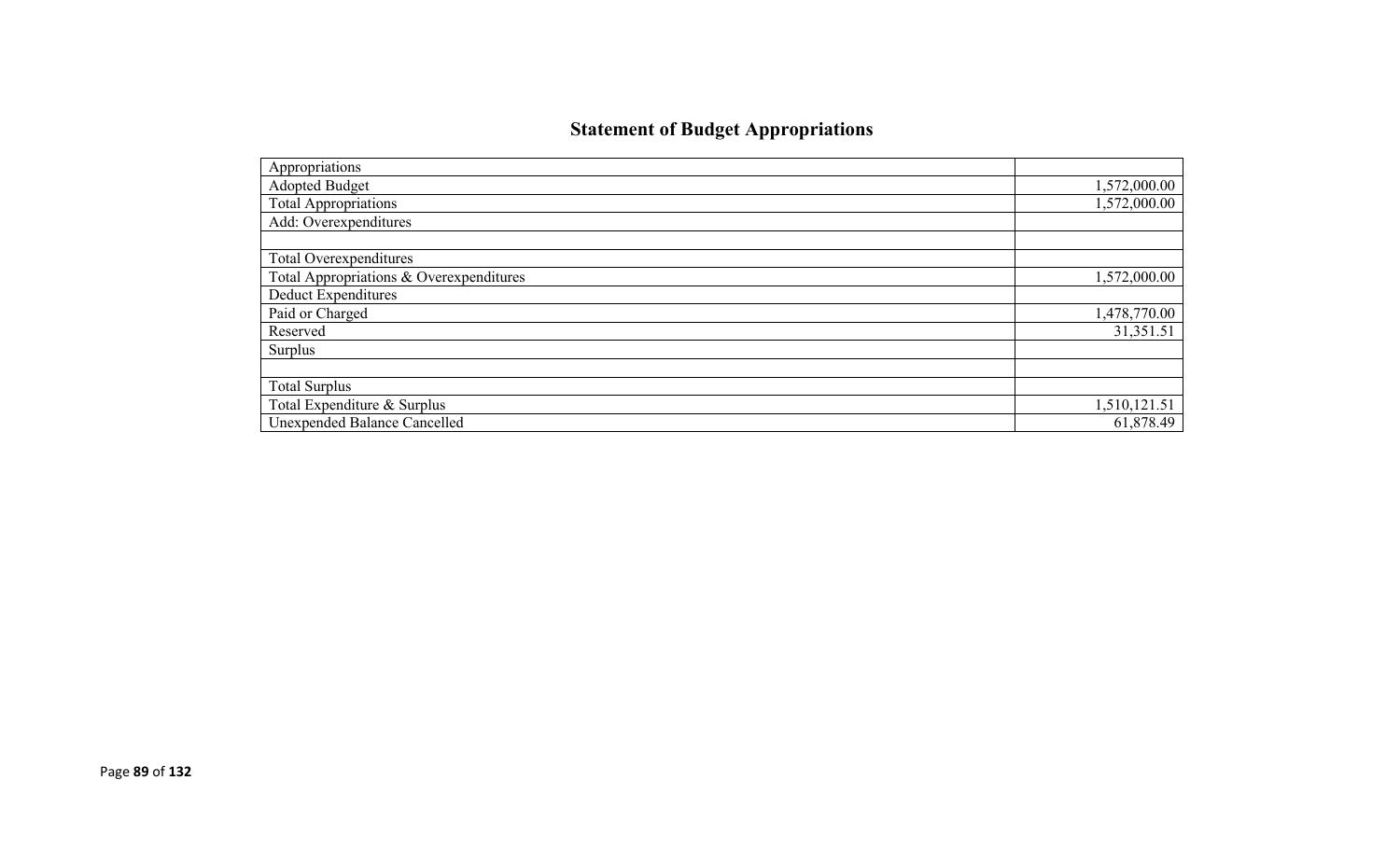## **Statement of 2018 Operation Sewer Utility**

NOTE: Section 1 of this sheet is required to be filled out ONLY IF the 2018 budget year Sewer Utility Budget contained either an item of revenue "Deficit (General Budget)" or an item of appropriation "Surplus (General Budget)"

Section 2 should be filled out in every case.

| <b>Section 1:</b>                                                                          |              |              |
|--------------------------------------------------------------------------------------------|--------------|--------------|
| <b>Revenue Realized</b>                                                                    | 1,606,250.42 |              |
| Miscellaneous Revenue Not Anticipated                                                      | 17,483.95    |              |
| <b>Appropriation Reserves Canceled</b><br>2017                                             | 26,901.92    |              |
|                                                                                            |              |              |
|                                                                                            |              |              |
| <b>Total Revenue Realized</b>                                                              |              | 1,650,636.29 |
| Expenditures                                                                               | 1,510,121.51 |              |
| <b>Expended Without Appropriation</b>                                                      |              |              |
| Cash Refund of Prior Year's Revenue                                                        |              |              |
| Overexpenditure of Appropriation Reserves                                                  |              |              |
| <b>Total Expenditures</b>                                                                  | 1,510,121.51 |              |
| Less: Deferred Charges Included in Above "Total Expenditures"                              |              |              |
| Total Expenditures - As Adjusted                                                           |              | 1,510,121.51 |
|                                                                                            |              |              |
| Excess                                                                                     |              | 140,514.78   |
| Balance of "Results of 2017 Operation"                                                     |              |              |
| Remainder= ("Excess in Operations")                                                        | 140,514.78   |              |
| Deficit                                                                                    |              |              |
| Balance of "Results of 2017 Operation" Remainder= ("Operating Deficit - to Trial Balance") | 0.00         |              |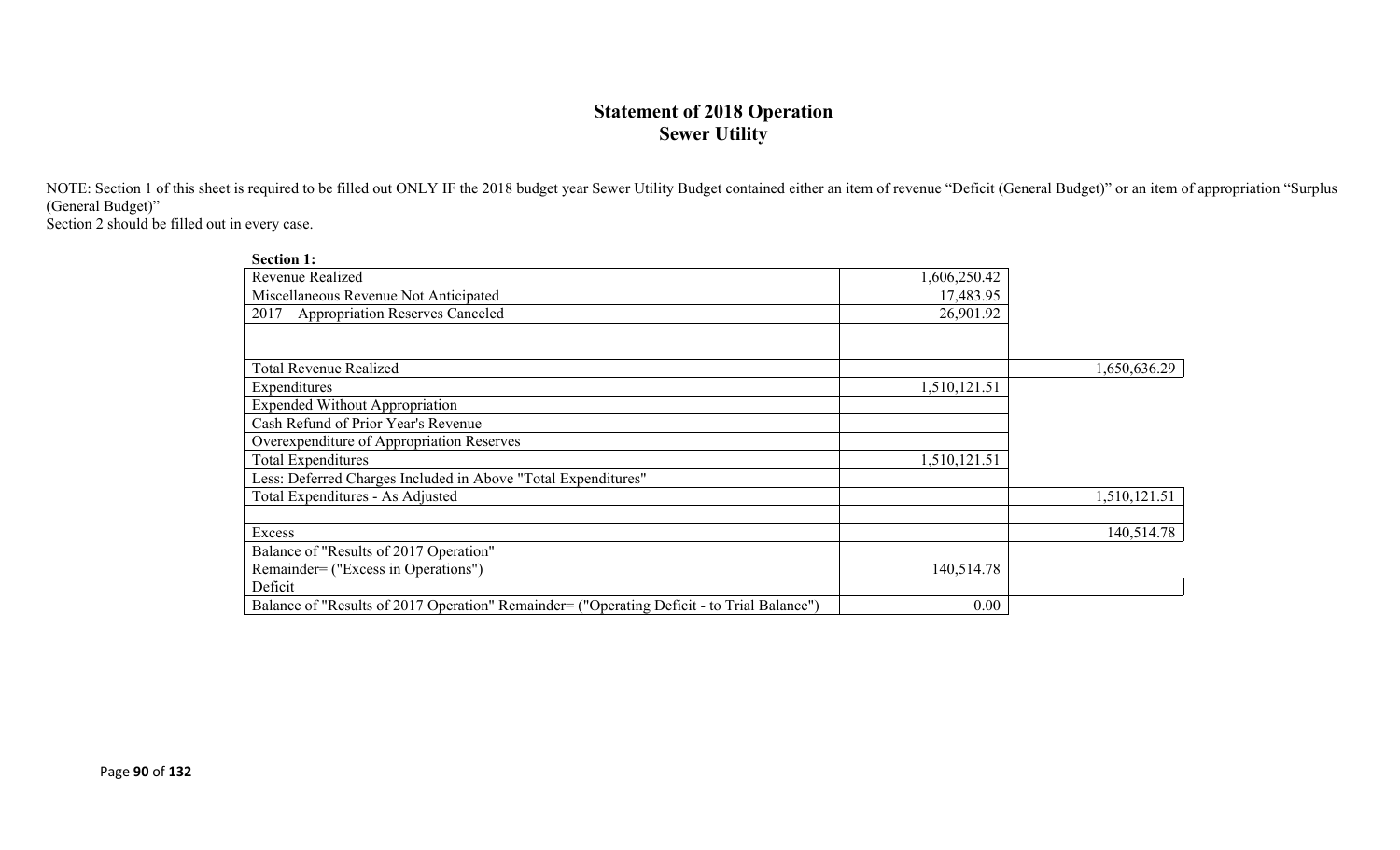#### **Section 2:**

The following Item of 2017 Appropriation Reserves Canceled in 2018 Is Due to the Current Fund TO THE EXTENT OF the amount Received and Due from the General Budget of 2017 for an Anticipated Deficit in the Sewer Utility for: 2017

| 2017 Appropriation Reserves Canceled in 2018                                              | 26,901.92 |           |
|-------------------------------------------------------------------------------------------|-----------|-----------|
| Less: Anticipated Deficit in 2017 Budget - Amount Received and Due from Current Fund - If |           |           |
| none, check "None" $\boxtimes$                                                            |           |           |
| *Excess (Revenue Realized)                                                                |           | 26,901.92 |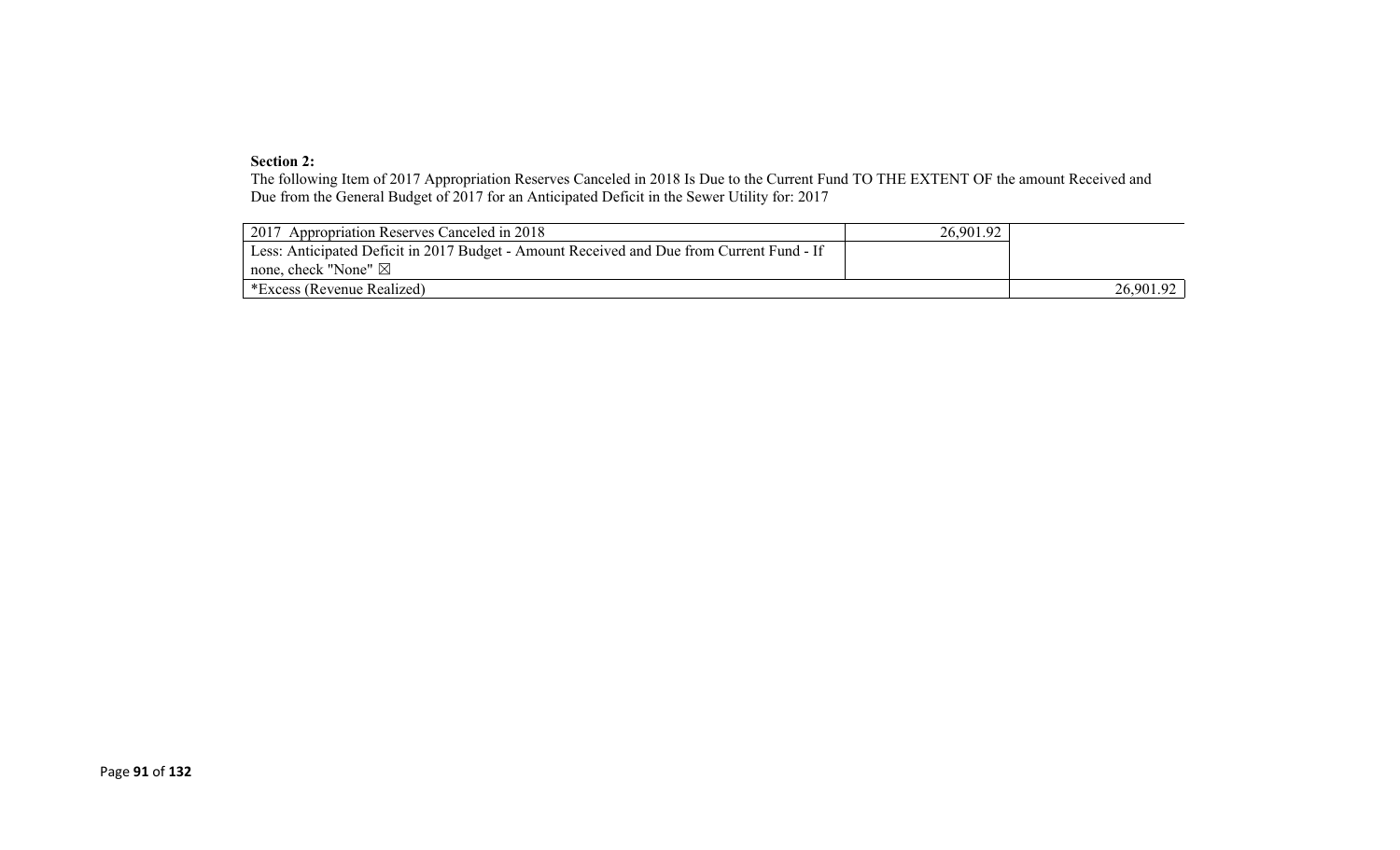# **Results of 2018 Operations – Sewer Utility**

|                                                    | Debit      | Credit     |
|----------------------------------------------------|------------|------------|
| Deficit in Anticipated Revenue                     |            |            |
| <b>Excess in Anticipated Revenues</b>              |            | 34,250.42  |
| Miscellaneous Revenue Not Anticipated              |            | 17,483.95  |
| Operating Deficit - to Trial Balance               |            |            |
| Unexpended Balances of Appropriations              |            | 61,878.49  |
| Unexpended Balances of PY Appropriation Reserves * |            | 26,901.92  |
| <b>Operating Excess</b>                            | 140,514.78 |            |
| <b>Operating Deficit</b>                           |            |            |
| Total Results of Current Year Operations           | 140,514.78 | 140,514.78 |

# **Operating Surplus– Sewer Utility**

|                                                                                  | Debit      | Credit     |
|----------------------------------------------------------------------------------|------------|------------|
| Amount Appropriated in CY Budget - Cash                                          | 214,160.24 |            |
| Amount Appropriated in CY Budget with Prior Written Consent of Director of Local |            |            |
| Government Services (Debit)                                                      |            |            |
| Balance January 1, CY (Credit)                                                   |            | 748,087.53 |
| Excess in Results of CY Operations                                               |            | 140,514.78 |
| Balance December 31, 2018                                                        | 674,442.07 |            |
| <b>Total Operating Surplus</b>                                                   | 888,602.31 | 888,602.31 |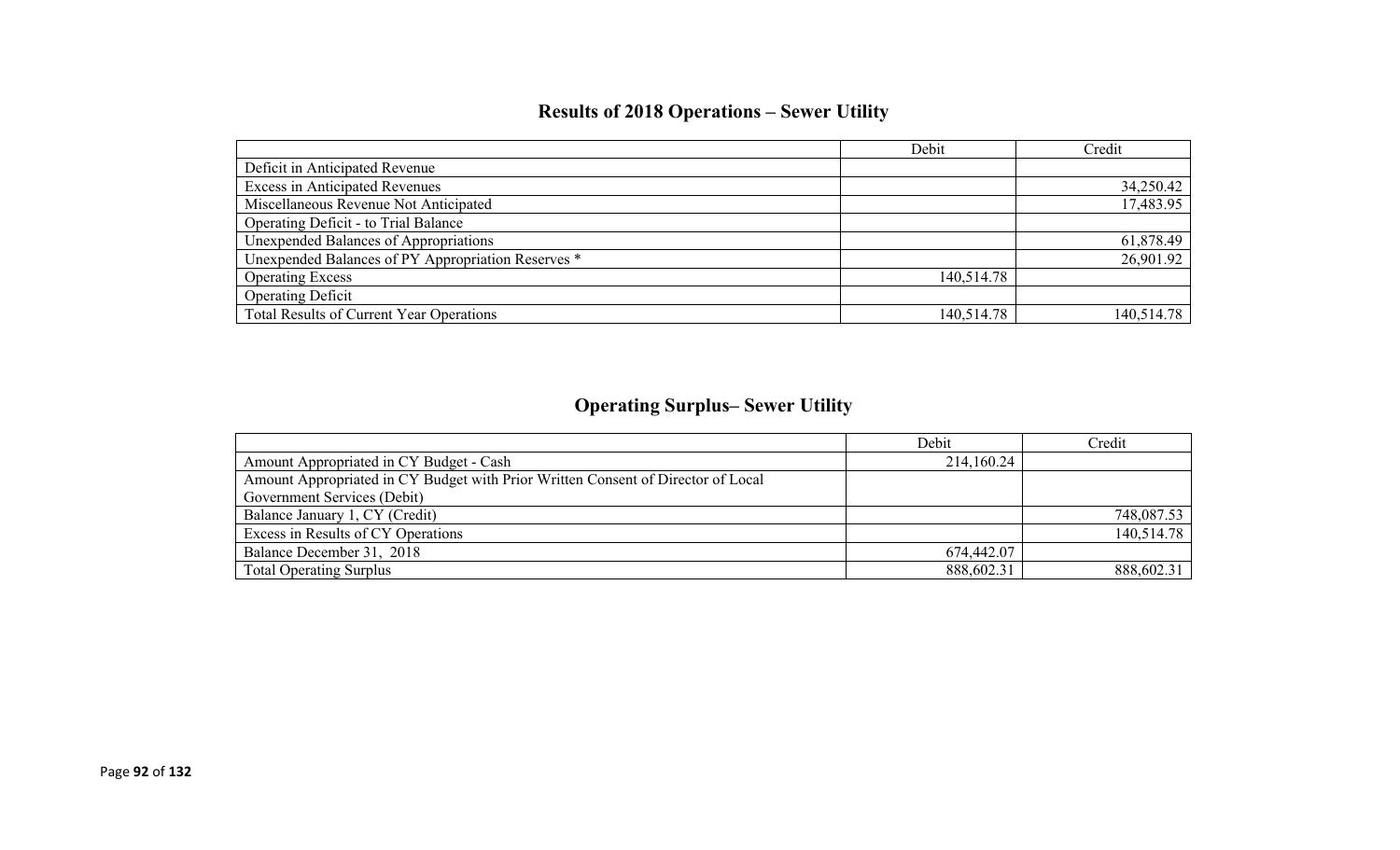### **Analysis of Balance December 31, 2018 (From Utility – Trial Balance)**

| Cash                                                          | 745,558.93 |
|---------------------------------------------------------------|------------|
| Investments                                                   |            |
| <b>Interfund Accounts Receivable</b>                          |            |
| Subtotal                                                      | 745,558.93 |
| Deduct Cash Liabilities Marked with "C" on Trial Balance      | 71,116.86  |
| Operating Surplus Cash or (Deficit in Operating Surplus Cash) | 674,442.07 |
| Other Assets Pledged to Operating Surplus*                    |            |
| Deferred Charges #                                            |            |
| Operating Deficit #                                           |            |
| <b>Total Other Assets</b>                                     |            |
|                                                               | 674,442.07 |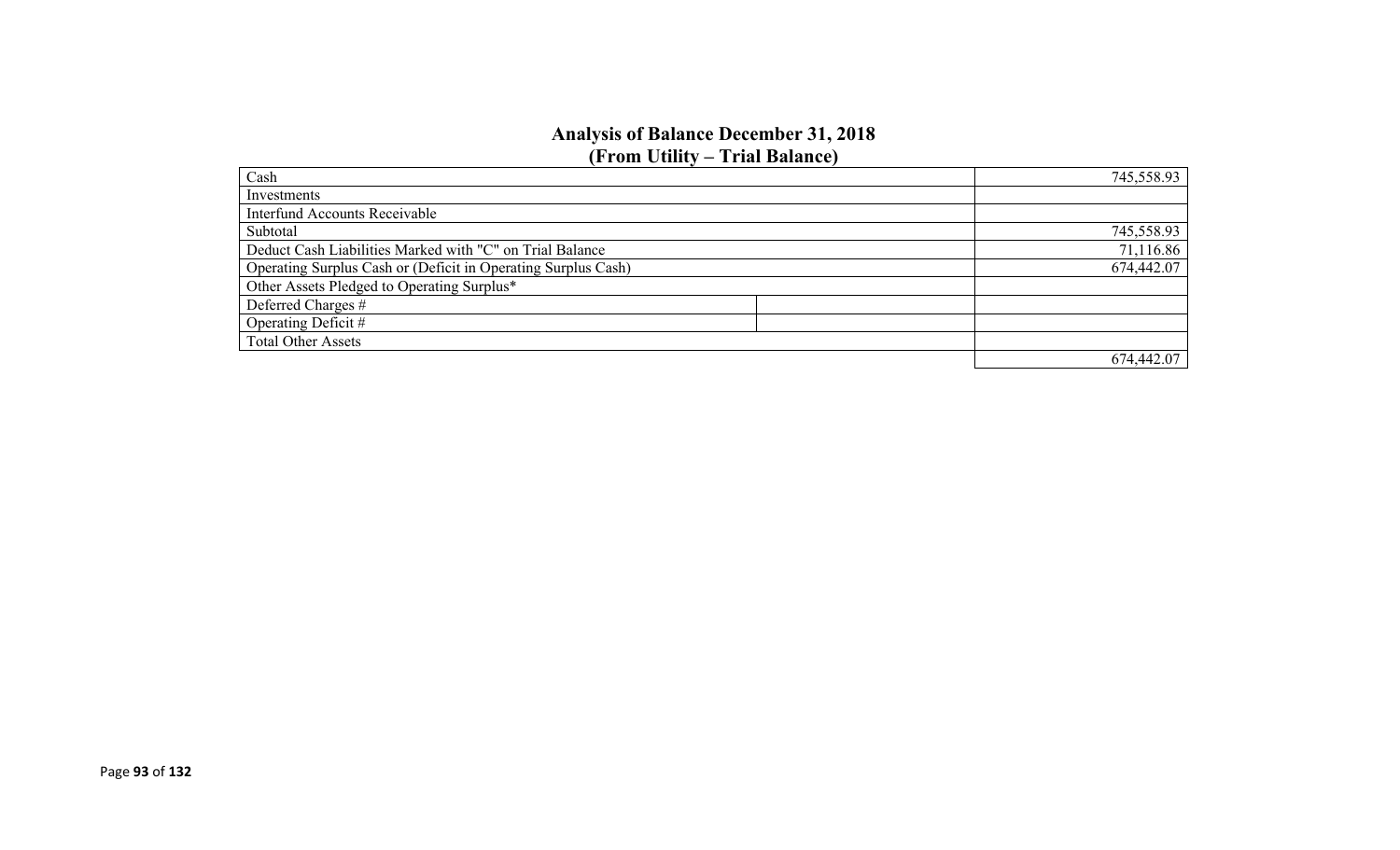# **Schedule of Sewer Utility Accounts Receivable**

| Balance December 31, 2017                                                                  |                                        | 60,521.99                 |
|--------------------------------------------------------------------------------------------|----------------------------------------|---------------------------|
| Increased by:<br>Rents Levied                                                              |                                        | 1,375,660.38              |
| Decreased by:<br>Collections<br>Overpayments applied<br>Transfer to Utility Lien<br>Other  | 1,368,448.59<br>6,301.83               |                           |
| Balance December 31, 2018                                                                  |                                        | 1,374,750.42<br>61,431.95 |
| Balance December 31, 2017                                                                  | <b>Schedule of Sewer Utility Liens</b> | 0.00                      |
| Increased by:<br><b>Transfers from Accounts Receivable</b><br>Penalties and Costs<br>Other |                                        |                           |
| Decreased by:<br>Collections<br>Other                                                      |                                        |                           |
| Balance December 31, 2018                                                                  | 0.00                                   |                           |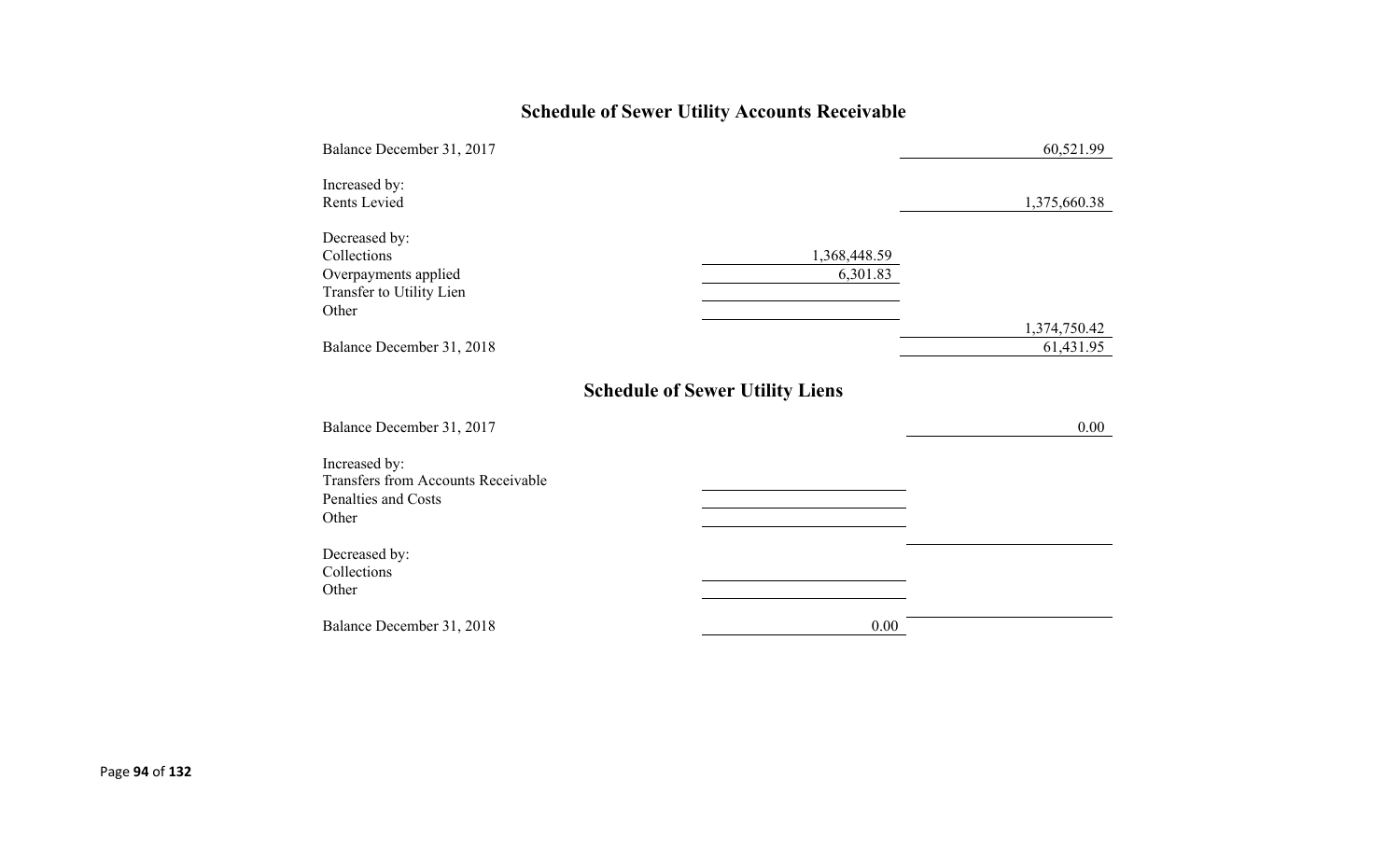## **Deferred Charges - Mandatory Charges Only - Sewer Utility Fund**

(Do not include the emergency authorizations pursuant to N.J.S.A. 40A:4-55)

| Caused by       | Amount Dec. 31, 2017 per<br><b>Audit Report</b> | Amount in 2018 Budget | <b>Amount Resulting from 2018</b> | Balance as at Dec. 31, 2018 |
|-----------------|-------------------------------------------------|-----------------------|-----------------------------------|-----------------------------|
| Total Operating | 0.00                                            |                       |                                   |                             |
| Total Capital   | 0.00                                            |                       |                                   |                             |

\*Do not include items funded or refunded as listed below.

## **Emergency Authorizations Under N.J.S.A. 40A:4-47 Which Have Been Funded or Refunded Under N.J.S.A. 40A:2-3 OR N.J.S.A. 40A:2-51**

| Date        | Purpose       |                                                                  |        | Amount                     |
|-------------|---------------|------------------------------------------------------------------|--------|----------------------------|
|             |               | <b>Judgements Entered Against Municipality and Not Satisfied</b> |        |                            |
| In Favor Of | On Account Of | Date Entered                                                     | Amount | Appropriated for in Budget |
|             |               |                                                                  |        | of Year 2019               |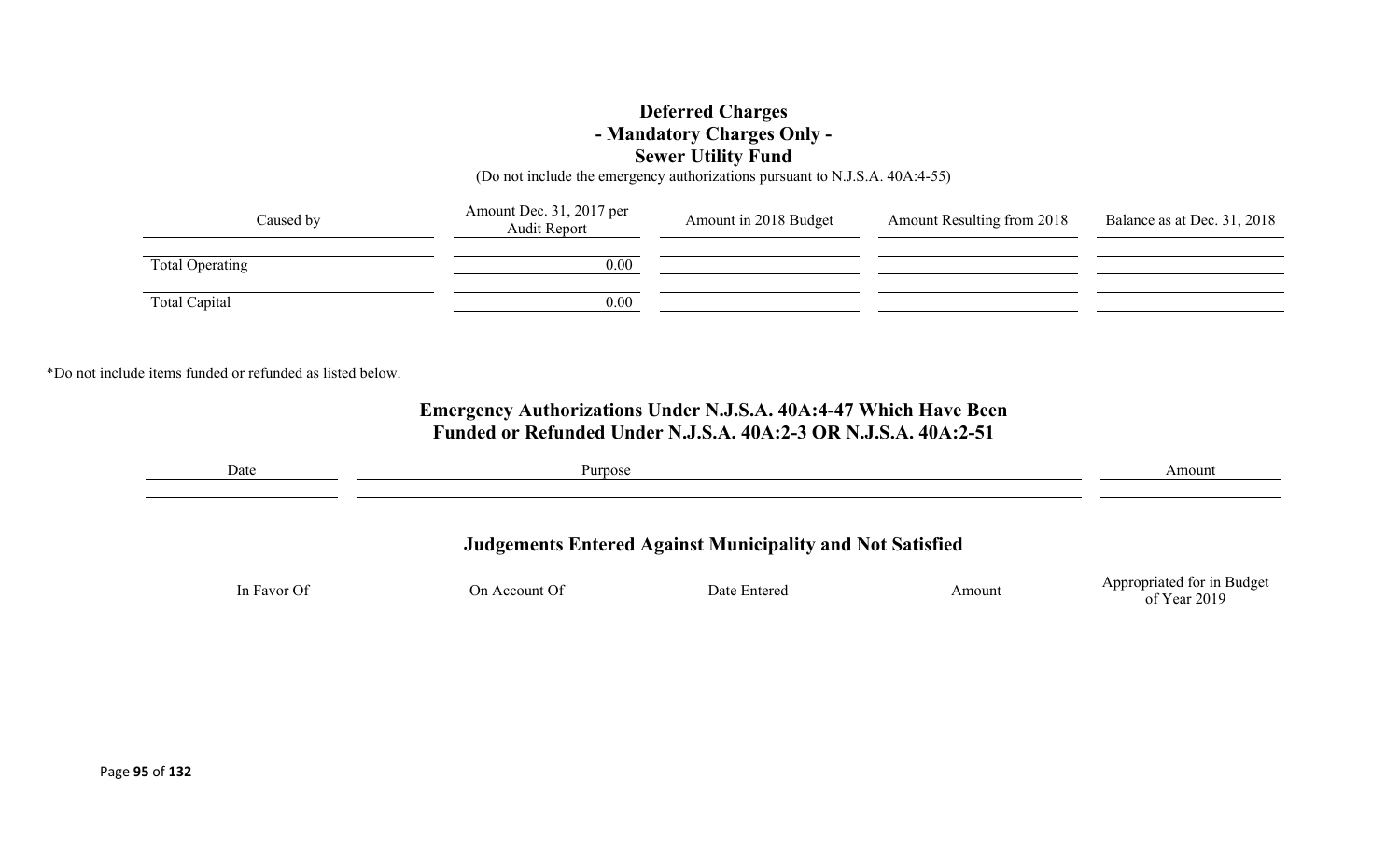### **Schedule of Bonds Issued and Outstanding and 2019 Debt Service for Bonds** Sewer UTILITY ASSESSMENT BONDS

|                                         | Debit | Credit | 2019 Debt Service |
|-----------------------------------------|-------|--------|-------------------|
| Issued (Credit)                         |       |        |                   |
| Outstanding January 1, CY (Credit)      |       | 0.00   |                   |
| Paid (Debit)                            |       |        |                   |
| Outstanding December 31, 2018           |       |        |                   |
|                                         |       |        |                   |
| 2019 Bond Maturities – Assessment Bonds |       |        |                   |
| 2019 Interest on Bonds                  |       |        |                   |

## **Sewer Utility Capital Bonds**

|                                         | Debit        | Credit       | 2019 Debt Service |
|-----------------------------------------|--------------|--------------|-------------------|
| Issued (Credit)                         |              |              |                   |
| Outstanding January 1, CY (Credit)      |              | 3,735,000.00 |                   |
| Paid (Debit)                            | 200,000.00   |              |                   |
| Outstanding December 31, 2018           | 3,535,000.00 |              |                   |
|                                         | 3,735,000.00 | 3,735,000.00 |                   |
| 2019 Bond Maturities – Assessment Bonds |              |              | 205,000.00        |
| 2019 Interest on Bonds                  |              | 121,256.26   |                   |

## **Interest on Bonds – Sewer Utility Budget**

| 2019 Interest on Bonds (*Items)                      | 121,256.26 |            |
|------------------------------------------------------|------------|------------|
| Less: Interest Accrued to 12/31/2018 (Trial Balance) | 11,992.76  |            |
| Subtotal                                             | 109,263.50 |            |
| Add: Interest to be Accrued as of 12/31/2019         | 10,078.49  |            |
| Required Appropriation 2019                          |            | 119,341.99 |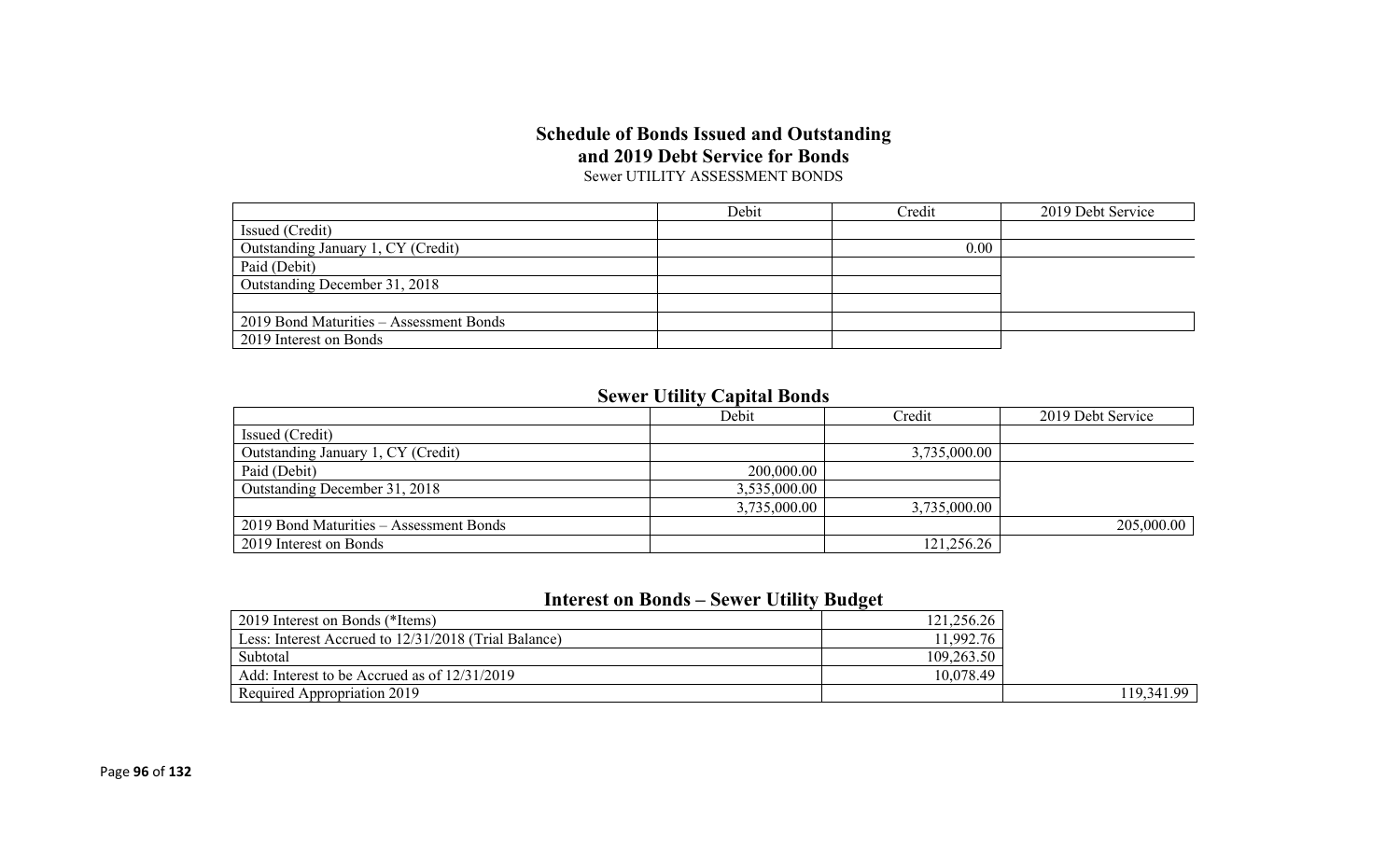# **List of Bonds Issued During 2018**

| urpose | 20<br>Maturi. | <b>Issuec</b><br>Amount | Issue<br>Date | Kate<br>unteres: |  |  |  |  |  |
|--------|---------------|-------------------------|---------------|------------------|--|--|--|--|--|
|        |               |                         |               |                  |  |  |  |  |  |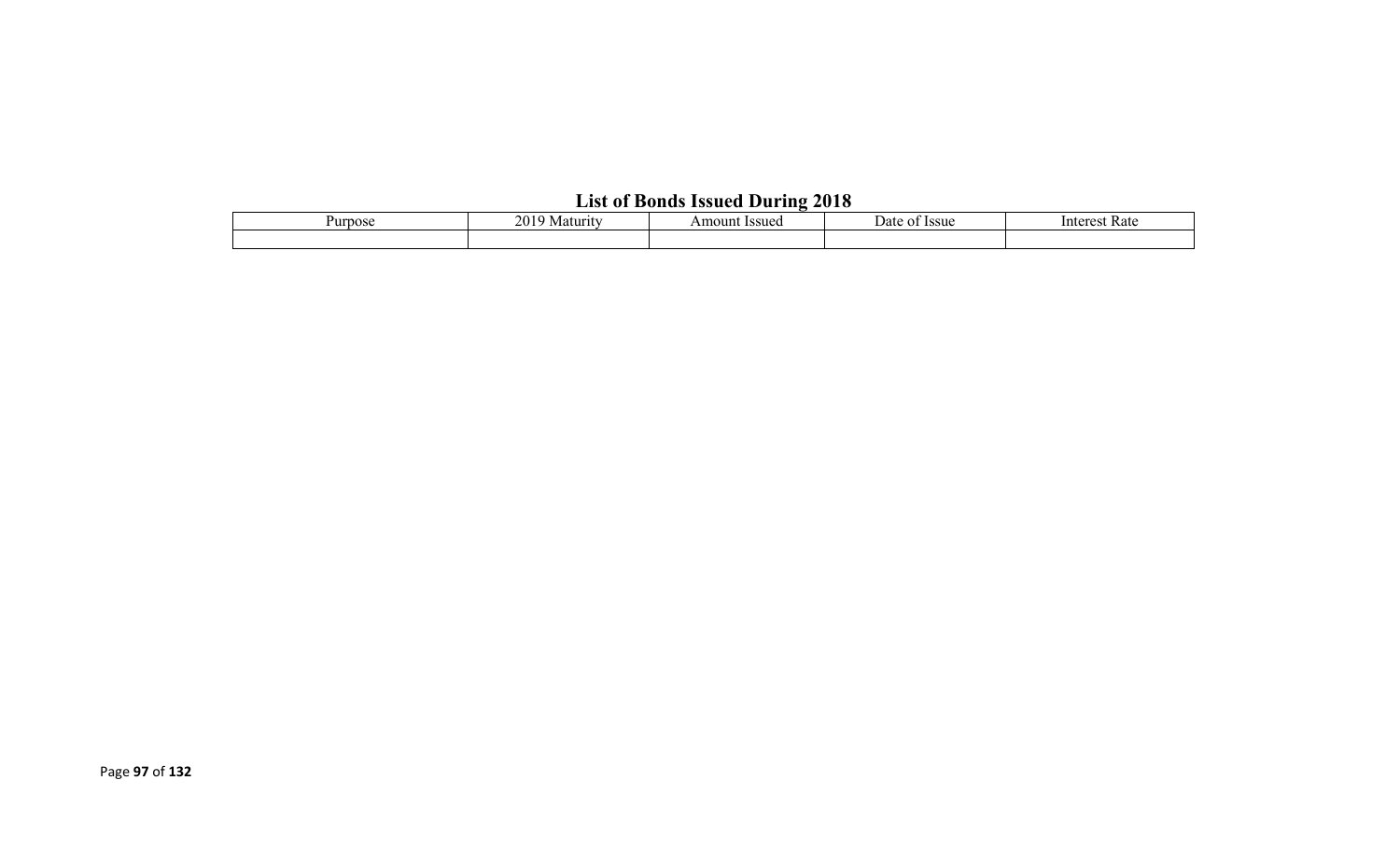# **Schedule of Loans Issued and Outstanding and 2019 Debt Service for Loans**

Sewer UTILITY LOAN

| ∟oan | Outstanding<br>$\sim$ $\sim$<br><i>Issued</i><br>January 1, 2018 | Paid | Other<br>Description | Other Debit | Other Credit | Outstanding<br>December 31.<br>2018 | Loan Maturities | Interest on Loans |
|------|------------------------------------------------------------------|------|----------------------|-------------|--------------|-------------------------------------|-----------------|-------------------|
|      |                                                                  |      |                      |             |              |                                     |                 |                   |

## **Interest on Loans – Sewer Utility Budget**

| 2019 Interest on Loans (*Items)                      |  |
|------------------------------------------------------|--|
| Less: Interest Accrued to 12/31/2018 (Trial Balance) |  |
| Subtotal                                             |  |
| Add: Interest to be Accrued as of 12/31/2019         |  |
| Required Appropriation 2019                          |  |

# **List of Loans Issued During 2018**

| Purpose | 20103<br>  9Maturity<br>$\sim$ | <b>Issued</b><br>Amount | $\overline{\phantom{0}}$<br>)ate<br><b>Issue</b> | Intorc<br>vak |
|---------|--------------------------------|-------------------------|--------------------------------------------------|---------------|
|         |                                |                         |                                                  |               |
|         |                                |                         |                                                  |               |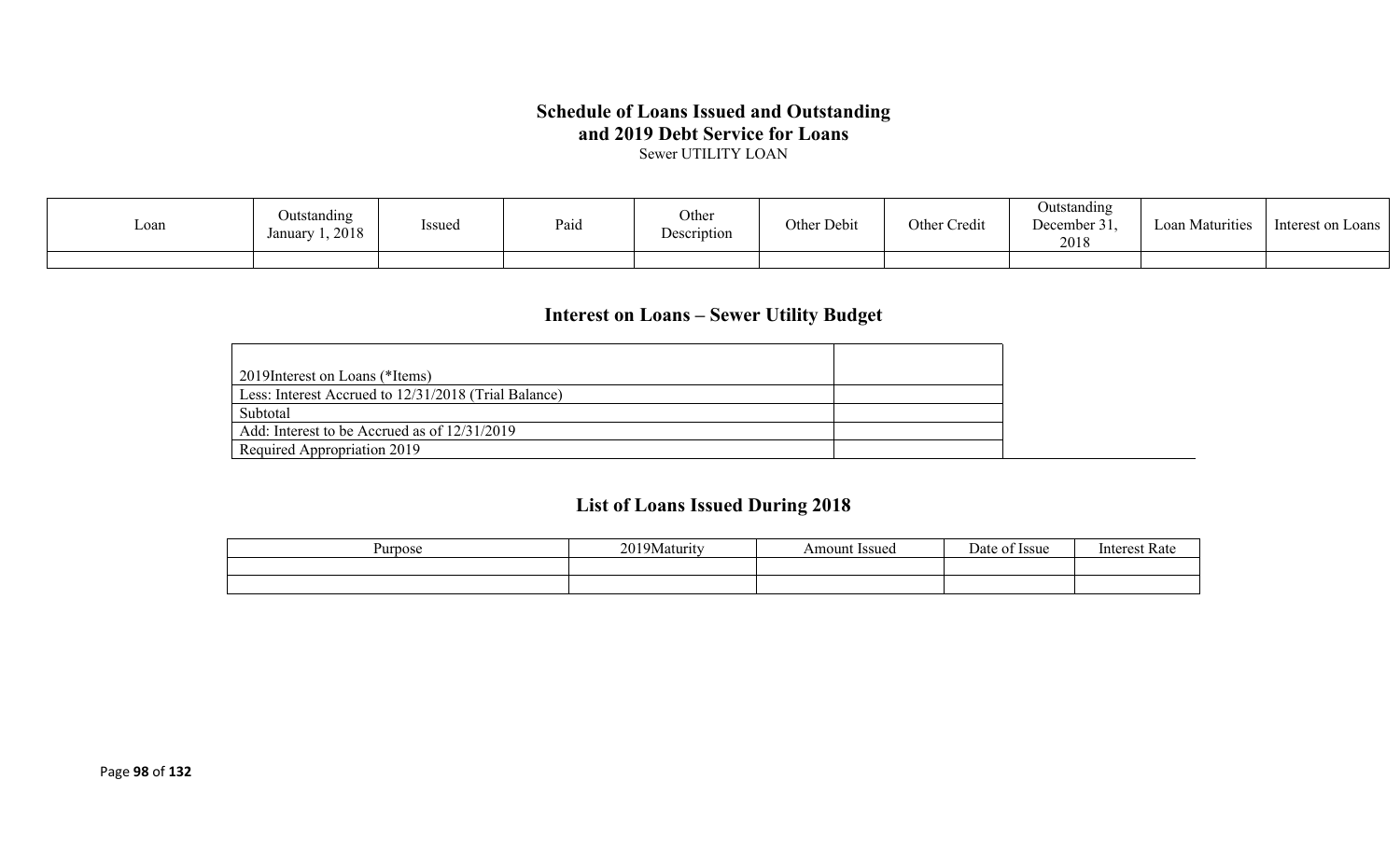## **Debt Service Schedule for Utility Notes (Other than Utility Assessment Notes)**

|                                          | Original Amount | Original Date of | Amount of Note               | Date of   | Rate of  | 2019 Budget Requirement | Date Interest |             |
|------------------------------------------|-----------------|------------------|------------------------------|-----------|----------|-------------------------|---------------|-------------|
| Title or Purpose of the Issue            | Issued          | Issue            | Outstanding Dec.<br>31, 2018 | Maturity  | Interest | For Principal           | For Interest  | Computed to |
| Ord. 1073 Improvements to the            |                 |                  |                              |           |          |                         |               |             |
| Municipal Sewer Utility                  | 85,500.00       | 9/10/2010        | 20,000.00                    | 7/30/2019 | 2.75     | 11,000.00               | 550.00        | 7/30/2019   |
| Ord. 1131/1137 Purchase and Installation |                 |                  |                              |           |          |                         |               |             |
| of Public Works Generator and            |                 |                  |                              |           |          |                         |               |             |
| Replacement of Public Works Fueling      |                 |                  |                              |           |          |                         |               |             |
| Station                                  | 47,500.00       | 7/29/2014        | 38,300.00                    | 7/30/2019 | 2.75     | 1,637.93                | 1,053.25      | 7/30/2019   |
| Ord. 1131/1137 Purchase and Installation |                 |                  |                              |           |          |                         |               |             |
| of Public Works Generator and            |                 |                  |                              |           |          |                         |               |             |
| Replacement of Public Works Fueling      |                 |                  |                              |           |          |                         |               |             |
| Station                                  | 47,500.00       | 7/28/2015        | 40,000.00                    | 7/30/2019 | 2.75     | 1,637.93                | 1,100.00      | 7/30/2019   |
|                                          | 180,500.00      |                  | 98,300.00                    |           |          | 14,275.86               | 2,703.25      |             |

| Important: If there is more than one utility in the municipality, identify each note.              | <b>INTERST ON NOTES - Sewer UTILITY BUDGET</b>       |          |
|----------------------------------------------------------------------------------------------------|------------------------------------------------------|----------|
|                                                                                                    | 2019 Interest on Notes                               | 2,703.25 |
| All notes with an original date of issue of 2016 or prior require one legal payable installment to | Less: Interest Accrued to 12/31/2018 (Trial Balance) | 1,133.14 |
| be budgeted if it is contemplated that such notes will be renewed in 2019 or written intent of     | Subtotal                                             | 1,570.11 |
| permanent financing submitted.                                                                     | Add: Interest to be Accrued as of 12/31/2019         | 1,244.24 |
| ** If interest on note is financed by ordinance, designate same, otherwise an amount must be       |                                                      |          |
| included in this column.                                                                           | Required Appropriation - 2019                        | 2,814.35 |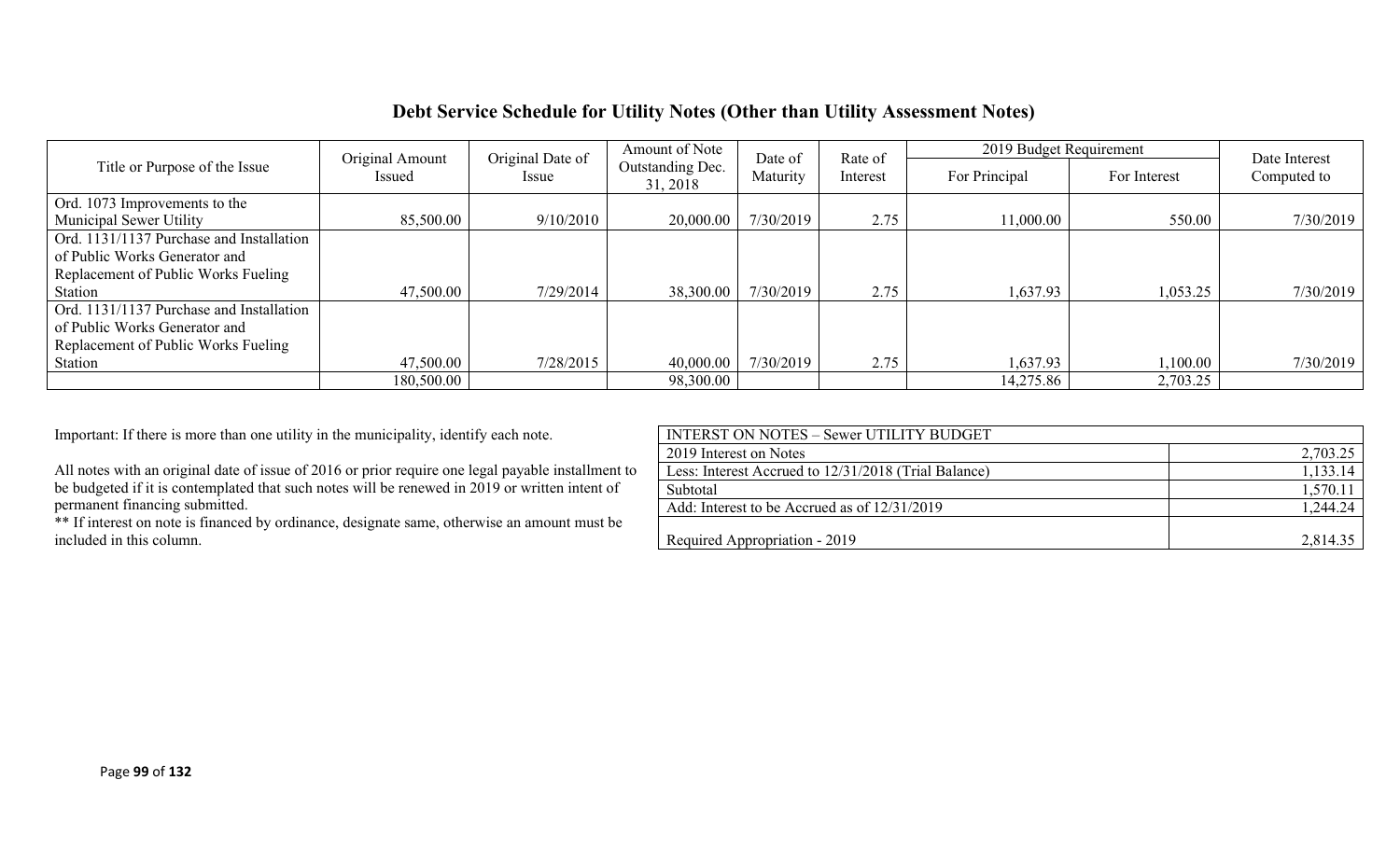## **Debt Service Schedule for Utility Assessment Notes**

|                           | Original Amount | Original Date of<br>Issue | Amount of Note               | Date of<br>Maturity | Rate of<br>Interest | 2019 Budget Requirement |              | <b>Interest Computed</b> |
|---------------------------|-----------------|---------------------------|------------------------------|---------------------|---------------------|-------------------------|--------------|--------------------------|
| Title or Purpose of Issue | Issued          |                           | Outstanding Dec.<br>31, 2018 |                     |                     | For Principal           | For Interest | to (Insert Date)         |
|                           |                 |                           |                              |                     |                     |                         |              |                          |
|                           |                 |                           |                              |                     |                     |                         |              |                          |

Important: If there is more than one utility in the municipality, identify each note.

Utility Assessment Notes with an original date of issue of December 31, 2016 or prior require one legally payable installment to be budgeted in the 2019 Dedicated Utility Assessment Budget if it is contemplated that such notes will be renewed in 2019 or written intent of permanent financing submitted with statement.

\*\* Interest on Utility Assessment Notes must be included in the Utility Budget appropriation "Interest on Notes".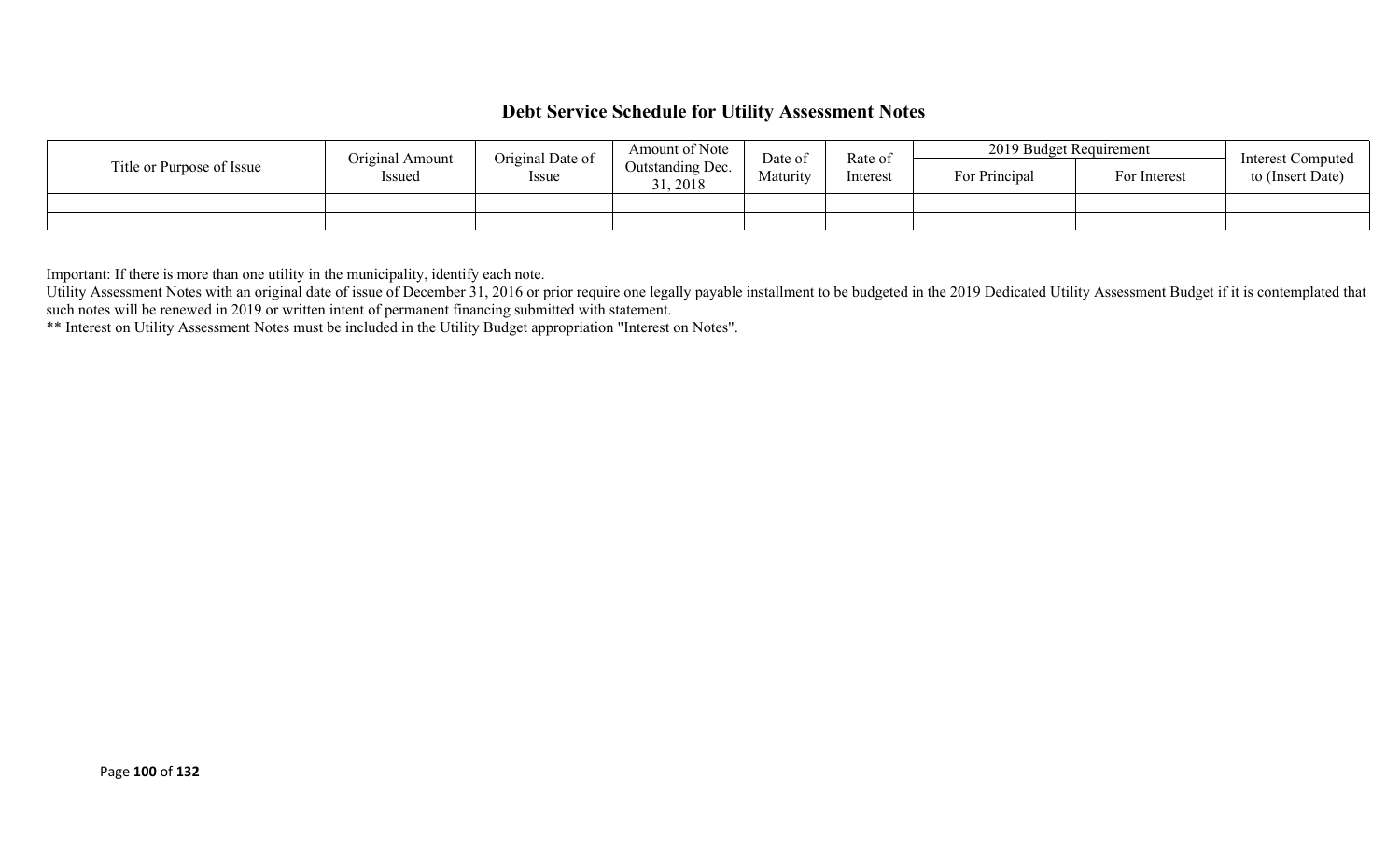# **Schedule of Capital Lease Program Obligations**

|                                              | Amount of Obligation      | 2019 Budget Requirement |                   |  |
|----------------------------------------------|---------------------------|-------------------------|-------------------|--|
| Purpose                                      | Outstanding Dec. 31, 2018 | For Principal           | For Interest/Fees |  |
| Leases approved by LFB after July 1, 2007    |                           |                         |                   |  |
|                                              |                           |                         |                   |  |
| Subtotal                                     |                           |                         |                   |  |
| Leases approved by LFB prior to July 1, 2007 |                           |                         |                   |  |
|                                              |                           |                         |                   |  |
|                                              |                           |                         |                   |  |
| Subtotal                                     |                           |                         |                   |  |
| Total                                        |                           |                         |                   |  |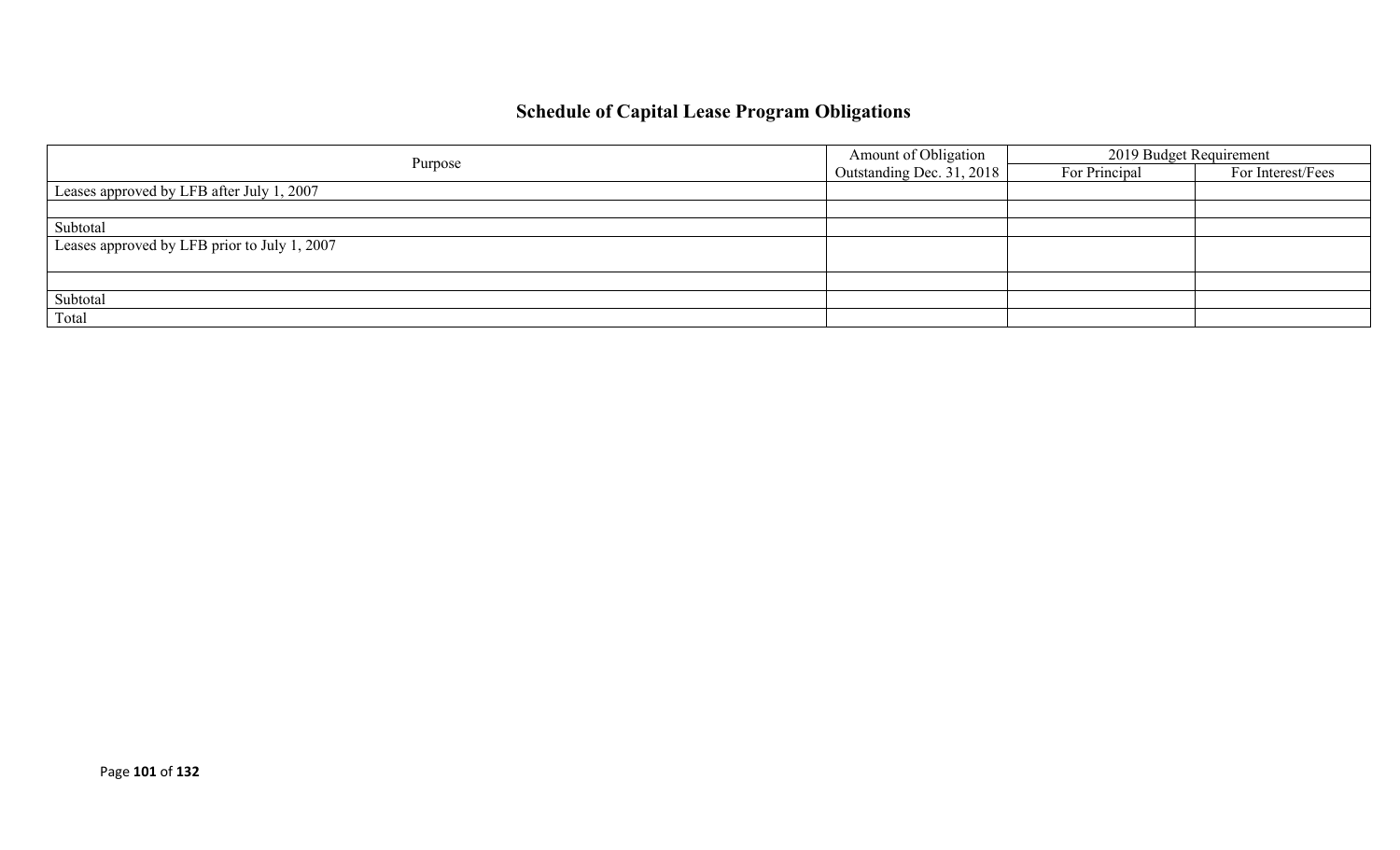# **Schedule of Improvement Authorizations (Utility Capital Fund)**

| <b>IMPROVEMENTS</b>                 |          | Balance - January 1, 2018 |                     | Refunds, Transfers |          |                | Balance December 31, 2018 |             |
|-------------------------------------|----------|---------------------------|---------------------|--------------------|----------|----------------|---------------------------|-------------|
| Specify each authorization by       |          |                           | 2018 Authorizations | and Encumbrances   | Expended | Authorizations |                           |             |
| purpose. Do not merely designate    | Funded   | Unfunded                  |                     |                    |          | Canceled       | Funded                    | Unfunded    |
| by a code number                    |          |                           |                     |                    |          |                |                           |             |
| Ord. 1131/1137 Purchase and         |          |                           |                     |                    |          |                |                           |             |
| Installation of Public Works        |          |                           |                     |                    |          |                |                           |             |
| Generator and Replacement of        |          |                           |                     |                    |          |                |                           |             |
| <b>Public Works Fueling Station</b> | $0.00\,$ | 35,242.53                 |                     |                    | 104.82   |                |                           | 35, 137. 71 |
| Total                               | $0.00\,$ | 35,242.53                 |                     |                    | 104.82   |                |                           | 35,137.71   |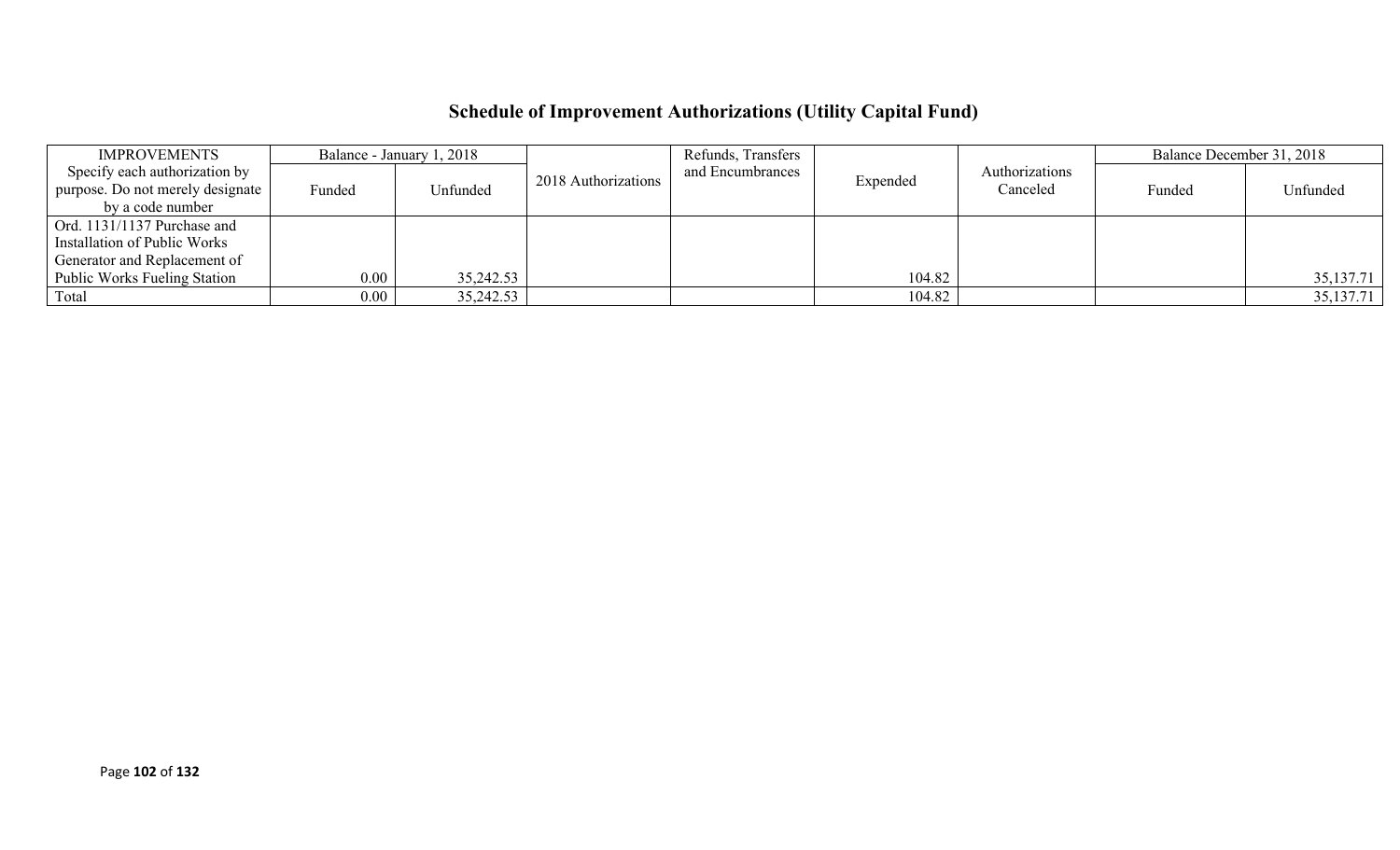### **Sewer Utility Capital Surplus** SCHEDULE OF CAPITAL IMPROVEMENT FUND

|                                                                                   | Debit     | Credit    |
|-----------------------------------------------------------------------------------|-----------|-----------|
| Appropriated to Finance Improvement Authorizations (Debit)                        |           |           |
| Balance January 1, CY (Credit)                                                    |           | 38,500.00 |
| Improvement Authorizations Canceled (financed in whole by the Capital Improvement |           |           |
| Fund) (Credit)                                                                    |           |           |
| Received from CY Budget Appropriation * (Credit)                                  |           | 40,000.00 |
| Balance December 31, 2018                                                         | 78,500.00 |           |
|                                                                                   | 78,500.00 | 78,500.00 |

### **Sewer Utility Capital Surplus**

SCHEDULE OF DOWN PAYMENTS ON IMPROVEMENTS

|                                                            | Debit | Credit |
|------------------------------------------------------------|-------|--------|
| Appropriated to Finance Improvement Authorizations (Debit) |       |        |
| Balance January 1, CY (Credit)                             |       | 0.00   |
| Received from CY Budget Appropriation (Credit)             |       |        |
| Received from CY Emergency Appropriation * (Credit)        |       |        |
| Balance December 31, 2018                                  |       |        |
|                                                            |       |        |

\*The full amount of the 2018 appropriation should be transferred to this account unless the balance of the appropriation is permitted to lapse.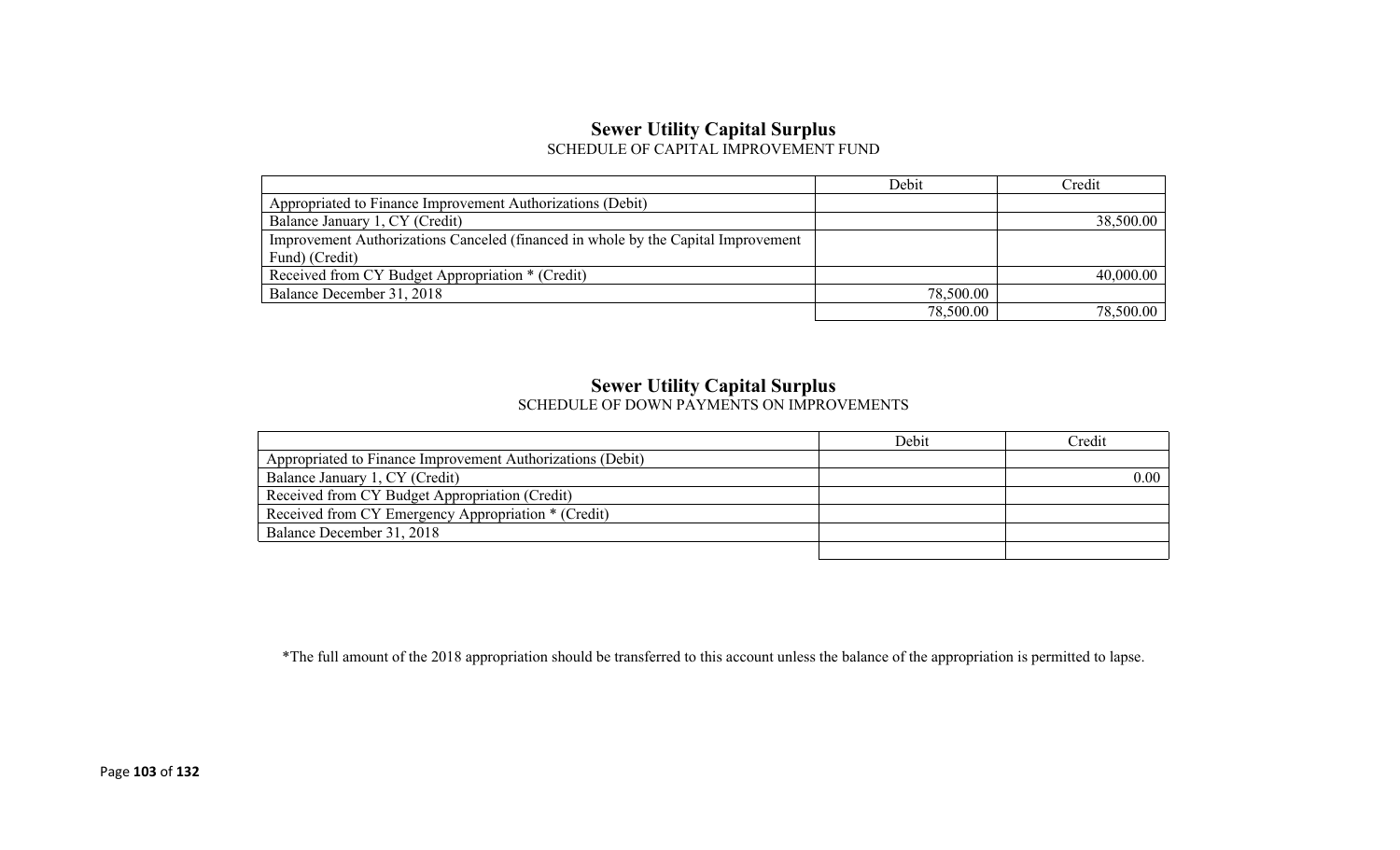#### **Utility Fund** CAPITAL IMPROVEMENTS AUTHORIZED IN 2018 AND DOWN PAYMENTS (N.J.S. 40A:2-11) UTILITIES ONLY

| Purpose | <b>Amount Appropriated</b> | <b>Total Obligations</b><br>Authorized | Down Payment<br>Provided by<br>Ordinance | Amount of Down<br>Payment in Budget of<br>2018 or Prior Years |
|---------|----------------------------|----------------------------------------|------------------------------------------|---------------------------------------------------------------|
|         |                            |                                        |                                          |                                                               |
|         |                            |                                        |                                          |                                                               |

### **Sewer Utility Capital Fund Statement of Capital Surplus** YEAR 2018

|                                                            | Debit     | Credit    |
|------------------------------------------------------------|-----------|-----------|
| Appropriated to CY Budget Revenue (Debit)                  | 17,339.76 |           |
| Appropriated to Finance Improvement Authorizations (Debit) |           |           |
| Balance January 1, CY (Credit)                             |           | 17,339.76 |
| Funded Improvement Authorizations Canceled (Credit)        |           |           |
| Miscellaneous (Credit)                                     |           |           |
| Premium on Sale of Bonds (Credit)                          |           |           |
| Premium on Sale of Notes                                   |           | 667.53    |
| Balance December 31, 2018                                  | 667.53    |           |
|                                                            | 18,007.29 | 18,007.29 |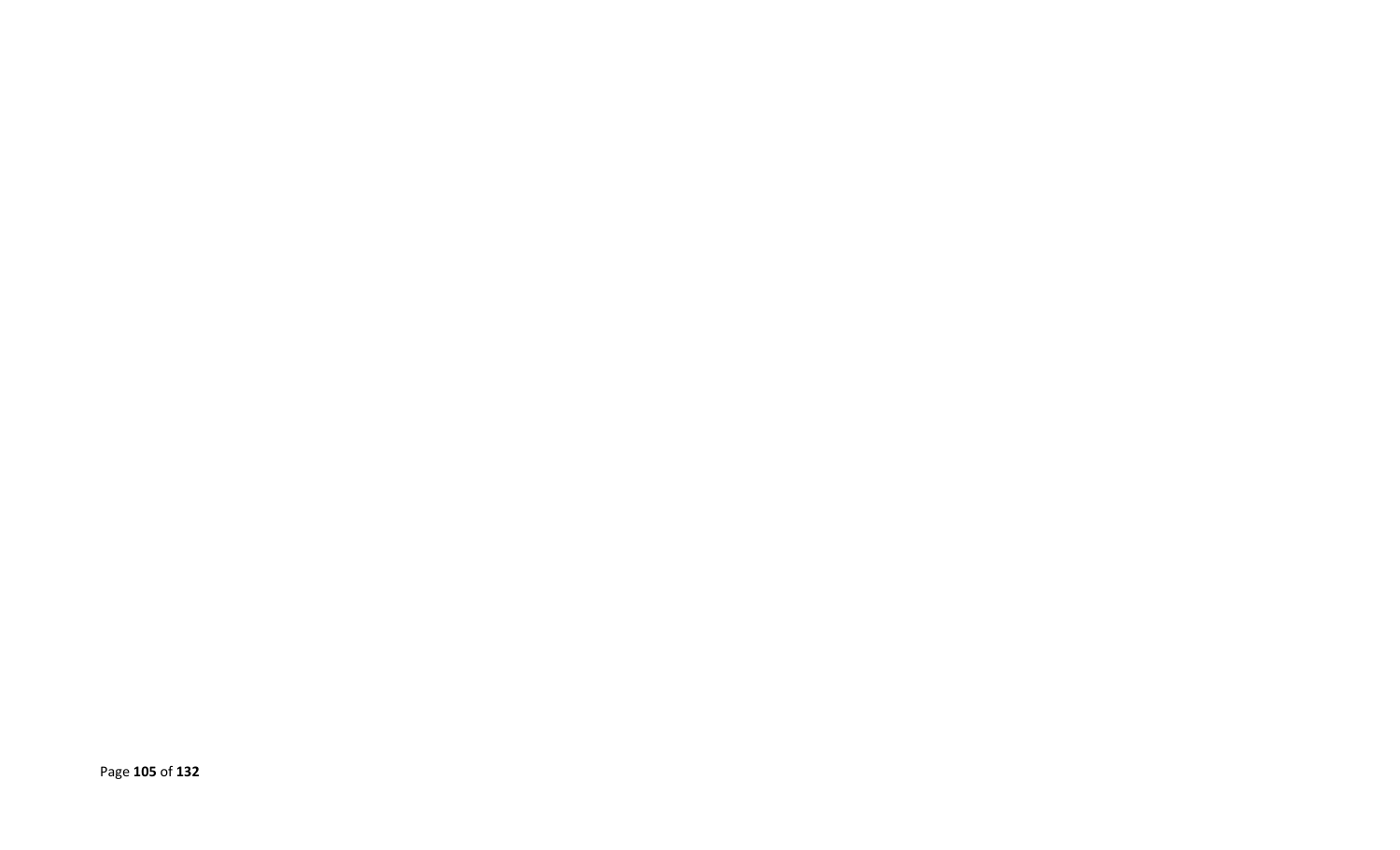UTILITIES ONLY

Note: If no "utility fund" existed on the books of account and if no utility was owned and operated by the municipality during the year 2018, please observe instructions of Sheet 2.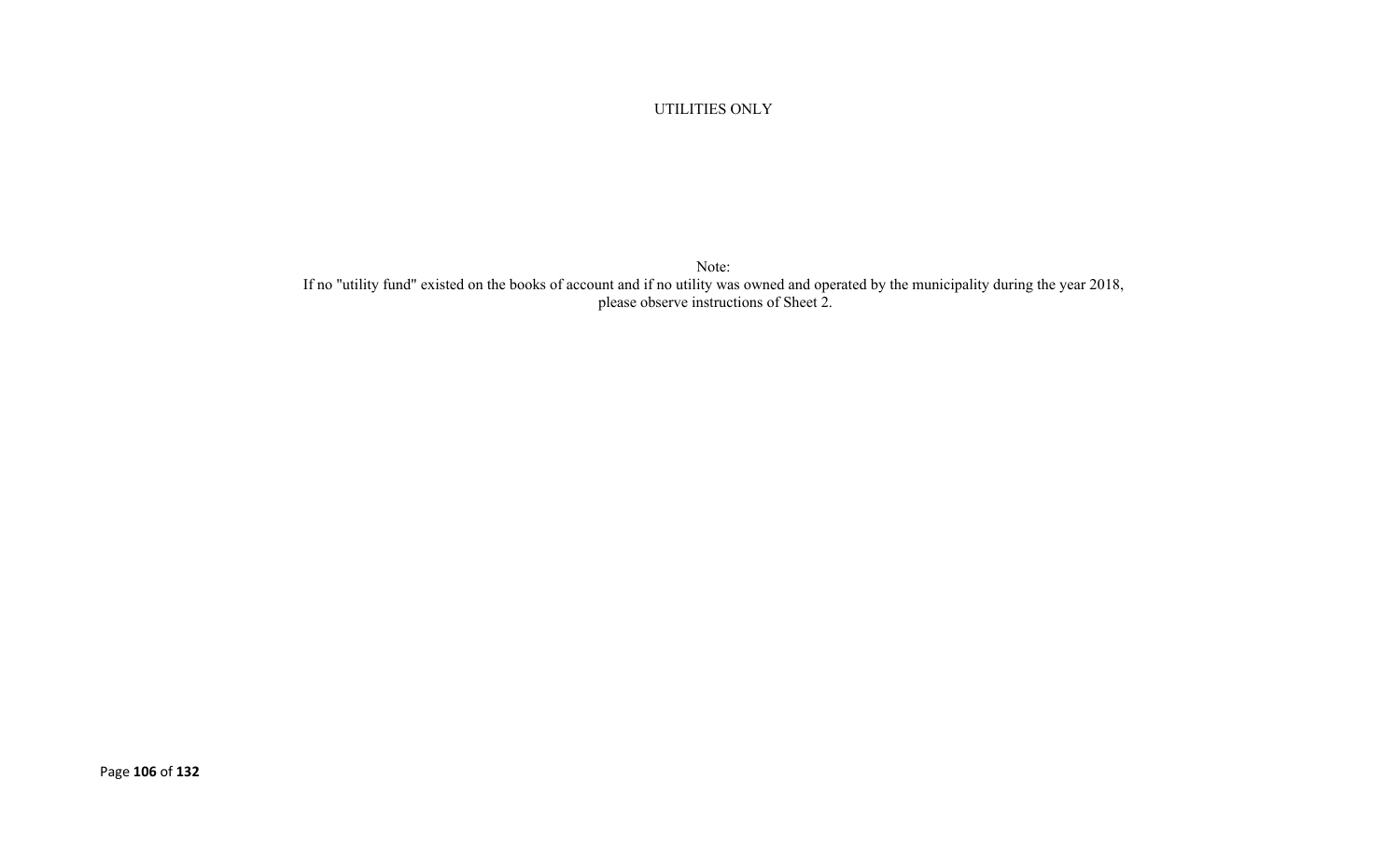#### **Balance Sheet - Water Utility Operating Fund Assets AS OF DECEMBER 31, 2018**

|                                                                                              | 2018                              |  |
|----------------------------------------------------------------------------------------------|-----------------------------------|--|
| Cash:<br>Cash<br>Change Fund<br>Sub Total Cash                                               | 675,574.00<br>50.00<br>675,624.00 |  |
| Investments:                                                                                 |                                   |  |
|                                                                                              |                                   |  |
| Accounts Receivable:<br><b>Consumer Accounts Receivable</b><br>Sub Total Accounts Receivable | 39,964.42<br>39,964.42            |  |
| Interfunds Receivable:                                                                       |                                   |  |
|                                                                                              |                                   |  |
| Deferred Charges                                                                             |                                   |  |
|                                                                                              |                                   |  |
| <b>Total Assets</b>                                                                          | 715,588.42                        |  |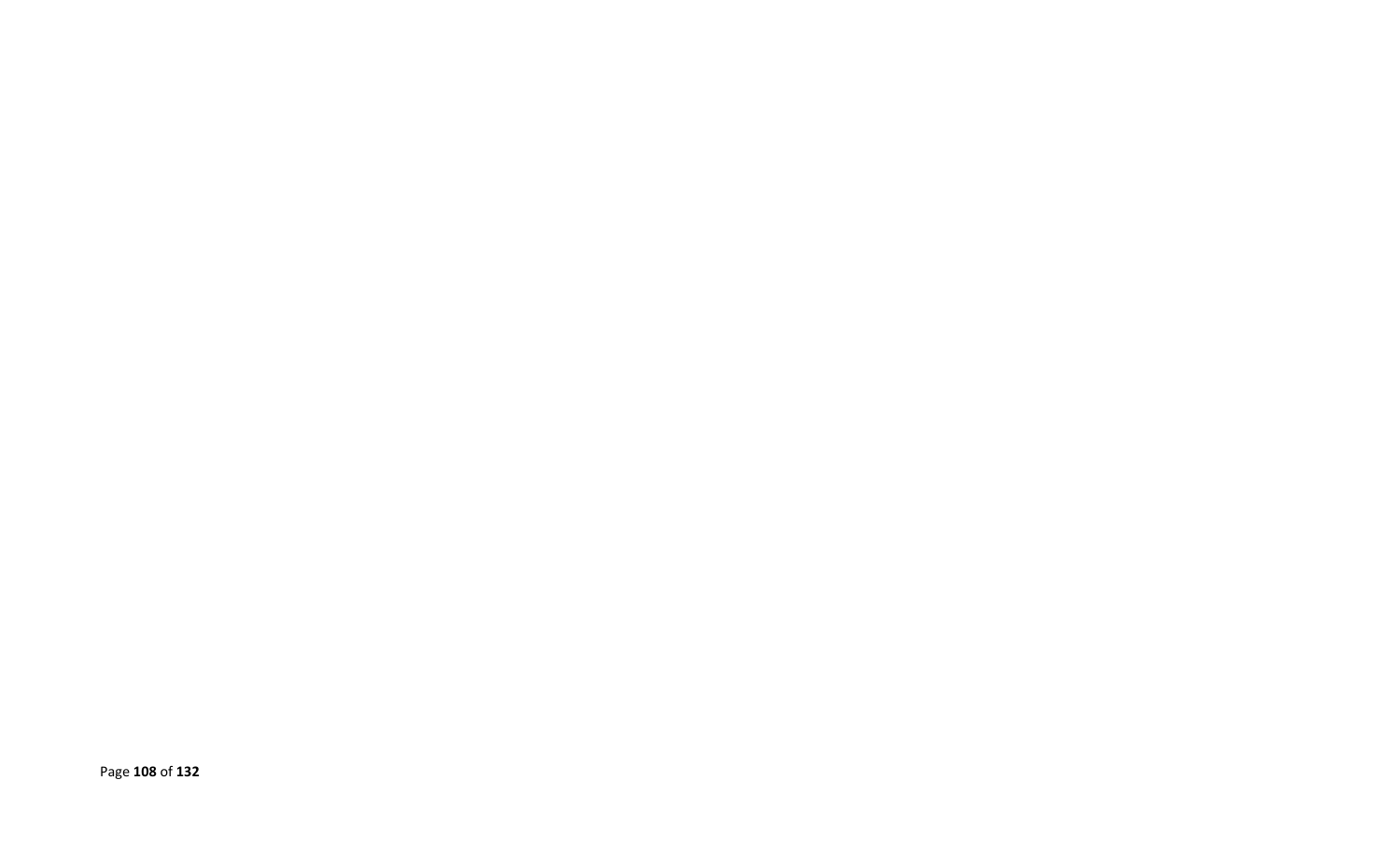#### **Balance Sheet - Water Utility Operating Fund Liabilities, Reserves & Fund Balance AS OF DECEMBER 31, 2018**

|                                                   | 2018       |  |
|---------------------------------------------------|------------|--|
|                                                   |            |  |
|                                                   |            |  |
| Liabilities:                                      |            |  |
| Encumbrances Payable                              | 45,324.54  |  |
| <b>Appropriation Reserves</b>                     | 38,744.86  |  |
| Water Overpayments                                | 5,126.63   |  |
| Accrued Interest on Bonds, Loans and Notes        | 10,238.81  |  |
| <b>Total Liabilities</b>                          | 99,434.84  |  |
|                                                   |            |  |
| Fund Balance:                                     |            |  |
| Reserve for Consumer Accounts and Lien Receivable | 39,964.42  |  |
| Fund Balance                                      | 576,189.16 |  |
| <b>Total Utility Fund</b>                         | 715,588.42 |  |
|                                                   |            |  |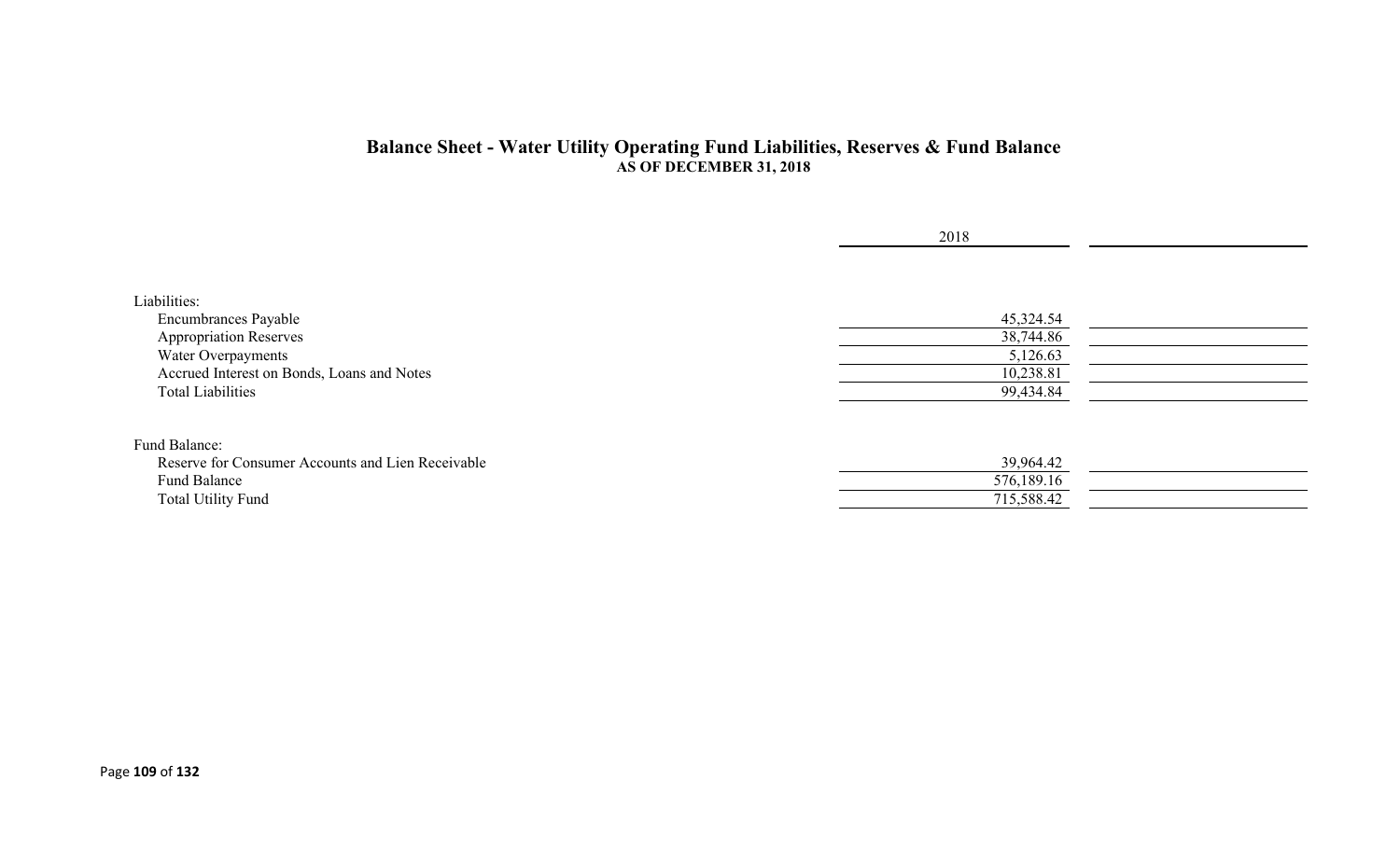#### **Balance Sheet - Water Utility Capital Fund Assets AS OF DECEMBER 31, 2018**

|                                                                           | 2018                          |  |
|---------------------------------------------------------------------------|-------------------------------|--|
| Cash:<br>Cash<br>Sub Total Cash                                           | 497,008.22<br>497,008.22      |  |
| <b>Accounts Receivable:</b><br>Fixed Capital                              | 7,843,558.39                  |  |
| Fixed Capital Authorized and Uncompleted<br>Sub Total Accounts Receivable | 2,492,250.00<br>10,335,808.39 |  |
| <b>Total Assets</b>                                                       | 10,832,816.61                 |  |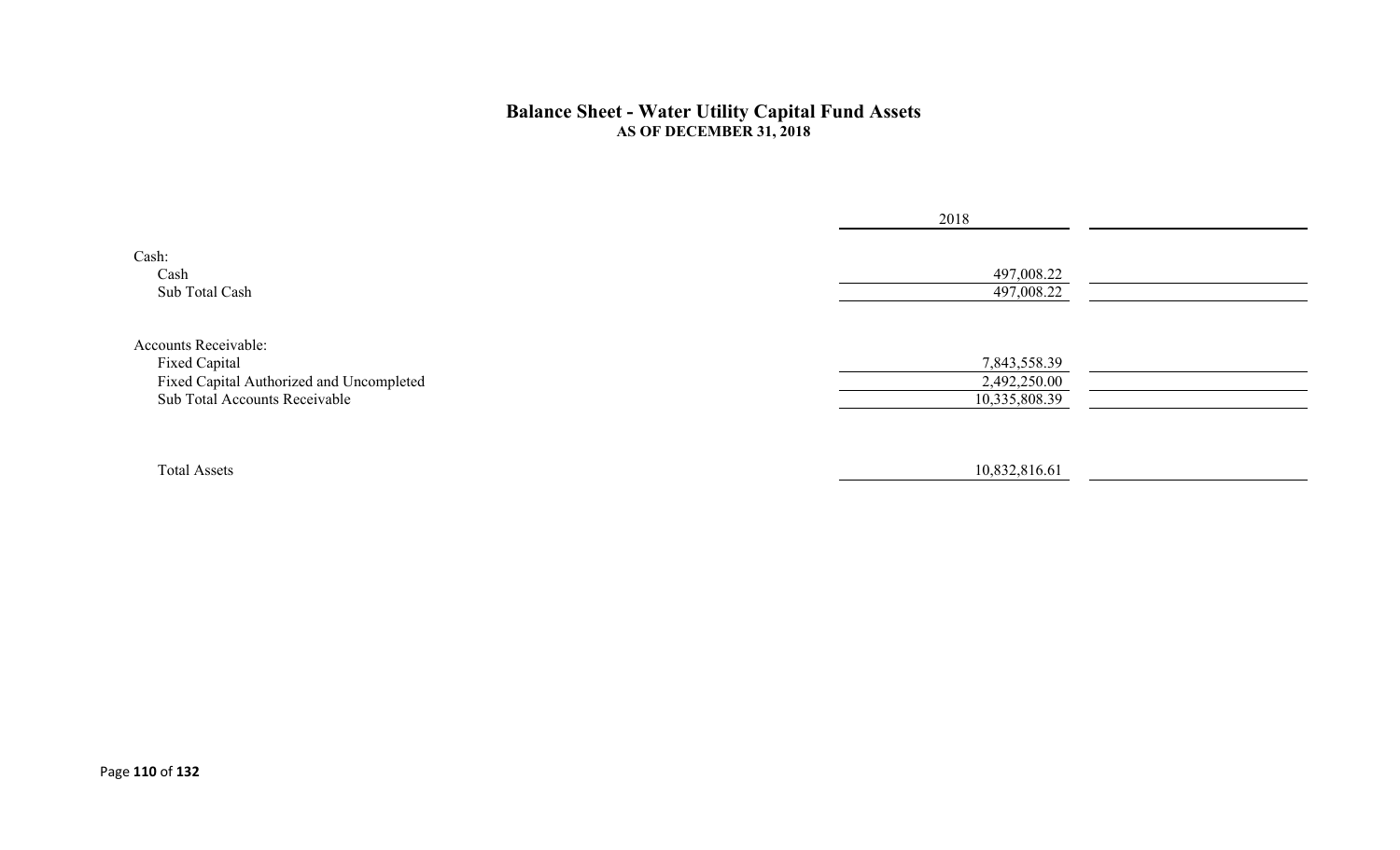#### **Balance Sheet - Water Utility Capital Fund Liabilities, Reserves & Fund Balance AS OF DECEMBER 31, 2018**

|                                             | 2018          |  |
|---------------------------------------------|---------------|--|
| Liabilities:                                |               |  |
| Improvement Authorizations - Funded         | 99,104.82     |  |
| Improvement Authorizations - Unfunded       | 279,539.18    |  |
| Serial Bonds Payable                        | 1,710,000.00  |  |
| <b>Bond Anticipation Notes Payable</b>      | 64,000.00     |  |
| NJ Environmental Trust Infrastructure Loan  | 1,049,999.73  |  |
| Contracts Payable                           | 45,449.81     |  |
| Reserve for FEMA                            | 258,100.98    |  |
| <b>Reserve for Water Meters</b>             | 20,427.60     |  |
| Reserve to Pay Notes                        | 1,296.48      |  |
| Capital Improvement Fund                    | 77,970.00     |  |
| Reserve for Amortization                    | 6,133,559.26  |  |
| Deferred Reserve for Amortization           | 1,088,490.27  |  |
| <b>Total Liabilities</b>                    | 10,827,938.13 |  |
|                                             |               |  |
|                                             |               |  |
| Total Liabilities, Reserves & Fund Balance: |               |  |
| Capital Surplus                             | 4,878.48      |  |
| Total Liabilities, Reserves and Surplus     | 10,832,816.61 |  |
|                                             |               |  |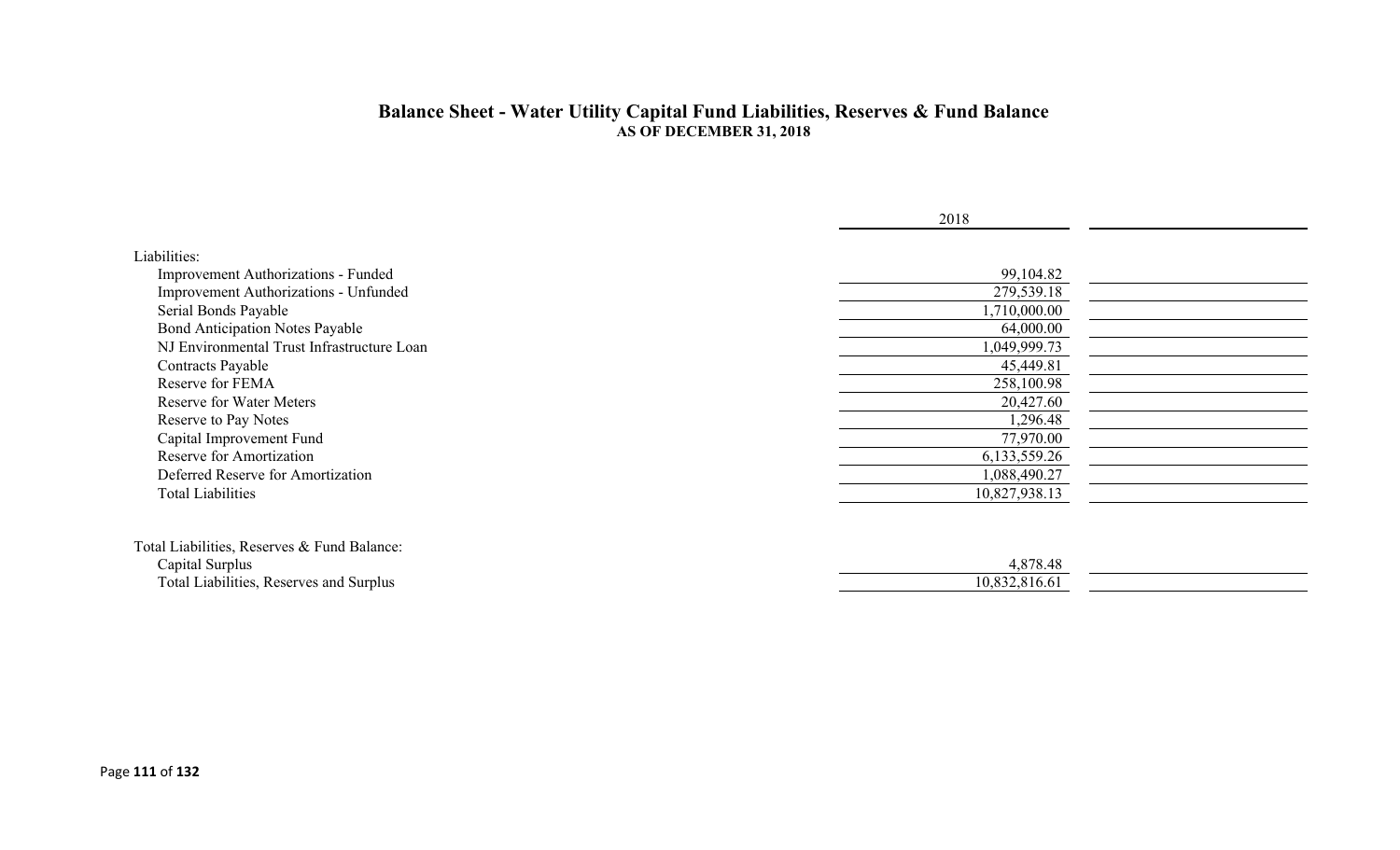#### **Balance Sheet - Water Utility Assessment Fund AS OF DECEMBER 31, 2018**

2018

Assets:

Liabilities and Reserves:

Liabilities, Reserves, and Fund Balance: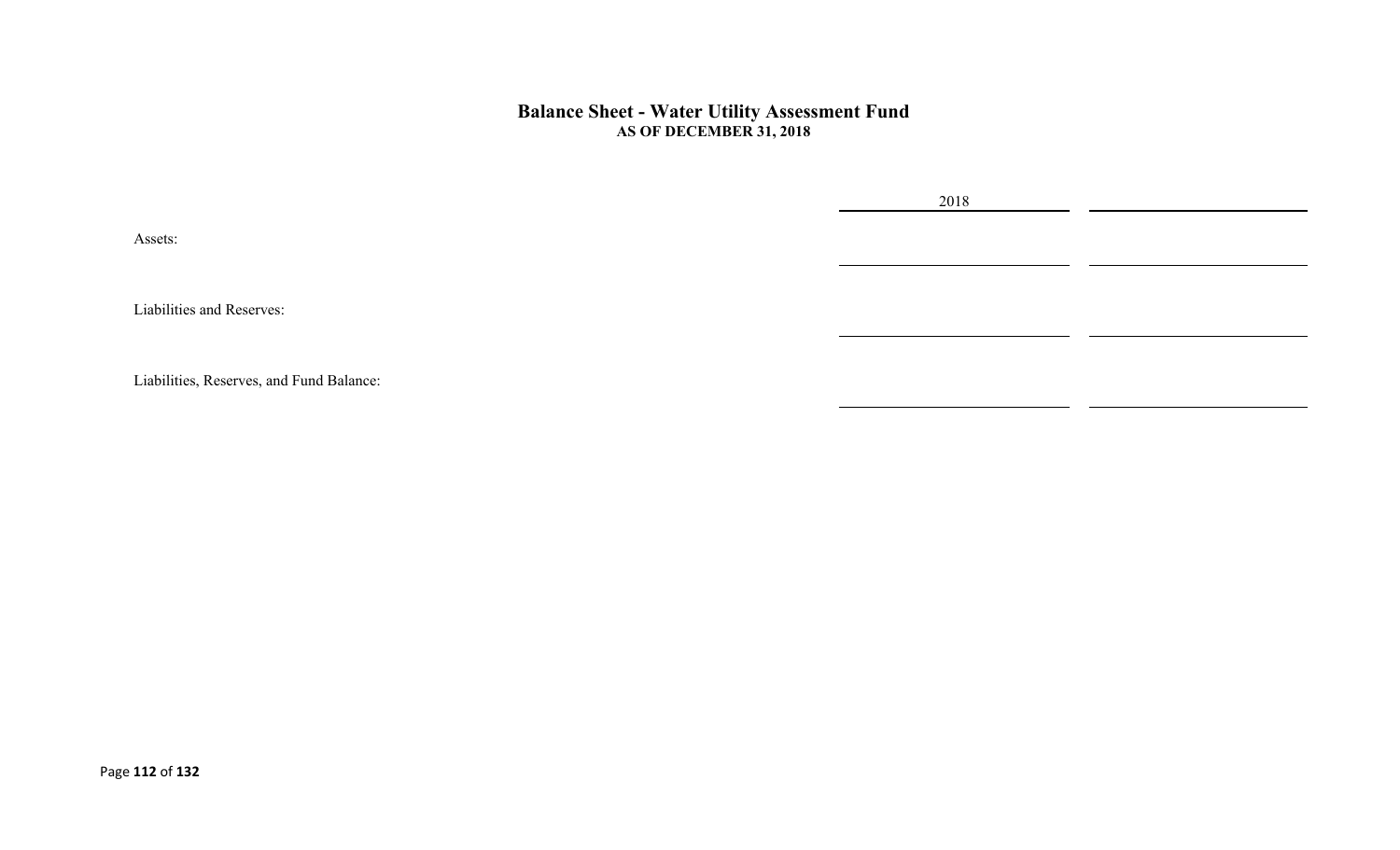### **Analysis of Water Utility Assessment Trust Cash and Investments Pledged to Liabilities and Surplus**

|                                                                 |                                       |                                                     | Receipts |               |                              |          |
|-----------------------------------------------------------------|---------------------------------------|-----------------------------------------------------|----------|---------------|------------------------------|----------|
| Title of Liability to which Cash and Investments are<br>Pledged | <b>Audit Balance</b><br>Dec. 31, 2017 | Assessments and<br><b>Operating Budget</b><br>Liens | Other    | Disbursements | <b>Balance Dec. 31, 2018</b> |          |
| Assessment Serial Bond Issues:                                  |                                       |                                                     |          |               |                              |          |
|                                                                 |                                       |                                                     |          |               |                              |          |
| <b>Assessment Bond Anticipation Notes</b>                       |                                       |                                                     |          |               |                              |          |
| <b>Trust Surplus</b>                                            | 0.00                                  |                                                     |          |               |                              | $0.00\,$ |
| Other Liabilities                                               |                                       |                                                     |          |               |                              |          |
|                                                                 |                                       |                                                     |          |               |                              |          |
| <b>Trust Surplus</b>                                            |                                       |                                                     |          |               |                              |          |
|                                                                 |                                       |                                                     |          |               |                              |          |
| Less Assets "Unfinanced"                                        |                                       |                                                     |          |               |                              |          |
|                                                                 |                                       |                                                     |          |               |                              |          |
| Total                                                           | 0.00                                  |                                                     |          |               |                              | $0.00\,$ |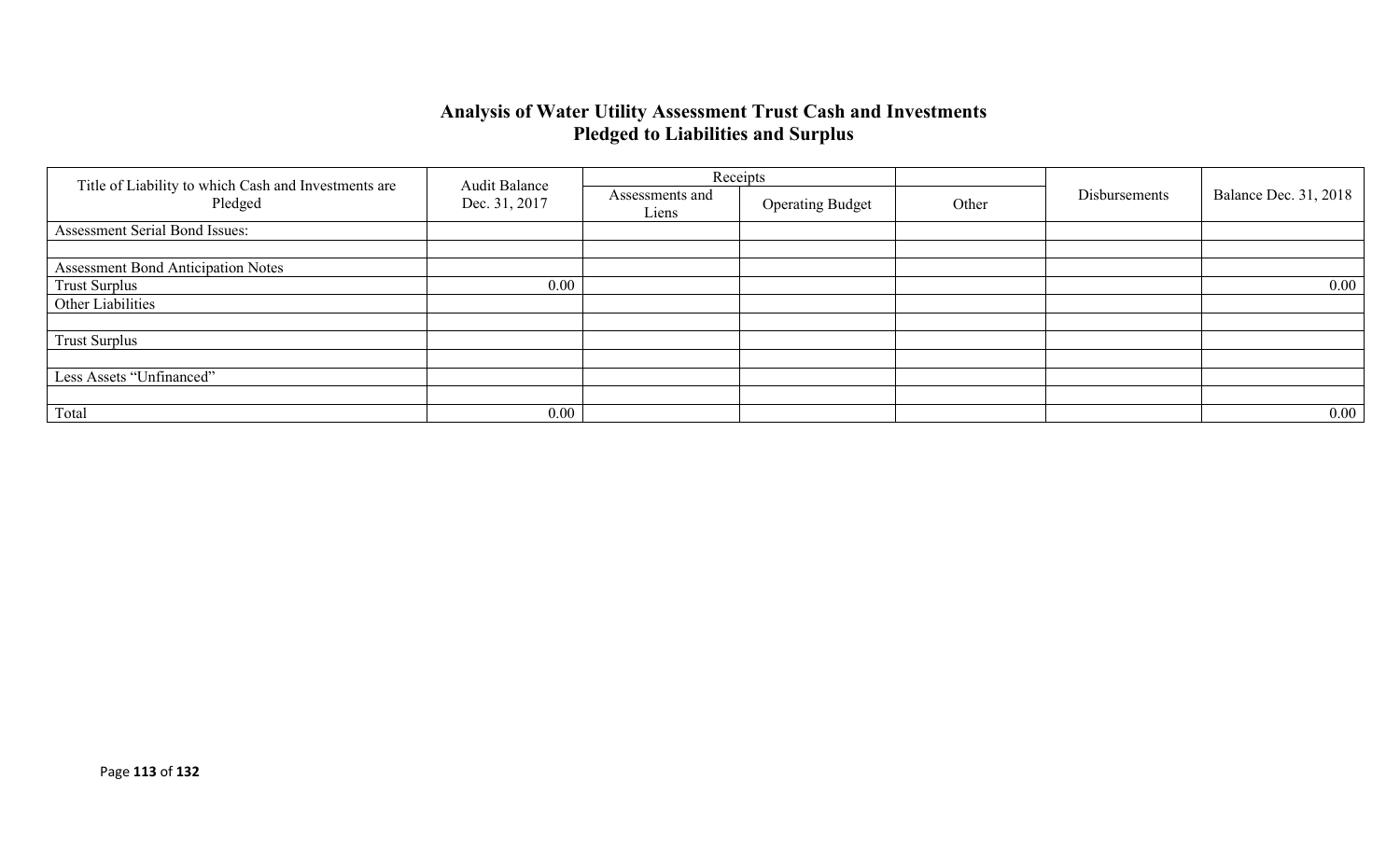### **Schedule of Water Utility Budget - 2018 Budget Revenues**

| Source                                                          | Budget       | Received in Cash | <b>Excess or Deficit</b> |
|-----------------------------------------------------------------|--------------|------------------|--------------------------|
| <b>Operating Surplus Anticipated</b>                            | 210,850.00   | 210,850.00       | 0.00                     |
| Operating Surplus Anticipated with Consent of Director of Local |              |                  |                          |
| Govt. Services                                                  |              |                  |                          |
| Rents                                                           | 775,000.00   | 799,710.82       | 24,710.82                |
| Miscellaneous Revenue Anticipated                               |              |                  |                          |
| Miscellaneous                                                   |              |                  |                          |
| Fire Hydrant Service                                            | 22,050.00    | 22,050.00        | 0.00                     |
| Reserve for FEMA                                                | 428,000.00   | 428,000.00       | 0.00                     |
| Added by N.J.S.A. 40A:4-87: (List)                              |              |                  |                          |
| Reserve for FEMA                                                | 161,139.54   | 161,139.54       | 0.00                     |
| Subtotal Additional Miscellaneous Revenues                      | 611,189.54   | 611,189.54       | 0.00                     |
| Subtotal                                                        | 1,597,039.54 | 1,621,750.36     | 24,710.82                |
| Deficit (General Budget)                                        |              |                  |                          |
|                                                                 | 1,597,039.54 | 1,621,750.36     | 24,710.82                |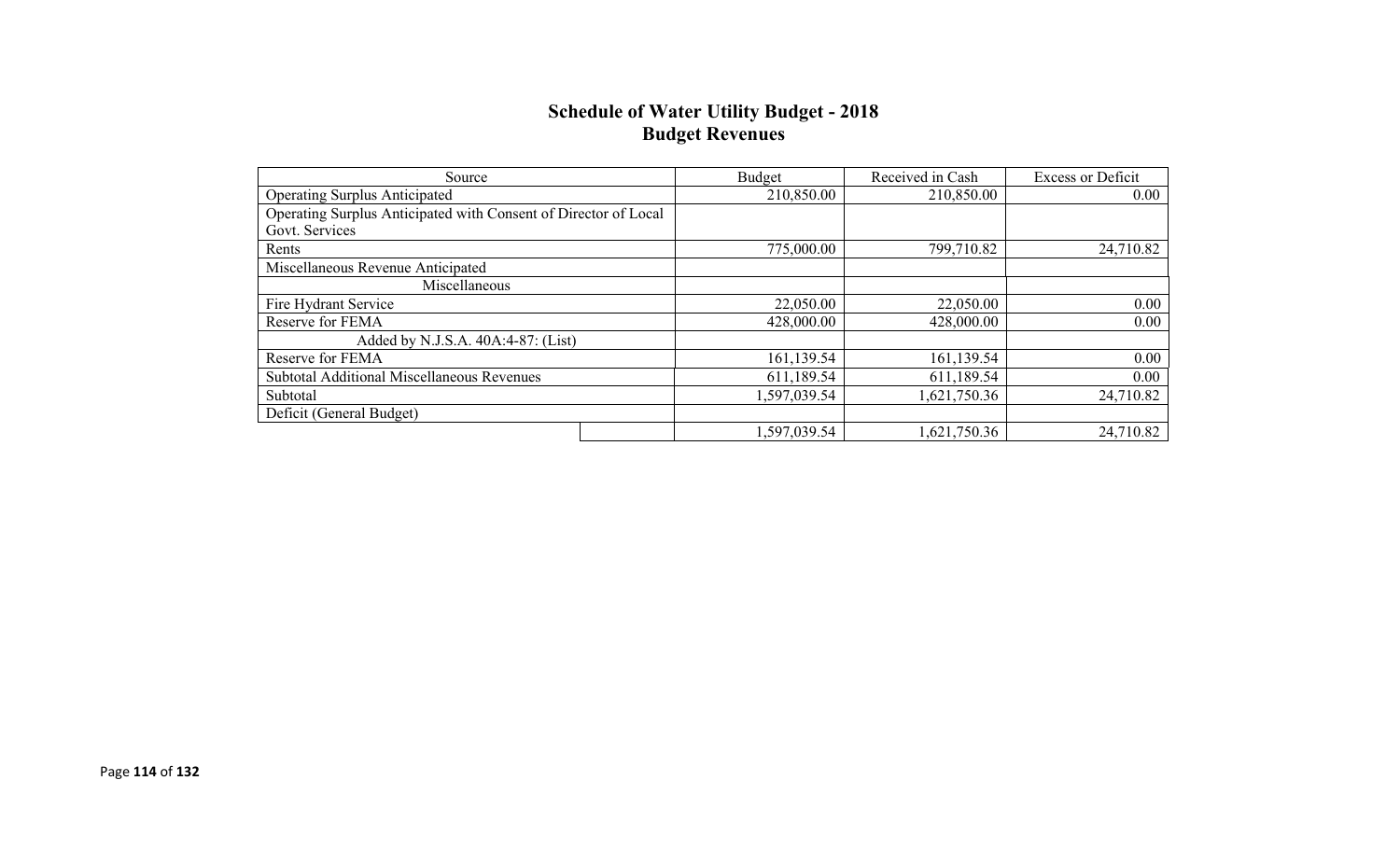# **Statement of Budget Appropriations**

| Appropriations                          |              |
|-----------------------------------------|--------------|
| Adopted 40A:4-87                        | 161,139.54   |
| Adopted Budget                          | 1,435,900.00 |
| <b>Total Appropriations</b>             | 1,597,039.54 |
| Add: Overexpenditures                   |              |
|                                         |              |
| Total Overexpenditures                  |              |
| Total Appropriations & Overexpenditures | 1,597,039.54 |
| <b>Deduct Expenditures</b>              |              |
| Paid or Charged                         | 1,523,896.79 |
| Reserved                                | 38,744.86    |
| Surplus                                 |              |
|                                         |              |
| <b>Total Surplus</b>                    |              |
| Total Expenditure & Surplus             | 1,562,641.65 |
| <b>Unexpended Balance Cancelled</b>     | 34,397.89    |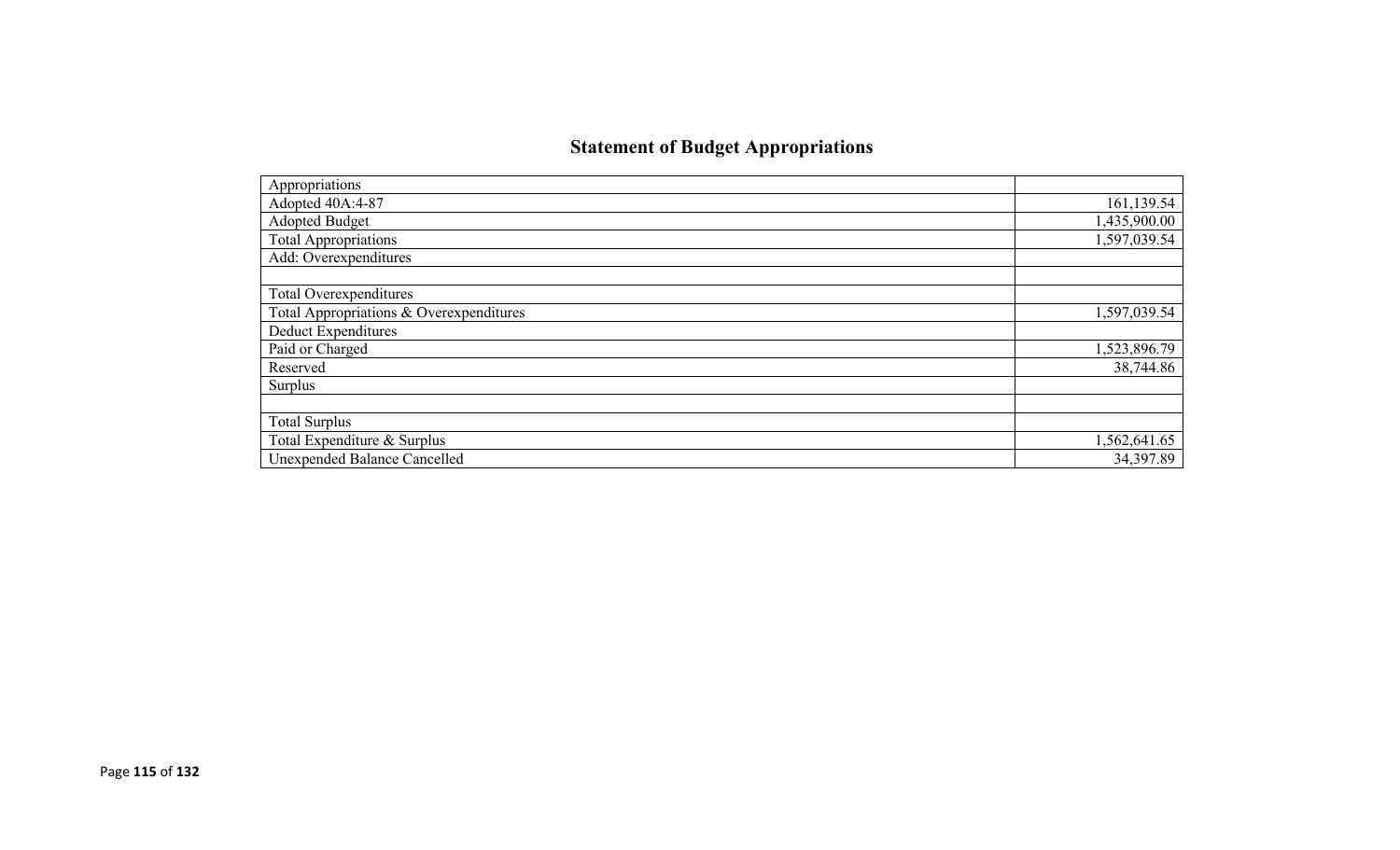### **Statement of 2018 Operation Water Utility**

NOTE: Section 1 of this sheet is required to be filled out ONLY IF the 2018 budget year Water Utility Budget contained either an item of revenue "Deficit (General Budget)" or an item of appropriation "Surplus (General Budget)"

Section 2 should be filled out in every case.

| <b>Section 1:</b>                                                                          |              |              |
|--------------------------------------------------------------------------------------------|--------------|--------------|
| Revenue Realized                                                                           | 1,621,750.36 |              |
| Miscellaneous Revenue Not Anticipated                                                      | 23,032.25    |              |
| <b>Appropriation Reserves Canceled</b><br>2017                                             | 56,925.34    |              |
|                                                                                            |              |              |
|                                                                                            |              |              |
| <b>Total Revenue Realized</b>                                                              |              | 1,701,707.95 |
| Expenditures                                                                               | 1,562,641.65 |              |
| <b>Expended Without Appropriation</b>                                                      |              |              |
| Cash Refund of Prior Year's Revenue                                                        |              |              |
| Overexpenditure of Appropriation Reserves                                                  |              |              |
| <b>Total Expenditures</b>                                                                  | 1,562,641.65 |              |
| Less: Deferred Charges Included in Above "Total Expenditures"                              |              |              |
| Total Expenditures - As Adjusted                                                           |              | 1,562,641.65 |
|                                                                                            |              |              |
| Excess                                                                                     |              | 139,066.30   |
| Balance of "Results of 2017 Operation"                                                     |              |              |
| Remainder= ("Excess in Operations")                                                        | 139,066.30   |              |
| Deficit                                                                                    |              |              |
| Balance of "Results of 2017 Operation" Remainder= ("Operating Deficit - to Trial Balance") | 0.00         |              |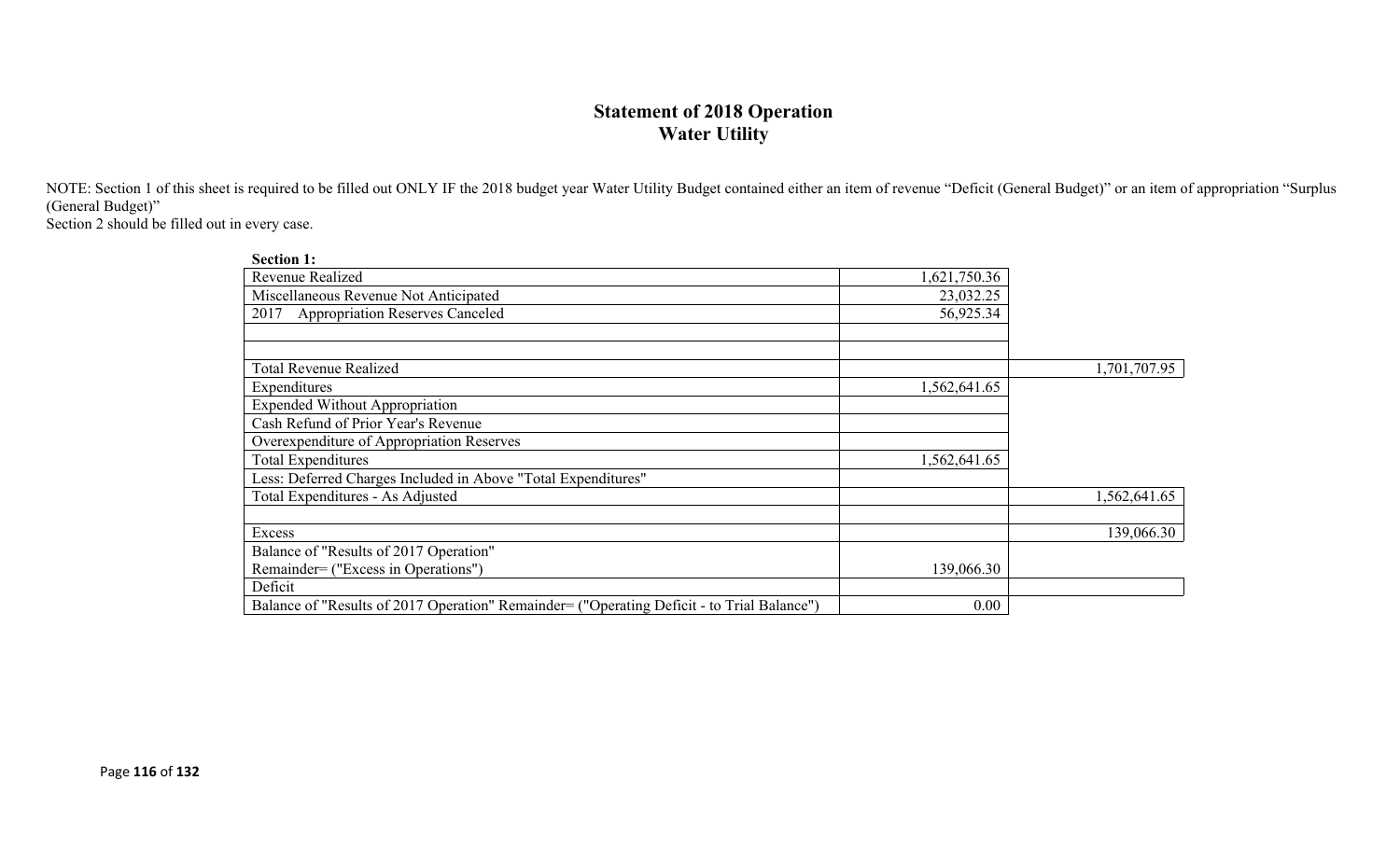#### **Section 2:**

The following Item of 2017 Appropriation Reserves Canceled in 2018 Is Due to the Current Fund TO THE EXTENT OF the amount Received and Due from the General Budget of 2017 for an Anticipated Deficit in the Water Utility for: 2017

| 2017 Appropriation Reserves Canceled in 2018                                              | 56,925.34 |           |
|-------------------------------------------------------------------------------------------|-----------|-----------|
| Less: Anticipated Deficit in 2017 Budget - Amount Received and Due from Current Fund - If |           |           |
| none, check "None" $\boxtimes$                                                            |           |           |
| *Excess (Revenue Realized)                                                                |           | 56,925.34 |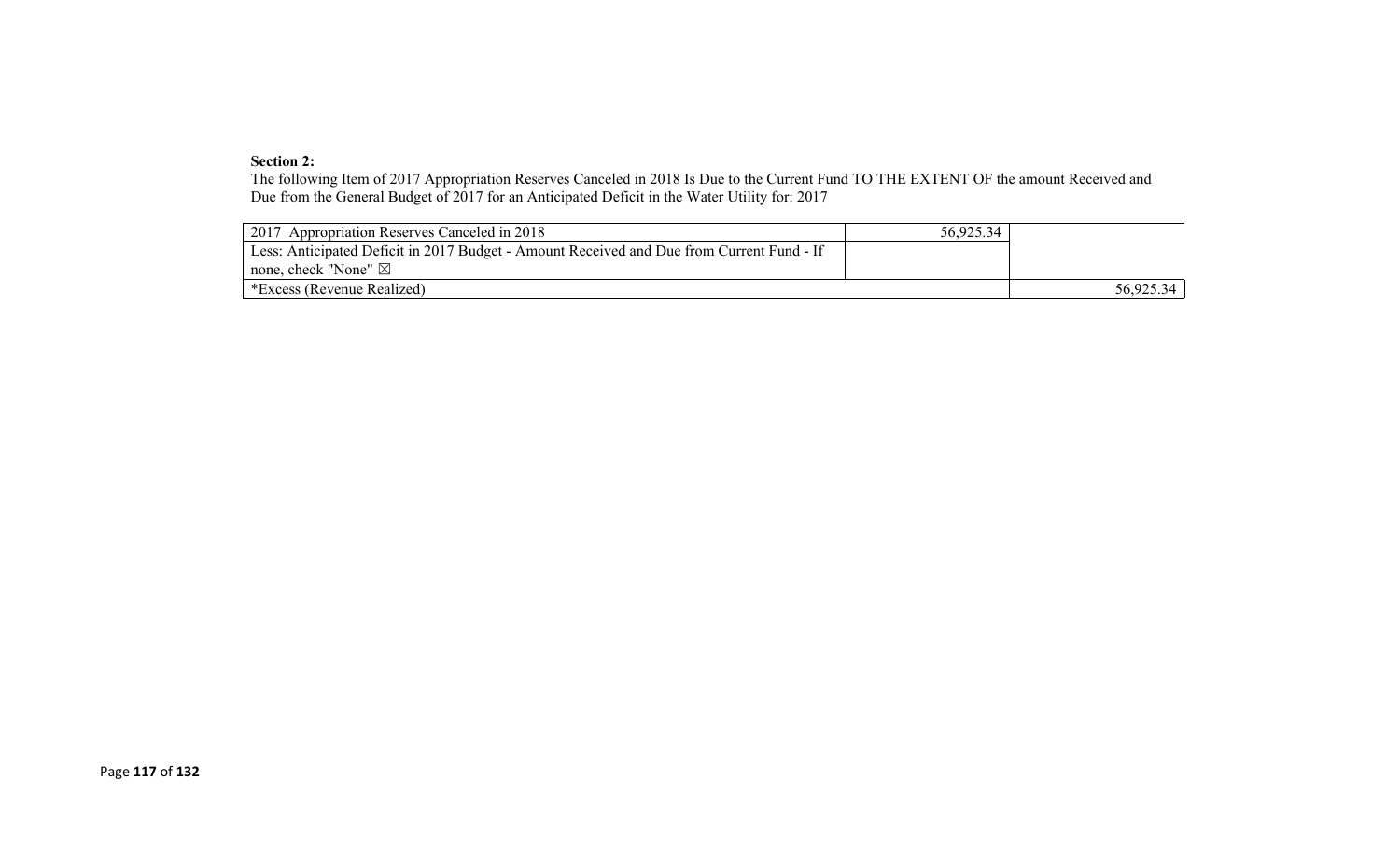# **Results of 2018 Operations – Water Utility**

|                                                    | Debit      | Credit     |
|----------------------------------------------------|------------|------------|
| <b>Cancelled Accounts Payable</b>                  |            | 3,900.00   |
| Deficit in Anticipated Revenue                     |            |            |
| <b>Excess in Anticipated Revenues</b>              |            | 24,710.82  |
| Miscellaneous Revenue Not Anticipated              |            | 23,032.25  |
| Operating Deficit - to Trial Balance               |            |            |
| Unexpended Balances of Appropriations              |            | 34,397.89  |
| Unexpended Balances of PY Appropriation Reserves * |            | 56,925.34  |
| <b>Operating Excess</b>                            | 142,966.30 |            |
| <b>Operating Deficit</b>                           |            |            |
| <b>Total Results of Current Year Operations</b>    | 142,966.30 | 142,966.30 |

# **Operating Surplus– Water Utility**

|                                                                                  | Debit      | Credit     |
|----------------------------------------------------------------------------------|------------|------------|
| Amount Appropriated in CY Budget - Cash                                          | 210,850.00 |            |
| Amount Appropriated in CY Budget with Prior Written Consent of Director of Local |            |            |
| Government Services (Debit)                                                      |            |            |
| Balance January 1, CY (Credit)                                                   |            | 644,072.86 |
| Excess in Results of CY Operations                                               |            | 142,966.30 |
| Balance December 31, 2018                                                        | 576,189.16 |            |
| <b>Total Operating Surplus</b>                                                   | 787,039.16 | 787,039.16 |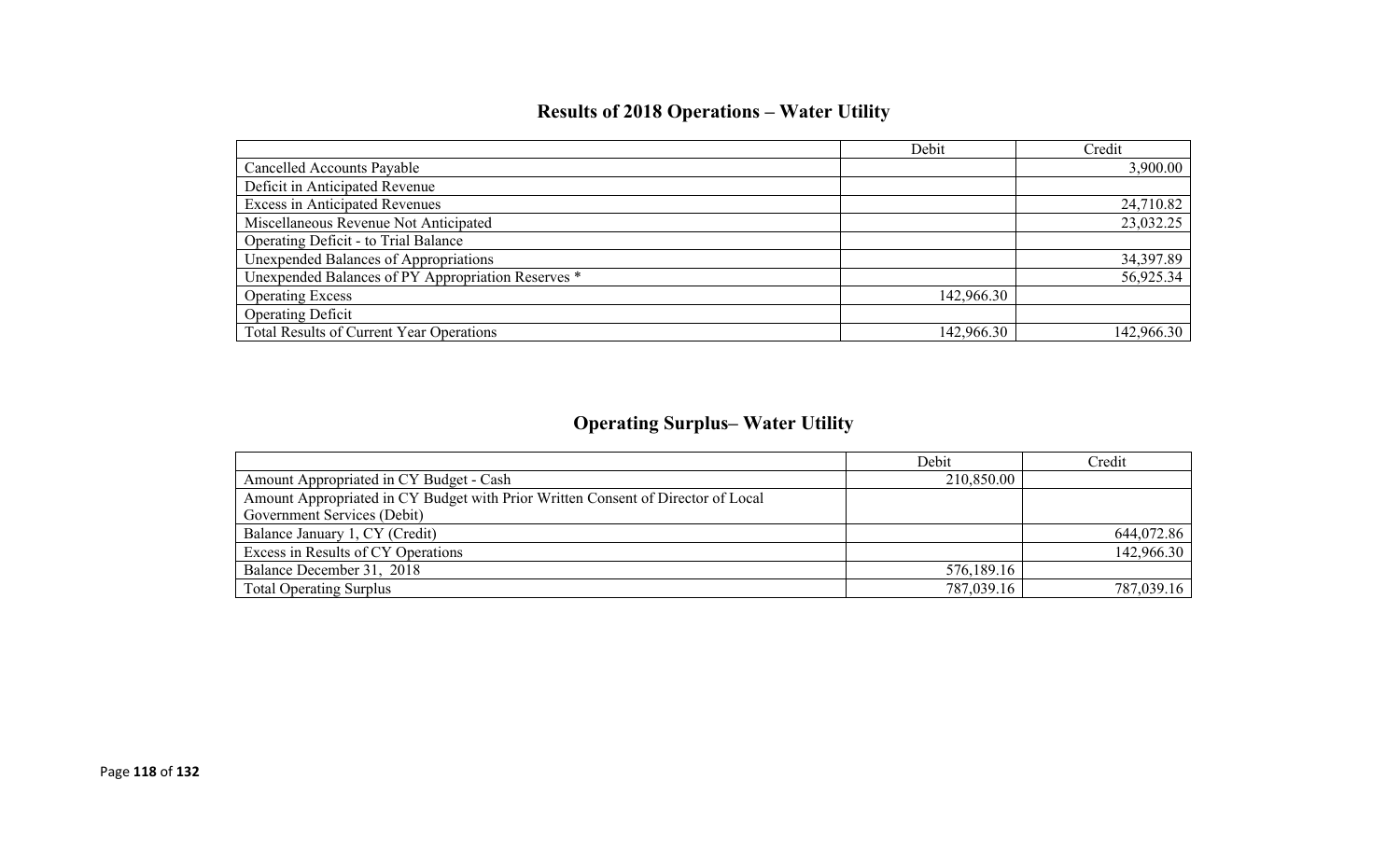### **Analysis of Balance December 31, 2018 (From Utility – Trial Balance)**

| Cash                                                          |      | 675,624.00 |
|---------------------------------------------------------------|------|------------|
| Investments                                                   |      |            |
| <b>Interfund Accounts Receivable</b>                          |      |            |
| Subtotal                                                      |      | 675,624.00 |
| Deduct Cash Liabilities Marked with "C" on Trial Balance      |      | 99,434.84  |
| Operating Surplus Cash or (Deficit in Operating Surplus Cash) |      | 576,189.16 |
| Other Assets Pledged to Operating Surplus*                    |      |            |
| Deferred Charges #                                            |      |            |
| Operating Deficit #                                           | 0.00 |            |
| <b>Total Other Assets</b>                                     |      | 0.00       |
|                                                               |      | 576,189.16 |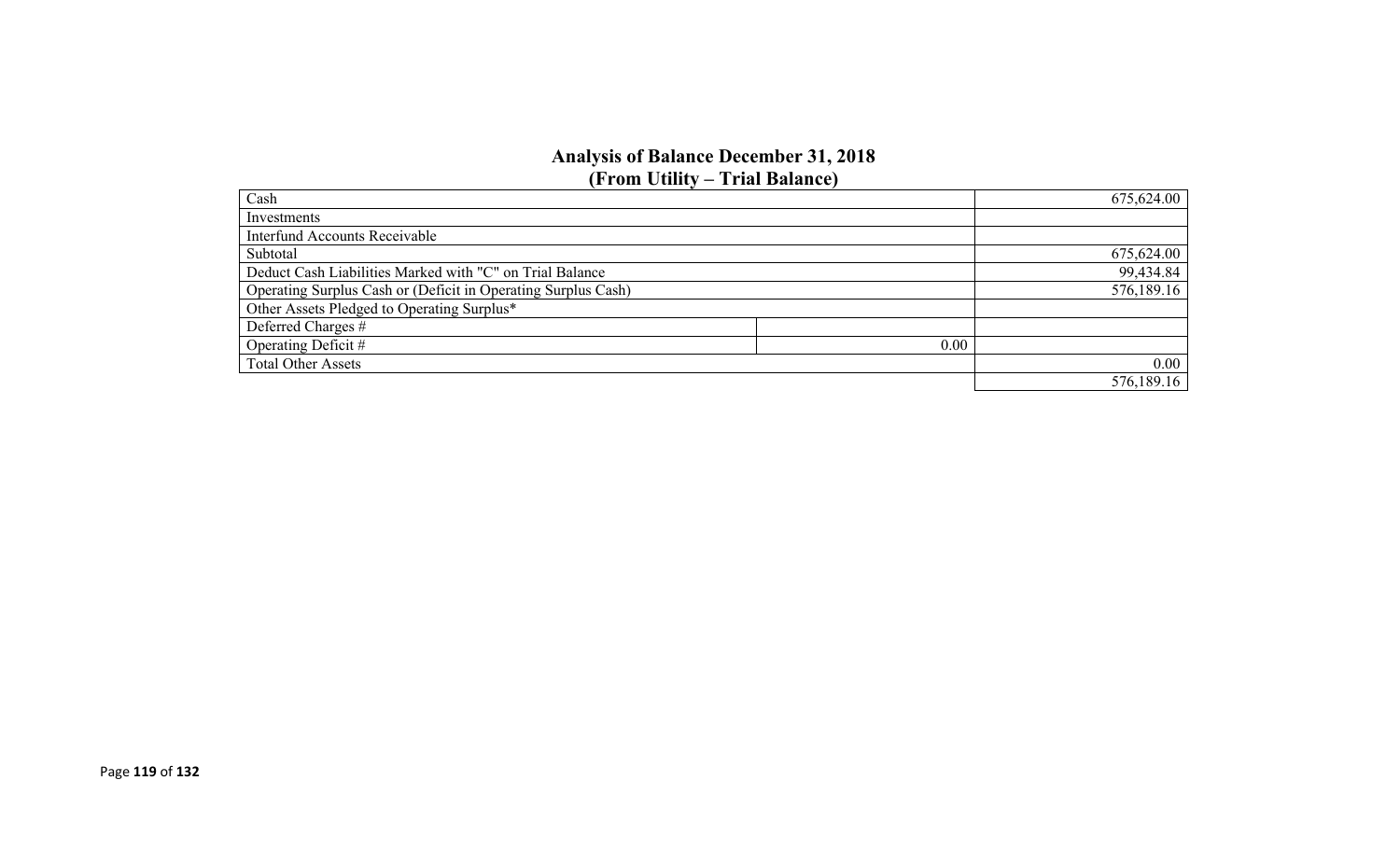# **Schedule of Water Utility Accounts Receivable**

| Balance December 31, 2017                                                                  |                                        | 39,090.86               |
|--------------------------------------------------------------------------------------------|----------------------------------------|-------------------------|
| Increased by:<br>Rents Levied                                                              |                                        | 800,584.38              |
| Decreased by:<br>Collections<br>Overpayments applied<br>Transfer to Utility Lien<br>Other  | 797,362.94<br>2,347.88                 |                         |
| Balance December 31, 2018                                                                  |                                        | 799,710.82<br>39,964.42 |
| Balance December 31, 2017                                                                  | <b>Schedule of Water Utility Liens</b> | $0.00\,$                |
| Increased by:<br><b>Transfers from Accounts Receivable</b><br>Penalties and Costs<br>Other |                                        |                         |
| Decreased by:<br>Collections<br>Other                                                      |                                        |                         |
| Balance December 31, 2018                                                                  | 0.00                                   |                         |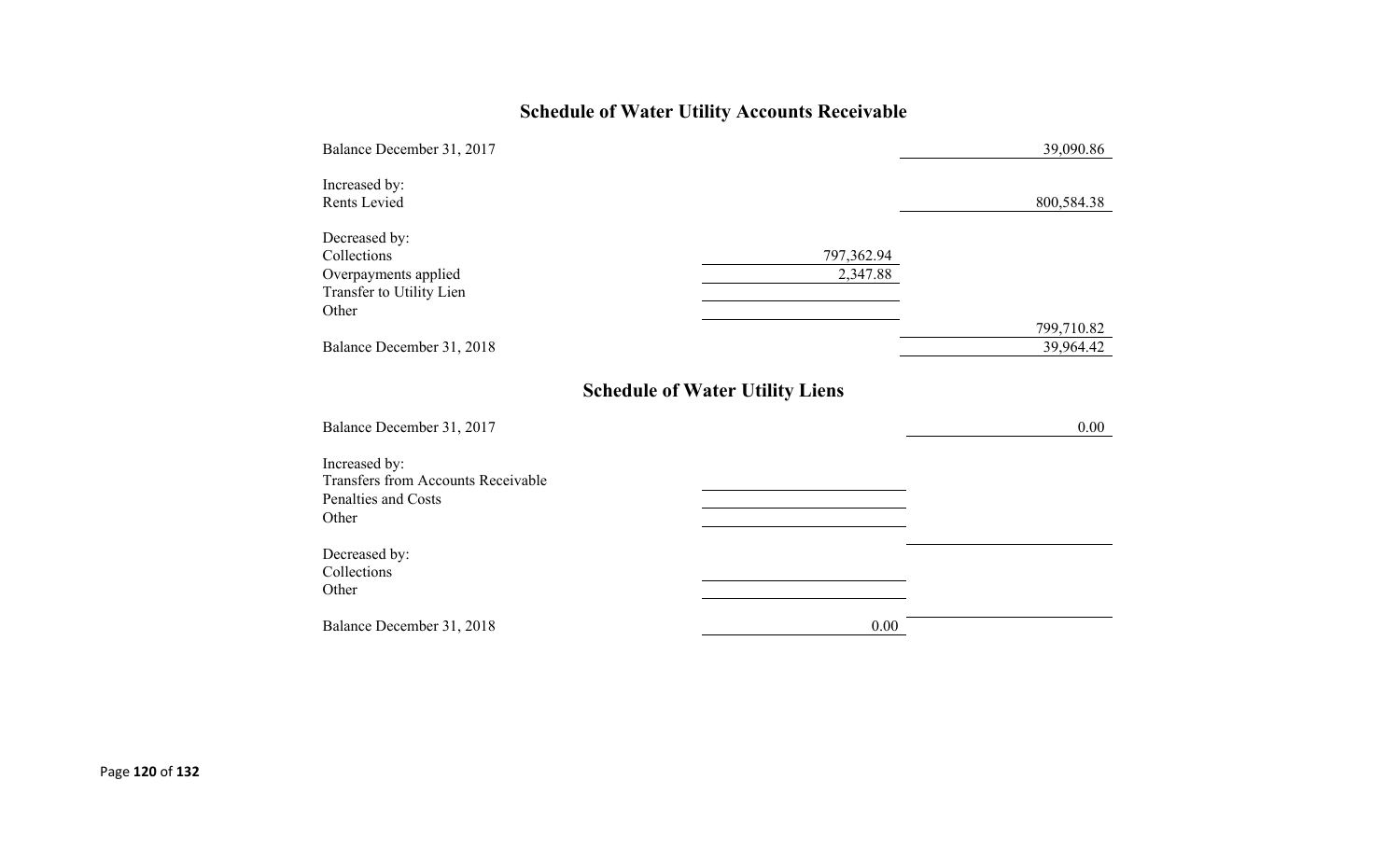### **Deferred Charges - Mandatory Charges Only - Water Utility Fund**

(Do not include the emergency authorizations pursuant to N.J.S.A. 40A:4-55)

| Caused by       | Amount Dec. 31, 2017 per<br>Audit Report | Amount in 2018 Budget | <b>Amount Resulting from 2018</b> | Balance as at Dec. 31, 2018 |
|-----------------|------------------------------------------|-----------------------|-----------------------------------|-----------------------------|
| Total Operating | 0.00                                     |                       |                                   |                             |
| Total Capital   | 0.00                                     |                       |                                   |                             |

\*Do not include items funded or refunded as listed below.

### **Emergency Authorizations Under N.J.S.A. 40A:4-47 Which Have Been Funded or Refunded Under N.J.S.A. 40A:2-3 OR N.J.S.A. 40A:2-51**

| Date        | Purpose       | Amount       |        |                                              |
|-------------|---------------|--------------|--------|----------------------------------------------|
|             |               |              |        |                                              |
|             |               |              |        |                                              |
| In Favor Of | On Account Of | Date Entered | Amount | Appropriated for in Budget<br>of Year $2019$ |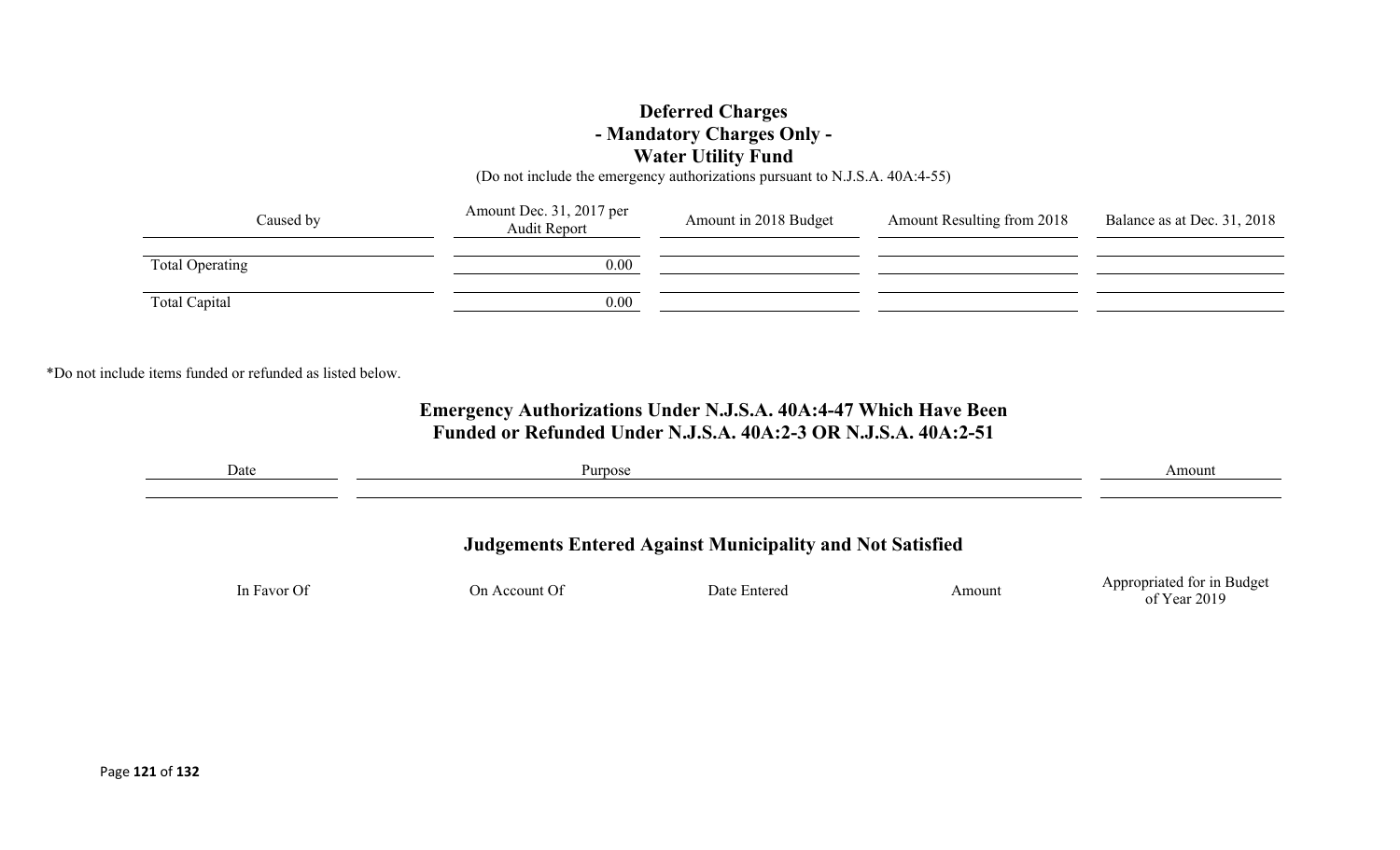#### **Schedule of Bonds Issued and Outstanding and 2019 Debt Service for Bonds** Water UTILITY ASSESSMENT BONDS

|                                         | Debit | Credit | 2019 Debt Service |
|-----------------------------------------|-------|--------|-------------------|
| Issued (Credit)                         |       |        |                   |
| Outstanding January 1, CY (Credit)      |       | 0.00   |                   |
| Paid (Debit)                            |       |        |                   |
| Outstanding December 31, 2018           |       |        |                   |
|                                         |       |        |                   |
| 2019 Bond Maturities - Assessment Bonds |       |        |                   |
| 2019 Interest on Bonds                  |       |        |                   |

### **Water Utility Capital Bonds**

|                                         | Debit        | Credit       | 2019 Debt Service |
|-----------------------------------------|--------------|--------------|-------------------|
| Issued (Credit)                         |              |              |                   |
| Outstanding January 1, CY (Credit)      |              | 1,840,000.00 |                   |
| Paid (Debit)                            | 130,000.00   |              |                   |
| Outstanding December 31, 2018           | 1,710,000.00 |              |                   |
|                                         | 1,840,000.00 | 1,840,000.00 |                   |
| 2019 Bond Maturities – Assessment Bonds |              |              | 125,000.00        |
| 2019 Interest on Bonds                  |              | 54,856.26    |                   |

### **Interest on Bonds – Water Utility Budget**

| 2019 Interest on Bonds (*Items)                      | 54,856.26 |             |
|------------------------------------------------------|-----------|-------------|
| Less: Interest Accrued to 12/31/2018 (Trial Balance) | 6,309.84  |             |
| Subtotal                                             | 48,546.42 |             |
| Add: Interest to be Accrued as of 12/31/2019         | 5,764.98  |             |
| Required Appropriation 2019                          |           | 54, 311. 40 |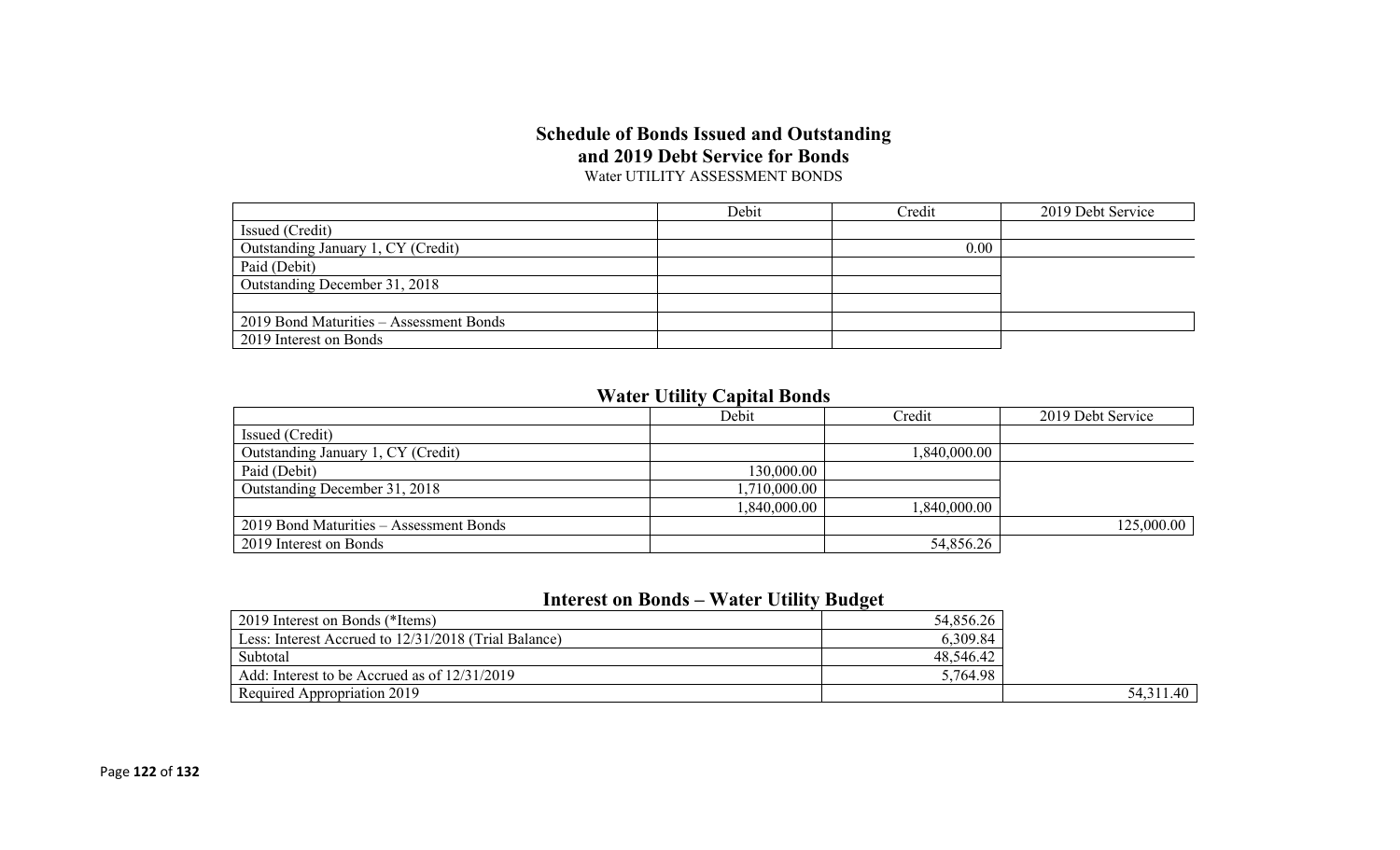| Purpose                                   | 2019<br>Maturity<br>u | Amount Issued | <b>Issue</b><br>Date of | Interest Rate   |  |  |  |  |  |
|-------------------------------------------|-----------------------|---------------|-------------------------|-----------------|--|--|--|--|--|
| NI E<br>l Infrastructure<br>Environmental |                       |               |                         |                 |  |  |  |  |  |
| Loan                                      | .000.00               | 107,000.00    | 7/22/2010<br>2010       | - -<br>/ arious |  |  |  |  |  |

### **List of Bonds Issued During 2018**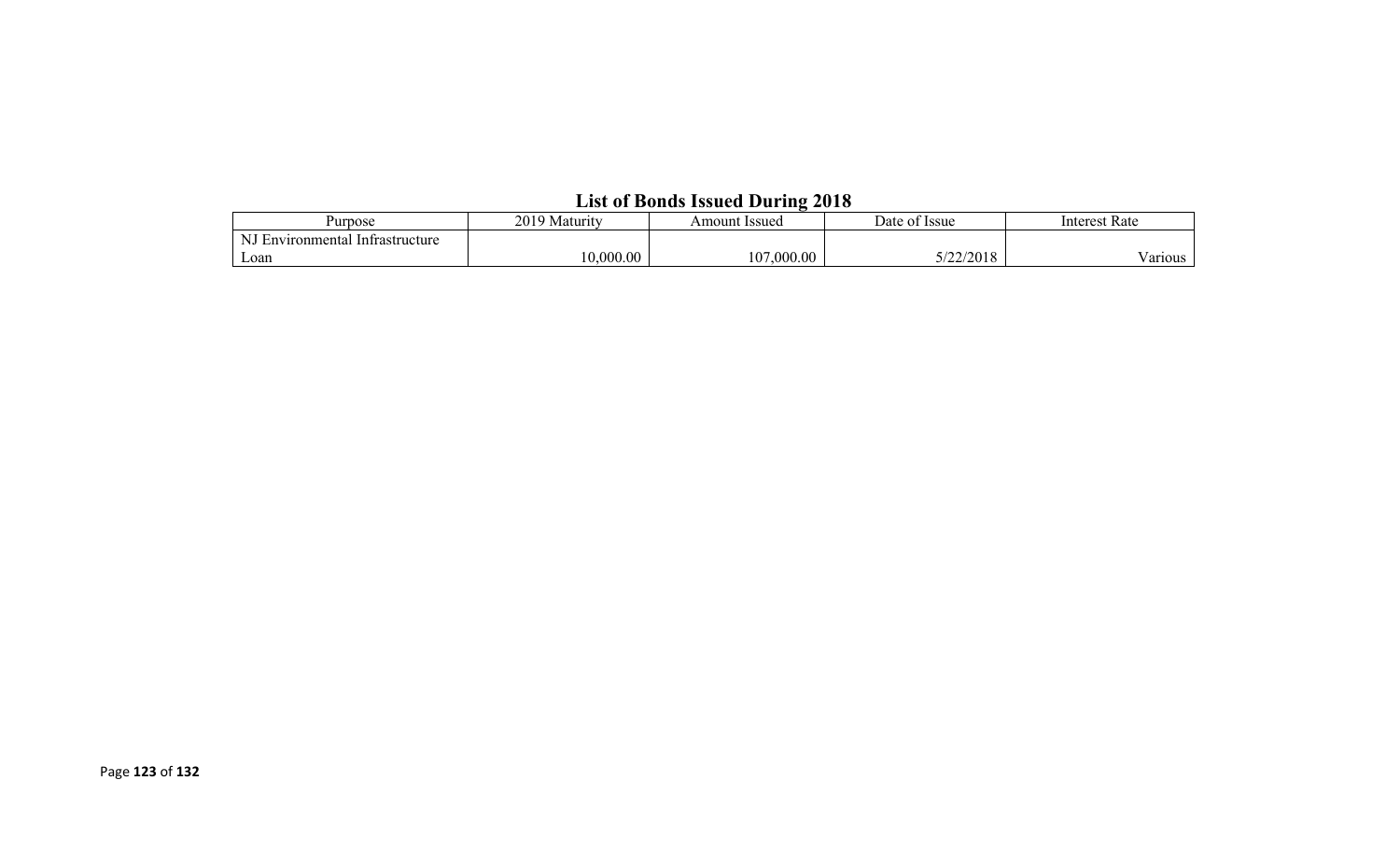#### **Schedule of Loans Issued and Outstanding and 2019 Debt Service for Loans** Water UTILITY LOAN

| $\text{L}$ oan         | Outstanding<br>January 1, 2018 | Issued     | Paid      | Other<br>Description | Other Debit | Other Credit | <b>Outstanding</b><br>December 31,<br>2018 | Loan Maturities | Interest on Loans |
|------------------------|--------------------------------|------------|-----------|----------------------|-------------|--------------|--------------------------------------------|-----------------|-------------------|
| NJ Environmental Trust |                                |            |           |                      |             |              |                                            |                 |                   |
| Infrastructure Loan    | 955,490.00                     | 107,000.00 | 12,490.27 |                      |             |              | 1,049,999.73                               | 28,735.40       | 10,793.76         |

### **Interest on Loans – Water Utility Budget**

|                                                      | 10,793.76 |           |
|------------------------------------------------------|-----------|-----------|
| 2019 Interest on Loans (*Items)                      |           |           |
| Less: Interest Accrued to 12/31/2018 (Trial Balance) | 3,191.22  |           |
| Subtotal                                             | 7,602.54  |           |
| Add: Interest to be Accrued as of 12/31/2019         | 3,115.35  |           |
| Required Appropriation 2019                          |           | 10,717.89 |

### **List of Loans Issued During 2018**

| Purpose | 0.0103E<br>laturity<br>$\sim$ V | <b>Issued</b><br>Amount | : Issue<br>Jate | Interest<br>- Rate |
|---------|---------------------------------|-------------------------|-----------------|--------------------|
|         |                                 |                         |                 |                    |
|         | 0.00                            | 0.00                    |                 |                    |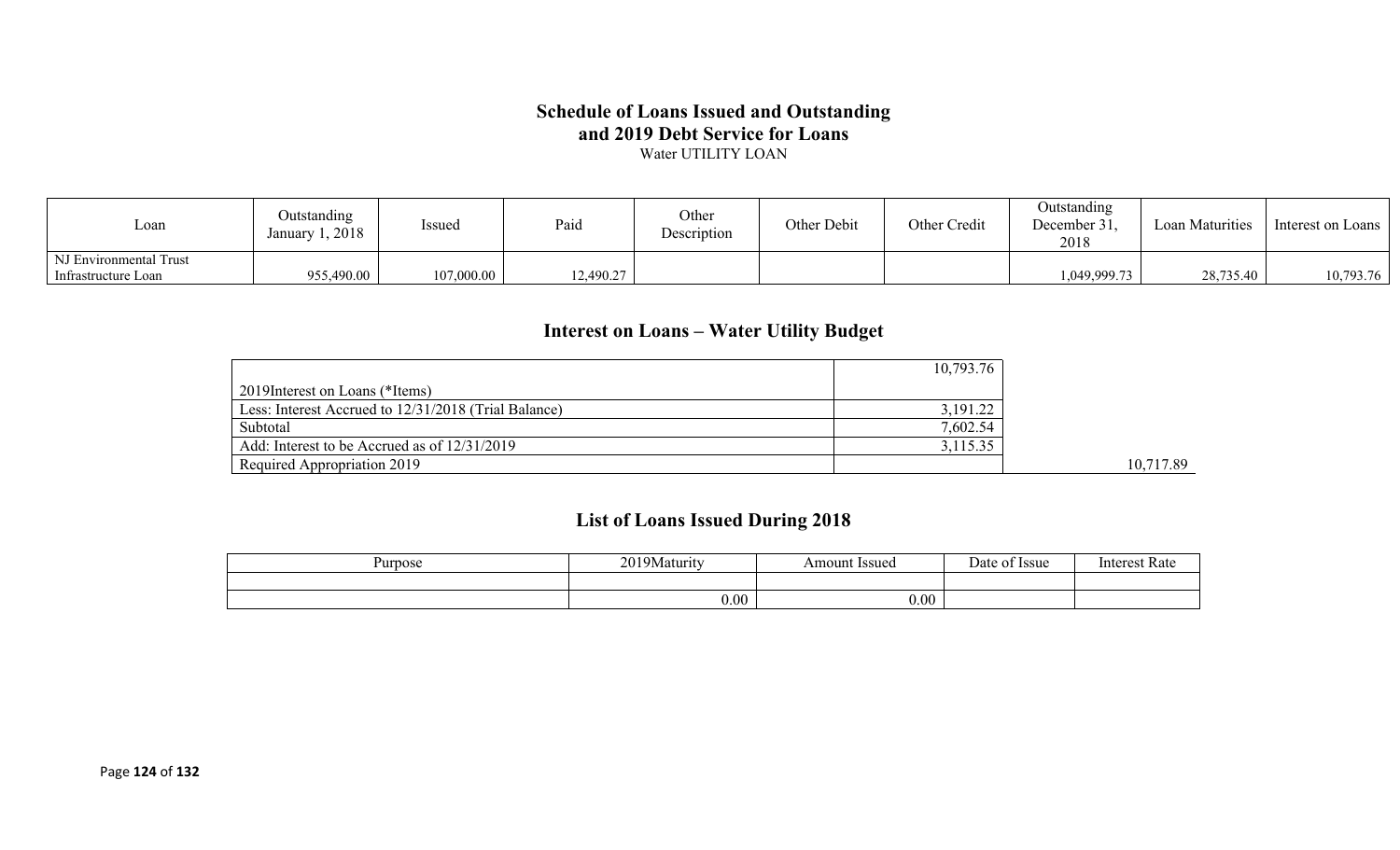### **Debt Service Schedule for Utility Notes (Other than Utility Assessment Notes)**

|                                          | Original Date of<br>Original Amount |           | Amount of Note               | Rate of<br>Date of |          | 2019 Budget Requirement |              | Date Interest |
|------------------------------------------|-------------------------------------|-----------|------------------------------|--------------------|----------|-------------------------|--------------|---------------|
| Title or Purpose of the Issue            | Issued                              | Issue     | Outstanding Dec.<br>31, 2018 | Maturity           | Interest | For Principal           | For Interest | Computed to   |
|                                          |                                     |           |                              |                    |          |                         |              |               |
| Ord. 1131/1137 Purchase and Installation |                                     |           |                              |                    |          |                         |              |               |
| of Public Works Generator and            |                                     |           |                              |                    |          |                         |              |               |
| Replacement of Public Works Fueling      |                                     |           |                              |                    |          |                         |              |               |
| Station                                  | 47,500.00                           | 7/29/2014 | 35,000.00                    | 7/30/2019          | 2.75     | 1,637.93                | 962.50       | 7/30/2019     |
| Ord. 1131/1137 Purchase and Installation |                                     |           |                              |                    |          |                         |              |               |
| of Public Works Generator and            |                                     |           |                              |                    |          |                         |              |               |
| Replacement of Public Works Fueling      |                                     |           |                              |                    |          |                         |              |               |
| Station                                  | 47,500.00                           | 7/28/2015 | 29,000.00                    | 7/30/2019          | 2.75     | 1,637.93                | 797.50       | 7/30/2019     |
|                                          | 95,000.00                           |           | 64,000.00                    |                    |          | 3,275.86                | 1,760.00     |               |

Important: If there is more than one utility in the municipality, identify each note.

| <b>INTERST ON NOTES - Water UTILITY BUDGET</b>       |          |
|------------------------------------------------------|----------|
| 2019 Interest on Notes                               | .760.00  |
| Less: Interest Accrued to 12/31/2018 (Trial Balance) | 737.75   |
| Subtotal                                             | 1,022.25 |
| Add: Interest to be Accrued as of 12/31/2019         | 810.08   |
|                                                      |          |
| Required Appropriation - 2019                        | 1,832.33 |
|                                                      |          |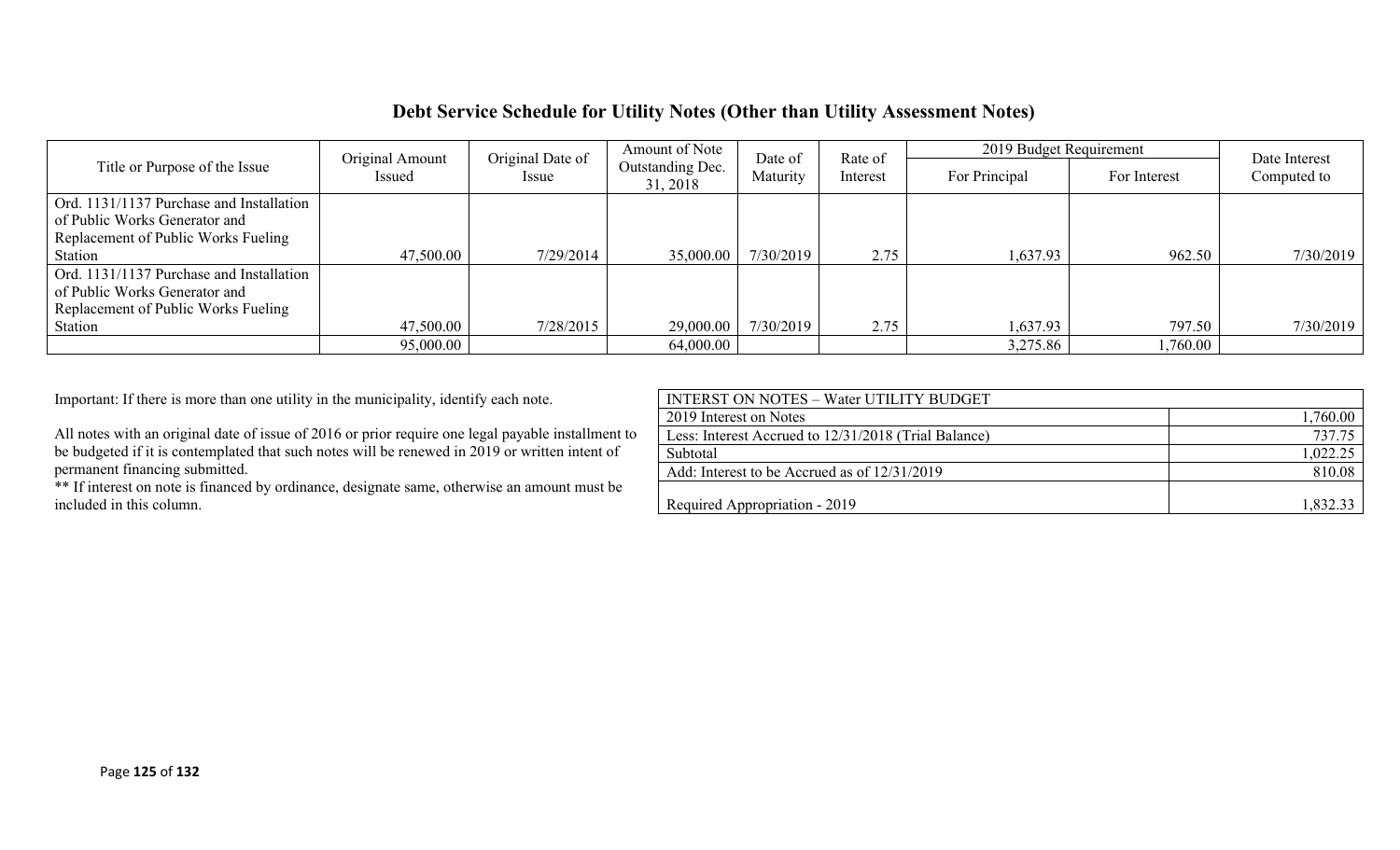### **Debt Service Schedule for Utility Assessment Notes**

|                           | Amount of Note<br>Original Date of<br>Original Amount<br>Outstanding Dec.<br>Issued<br>Issue<br>31, 2018 |          | Date of  | Rate of       | 2019 Budget Requirement |                  | Interest Computed |
|---------------------------|----------------------------------------------------------------------------------------------------------|----------|----------|---------------|-------------------------|------------------|-------------------|
| Title or Purpose of Issue |                                                                                                          | Maturity | Interest | For Principal | For Interest            | to (Insert Date) |                   |
|                           |                                                                                                          |          |          |               |                         |                  |                   |
|                           |                                                                                                          |          |          |               |                         |                  |                   |

Important: If there is more than one utility in the municipality, identify each note.

Utility Assessment Notes with an original date of issue of December 31, 2016 or prior require one legally payable installment to be budgeted in the 2019 Dedicated Utility Assessment Budget if it is contemplated that such notes will be renewed in 2019 or written intent of permanent financing submitted with statement.

\*\* Interest on Utility Assessment Notes must be included in the Utility Budget appropriation "Interest on Notes".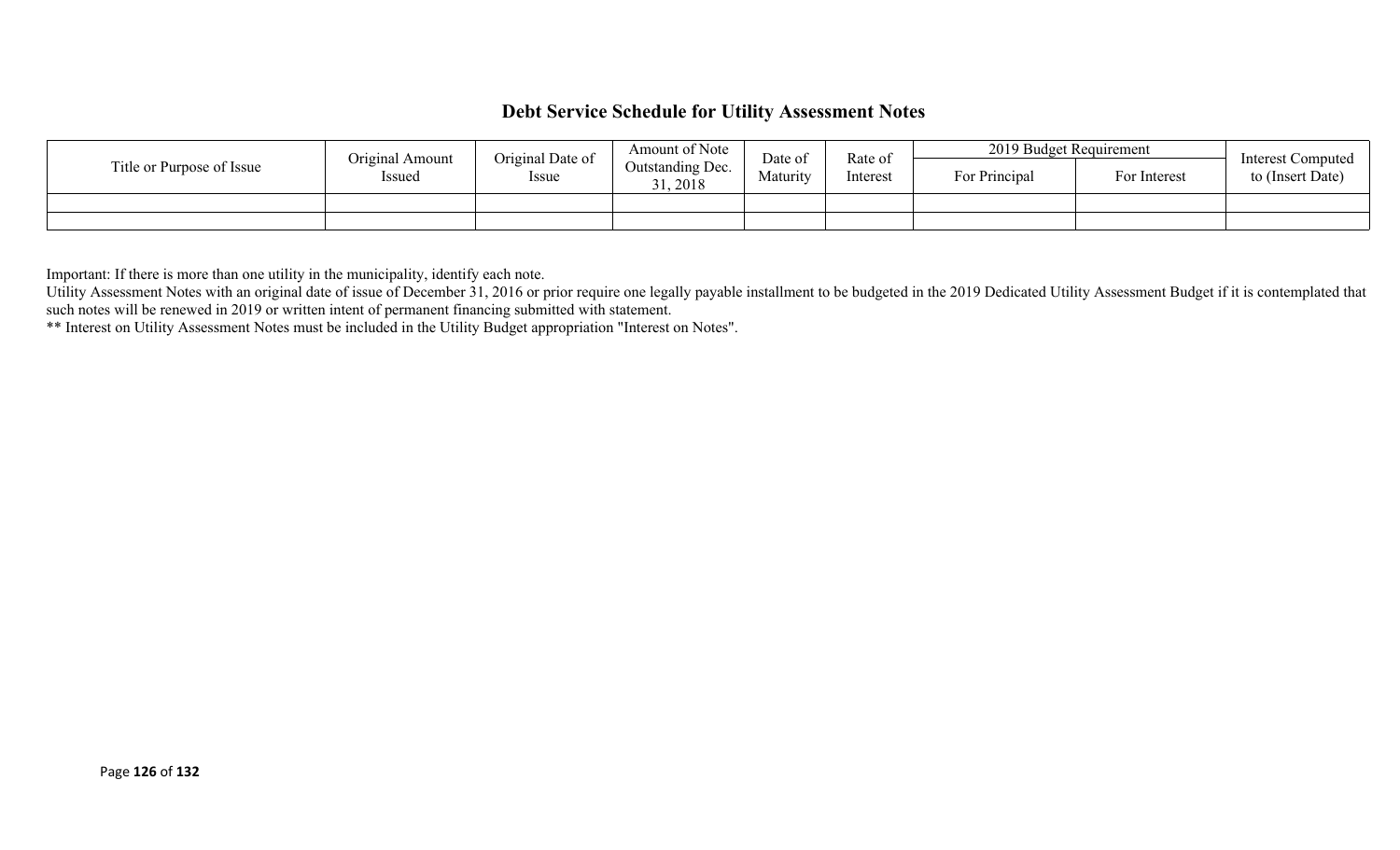# **Schedule of Capital Lease Program Obligations**

| Purpose                                      | Amount of Obligation      | 2019 Budget Requirement |                   |
|----------------------------------------------|---------------------------|-------------------------|-------------------|
|                                              | Outstanding Dec. 31, 2018 | For Principal           | For Interest/Fees |
| Leases approved by LFB after July 1, 2007    |                           |                         |                   |
|                                              |                           |                         |                   |
| Subtotal                                     |                           |                         |                   |
| Leases approved by LFB prior to July 1, 2007 |                           |                         |                   |
|                                              |                           |                         |                   |
|                                              |                           |                         |                   |
| Subtotal                                     |                           |                         |                   |
| Total                                        |                           |                         |                   |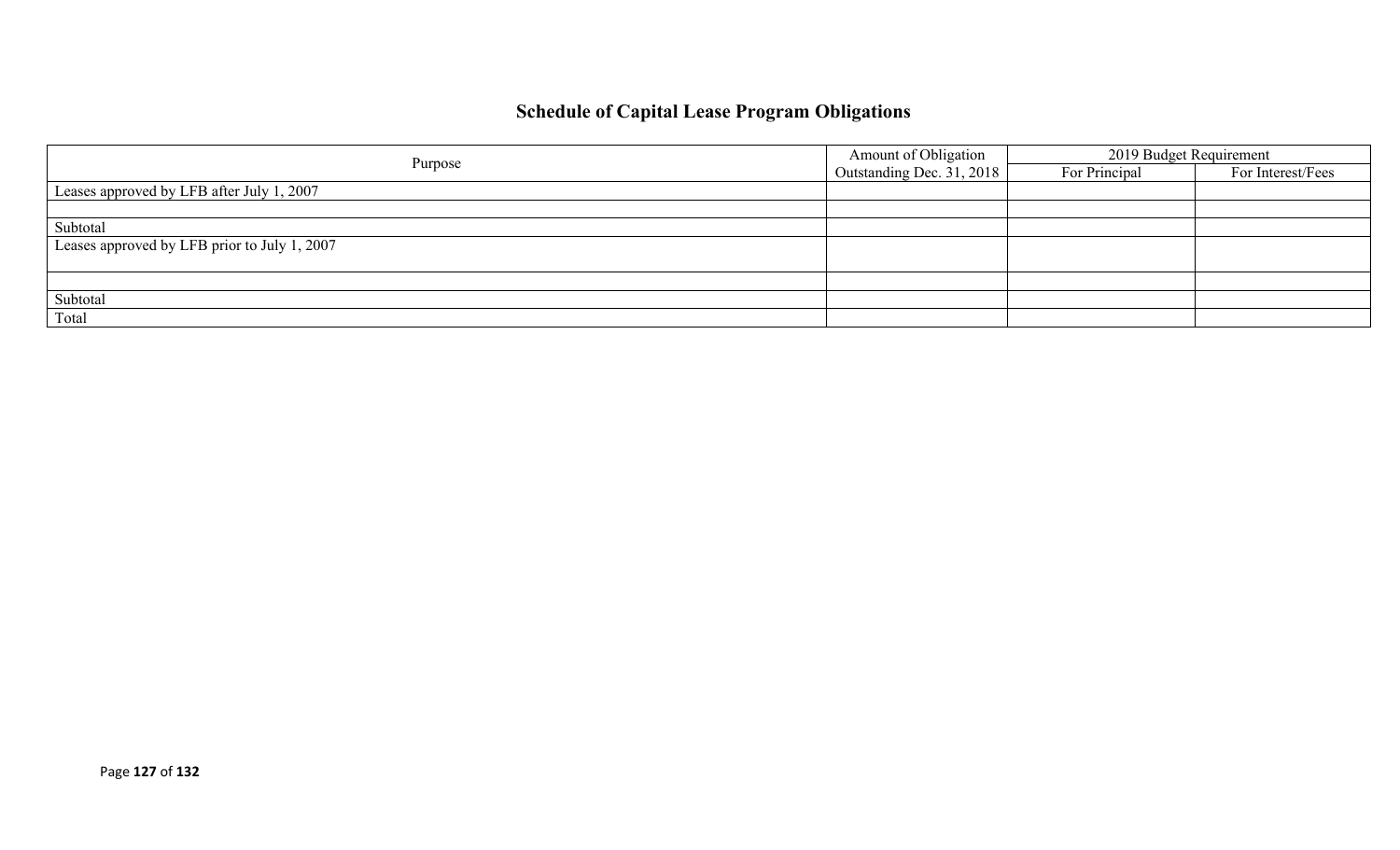# **Schedule of Improvement Authorizations (Utility Capital Fund)**

| <b>IMPROVEMENTS</b>                 |          | Balance - January 1, 2018 |                     | Refunds, Transfers |            |                | Balance December 31, 2018 |            |
|-------------------------------------|----------|---------------------------|---------------------|--------------------|------------|----------------|---------------------------|------------|
| Specify each authorization by       |          |                           | 2018 Authorizations | and Encumbrances   | Expended   | Authorizations |                           |            |
| purpose. Do not merely designate    | Funded   | Unfunded                  |                     |                    |            | Canceled       | Funded                    | Unfunded   |
| by a code number                    |          |                           |                     |                    |            |                |                           |            |
| Ord. 1119 Replacement and           |          |                           |                     |                    |            |                |                           |            |
| <b>Installation of Water Meters</b> | $0.00\,$ | 94,215.82                 |                     |                    |            |                | 94,215.82                 |            |
| Ord. 1131/1137 Purchase and         |          |                           |                     |                    |            |                |                           |            |
| Installation of Public Works        |          |                           |                     |                    |            |                |                           |            |
| Generator and Replacement of        |          |                           |                     |                    |            |                |                           |            |
| <b>Public Works Fueling Station</b> | $0.00\,$ | 35,297.10                 |                     |                    | 68.24      |                |                           | 35,228.86  |
| Ord. 1151 Painting and Repair of    |          |                           |                     |                    |            |                |                           |            |
| the Water Tower                     | $0.00\,$ | 268,165.32                |                     | 128,594.72         | 152,449.72 |                |                           | 244,310.32 |
| Ord. 1182 Acquisition of Various    |          |                           |                     |                    |            |                |                           |            |
| Capital Equipment                   | 4,889.00 | 0.00                      |                     | 34,541.00          | 34,541.00  |                | 4,889.00                  |            |
| Total                               | 4,889.00 | 397,678.24                |                     | 163, 135. 72       | 187,058.96 |                | 99,104.82                 | 279,539.18 |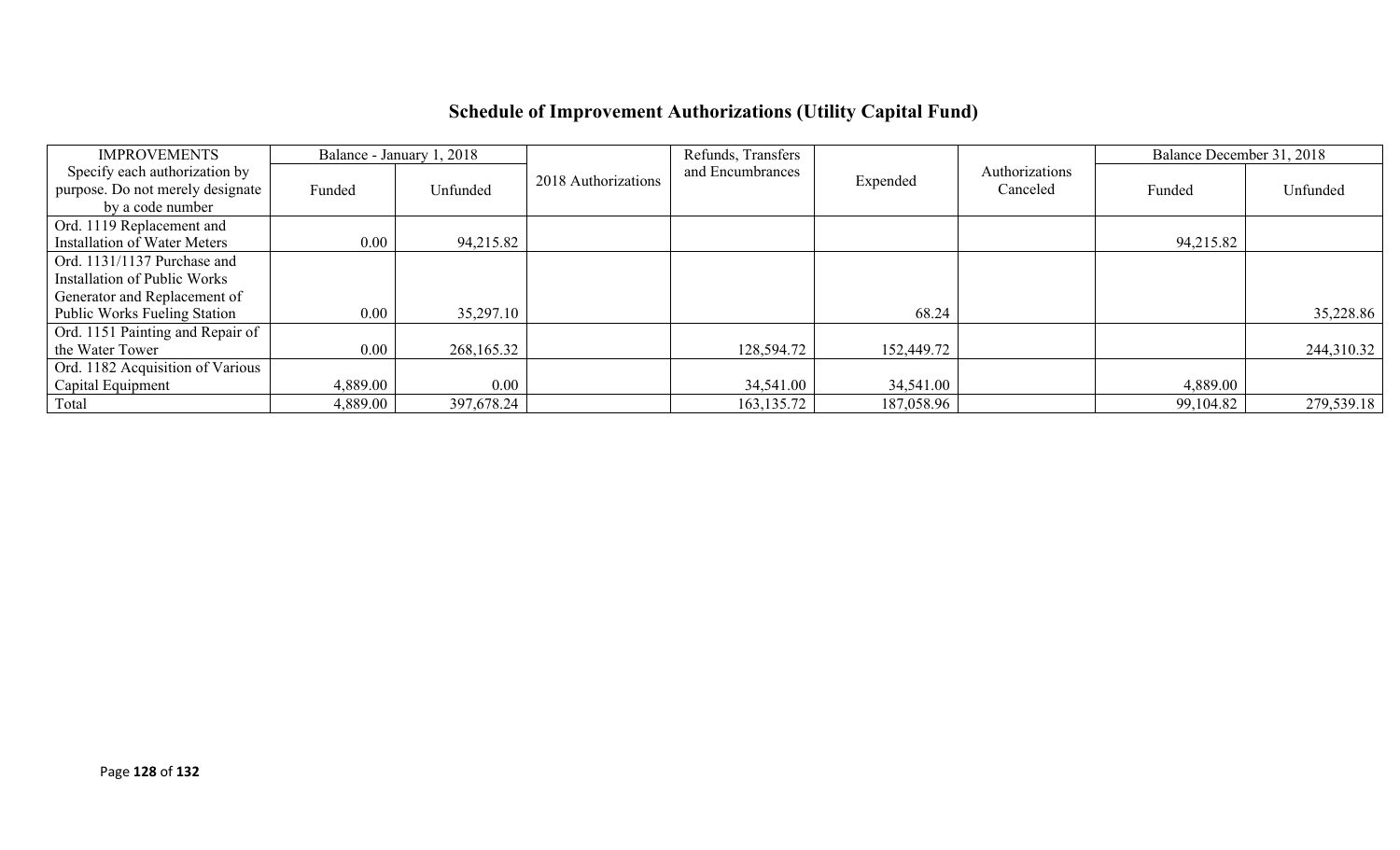#### **Water Utility Capital Surplus** SCHEDULE OF CAPITAL IMPROVEMENT FUND

|                                                                                   | Debit     | Credit    |
|-----------------------------------------------------------------------------------|-----------|-----------|
| Appropriated to Finance Improvement Authorizations (Debit)                        |           |           |
| Balance January 1, CY (Credit)                                                    |           | 67,970.00 |
| Improvement Authorizations Canceled (financed in whole by the Capital Improvement |           |           |
| Fund) (Credit)                                                                    |           |           |
| Received from CY Budget Appropriation * (Credit)                                  |           | 10,000.00 |
| Balance December 31, 2018                                                         | 77,970.00 |           |
|                                                                                   | 77,970.00 | 77.970.00 |

# **Water Utility Capital Surplus**

|                                                            | Debit | Credit |
|------------------------------------------------------------|-------|--------|
| Appropriated to Finance Improvement Authorizations (Debit) |       |        |
| Balance January 1, CY (Credit)                             |       | 0.00   |
| Received from CY Budget Appropriation (Credit)             |       |        |
| Received from CY Emergency Appropriation * (Credit)        |       |        |
| Balance December 31, 2018                                  |       |        |
|                                                            |       |        |

\*The full amount of the 2018 appropriation should be transferred to this account unless the balance of the appropriation is permitted to lapse.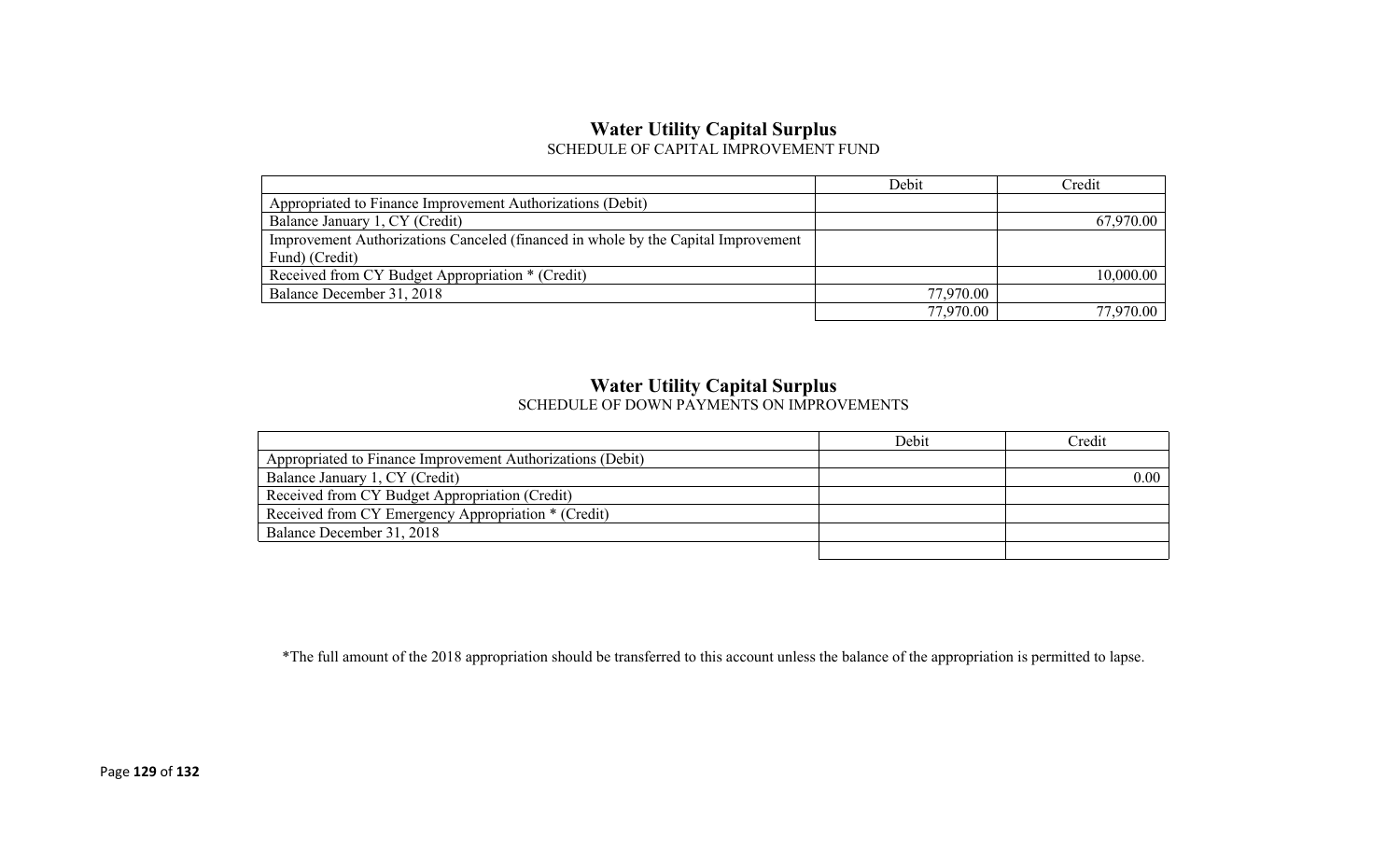#### **Utility Fund** CAPITAL IMPROVEMENTS AUTHORIZED IN 2018 AND DOWN PAYMENTS (N.J.S. 40A:2-11) UTILITIES ONLY

| Purpose | <b>Amount Appropriated</b> | <b>Total Obligations</b><br>Authorized | Down Payment<br>Provided by<br>Ordinance | Amount of Down<br>Payment in Budget of<br>2018 or Prior Years |
|---------|----------------------------|----------------------------------------|------------------------------------------|---------------------------------------------------------------|
|         |                            |                                        |                                          |                                                               |
|         |                            |                                        |                                          |                                                               |

#### **Water Utility Capital Fund Statement of Capital Surplus** YEAR 2018

|                                                            | Debit    | Credit   |
|------------------------------------------------------------|----------|----------|
| Appropriated to CY Budget Revenue (Debit)                  |          |          |
| Appropriated to Finance Improvement Authorizations (Debit) |          |          |
| Balance January 1, CY (Credit)                             |          | 4,443.87 |
| Funded Improvement Authorizations Canceled (Credit)        |          |          |
| Miscellaneous (Credit)                                     |          |          |
| Premium on Sale of Bonds (Credit)                          |          |          |
| Premium on Sale of Notes                                   |          | 434.61   |
| Balance December 31, 2018                                  | 4,878.48 |          |
|                                                            | 4,878.48 | 4,878.48 |